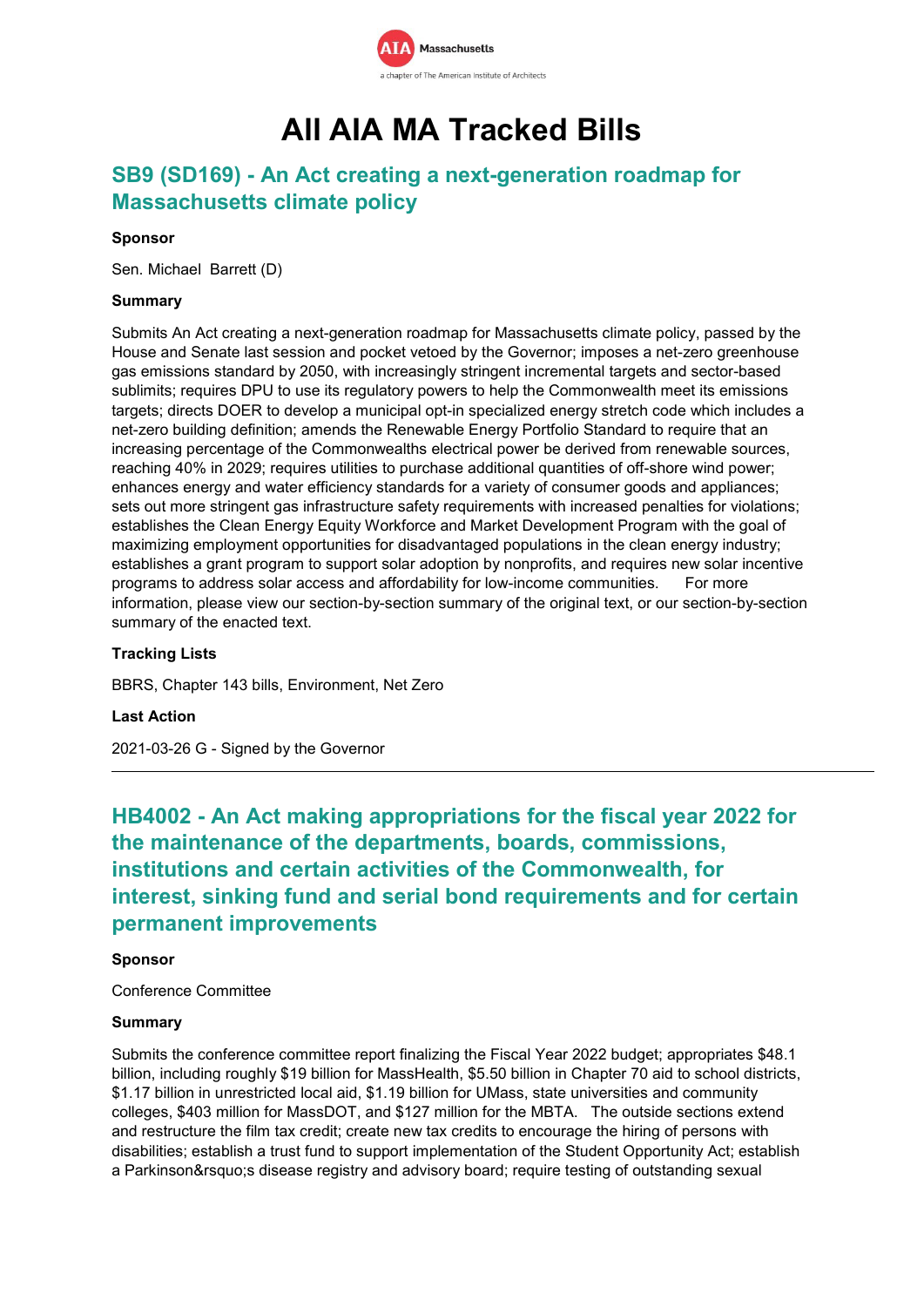

assault evidence kits; eliminate asset limits for TAFDC and EAEDC; authorize increased data sharing between DOR and the Health Connector to facilitate outreach to those without health insurance; promote offshore wind development; and commission a variety of studies on recovery from the pandemic, poverty, methamphetamine usage, nursing home licensure, mental health care, and the celebration of the 250th anniversary of the American Revolution. For more information, click to view our summaries of outside sections.

### **Tracking Lists**

Net Zero

### **Last Action**

2021-07-29 S - Governor's veto of certain sections overridden - Section 121 (39/1)

## **HB4003 - An Act establishing a hate crimes task force**

### **Sponsor**

Lieutenant Governor Karyn Polito (R)

### **Summary**

Submits the Governor's modifications to Section 6 of the General Appropriation Bill for Fiscal Year 2022 pertaining to the hate crimes task force; expands the membership of the task force and places the task force under the Governor's purview; directs the task force to report to both the legislature and the governor. (NOTE: the language contained in this bill submits the originally printed language as found in HB4002, while the Governor's modified language can be found in HB4019 Attachment C.)

## **Tracking Lists**

Net Zero

**Last Action**

2021-08-04 G - Signed by the Governor

## **HB4004 - An Act relative to certain statutory funds and transfers of appropriations**

#### **Sponsor**

Lieutenant Governor Karyn Polito (R)

#### **Summary**

Submits the Governor's modifications to Sections 7, 102 and 103 of the General Appropriation Bill for Fiscal Year 2022 pertaining to the Revere Beach Reservation Trust Fund, transfers to Pension Liability Fund, and transfers to Student Opportunity Act Investment Fund; modifies the source of funding from a FY 2022 projected tax receipts to monies available from the FY 2021 collections surplus. (NOTE: the language contained in this bill submits the originally printed language as found in HB4002, while the Governor's modified language can be found in HB4019 Attachment D.)

#### **Tracking Lists**

Net Zero

**Last Action**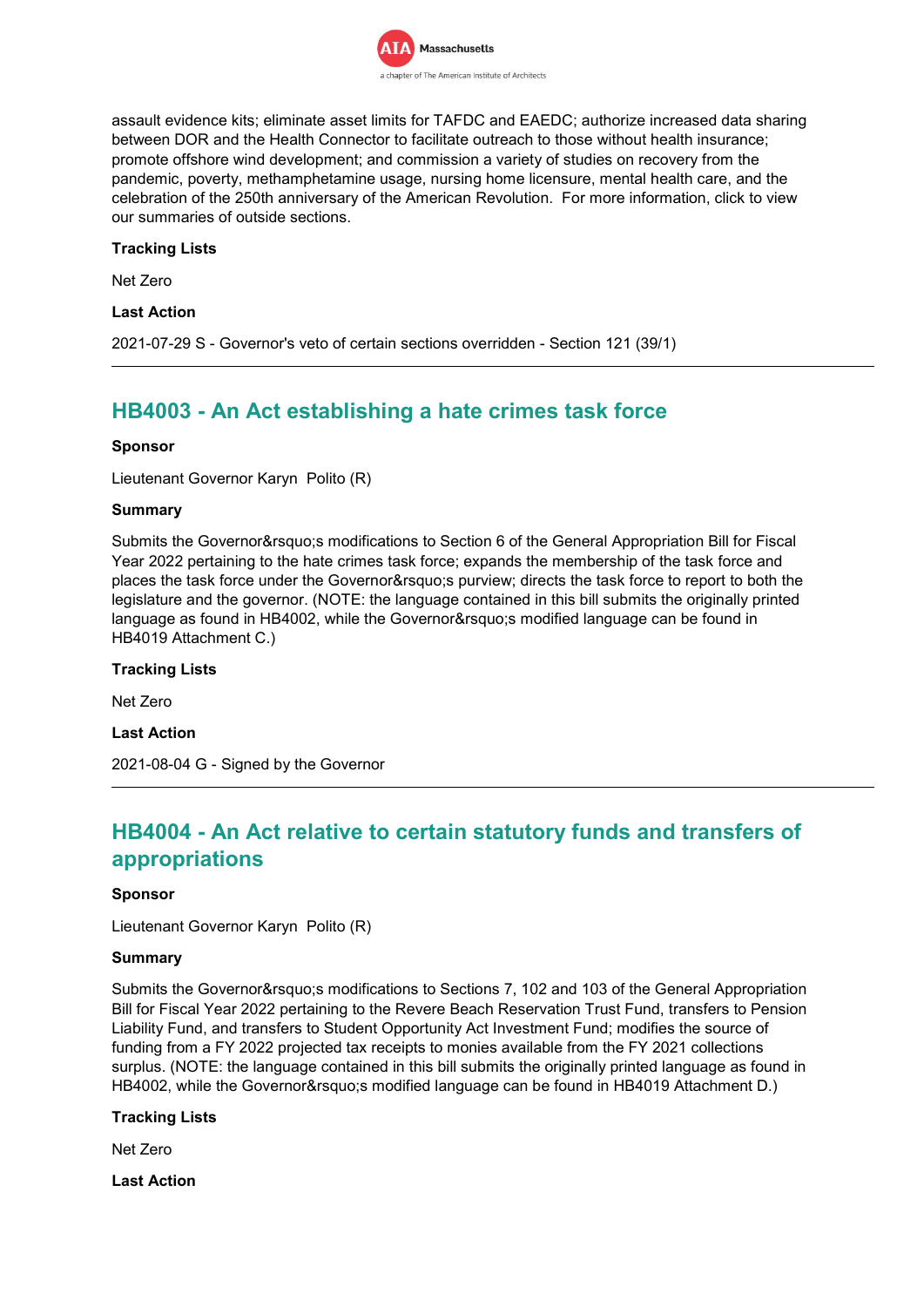

## **HB4006 - An Act relative to alternative compliance payment liens**

### **Sponsor**

Lieutenant Governor Karyn Polito (R)

### **Summary**

Submits the Governor&rsquo:s modifications to Section 12 of the General Appropriation Bill for Fiscal Year 2022 pertaining to alternative compliance payments owed by retail electric suppliers; allows DOER to attach a supplier' saccounts receivable and other property acquired after the lien goes into effect. (NOTE: the language contained in this bill submits the originally printed language as found in HB4002, while the Governor's modified language can be found in HB4019 Attachment F.)

### **Tracking Lists**

Net Zero

#### **Last Action**

2021-08-04 G - Signed by the Governor

## **HB4013 - An Act relative to sexual assault evidence kits**

#### **Sponsor**

Lieutenant Governor Karyn Polito (R)

#### **Summary**

Amends language requiring the testing of all previously untested sexual assault evidence kits, allowing for post-conviction evidence kits or evidence kits with extremely limited testable material to remain untested; removes a 180 day timeline for the testing of evidence kits, instead requiring the submission of kits for testing by June 30, 2022. (NOTE: the language contained in this bill submits the originally printed language as found in HB4002, while the Governor's modified language can be found in HB4019 Attachment M.)

## **Tracking Lists**

Net Zero

### **Last Action**

2021-08-04 G - Signed by the Governor

## **HB4015 - An Act relative to the distribution of certain grants to regional tourism councils**

#### **Sponsor**

Lieutenant Governor Karyn Polito (R)

## **Summary**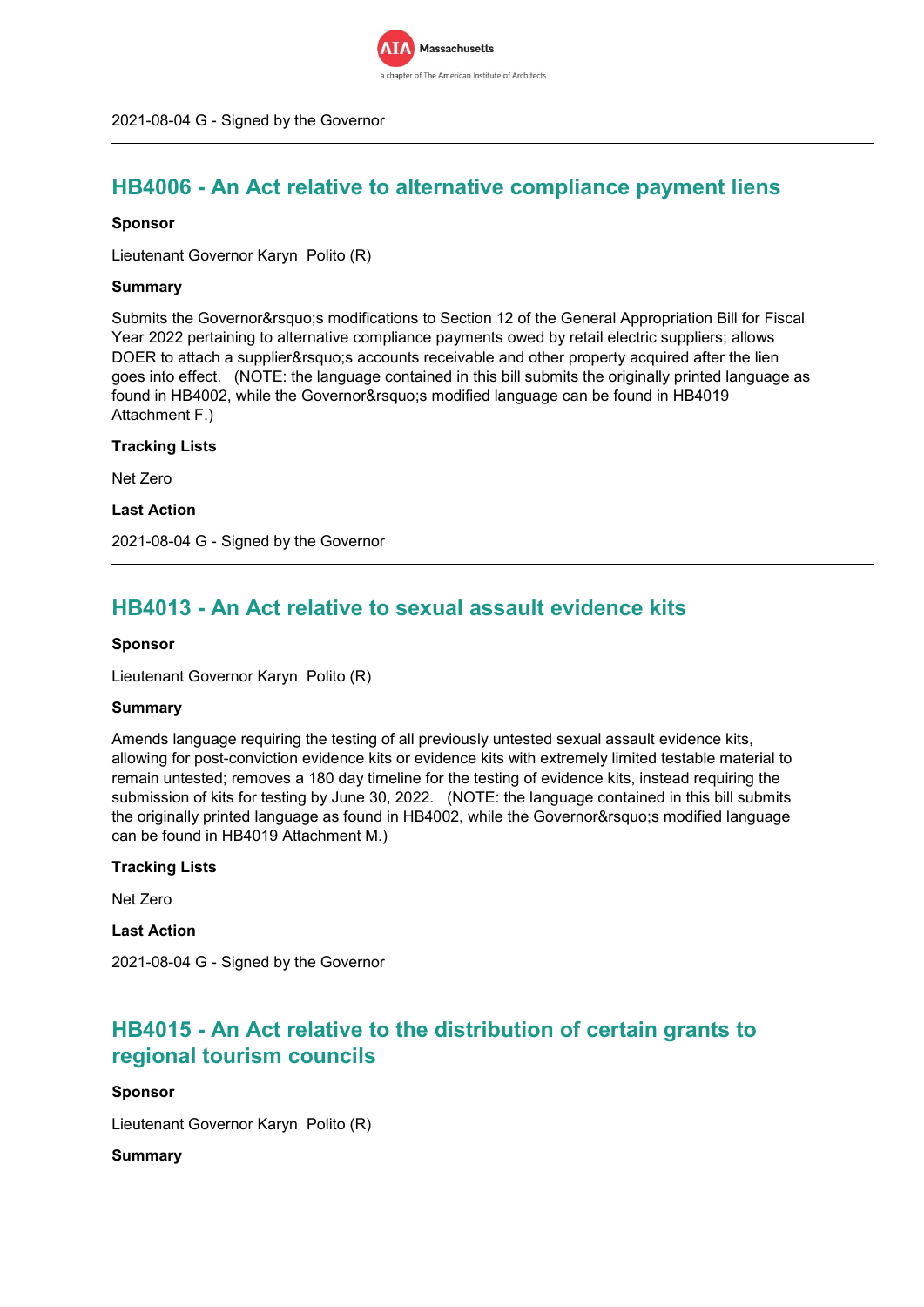

Provides for two sets of grants to Regional Tourism Councils to be distributed by September 30 and December 30 of 2021, pushed back from September 1 and November 15 respectively. (NOTE: The language contained in this bill submits the originally printed language as found in HB4002, while the Governor's modified language can be found in HB4019 Attachment O.)

## **Tracking Lists**

Net Zero

**Last Action**

2021-08-04 G - Signed by the Governor

## **HB4017 - An Act establishing a special commission to examine the Department of Public Health's nursing home licensure process and requirements**

## **Sponsor**

Lieutenant Governor Karyn Polito (R)

### **Summary**

Amends sections 71, 72E and 73 of GL Chapter 111 relative to the licensure and oversight of long term care facilities to authorize the granting of probationary or provisional licenses, grant DPH more flexibility to take administrative action other than license termination, and increase maximum fines for licensure violations. (NOTE: The language contained in this bill submits the originally printed language as found in HB4002, while the Governor's modified language can be found in HB4019 Attachment Q.)

#### **Tracking Lists**

Net Zero

**Last Action**

2021-08-04 G - Signed by the Governor

## **HB4005 - An Act relative to the water supply protection trust**

#### **Sponsor**

Lieutenant Governor Karyn Polito (R)

#### **Summary**

Submits the Governor's modifications to Section 8 of the General Appropriation Bill for Fiscal Year 2022 pertaining to the Division of Water Supply Protection within the Department of Conservation and Recreation (DCR); eliminates executive office-ordered staffing caps and alternatively requires salaries, staffing levels and other employee expenses to be included in an annual staffing plan. (NOTE: the language contained in this bill submits the originally printed language as found in HB4002, while the Governor's modified language can be found in HB4019 Attachment E.)

#### **Tracking Lists**

Net Zero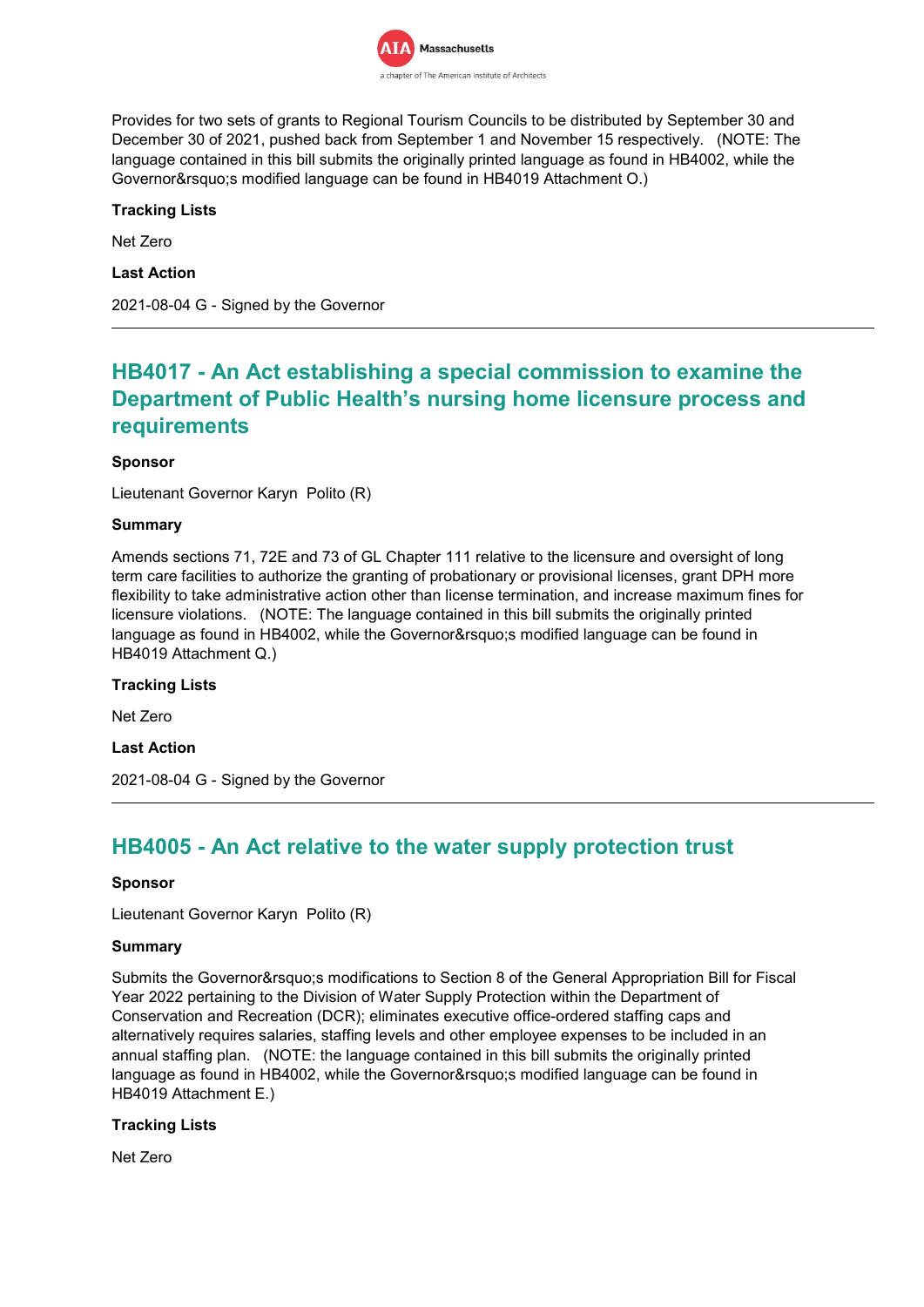

### **Last Action**

2021-09-30 S - Voted to override veto (35/3)

## **HB4007 - An Act relative to post-retirement employment of public retirees**

### **Sponsor**

Lieutenant Governor Karyn Polito (R)

#### **Summary**

Submits the Governor's modifications to Section 18 of the General Appropriation Bill for Fiscal Year 2022 pertaining to maximum post-retirement earnings of public employees; reduces maximum hours from 1,200 to 975; additionally, adds a new section 18A, allowing a waiver to the hours cap for personnel in positions when a critical shortage exists. NOTE: The language contained in this bill submits the originally printed language as found in HB4002, while the Governor' smodified language can be found in HB4019 Attachment G.

### **Tracking Lists**

Net Zero

### **Last Action**

2021-09-30 S - Voted to override veto (38/0)

## **HB4008 - An Act repealing certain tax expenditures**

#### **Sponsor**

Lieutenant Governor Karyn Polito (R)

#### **Summary**

Submits the Governor's modifications to Sections 23, 30, 32, 33, 34 and 145 of the General Appropriation Bill for Fiscal Year 2022 pertaining to income tax deductions and tax expenditure reform; eliminates sections 30 (repeals medical device company tax credit), 33 (repeals medical device company tax credit) and 34 (repeals harbor maintenance tax credit); modifies sections 23 (energy patent deduction), 32 (alternative energy tax deduction) and 145 (Effective dates for tax reform) by making the repeal, originally effective on or after January 1, 2022, effective on or after January 1, 2021. (NOTE: the language contained in this bill submits the originally printed language as found in HB4002, while the Governor' modified language can be found in HB4019 Attachment H.)

#### **Tracking Lists**

Net Zero

## **Last Action**

2021-09-30 S - Voted to override veto (33/5)

## **HB4009 - An Act relative to the taxation of pass-through entities**

**Sponsor**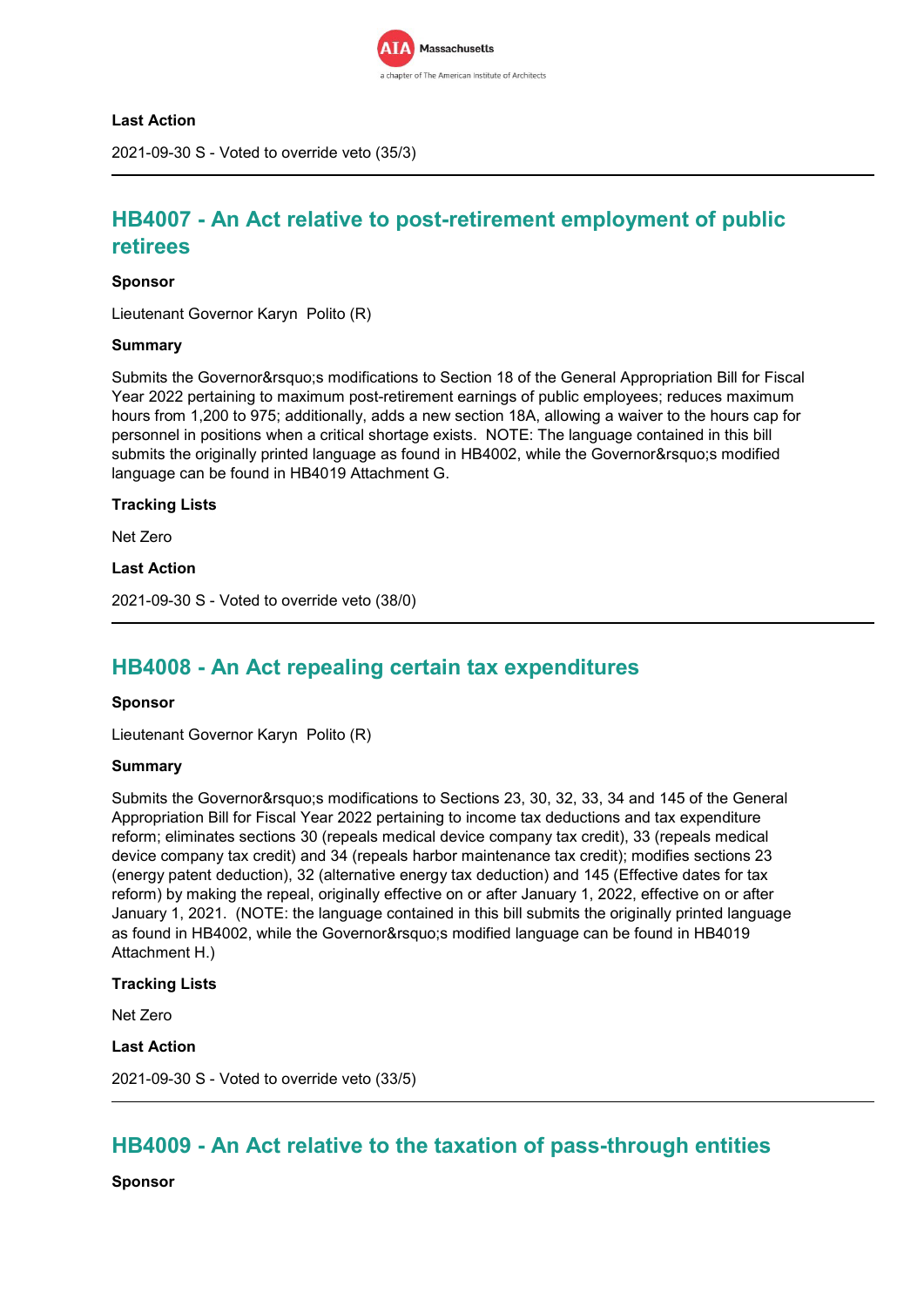

Lieutenant Governor Karyn Polito (R)

## **Summary**

Submits the Governor's modifications to Sections 39 of the General Appropriation Bill for Fiscal Year 2022 pertaining to optional pass-through entity excise taxes equal to personal income taxes owed on members' flow-through income and accompanying tax credits; increases the tax credit amount from 90 percent to 100 percent; additionally implements the pass-through entity taxation provisions effective on or after January 1, 2021. NOTE: The language contained in this bill submits the originally printed language as found in HB4002, while the Governor' smodified language can be found in HB4019 Attachment I.

## **Tracking Lists**

Net Zero

## **Last Action**

2021-09-30 S - Voted to override veto (35/3)

## **HB4010 - An Act relative to parking fees on department of conservation and recreation roads**

## **Sponsor**

Lieutenant Governor Karyn Polito (R)

## **Summary**

Submits the Governor's modifications to Section 42 of the General Appropriation Bill for Fiscal Year 2022 pertaining to parking meter authorization on public ways; repeals existing language that prohibits the Department of Conservation and Recreation from maintaining parking meters or charging for parking on public ways, without first obtaining approval from the municipality in which the public way is located; instead establishes and regulates the use of the Revere Beach Reservation Trust Fund for use by the secretary of energy and environmental affairs for the long-term preservation, maintenance, nourishment and public safety of Revere beach in the city of Revere; requires use of at least 50 percent of amounts collected at Revere beach from parking stations and parking violations to such fund; requires the department to meet with the city annually to discuss maintenance and safety for the following year. NOTE: The language contained in this bill submits the originally printed language as found in HB4002, while the Governor' smodified language can be found in HB4019 Attachment J.

## **Tracking Lists**

Net Zero

## **Last Action**

2021-09-30 S - Voted to override veto (37/1)

## **HB4011 - An Act relative to eligibility for emergency assistance to elderly, disabled residents and children**

## **Sponsor**

Lieutenant Governor Karyn Polito (R)

## **Summary**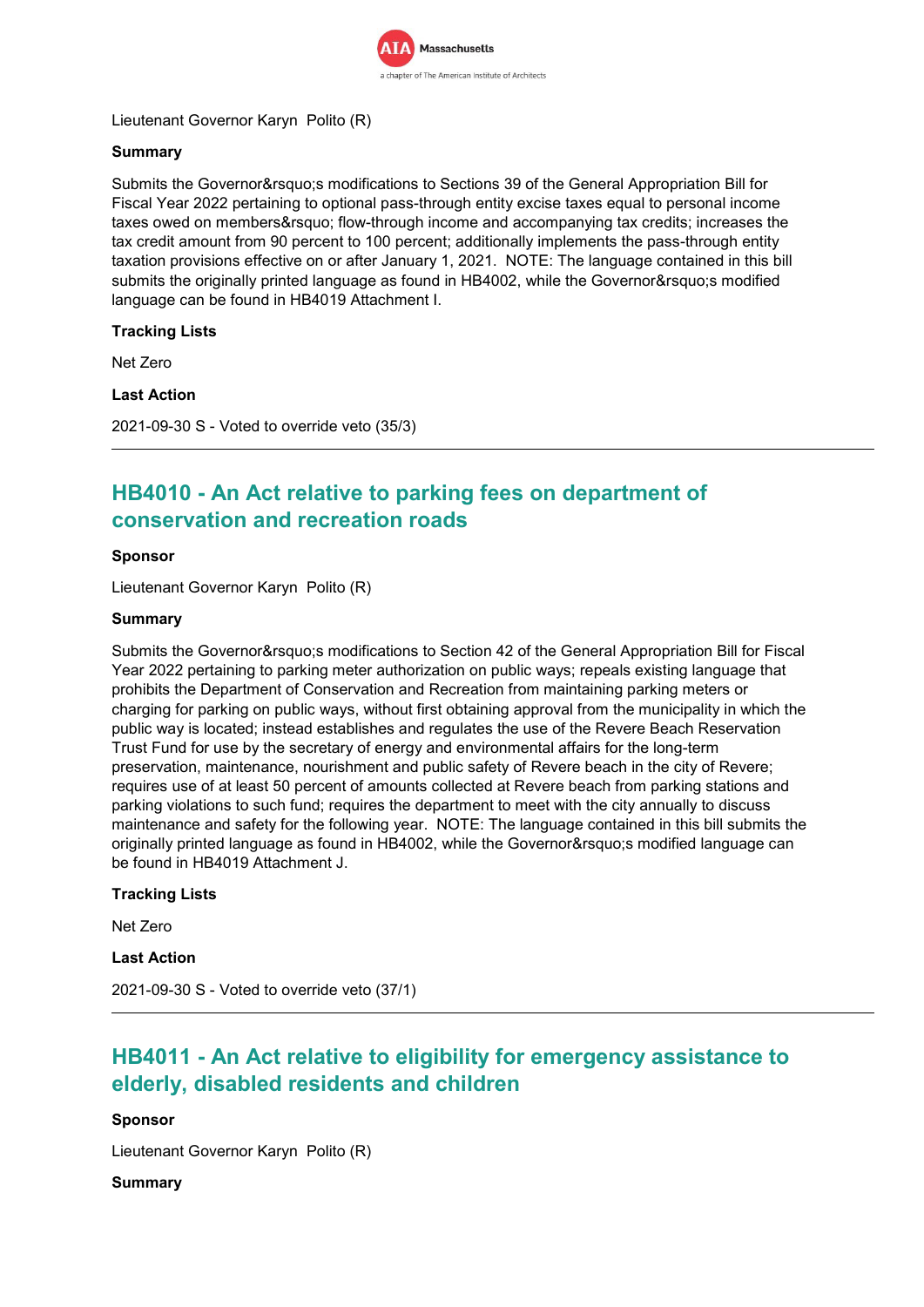

Submits the Governor's modifications to Section 47 of the General Appropriation Bill for Fiscal Year 2022 pertaining to elimination of the asset test for emergency assistance to the elderly, disabled and children; disqualifies applicants for benefits if assets exceed the total amount of resources allowed under the federal Supplemental Security Income program; classifies vehicles as assets in the same manner as allowed under the federal Supplemental Security Income program. NOTE: The language contained in this bill submits the originally printed language as found in HB4002, while the Governor' s modified language can be found in HB4019 Attachment K.

## **Tracking Lists**

Net Zero

## **Last Action**

2021-09-30 S - Voted to override veto (36/2)

## **HB4012 - An Act relative to eligibility for transitional aid to families with dependent children**

#### **Sponsor**

Lieutenant Governor Karyn Polito (R)

#### **Summary**

Submits the Governor&rsquo:s modifications to Section 67 of the General Appropriation Bill for Fiscal Year 2022 pertaining to elimination of the asset test for transitional aid to families with dependent children; disqualifies applicants for benefits if assets exceed \$5,000; exempts the value of one vehicle from a family's countable resources; further exempts the value and balance of a college savings plan established for a child; continues eligibility for recipients who increase the value of their assets above \$5,000 during a benefit year. NOTE: The language contained in this bill submits the originally printed language as found in HB4002, while the Governor's modified language can be found in HB4019 Attachment L.

#### **Tracking Lists**

Net Zero

#### **Last Action**

2021-09-30 S - Voted to override veto (37/1)

## **HB4014 - An Act providing operating assistance to regional transit authorities**

#### **Sponsor**

Lieutenant Governor Karyn Polito (R)

#### **Summary**

Reduces funding for RTAs to \$90.5 million, down from \$94 million; provides for \$3.5 million to be distributed to RTAs through performance grants, rather than through a formula based on ridership and the population of member communities. (NOTE: The language contained in this bill submits the originally printed language as found in HB4002, while the Governor' smodified language can be found in HB4019 Attachment N.)

#### **Tracking Lists**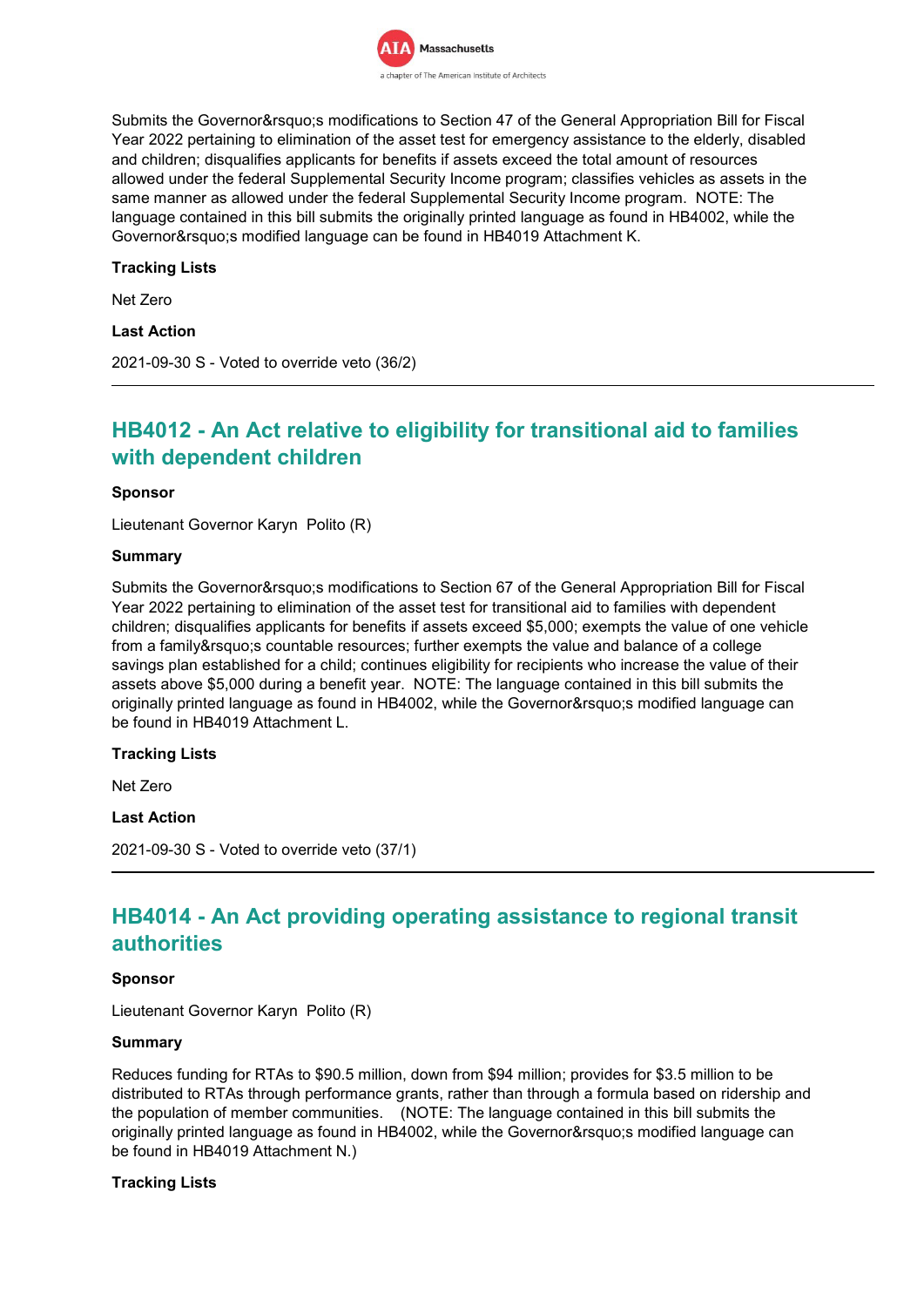

Net Zero

**Last Action**

2021-12-07 S - Voted to override veto (37/1)

## **HB4016 - An Act establishing a special legislative commission to study poverty in the Commonwealth**

### **Sponsor**

Lieutenant Governor Karyn Polito (R)

### **Summary**

Alters the membership of the proposed Special Legislative Commission to Study Poverty in the Commonwealth to remove several executive branch appointees. NOTE: The language contained in this bill submits the originally printed language as found in HB4002, while the Governor's modified language can be found in HB4019 Attachment P.

### **Tracking Lists**

Net Zero

**Last Action**

2021-09-30 S - Voted to override veto (36/2)

## **HB4018 - An Act establishing a higher education affordability task force**

#### **Sponsor**

Lieutenant Governor Karyn Polito (R)

#### **Summary**

Submits the Governor' smodifications to Section 135 of the General Appropriation Bill for Fiscal Year 2022 pertaining to a task force on higher education affordability; requires the board of higher education to convene the task force, and expands the scope of the task force to include an evaluation of the financing of public higher education in the Commonwealth and current trends in demographics and enrollment; requires the task force to make recommendations for improvement and reform in affordability, improved on-time college completion, decreased gaps in degree attainment across demographic groups, and improved alignment with regional and statewide workforce needs. NOTE: The language contained in this bill submits the originally printed language as found in HB4002, while the Governor's modified language can be found in HB4019 Attachment R.

## **Tracking Lists**

Net Zero

### **Last Action**

2021-09-30 S - Voted to override veto (38/0)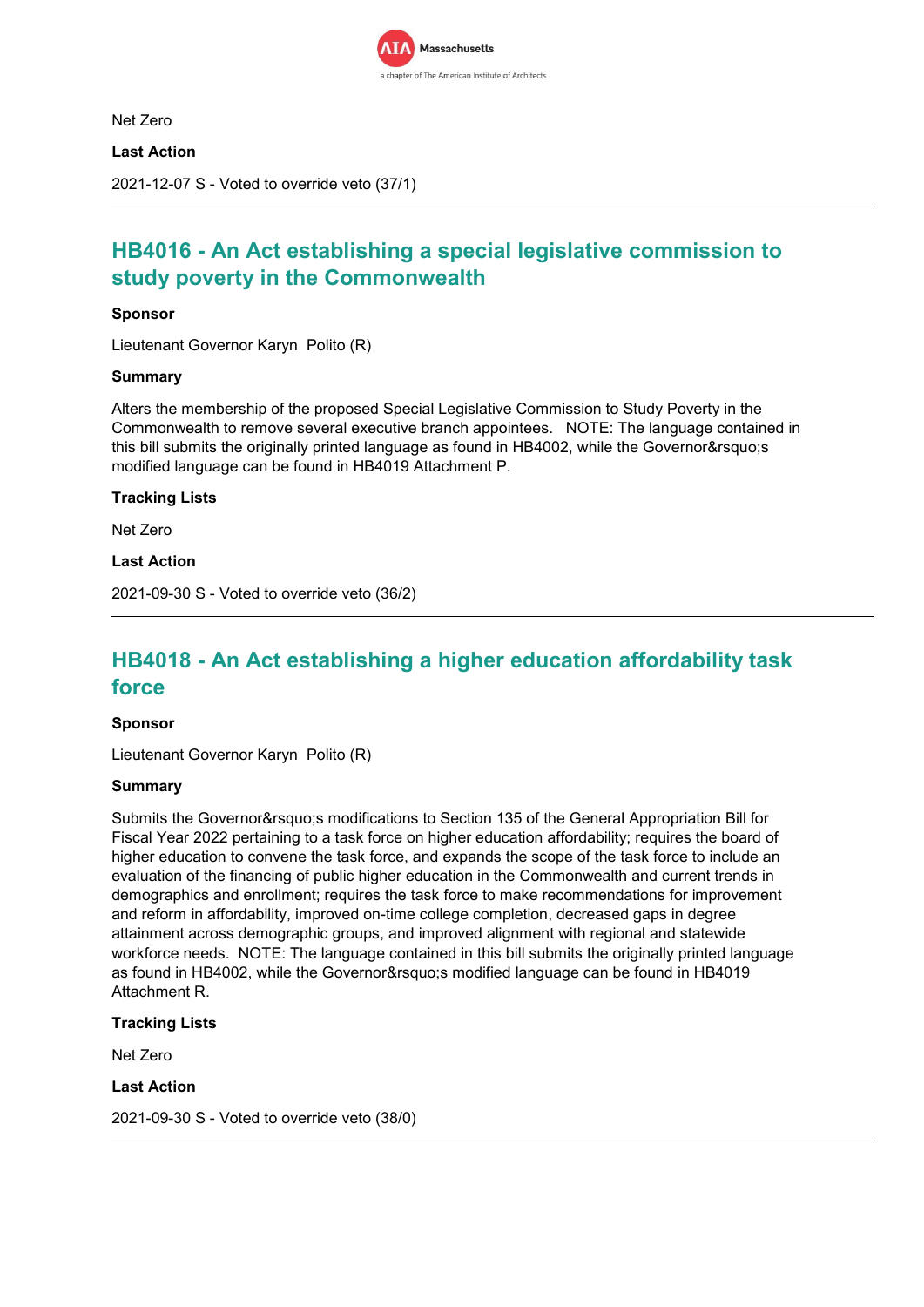## **HB4001 - An Act making appropriations for the fiscal year 2022 for the maintenance of the departments, boards, commissions, institutions and certain activities of the Commonwealth, for interest, sinking fund and serial bond requirements and for certain permanent improvements**

## **Sponsor**

House Bills in Third Reading

## **Summary**

Submits the House version of the Fiscal Year 2022 budget — appropriates roughly \$47.716 billion, including \$18.97 billion for MassHealth, \$5.50 billion in Chapter 70 aid to school districts, \$1.17 billion in unrestricted local aid, \$1.18 billion for UMass, state universities and community colleges, \$351.6 million for MassDOT, and \$127 million for the MBTA; authorizes a transfer from the stabilization fund of up to \$1.875 billion.The outside sections establish an Offshore Wind Energy Career Training Trust Fund, create new tax credits to subsidize the hiring of persons with disabilities, establish a new program within MOBD to promote investment and development in rural areas; authorize increased data sharing between DOR and the Health Connector to facilitate outreach to those without health insurance; require DMH to inform frontline workers about available COVID-19 related support and resources; and establish several new special commissions responsible for examining public safety response to mental health emergencies, the nursing home licensure process, and the celebration of the 250th anniversary of the American Revolution. (Printed-as-amended version of HB4000, incorporating the text of several amendments adopted by the House — the amendments extend the film tax credit, increase the conservation land tax credit, establish a Parkinson's disease registry and advisory board, require testing of outstanding sexual assault evidence kits, and incorporate various earmarks for local projects.)For more information, review our section-by-section summary of outside sections.

## **Tracking Lists**

Net Zero

## **Last Action**

2021-07-08 H - Conference committee reported in part - see HB4002View comparison to prior version

## **HB596 (HD2629) - An Act relative to school operational efficiency**

#### **Sponsor**

Rep. Denise C. Garlick (D)

## **Summary**

Amends GL 30B, the Uniform Procurement Act, to raise the threshold for competitive sealed bidding processes for municipal and regional school districts from \$50,000 to \$100,000; allows the use of enterprise funds for school transportation services and designates the school committee as the appropriate local entity in such instances; authorizes advance payment for services prior to the beginning of the fiscal year and the establishment of School Transportation Reimbursement funds to facilitate those payments; requires school bus operator licenses be processed within 14 days of application. (Note: The consideration of bus driver licenses is included in GL 90:7D and thus applicable not only to operator licenses under GL 90:8A but also common carrier licenses under GL 159A:9.)

## **Tracking Lists**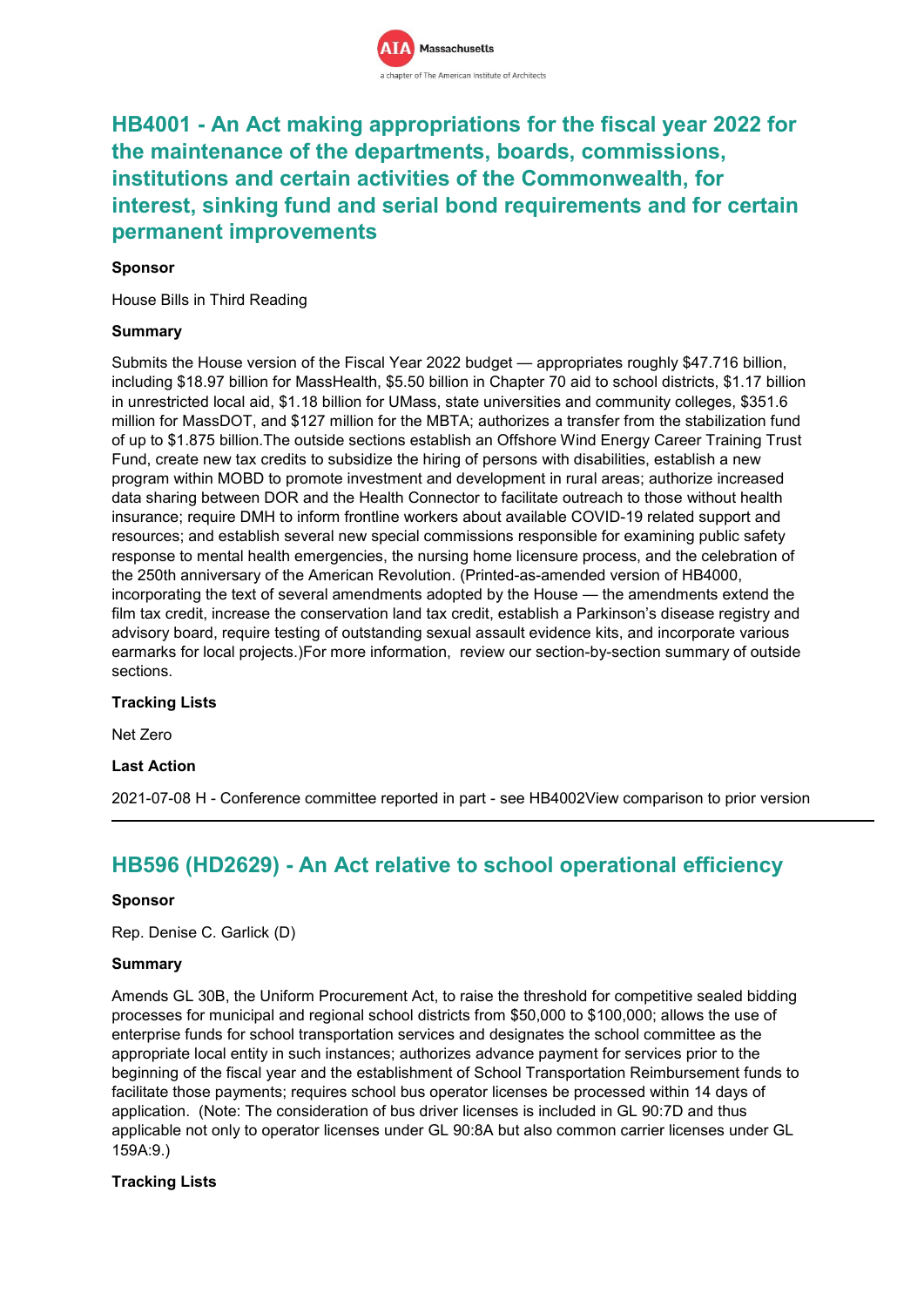

Chapter 30 and 30B bills

**Last Action**

2021-11-17 S - Received in the Senate

## **HB4000 - An Act making appropriations for the fiscal year 2022 for the maintenance of the departments, boards, commissions, institutions and certain activities of the Commonwealth, for interest, sinking fund and serial bond requirements and for certain permanent improvements**

## **Sponsor**

House Committee on Ways & Means

## **Summary**

Submits the House Ways & amp; Means version of the Fiscal Year 2022 budget & mdash; appropriates roughly \$47.65 billion, including \$18.97 billion for MassHealth, \$5.50 billion in Chapter 70 aid to school districts, \$1.17 billion in unrestricted local aid, \$1.18 billion UMass, state universities and community colleges, \$351.6 million for MassDOT, and \$127 million for the MBTA; authorizes a transfer from the stabilization fund of up to \$1.875 billion. The outside sections establish an Offshore Wind Energy Career Training Trust Fund, create new tax credits to subsidize the hiring of persons with disabilities, establish a new program within MOBD to promote investment and development in rural areas; authorize increased data sharing between DOR and the Health Connector to facilitate outreach to those without health insurance; require DMH to inform frontline workers about available COVID-19 related support and resources; and establish several new special commissions responsible for examining public safety response to mental health emergencies, the nursing home licensure process, and the celebration of the 250th anniversary of the American Revolution. For more information, view our summaries of outside sections.

## **Tracking Lists**

Net Zero

## **Last Action**

2021-05-03 H - Printed-as-amended version HB4001View comparison to prior version

## **SB880 (SD31) - An Act facilitating site plan review**

#### **Sponsor**

Sen. Diana DiZoglio (D)

### **Summary**

Adds a new Section 7A to GL Chapter 40A (Zoning) authorizing cities and towns to adopt a local ordinance or by-law requiring site plan review and approval by a designated authority before a building permit is granted for the use of land or structures (in addition to whatever is already governed by a zoning ordinance or by-law); defines site plan review; provides for municipal approval.

## **Tracking Lists**

Zoning Reform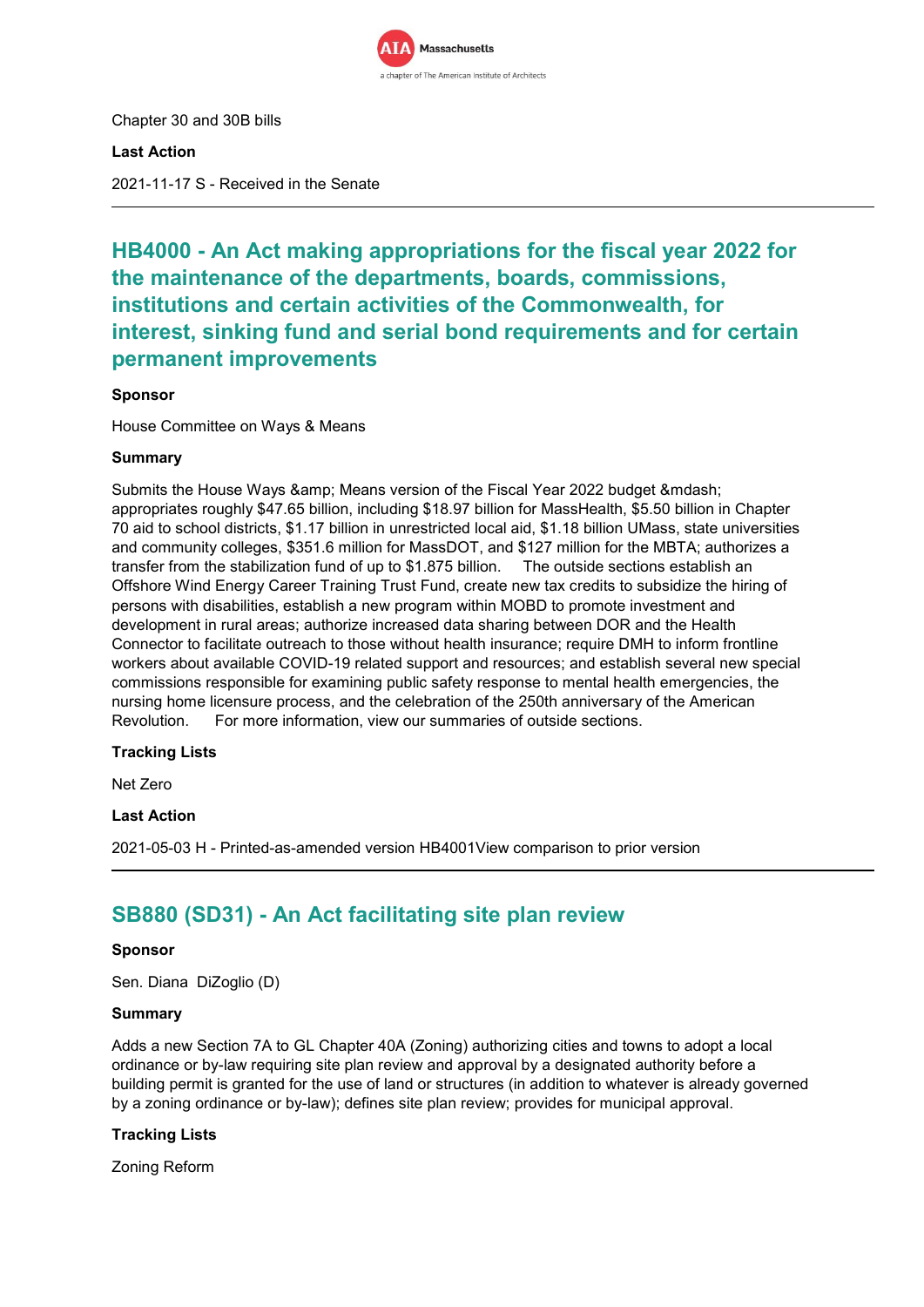

## **Last Action**

2022-02-10 S - Extension order filed (until 02/23/2022)

## **SB1006 (SD44) - An Act relative to statutes of repose**

#### **Sponsor**

Sen. Diana DiZoglio (D)

#### **Summary**

Amends GL 260:2B to extend the statute of repose for liability related to real property improvements from six to ten years; makes such changes and any future changes retroactive.

## **Tracking Lists**

Business/Practice, Business/Practice

#### **Last Action**

2022-02-02 H - Accompanied study order

## **HB355 (HD104) - An Act relative to clarifying homeowners right to perform electrical work**

### **Sponsor**

Rep. Peter J. Durant (R)

#### **Summary**

Amends GL 143:3L by prohibiting the inspector of wires from rejecting a permit application from an applicant who is not a licensed electrician if the property indicated on the application is; the applicant's primary residence, the applicant is the owner of the property, and the property is a single family home.

#### **Tracking Lists**

Chapter 143 bills

#### **Last Action**

```
2022-02-02 H - Accompanied study order
```
## **SB2045 (SD75) - An Act relative to public bidding**

#### **Sponsor**

Sen. Diana DiZoglio (D)

#### **Summary**

Subjects quasi-public agencies to the laws regarding competitive bidding as it relates to contracts procurements for the construction, reconstruction, installation, demolition, maintenance or repair of a building or for the procurement of modular buildings under GL 149:44A and GL 149:44A ½; subjects contracts procured through or administered by quasi-public agencies to public works job classification requirements under GL 149:27; requires quasi-public agencies or any private companies engaging in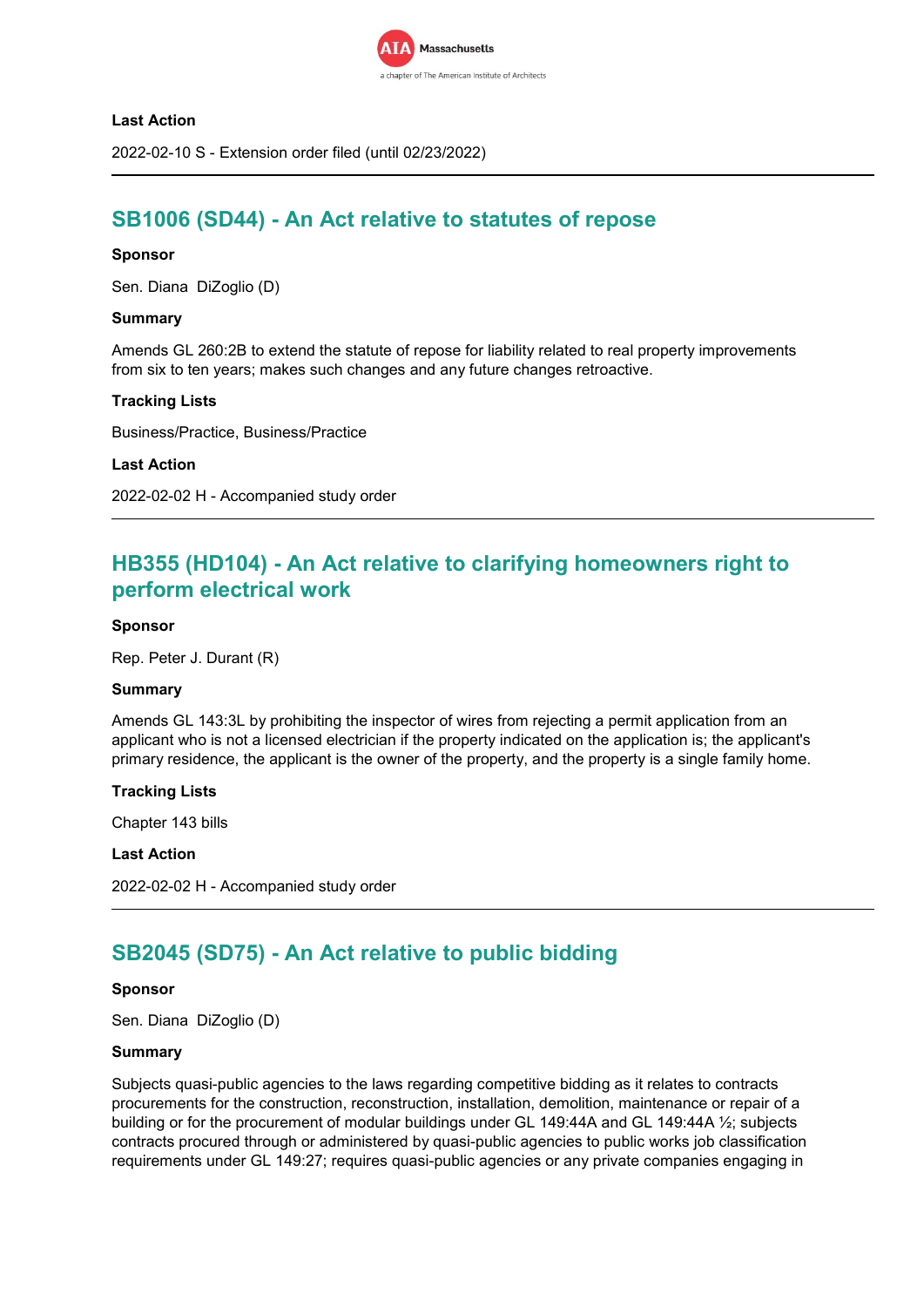

projects for which they receive a tax credit to adhere to public works contracting provisions under GL 30:39M.

## **Tracking Lists**

Chapter 149 and 149A, Chapter 30 and 30B bills

## **Last Action**

2022-01-31 S - Referred to Senate Committee on Ways and Means

## **HB2485 (HD133) - An Act relative to elevator inspection fees**

## **Sponsor**

Rep. David Paul Linsky (D)

### **Summary**

Amends GL 143:64 to allow non-profit or charitable organizations to apply for a waiver from the state elevator inspection fee.

## **Tracking Lists**

Chapter 143 bills, Chapter 143 bills

### **Last Action**

2022-02-09 H - Extension order filed (until 05/04/2022)

## **HB381 (HD168) - An Act relative to advancing the profession of commercial interior design**

## **Sponsor**

Rep. Patricia A. Haddad (D)

#### **Summary**

Adds a new Section 275 to GL Chapter 112 creating licensure for commercial interior designers, requiring the licensure for any commercial interior design work that would require a permit; delimits work that would and would not fall under the licensure; requires each licensee to pass an exam set by the National Council for Interior Design Certification; establishes a continuing education requirement; prohibits the usage of the term 'registered' in conjunction with terms like 'commercial interior designer' except by licensees; directs the board of registration of commercial interior designers to approve a seal for use by licensees on plans and specifications; creates the designation 'commercial interior designer emeritus' for those licensee who retire after ten years of practice, allowing for expedited relicensure but prohibiting practice in while so designated; amends GL Chapter 13 to establish a board of registration of commercial interior designers, specifying membership qualification, required meetings, and procedure.

## **Tracking Lists**

Chapter 7c bills, Interior Design, Interior Design

## **Last Action**

2021-11-08 H - Attached to favorable report by Joint Committee of SB218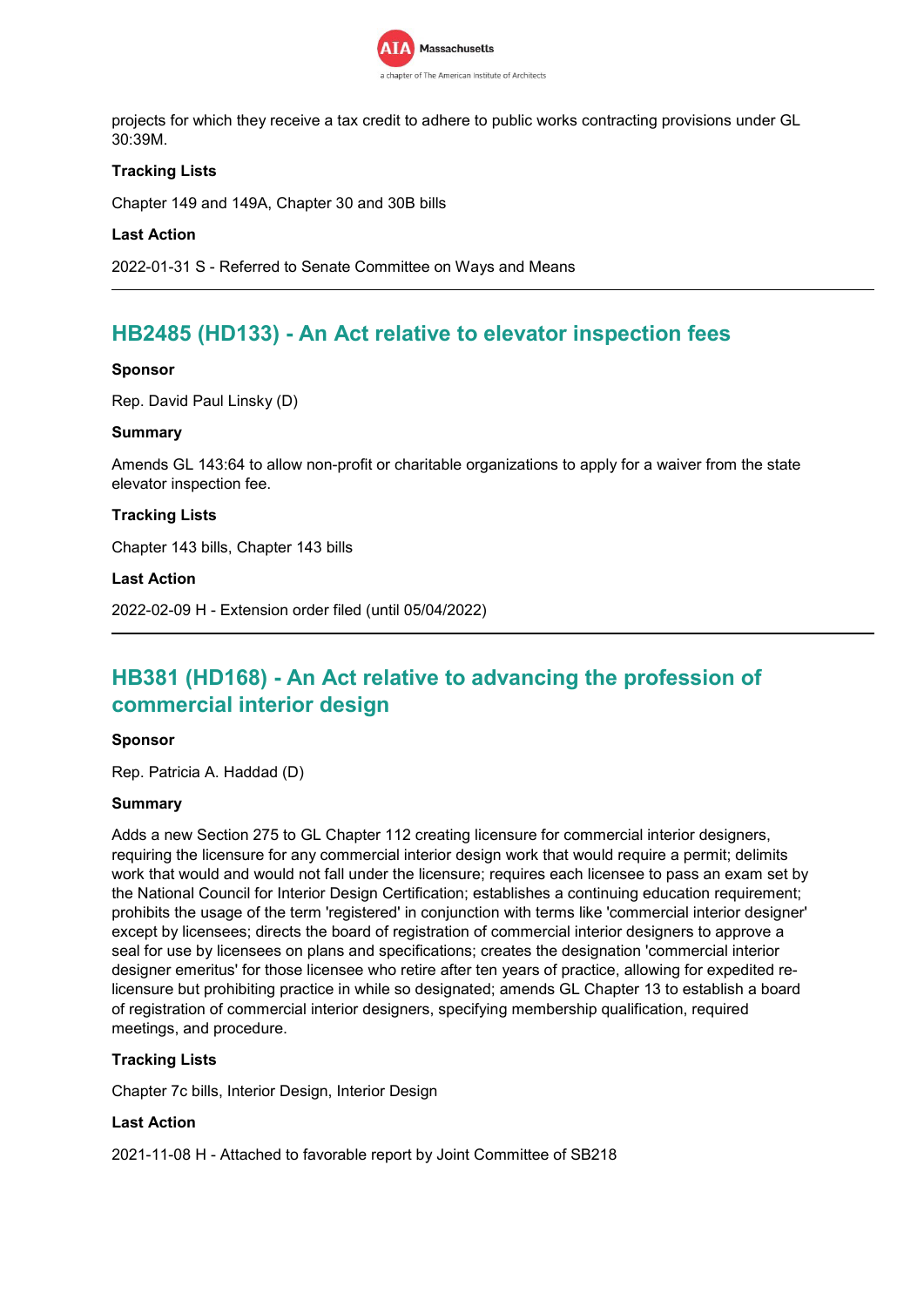

## **HB538 (HD174) - An Act relative to the safety of schools, residences, and public assemblies**

### **Sponsor**

Rep. Brian M. Ashe (D)

### **Summary**

Establishes the School Carbon Monoxide Safety Trust Fund, financed with an initial \$7.5 million transfer; provides for the distribution of grants to public school districts for the installation of carbon monoxide detection systems. In addition, the bill requires the installation of carbon monoxide detection systems in a number of different venues, including restaurants, one and two family homes, apartment buildings, and primary and secondary schools.

### **Comment**

05/20/21 - Committee hearing - This bill is a refile and has been previously given a favorable from the Education Committee. No one offered and testimony.

### **Tracking Lists**

BBRS, BBRS, BBRS, BBRS, Chapter 148 bills, Chapter 148 bills, Chapter 148 bills, Chapter 148 bills, Chapter 70B, Chapter 70B, Chapter 70B, Chapter 70B, Chapter 70B, Chapter 70B

### **Last Action**

2021-07-21 H - Attached to favorable report by Joint Committee of HB653

## **HB548 (HD270) - An Act relative to the Massachusetts School Building Authority**

#### **Sponsor**

Rep. Natalie Blais (D)

#### **Summary**

Amends GL 10:35BB (school modernization and reconstruction trust fund) by Increasing the dedicated sales and use, and storage, use, and consumption tax revenues allocated to the trust fund from one to two percent; adds a new Section 5A to GL Chapter 70B prohibiting the school building authority from denying applications for a school facilities grant solely on the age of the system in need of repair; allows the authority to prioritize repair of older systems.

#### **Tracking Lists**

Chapter 70B

#### **Last Action**

2022-03-03 H - Attached to favorable report by Joint Committee of SB306

## **SB2165 (SD159) - An Act increasing solar rooftop energy**

## **Sponsor**

Sen. James B. Eldridge (D)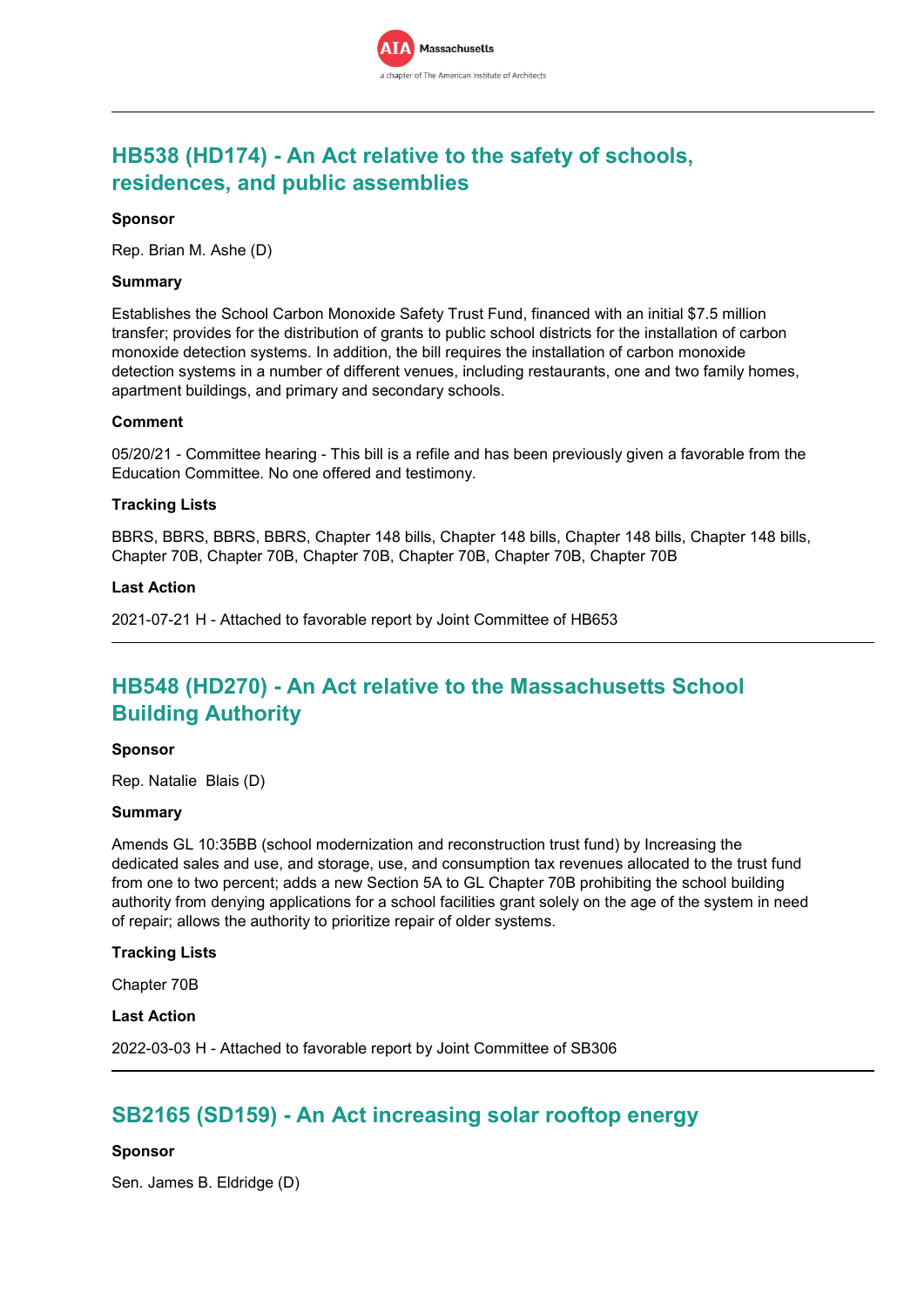

## **Summary**

Adds a new GL Chapter 143A (Solar Homes and Businesses), directing the Board of Building Regulations and Standards to include in the state building code a requirement for new construction to accommodate solar energy systems; requires single family homes to have energy systems capable of meeting the average electrical demand of homes of similar size; requires multi-family homes up to ten stories to include systems of a size determined by the board; allows the board to set minimum standards for solar capacity for additional building types; allows developers to seek an exemption if they can demonstrate that there is less than 80 square feet (roughly the size of 4/12; standard residential solar panels) of area at which a solar installation would produced at least 70% of the energy of an unshaded system; allows for an exemption if an alternative renewable energy system will be installed at the time of construction; allows for a exemption if a solar water heater will be installed at the time of construction that will take up the available effective solar area (meeting the 70% capacity of an unshaded energy threshold); and establishes a civil penalty for failure to comply in the form of a fine set at the greater of \$10,000 or double the additional cost that would have been incurred to comply.

### **Tracking Lists**

Chapter 143 bills

**Last Action**

2022-02-02 H - Accompanied study order

## **HB2416 (HD305) - An Act relative to fire protection**

#### **Sponsor**

Rep. Ruth B. Balser (D)

#### **Summary**

Amends GL 148:26I, regulating automatic sprinkler systems in multiple dwelling residential units; requires automatic sprinkler systems in any units which undergo a major renovation or modification; authorizes the installation of alternative or modified systems when there is inadequate water supply; requires heads of fire departments to enforce these requirements; regulates appeals of decisions of local fire departments regarding sprinkler installation to the automatic sprinkler appeals board.

## **Tracking Lists**

Chapter 148 bills, Chapter 148 bills

#### **Last Action**

2022-02-02 H - Reported favorably by Joint Committee on Public Safety and Homeland Security

## **HB3317 (HD334) - An Act protecting ratepayers from gas pipeline expansion costs**

#### **Sponsor**

Rep. Kenneth I. Gordon (D)

#### **Summary**

Prohibits the Department of Public Utilities from approving contracts for the purchase of gas, gas pipeline capacity or liquefied gas storage under GL 164:94A when the contracts require the expansion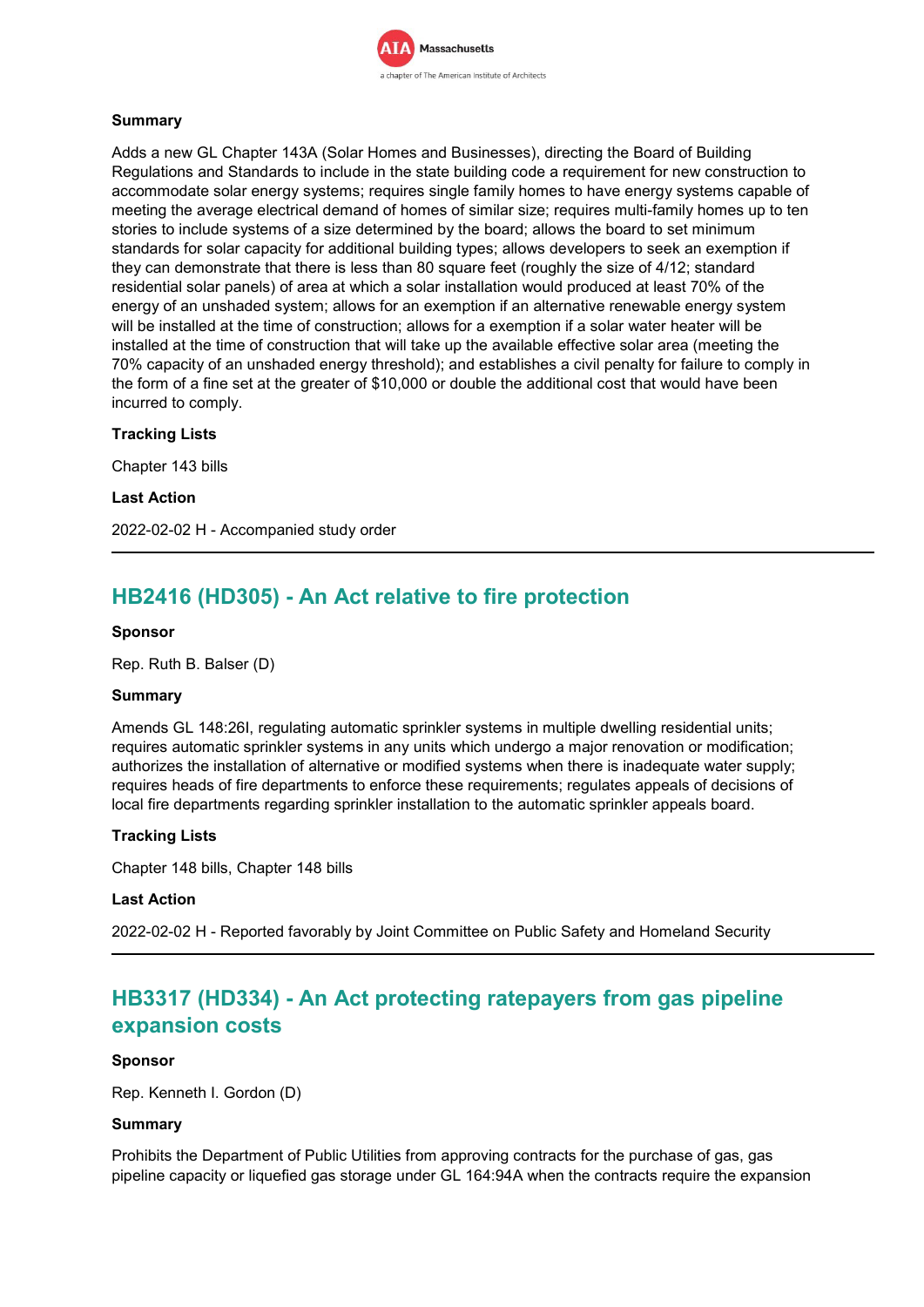

or construction of interstate gas infrastructure, and when it calls for contract cost recovery from ratepayers.

### **Tracking Lists**

Energy

### **Last Action**

2022-02-09 H - Extension order filed (until 05/02/2022)

## **HB2944 (HD361) - An Act relative to private school land use**

### **Sponsor**

Rep. Steven S. Howitt (R)

### **Summary**

Adds a new Section 24 to GL Chapter 30B requiring out-of-state educational entities using property in Massachusetts to negotiate a payment in lieu of taxes (PILOT) with their local land use authority.

### **Tracking Lists**

Chapter 30 and 30B bills

### **Last Action**

2022-02-02 H - Accompanied study order

## **HB2452 (HD583) - An Act relative to increasing hotel and motel safety**

#### **Sponsor**

Rep. Shawn Dooley (R)

#### **Summary**

Amends GL 143:21D relative to auxiliary emergency lighting systems to require all newly constructed and substantially renovated motels, hotels or inns, to have accommodations with an auxiliary emergency lighting system at a height no greater than 18 inches above the floor, independent of the conventional lighting system. This system is to include lighted signs indicating both a primary and secondary exit by a diagram or symbol so as to assure recognition by all persons, regardless of their English-speaking ability.

#### **Tracking Lists**

Chapter 143 bills, Chapter 143 bills

#### **Last Action**

2022-02-02 H - Reported favorably by Joint Committee on Public Safety and Homeland Security

## **SB1589 (SD228) - An Act relative to safe building materials**

**Sponsor**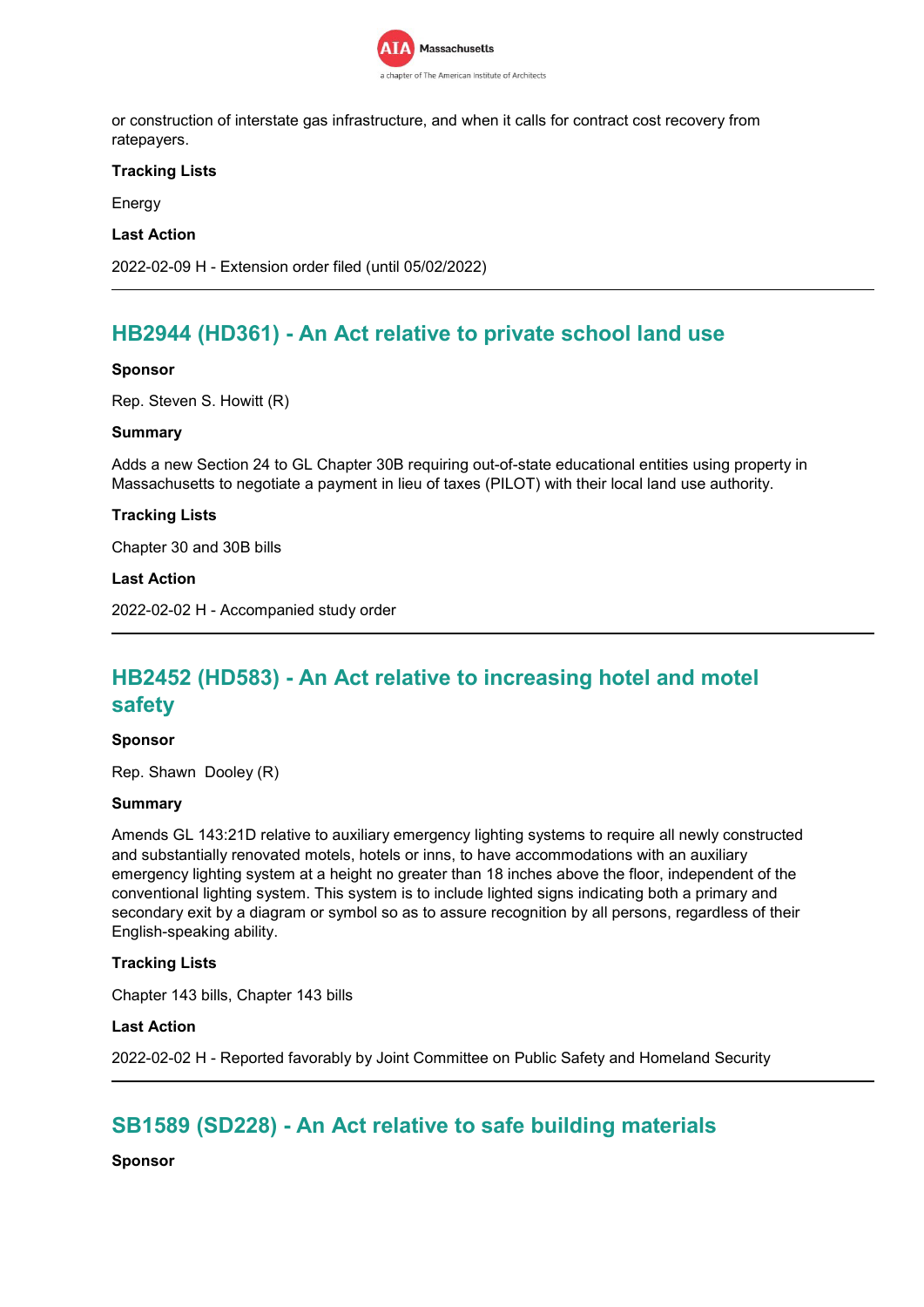

Sen. Paul Feeney (D)

## **Summary**

Adds a new Section 26J to GL Chapter 148 (Fire Prevention) establishing the Light Frame Construction Code and regulating such construction.

## **Tracking Lists**

BBRS, Chapter 143 bills, MAAB bills, Concrete bills

## **Last Action**

2022-02-02 S - Reported favorably by Joint Committee on Public Safety and Homeland Security

## **HB1 (HD1) - An Act making appropriations for the fiscal year 2022 for the maintenance of the departments, boards, commissions, institutions, and certain activities of the Commonwealth, for interest, sinking fund, and serial bond requirements, and for certain permanent improvements**

## **Sponsor**

Governor Charlie Baker (R)

### **Summary**

Submits the Governor's fiscal year 2022 budget recommendations — appropriates roughly \$45.6 billion, including \$17.569 billion for MassHealth, \$1.168 billion in local aid, \$5.481 billion in Chapter 70 aid to school districts, \$1.310 billion for UMass, state universities and community colleges, \$401.6 million for MassDOT, and \$127 million in MBTA operating assistance; authorizes a transfer of \$1.6 billion from the Stabilization Fund.Additionally, the outside sections place an excise tax on opioids distributed in the Commonwealth; penalize excessive increases in drug prices; expand and restructure an assessment on hospitals; provide for substantially expanded data collection on ride sharing services; limit the accrual of sick leave for executive branch employees; establish a new board of directors for the MBTA; modernize sales tax collection; and allow cashless lottery payments.For more information, view our section-by-section summary.

## **Tracking Lists**

Chapter 143 bills, Chapter 143 - Elevators

## **Last Action**

2021-04-14 H - Reported by committee in part - see HB4000

## **HB1450 (HD758) - An Act relative to reducing damage caused by the current foreclosure crisis in the historic districts of Massachusetts**

#### **Sponsor**

Rep. Bud Williams (D)

**Summary**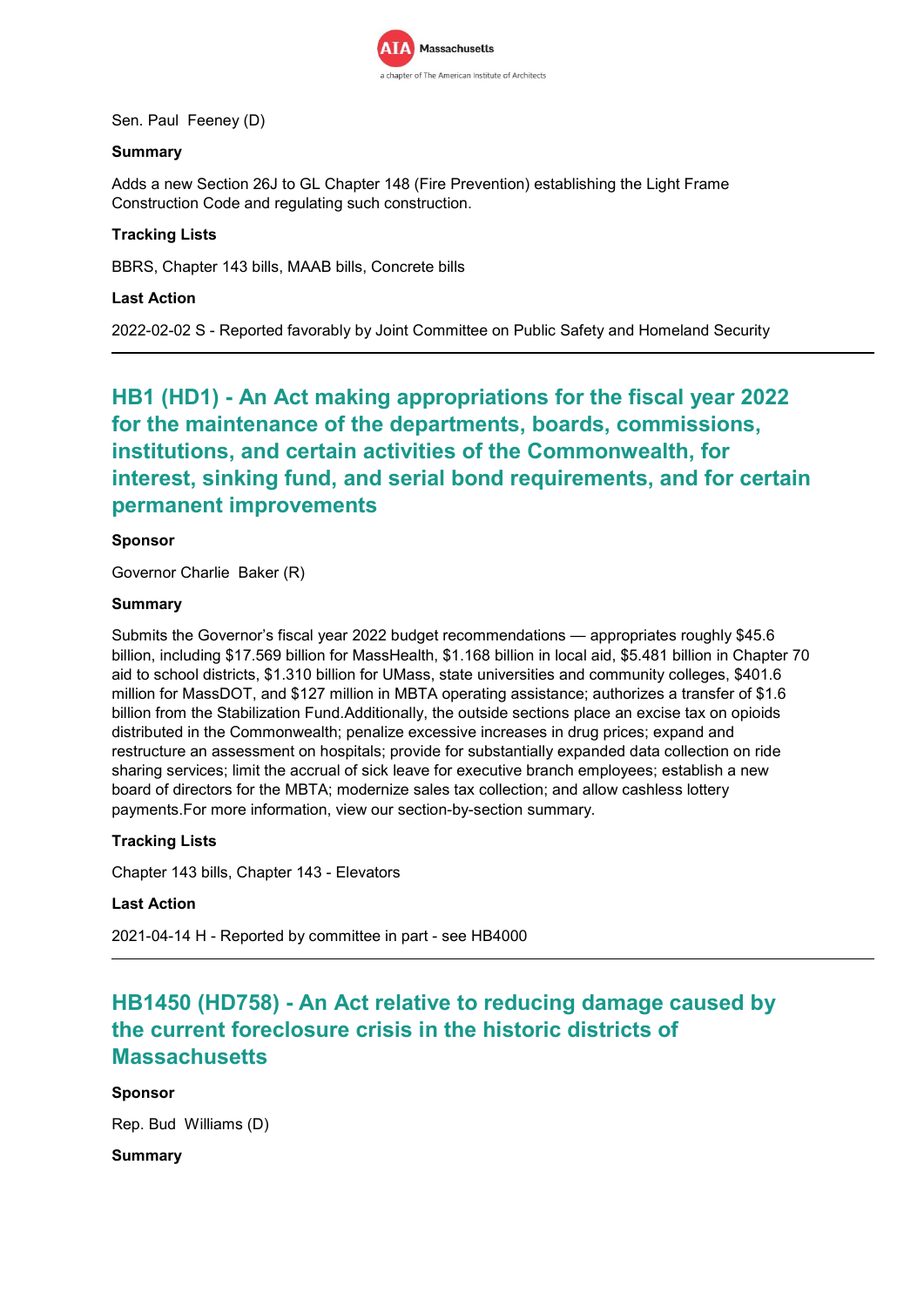

Creates a Historic District Stabilization Committee as non-profit corporation; authorizes to procure by eminent domain any real estate or real estate related property interest including, but not limited to, mortgages and tax obligation; undertakes a methodical study of the Historic District Community and real estate market to measure the economic capacity of likely home buyers and the Historic District.

## **Tracking Lists**

historic

### **Last Action**

2022-02-02 H - Accompanied study order

## **HB1942 (HD834) - An Act requiring OSHA training**

### **Sponsor**

Rep. Tackey Chan (D)

### **Summary**

Adds new Section 101 to GL Chapter 143 (Inspection and Regulation of Buildings, Elevators and Cinematographs) to require any employer in the construction industry that contracts with clients or customers in residential, commercial, or public works projects, and whose business is subject to oversight by the United States Occupational Safety and Health Administration (OSHA), to have its employees receive no less than 10 hours of OSHA training; directs employers that contract with independent contractors to require the independent contractor to provide evidence of completing at least 10 hours of a training course approved by OSHA; establishes fines for violations; adds new Section 102 directing the Board of Building Regulations and Standards to issue guidelines by which cities and towns may issue permits to employers in the construction industry that have violated the previous Section or OSHA regulations; provides that these provisions shall not restrict routine home maintenance performed by homeowners; clarifies that projects completed for less than or equal to \$10,000.00 remain exempt from this law.

## **Tracking Lists**

Chapter 143 bills

## **Last Action**

2022-02-07 H - Extension order filed (until 04/04/2022)

## **SB1617 (SD356) - An Act relative to elevator certification fees**

## **Sponsor**

Sen. Michael O. Moore (D)

#### **Summary**

Amends GL 143:65 relative to the inspection and regulation of elevators to establish that if the owner or operator of an elevator contracted with a 3rd party for the purpose of maintaining the elevator, any fines relative to expired certifications are to be paid by that 3rd party instead of the owner.

## **Tracking Lists**

Chapter 143 bills, Chapter 143 bills, Chapter 143 - Elevators

## **Last Action**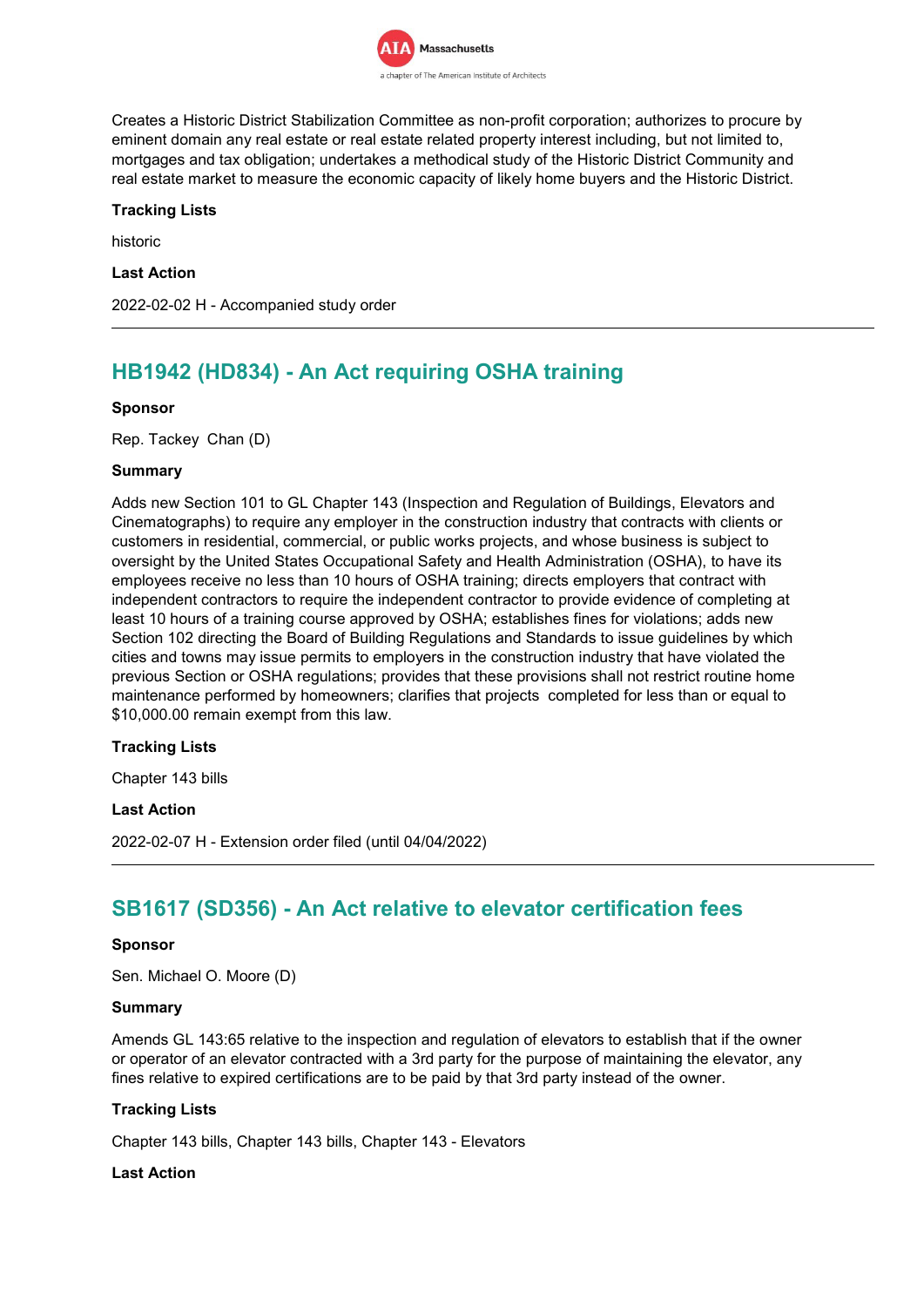

2022-02-02 S - Reported favorably by Joint Committee on Public Safety and Homeland Security

## **SB332 (SD379) - An Act relative to carbon monoxide detectors in schools**

### **Sponsor**

Sen. Ryan Fattman (R)

### **Summary**

Adds a new Section 2WWWW to GL Chapter 29 and amends GL 148:26F½ to require that all public and private elementary schools that contain fossil-fuel burning equipment or incorporate enclosed parking within its structure install carbon monoxide alarms; provides that until 2021, battery-operated carbon monoxide alarms may be used in those schools; establishes the School Carbon Monoxide Safety Trust Fund, to be administered by DESE, in consultation with the Department of Fire Safety, for use for grants to public school districts to install carbon monoxide detection systems; and requires that the State Comptroller transfer \$7,500,000 from the General Fund to the School Carbon Monoxide Safety Trust Fund by 2019.

#### **Comment**

05/20/21 - Committee hearing - This bill is a refile and has been previously given a favorable from the Education Committee.

#### **Tracking Lists**

Chapter 70B

#### **Last Action**

2021-07-21 H - Attached to favorable report by Joint Committee of HB653

## **SB1857 (SD368) - An Act to promote sustainable economic development throughout Massachusetts**

#### **Sponsor**

Sen. Ryan Fattman (R)

#### **Summary**

Amends GL 63:2A and GL 63:38 regulating corporate net income accrued and taxable in Massachusetts; staggers implementation of changes over a 4 year period between 2020 and 2023; amends the calculation of net income of financial institutions, previously determined by equally weighing the taxpayers' receipts factor, property factor and payroll factor and dividing by 3; amends the calculation of net income of other corporations previously determined by taking the property factor plus the payroll factor plus twice times the sales factor and dividing by 4; establishes new formula for implementation over a four year time frame, providing different weights of each of the different factors, with their elimination in 2023; repeals provisions regulating the calculation of the property factor and the payroll factor effective 2023; further defines various financial services and investment services related industries for the purpose of calculating corporate tax obligations.

#### **Tracking Lists**

Net Zero

**Last Action**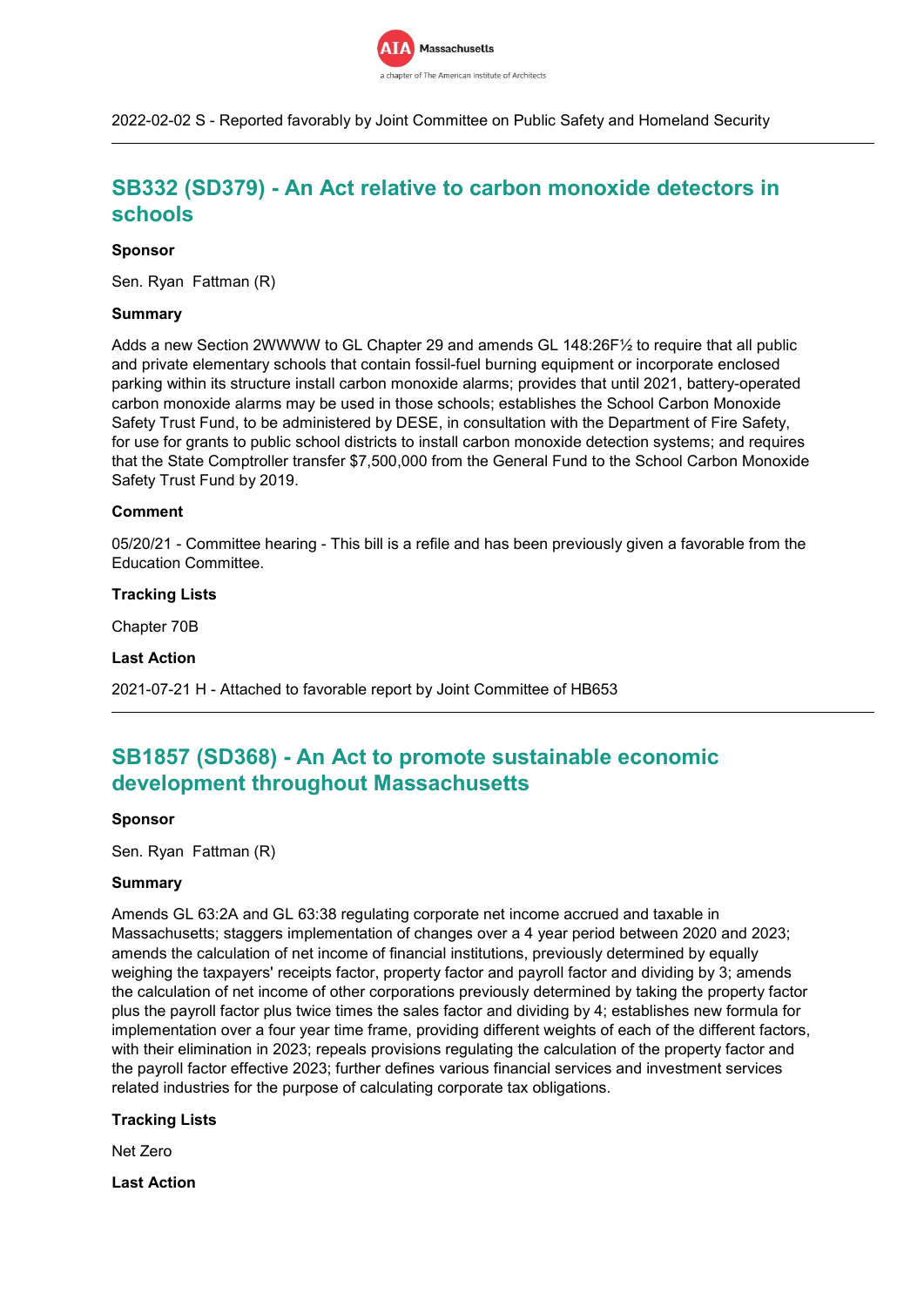

## **HB2174 (HD912) - An Act regarding mandatory land use board training**

#### **Sponsor**

Rep. Kevin G. Honan (D)

#### **Summary**

Amends GL 23B:3 relative to the powers and duties of the Department of Housing and Community Development, to authorize the Department (in consultation with certain others) to establish, conduct and maintain an annual program of education, self-evaluation, and training for members of local planning boards and zoning boards of appeals, at no cost to municipalities; requires every member of local planning boards and zoning boards of appeals, within 60 days after becoming a board member (and every 2 years thereafter) to complete the education, self-evaluation, and training program, either online or in-person.

#### **Tracking Lists**

Zoning Reform

**Last Action**

2021-12-13 H - Referred to House Committee on Ways and Means

## **SB2089 (SD403) - An Act relative to Commonwealth building projects**

#### **Sponsor**

Sen. Michael O. Moore (D)

#### **Summary**

Raises the cost cap for projects exempt from the Designer Selection Board, from those costing under \$300,000 to those under \$1 million. NOTE: This bill references Chapter 113 of the Acts of 2018, which raised the exemption from \$100,000 to \$300,000, but cites the \$100,000 figure as it appears in the 2016 Edition of the General Laws.

## **Tracking Lists**

Chapter 7c bills

**Last Action**

2022-01-24 S - Accompanied study order - see SB2620

## **HB3716 (HD943) - An Act to ensure the health and safety of the Commonwealth's students and educators**

#### **Sponsor**

Rep. Jim Hawkins (D)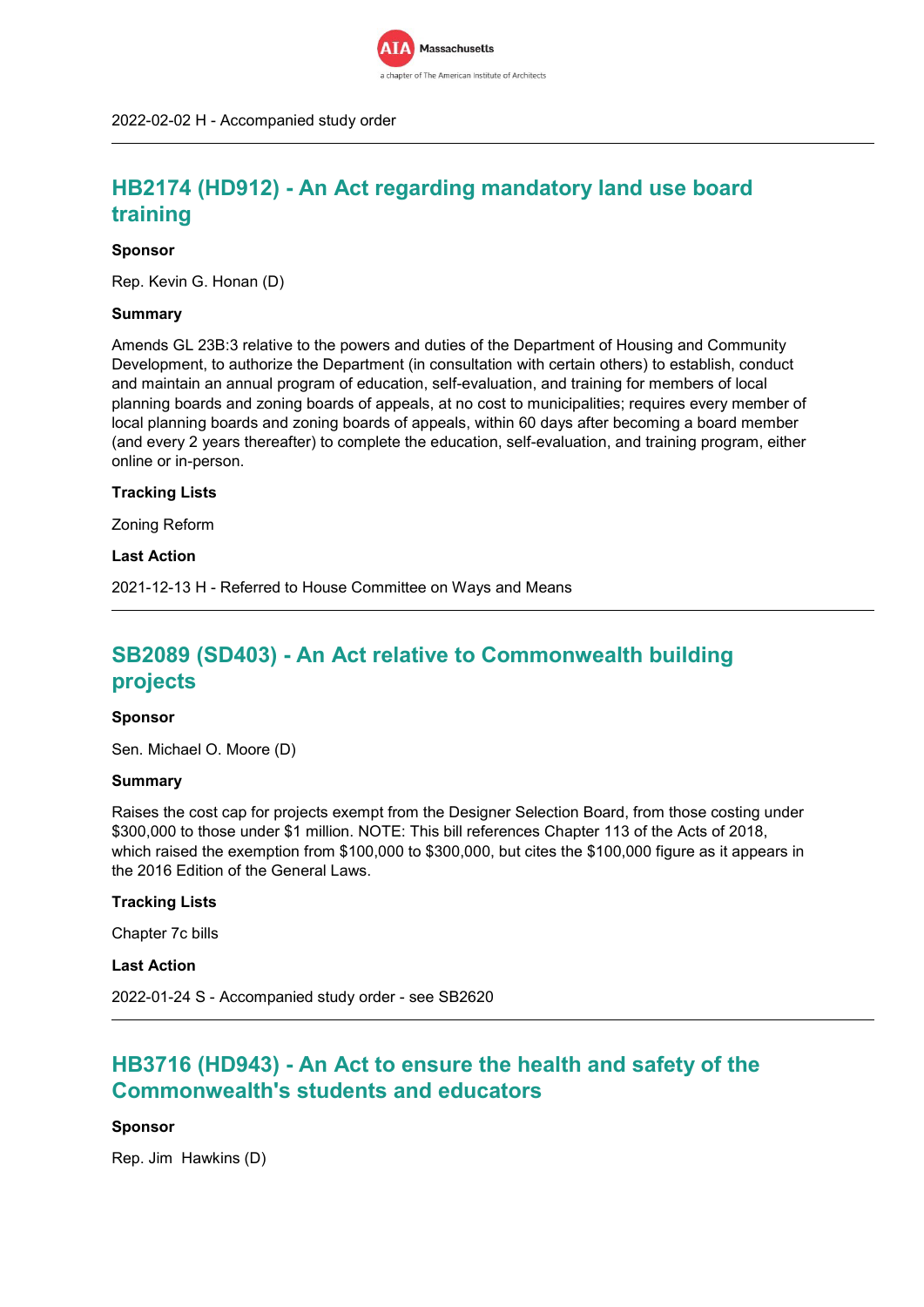

## **Summary**

Adds a new Section 117A to GL Chapter 149 (Labor and Industries) creating a requirement that local school buildings achieve a minimum level of ventilation in occupied spaces, within two years of the effective date; establishes standards and testing requirements for ventilation; allows employees to file complaints with the Department of Labor Standards and authorizes the department to order schools to remedy violation; directs the Massachusetts School Building Authority to create a new temporary category for remodeling to fulfill the new requirement; requires DESE to establish a testing program for schools and provide PPE and facial coverings for the duration of the COVID-19 emergency; establishes a special commission to study school ventilation and report to the legislature by December 1, 2022.

## **Tracking Lists**

Chapter 70B

## **Last Action**

2022-02-03 H - Extension order filed (until 03/15/2022)

## **SB250 (SD407) - An Act to ensure the health and safety of the Commonwealth's students and educators**

## **Sponsor**

Sen. Paul Feeney (D)

#### **Summary**

Adds a new Section 117A to GL Chapter 149 (Labor and Industries) creating a requirement that local school buildings achieve a minimum level of ventilation in occupied spaces, within two years of the effective date; establishes standards and testing requirements for ventilation; allows employees to file complaints with the Department of Labor Standards and authorizes the department to order schools to remedy violation; directs the Massachusetts School Building Authority to create a new temporary category for remodeling to fulfill the new requirement; requires DESE to establish a testing program for schools and provide PPE and facial coverings for the duration of the COVID-19 emergency; establishes a special commission to study school ventilation and report to the legislature by December 1, 2022.

**Tracking Lists**

Chapter 70B

## **Last Action**

2022-02-03 H - Extension order filed (until 03/15/2022)

## **HB1959 (HD967) - An Act to prevent wage theft, promote employer accountability, and enhance public enforcement**

#### **Sponsor**

Rep. Daniel Donahue (D)

#### **Summary**

Adds three new sections to GL Chapter 149 (labor and industries) to establish accountability in labor contracting and subcontracting; requires employers to provide all employees with the listed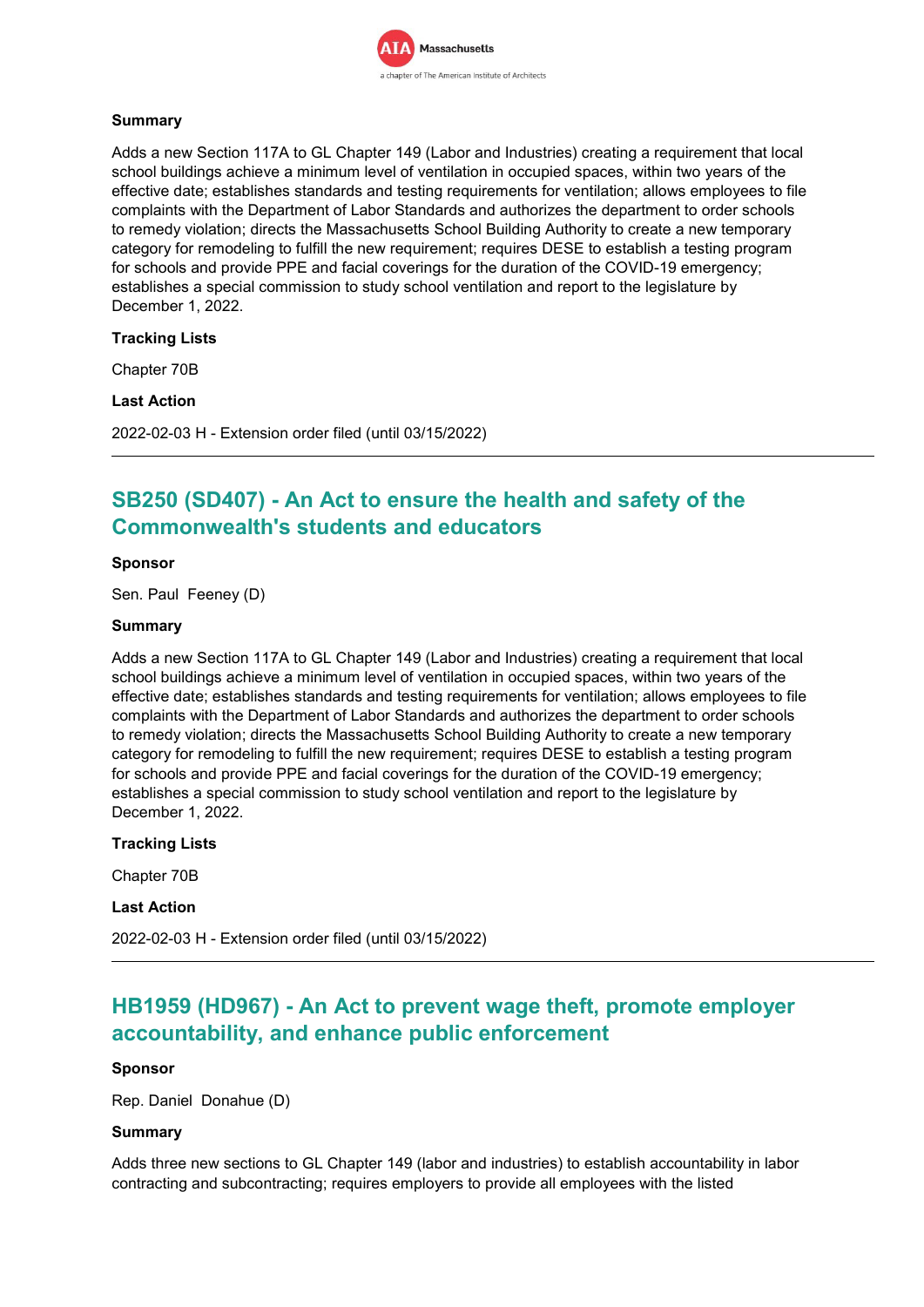

employment information within 10 days of hiring, including pay rates, the basis for the rates, (i.e.: hourly, weekly, biweekly, salary, piece, etc.), the regular pay day, the name of the employer, allowances claimed and employer contact information; subjects a lead contractor to joint and several civil liability with contractors and subcontractors for wages, damages, interest, penalties or attorney's fees for a subcontractors wage theft.Provides that if the Attorney General find that that an employer fails to obtain unemployment insurance or is engaging in a wage theft violation, that the AG may issue a stop work order against the violator requiring the cessation of all business operations; entitles violators to hearings when requested within 10 days; imposes liability and work stoppage against a successor if they have at least one principal or officer in common and that is engaged in the same line of business; entitles employees affected by a work stoppage to pay for up to 10 days; allows employees to file complaints alleging wage theft.Amends provisions relating to the right of employees to protect their rights related to wages, hours and payment under GL 149:150 or related to minimum fair wages under GL 151:19; defines adverse actions by employers against employees protecting those rights as subject to civil proceedings, and entitles employees to actual damages, compensatory damages, punitive damages, injunctive relief or any other appropriate relief; establishes a rebuttable presumption that an employer who discriminates against employees for protecting their rights is liable.Adds a new Section 148H to GL Chapter 149, authorizing a relator to bring suit to enforce the listed labor violations; defines a relator as a whistleblower or a representative organization that acts as a plaintiff in a public enforcement actions; authorizes courts to issue penalties that could otherwise be imposed by the attorney general in such cases; regulates procedures for such cases, including distribution of penalties imposed.

## **Tracking Lists**

Chapter 149 and 149A, Chapter 149 and 149A

#### **Last Action**

2022-02-07 H - Extension order filed (until 04/04/2022)

## **SB296 (SD420) - An Act promoting equity in school building assistance and ensuring best practice incentives are available for all school building projects**

#### **Sponsor**

Sen. Joanne Comerford (D)

#### **Summary**

Amends GL 70B:10 (School Building Assistance Program) to require that grants and financial assistance provided by said program be guided by principles of equity and take into account the need to address historic patterns of injustice and inequity; amends GL 78:10 (School Building Assistance Formula), in the case of an approved school project where the Base Percentage (A) + Community Income Factor (B1) + Community Property Wealth Factor (B2) + Community Poverty Factor (B3) under this section equals 63 per cent or more, to award incentive percentage (C) points to said project, allowing the reimbursement percentage for said project to exceed 80 per cent.

#### **Tracking Lists**

Chapter 70B

#### **Last Action**

2022-03-03 S - Attached to favorable report by Joint Committee of SB306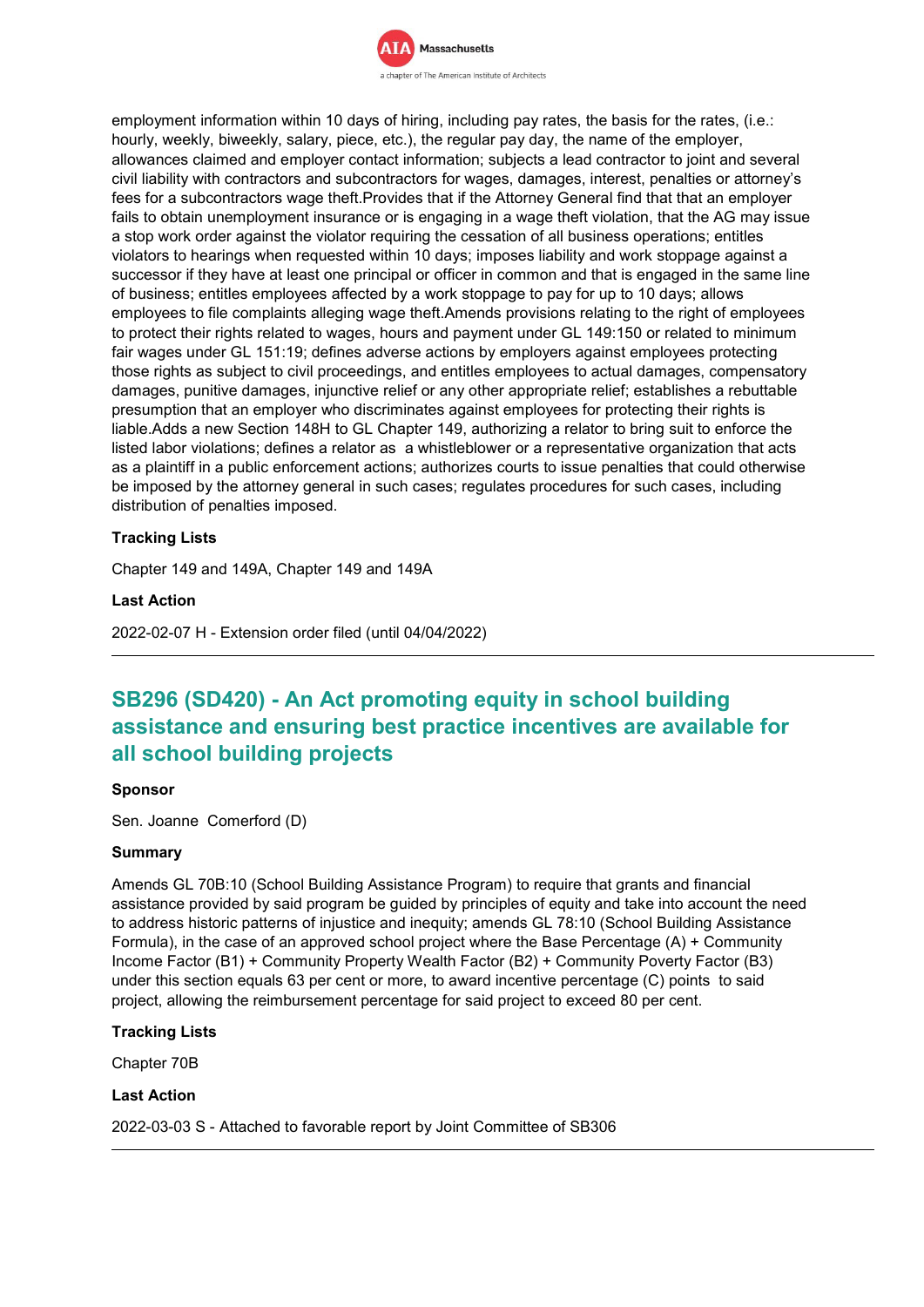

## **HB2417 (HD1009) - An Act relative to enhanced fire protection in new one- and two-family dwellings**

### **Sponsor**

Rep. Ruth B. Balser (D)

### **Summary**

Adds a new Section 26J to GL Chapter 148 and amends GL 148:27A to require, in municipalities that adopt this provision, installation of automatic sprinklers in newly constructed single and two-unit dwellings: provides an exemption from the prohibition against shutting off a sprinkler system without a permit, for seasonal shut-off of automatic sprinklers, as defined by and in accordance with regulations of the Board of Fire Prevention Regulations.

### **Tracking Lists**

Chapter 148 bills

### **Last Action**

2022-02-02 H - Reported favorably by Joint Committee on Public Safety and Homeland Security

## **SB354 (SD433) - An Act to improve and enhance the Advisory Board to the Massachusetts School Building Authority**

### **Sponsor**

Sen. Jason M. Lewis (D)

#### **Summary**

Amends GL 70B:3A (school building advisory board) to include appointees of the Massachusetts Association of Vocational School Administrators, Inc. and the Association of Vocational Technical Education Coalition as board members.

#### **Tracking Lists**

Chapter 70B

#### **Last Action**

2022-03-03 S - Attached to favorable report by Joint Committee of SB306

## **HB2454 (HD1024) - An Act relative to combustible gas detectors**

#### **Sponsor**

Rep. Shawn Dooley (R)

#### **Summary**

Amends GL 148:26F to require that the owners of any residential building containing combustible gas burning equipment install working combustible gas detection alarms, that are approved by the Board of Fire Prevention Regulations; requires landlords and building superintendents to install such alarms at the beginning of any rental period and to annually replace batteries in battery operated alarms and inspect hard-wired alarms; requires inspection by the fire department for compliance with the combustible gas detector requirement, which was in effect on the date of the issuance of the relevant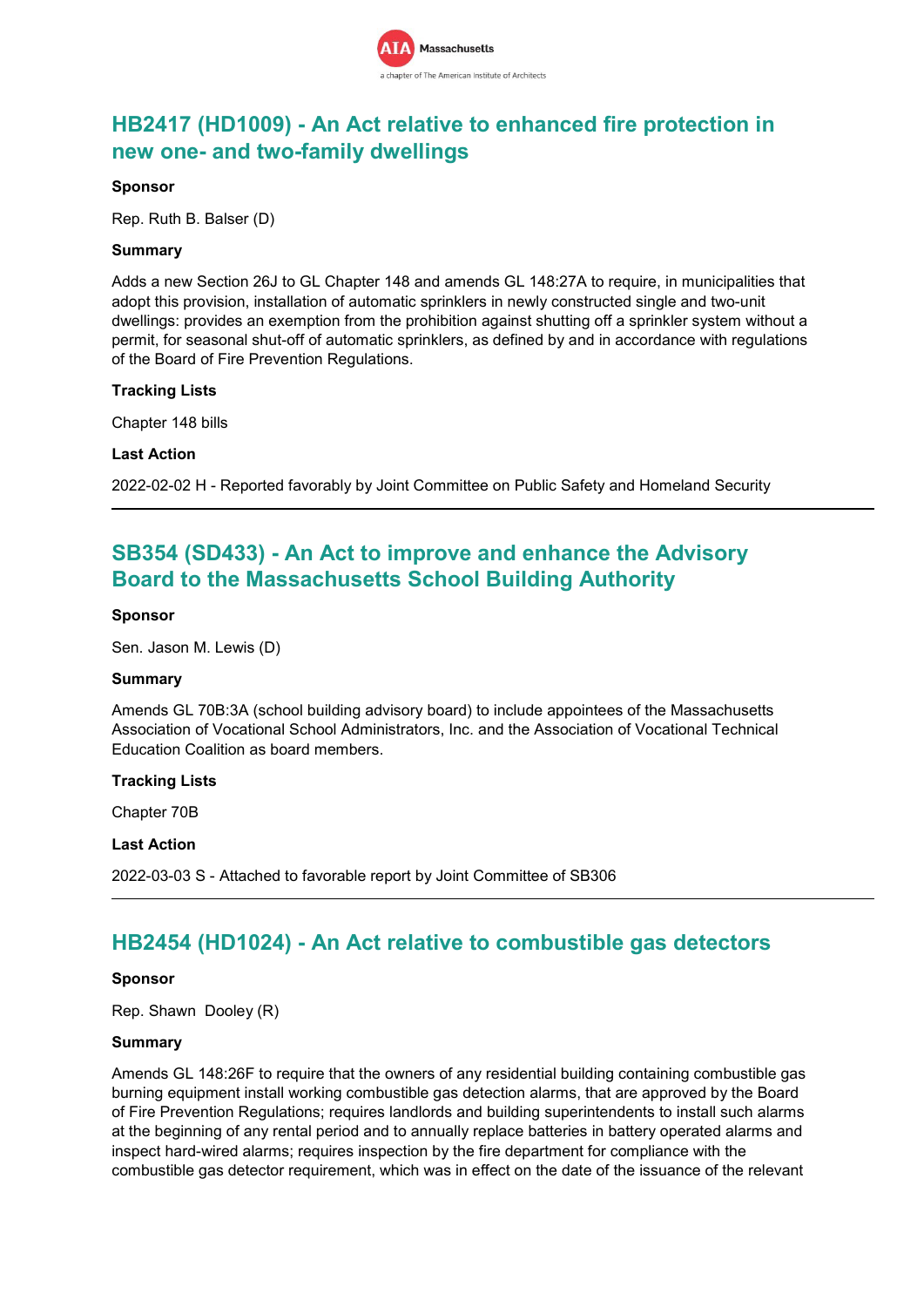

building permit, upon upon sale or transfer of a residential building; and requires that the Board of Fire Prevention Regulations and the Department of Public Health each adopt regulations to effectuate these provisions.

## **Tracking Lists**

Chapter 111 bills - DPH, Chapter 111 bills - DPH, Chapter 148 bills

## **Last Action**

2022-02-02 H - Accompanied study order

## **HB541 (HD1052) - An Act to expand the Massachusetts School Building Authority and create a new program to assist public school districts with 21st century technology upgrades**

## **Sponsor**

Rep. Bruce J. Ayers (D)

### **Summary**

Adds new Section 21 to GL Chapter 70B (School Building Assistance Program) to require the School Building Assistance Authority to create a technology upgrade program for school districts to provide partial funding throughout the Commonwealth for school technology upgrades; provides that said program shall be a competitive grant program and that such grants shall be distributed by the Authority on the basis of need and urgency; requires the Authority to maintain funding for all capital programs in existence on January 1, 2021 in an amount equal to or greater than the funding for said programs in fiscal year 2021.

## **Tracking Lists**

Chapter 70B

**Last Action**

2022-03-03 H - Attached to favorable report by Joint Committee of SB306

## **HB283 (HD1155) - An Act regarding municipal master plans**

#### **Sponsor**

Rep. Michelle Ciccolo (D)

#### **Summary**

Amends GL 41:81D relative to master plans in the chapter on Officers and Employees of Cities, Towns and Districts by establishing that a master plan may include an economic development element, an open space and recreation element, a services and facilities element, a circulation element, an energy management element, a water management element, a public health element, a climate element, and an arts and culture element; defines the contents of these various elements; establishes that these plans and their elements may be provided in both paper or electronic format.Establishes that a municipality in Barnstable or Dukes Counties may adopt a local comprehensive plan (pursuant to SL 1989:716 and SL 1977:831) and regulations and regional policy plans adopted under those chapters. Additionally the bill makes certain technical and grammatical changes.

## **Tracking Lists**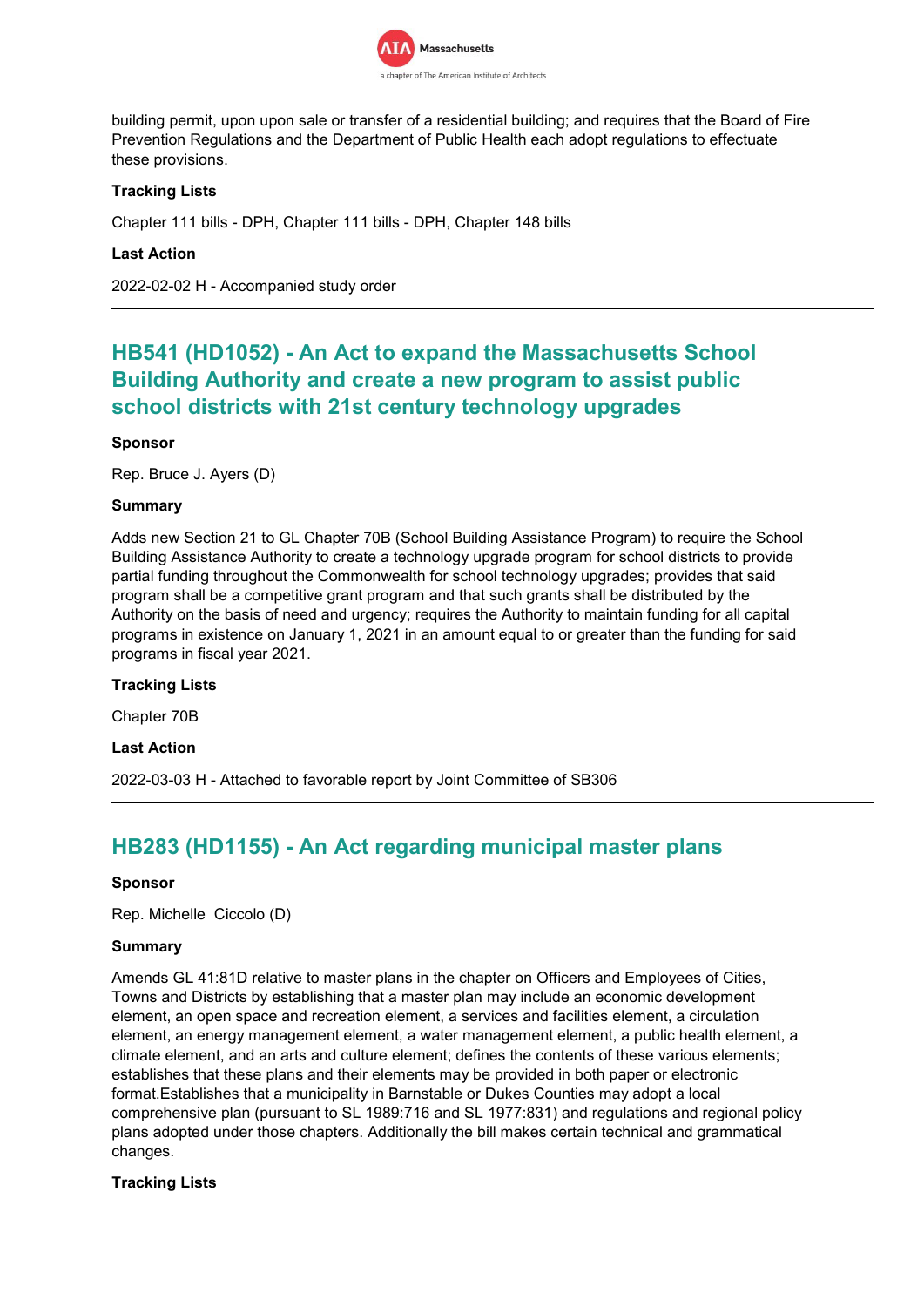

Zoning Reform

## **Last Action**

2022-02-02 H - Accompanied study order

## **HB3347 (HD1159) - An Act promoting zero-emission vehicles**

### **Sponsor**

Rep. Joan Meschino (D)

### **Summary**

Directs the Registrar of Motor Vehicles to disclose the type of vehicle and address of the owner of an electric vehicle to the electric distribution company or municipal light plant servicing the residence; directs the distributor or plant to inform said owners of the disclosure; prohibits the use of the information for purposes other than providing information on energy rates and programs; authorizes the DOER Commissioner to apportion funds from a number of emissions control, alternative compliance, and other programs to establish a rebate program for zero-emission vehicle purchases upon the exhaustion of the MOR-EV program funds.Further directs distributors to submit proposals for 'opt-in time of use' rates for electric vehicle owners to DPU for approval; directs DOER and MassDOT to file a report on public electric vehicle charging station priorities with the Legislature; directs the RMV to provide distinctive plates at not additional cost for plug-in electric vehicles; requires the Board of Building Standards and Regulation to include requirements for electric vehicle charging stations in residential and appropriate commercial buildings.

### **Tracking Lists**

BBRS, Chapter 143 bills

**Last Action**

2022-02-09 H - Extension order filed (until 05/02/2022)

## **SB1976 (SD536) - An Act creating the Preservation of Historic Buildings Trust Fund**

#### **Sponsor**

Sen. Michael F. Rush (D)

#### **Summary**

Establishes a new Historic Public Buildings Preservation Trust Fund on the books of the Commonwealth; amends the provisions on the income tax to establish a historic public buildings trust fund, voluntary contributions checkoff; establishes that at the beginning of each fiscal year, \$1 will be credited from the General Fund to the Historic Public Buildings Preservation Trust Fund for each dollar contributed by the public in the prior fiscal year under the checkoff.

## **Tracking Lists**

historic, historic

#### **Last Action**

2022-02-02 H - Accompanied study order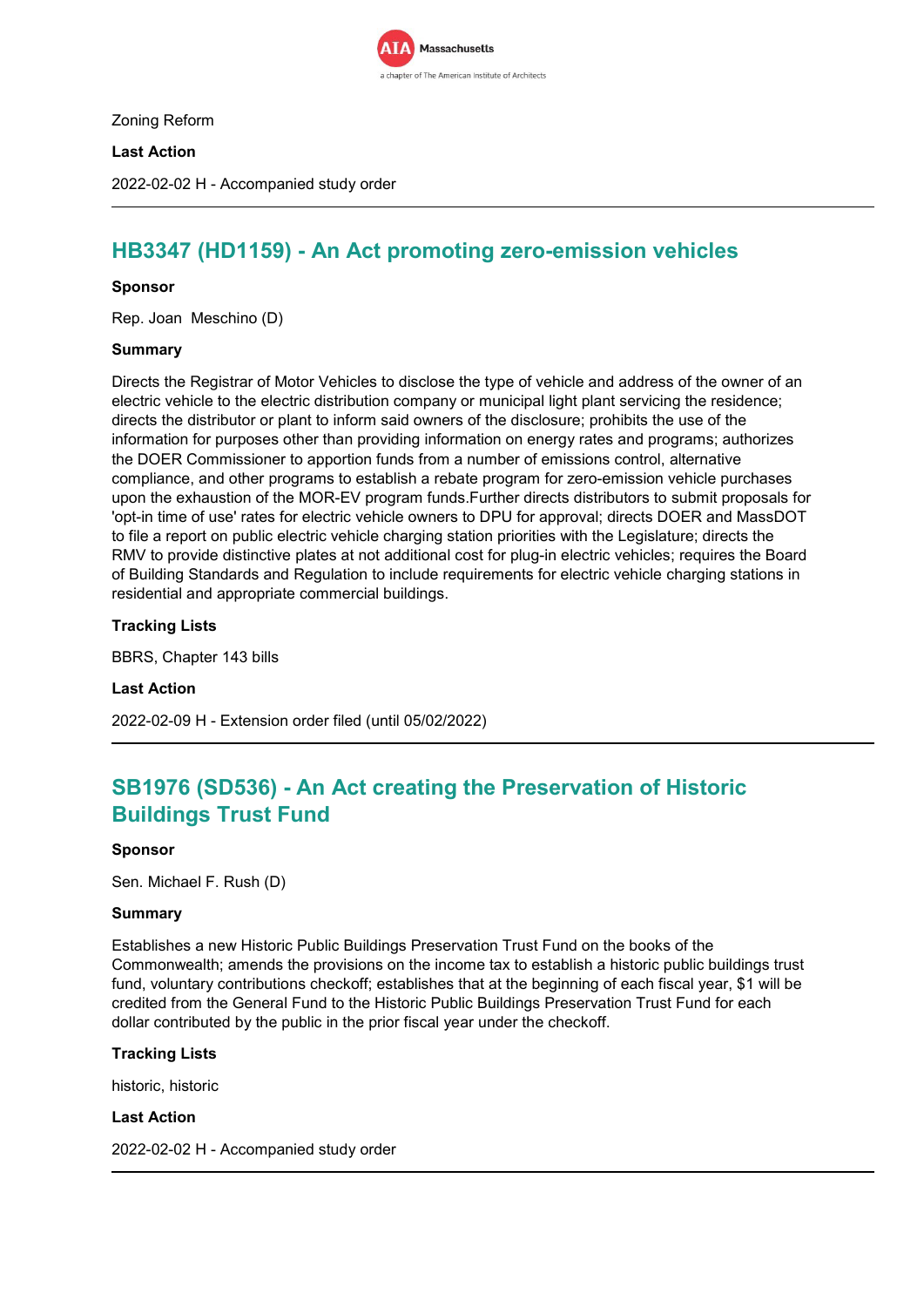

## **SB1640 (SD543) - An Act relative to fire safety**

### **Sponsor**

Sen. Michael F. Rush (D)

### **Summary**

Amends GL 146:81 and 146:84 to require licensure as a fire protection sprinkler system contractor or sprinkler fitter to work on a fire protection sprinkler system; amends the definition of 'fire protection sprinkler system' to include pumps dedicated for fire protection; defines 'work on a fire protection sprinkler system' as the onsite layout, on-site fabrication, work and practice concerning the construction, installation, alteration or extension of fire suppression systems, modification, repair, removal and initial acceptance testing and inspection, testing, maintenance and service of a fire protection sprinkler system.

### **Tracking Lists**

Chapter 146, Chapter 146

### **Last Action**

2022-02-02 S - Reported favorably by Joint Committee on Public Safety and Homeland Security

## **HB3145 (HD1191) - An Act relative to timely public payments for work not included in original construction contracts**

### **Sponsor**

Rep. William C. Galvin (D)

#### **Summary**

Amends GL 30:39G and GL 30:39K relative to the completion of public works; requires awarding authorities to pay for all work performed pursuant to a signed time and materials itemized invoice, extra work orders and notice to proceed; requires payment within 65 days of approval.

## **Tracking Lists**

Chapter 30 and 30B bills

#### **Last Action**

2021-12-27 H - New draft substituted - see HB4308View comparison to substituted version

## **HB424 (HD1210) - An Act relative to the licensure of swimming pool builders and service contractors**

#### **Sponsor**

Rep. Kate Lipper-Garabedian (D)

#### **Summary**

Adds a new Section 101 to GL Chapter 140 directing the Massachusetts board of building regulations to l adopt and enforce regulations implementing a swimming pool construction and installation work license and a swimming pool maintenance, service, and repair work license; requires the regulations to include scope of work and experience, training and examinations requires for licensing; authorizes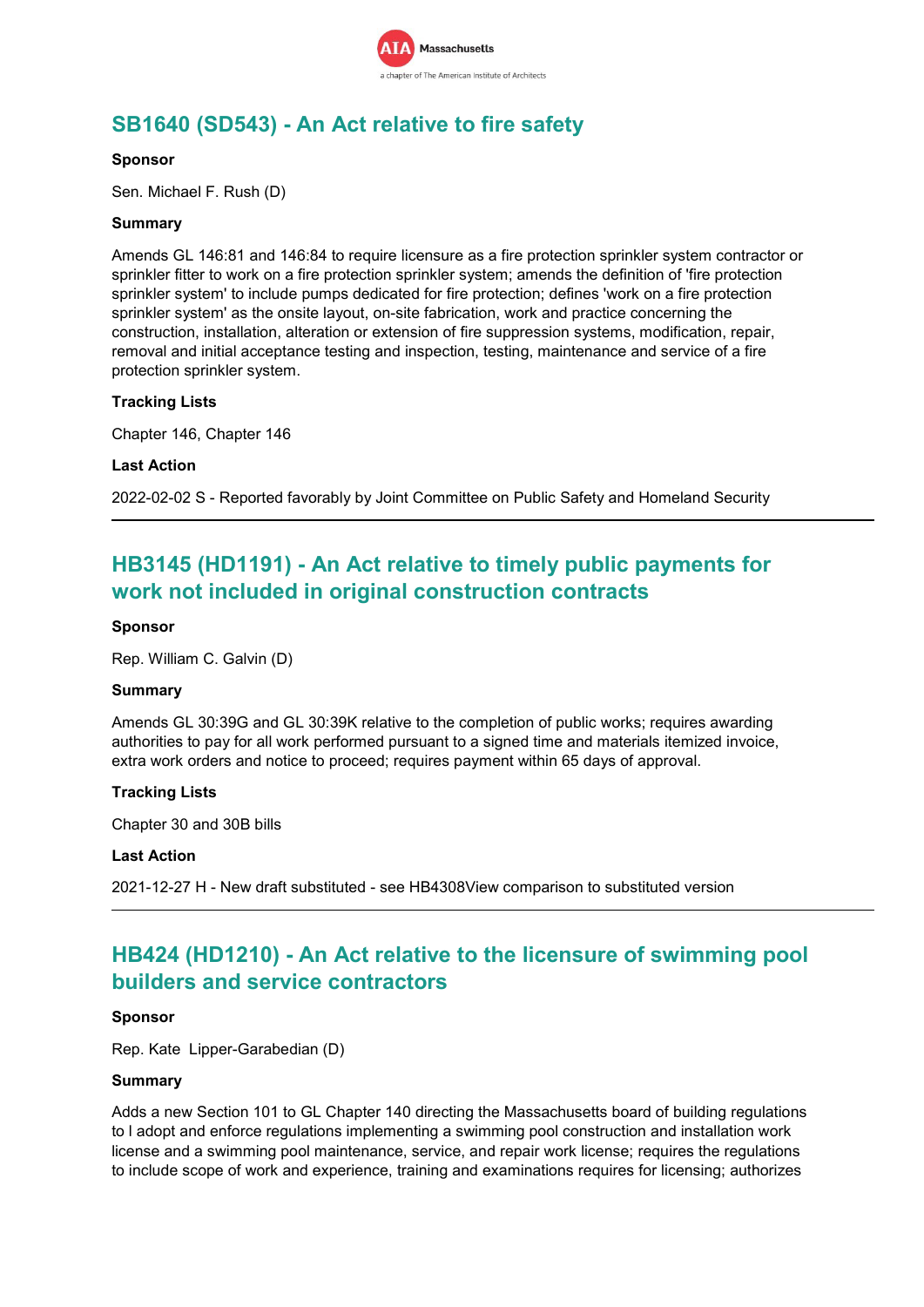

use of the requirements of the International Swimming Pool and Spa Code; imposes fines in increasing amounts for initial and subsequent unlicensed pool work; authorizes grandfathering provisions and fees for initial licensing and renewals; requires implementation by January 1, 2022.

## **Tracking Lists**

BBRS, BBRS, Chapter 143 bills

### **Last Action**

2021-11-10 H - Referred to House Committee on Ways and Means

## **SB1382 (SD579) - An Act for healthy and green public schools**

### **Sponsor**

Sen. Joanne Comerford (D)

### **Summary**

Directs the department of public health and the department of elementary and secondary education to implement a healthy and green public schools; requires the program determine the extent to which school buildings provide students a healthy environment conducive to learning and that are also energy efficient and that limit exposure to toxic building materials; requires the program to develop standards for schools, and to develop a plan so all schools meet such standards by 2050; requires assessments to evaluate the listed issues, including infectious disease prevention, air quality, water quality, thermal comfort, protection against pests and pollutants and access to outdoor and green space; requires recommendations to consider unique characteristics of urban environments and historic patterns of injustice; establishes and regulates the membership and operation of an advisory committee charged with guiding the program; requires publication of assessment findings by June 30, 2022, and publication of initial standards and recommendations by December 31, 2022.

## **Tracking Lists**

Chapter 70B

**Last Action**

2021-12-02 S - Referred to Senate Committee on Ways and Means

## **SB1808 (SD629) - An Act providing tax relief to seniors while creating affordable housing**

#### **Sponsor**

Sen. Harriette L. Chandler (D)

#### **Summary**

Adds a new Section 5O to GL Chapter 59 (Assessment of local taxes) granting municipalities the ability to enter into agreements with homeowners that grant property tax deferrals in exchange for a right of first refusal; requires such municipalities to file a Homes Protection Plan with DHCD; authorizes municipalities to assign the right of first refusal on some properties to non-profit housing corporations or other public bodies; establishes a deed restriction on any parcel acquired under this process to be used as affordable housing for at least 30 years.

## **Tracking Lists**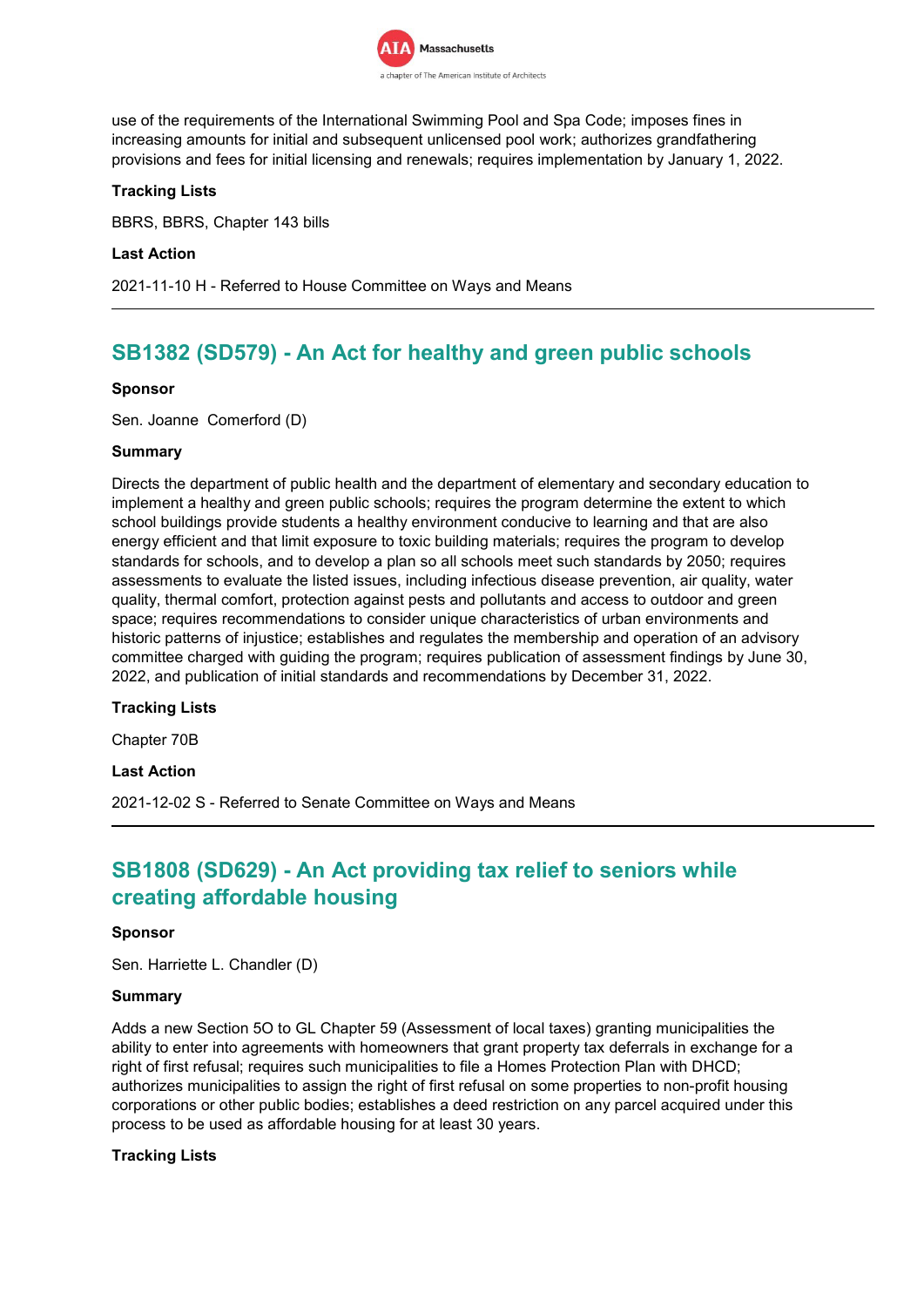

Zoning Reform, Zoning Reform, Zoning Reform, Zoning Reform, Zoning Reform, Zoning Reform

### **Last Action**

2022-02-02 S - Reported favorably by Joint Committee on Revenue

## **SB2026 (SD638) - An Act establishing gender neutral bathrooms**

#### **Sponsor**

Sen. Joanne Comerford (D)

#### **Summary**

Amends GL Chapter 142 (Supervision of Plumbing) to require the board of state examiners of plumbers and pipe fitters to promulgate regulations to allow gender neutral bathrooms to be designed and installed in any use group defined by the 780 CMR Massachusetts state building code, regardless of whether the work being performed is new construction or repair, renovation or alteration work.

### **Tracking Lists**

Chapter 142 bills - Plumbing

#### **Last Action**

2022-02-22 S - Referred to Senate Committee on Ways and Means

## **HB3348 (HD1281) - An Act relative to monthly minimum reliability contributions**

#### **Sponsor**

Rep. Joan Meschino (D)

#### **Summary**

Amends GL 164:139, regulating net metering and limitations on aggregate capacity for Class I, II or III electric metering facilities; directs the department of public utilities to exempt municipal ratepayers, low-income ratepayers and community solar ratepayers from monthly minimum reliability contributions included on electric bills to cover the fixed costs of using the electrical grid.

#### **Tracking Lists**

Energy, Energy

**Last Action**

2022-02-02 H - Accompanied study order

## **SB212 (SD662) - An Act further defining gas fitting under the regulation of plumbing**

#### **Sponsor**

Sen. John F. Keenan (D)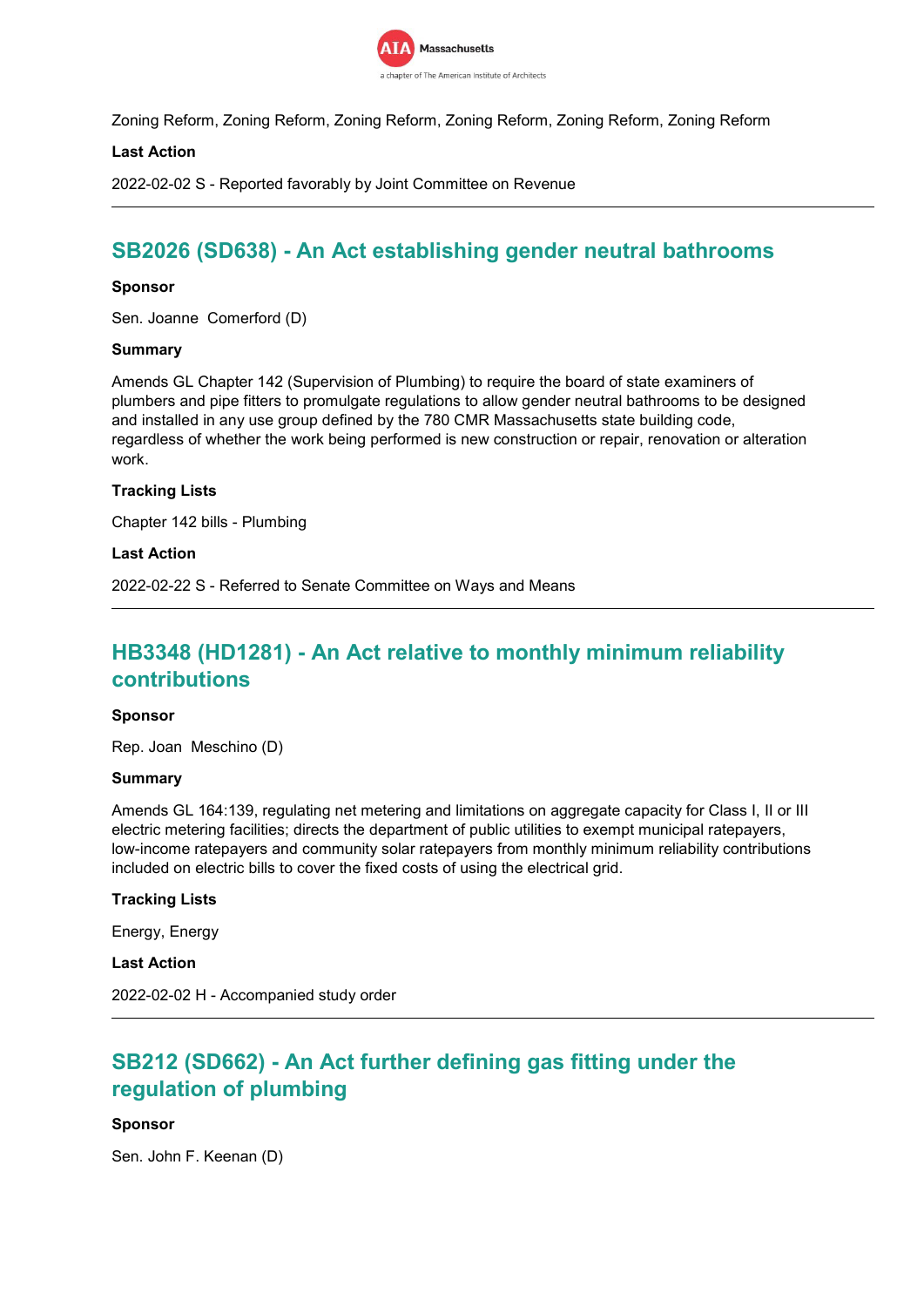

## **Summary**

Amends the definition of 'gas fitting' in GL Chapter 142 (Supervision of Plumbing) to add work related to radon gas or methane gas as coming within the purview of this kind of work.

## **Tracking Lists**

Chapter 142 bills - Plumbing, Chapter 142 bills - Plumbing

### **Last Action**

2022-02-02 S - Accompanied study order

## **SB2144 (SD675) - An Act promoting local energy investment and infrastructure modernization**

### **Sponsor**

Sen. Joanne Comerford (D)

### **Summary**

Amends GL 164:146 to require electric distribution companies to annually hold a competitive solicitation for electric distribution system resiliency non-wires alternatives from third party developers, and excludes corporate affiliates from that solicitation; adds a new Section 148 to GL Chapter 164 requiring each electric distribution company to file an triennial Grid Modernization Plan to anticipate changes in energy resources over the following ten years; requires that plans include a roll-out of advanced metering technology by December 31, 2026; requires approval of plans by the Grid Modernization Consumer Board each year, following a process of review and comment by the board; establishes the Grid Modernization Consumer Board, consisting of nine members, six of whom would be appointed by the governor in addition to the commissioners of DEP and DER and the Attorney General; authorizes the board to hire independent expert consultants, provided they have no relationship with any electric distribution company; and requires electric distribution companies to file quarterly reports on plan implementation.

#### **Tracking Lists**

Net Zero

## **Last Action**

2021-07-22 H - Hearing Scheduled 07/28/2021 10:00 AM - Public Hearing, Virtual Hearing

## **SB359 (SD682) - An Act relative to school operational efficiency**

#### **Sponsor**

Sen. Jason M. Lewis (D)

#### **Summary**

Amends various provisions related to the uniform procurement act under GL Chapter 30B; increases the maximum value of procurements subject to written quotes from at least 3 bidders from \$50,000 to \$100,000; increases the minimum value of procurements subject to sealed bidding procedures from \$50,000 to \$100,000; increases the minimum value of procurements subject to competitive sealed proposals from \$50,000 to \$100,000; increases the minimum value of procurements which can use reverse auctions from \$50,000 to \$100,000; increases the minimum value of procurements for library books, school textbooks, educational programs, educational courses, educational curricula in any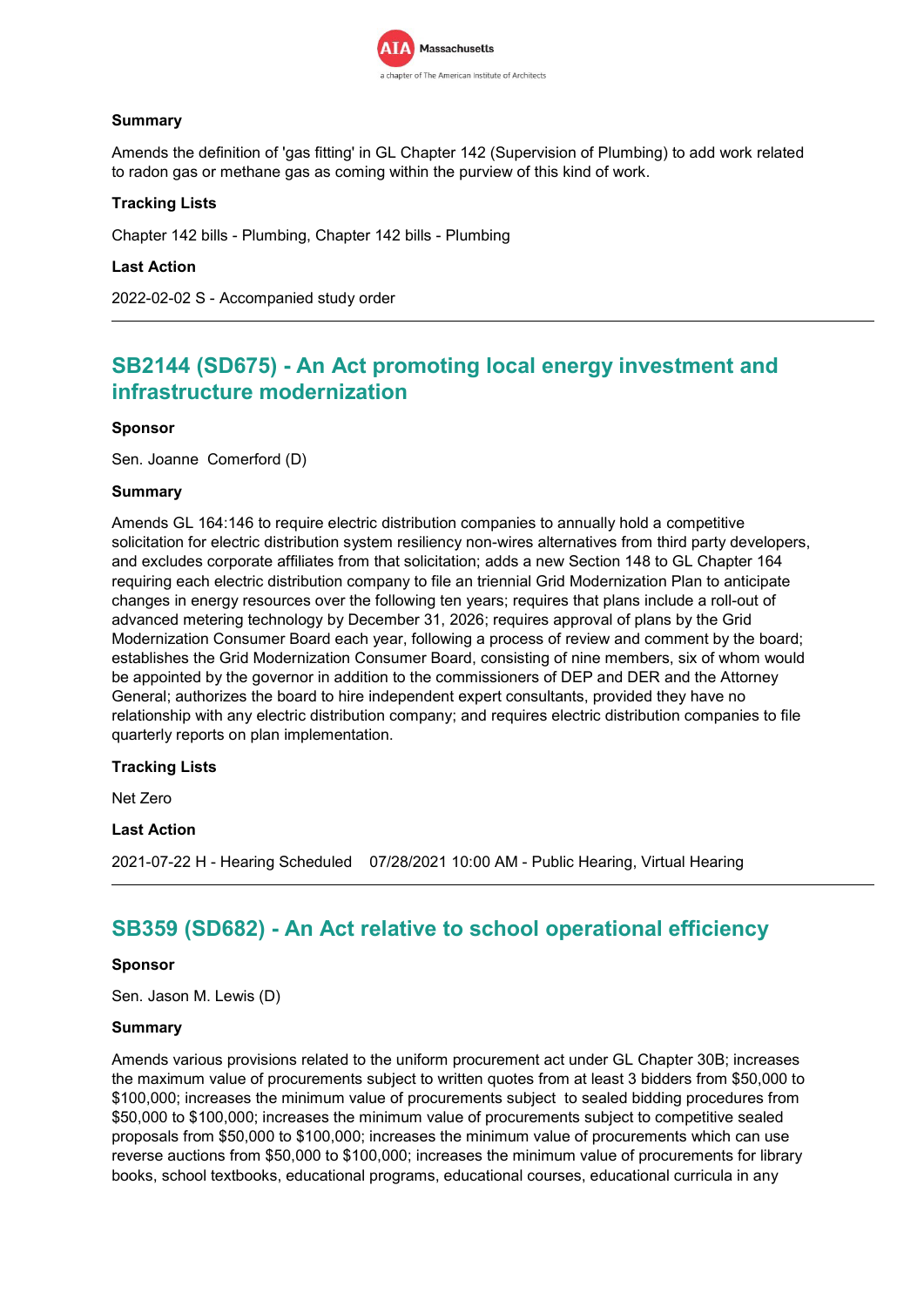

media including educational software, newspapers, serials, periodicals, audiovisual materials or software which may use sole source procurement methods from \$50,000 to \$100,000.Amends provisions related to the payment of municipal bills under GL Chapter 41, by permitting payment for school travel prior to the date of travel or for software licenses, software maintenance agreements or online subscription services for school curriculum prior to the fiscal year in which services will be rendered; authorizes municipalities to use enterprise funds for payment of school transportation services; repeals bans on paying for orders for school equipment and materials made prior to the commencement of said ensuing fiscal year; authorizes municipalities to establish school transportation reimbursement funds; requires deposit of reimbursements made by the commonwealth to said fund and allows their use to be carried over for one year; allows use of such funds by a school district for transportation expenses without further appropriation.

## **Tracking Lists**

Chapter 30 and 30B bills

### **Last Action**

2021-07-21 H - Attached to favorable report by Joint Committee of HB596

## **HB6 (HD6) - An Act relative to Chapter 30B**

#### **Sponsor**

Inspector General

#### **Summary**

Amends GL Chapter 30B to make technical corrections, including correcting statutory references based on recently enacted amendments to other statutes; strikes a section of Chapter 30B that is duplicative; increases from \$2000 to \$10,000 the fine for any person who causes or conspires with another to cause a contract to be solicited or awarded in violation of a provision of Chapter 30B.

#### **Tracking Lists**

Chapter 30 and 30B bills

### **Last Action**

2022-02-09 H - Extension order filed (until 04/15/2022)

## **HB7 (HD7) - An Act updating Chapter 30B**

#### **Sponsor**

Inspector General

#### **Summary**

Amends various provisions relative to GL 30B (uniform procurement act) for the purpose of promoting best practices, fair competition and transparency; presents language to clarify certain definitions; eliminates or amends various exemptions to mandatory use of uniform procurement procedures, including those related to expert witnesses, services provided by municipal gas or electric departments, contracts with labor relations representatives, lawyers, or certified public accountants, snow plowing, boat slips, berths, or moorings, towing and storage for motor vehicles, photography services entered into by a public school and others; modifies the proposal solicitation process. Additionally authorizes non-use of UPC procedures in utility procurement after investigations determine that one source exists, in emergency situations or if in the best interest of the awarding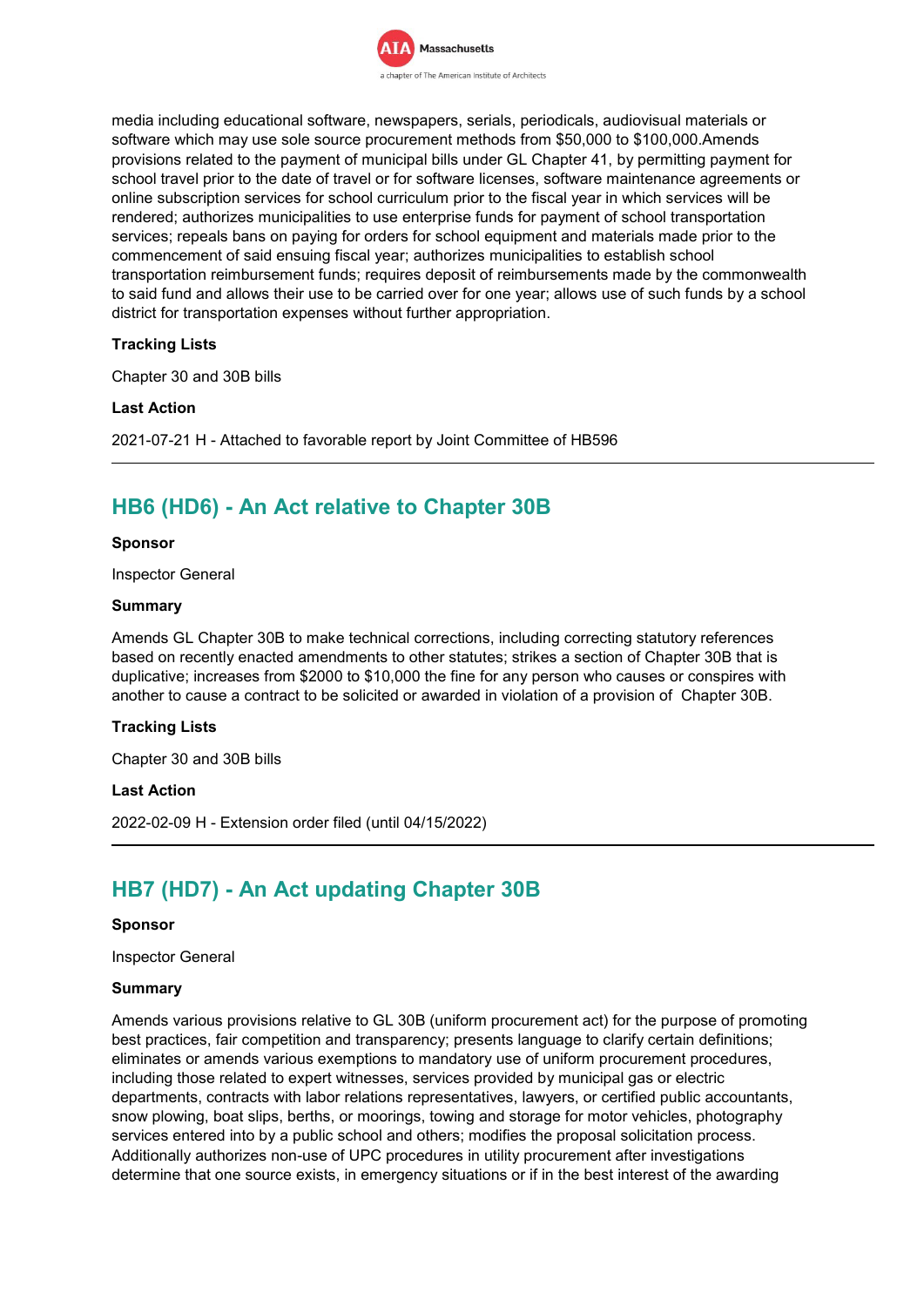

authority; details procedures for non-use of UPC bidding; regulates use of public or online auctioning for disposal of supplies valued at less than \$10,000; authorizes and regulates the disposal of real property without UPC bidding or at an undervalued price in emergency situations.

## **Tracking Lists**

Chapter 30 and 30B bills

### **Last Action**

2022-02-09 H - Extension order filed (until 04/15/2022)

## **SB1333 (SD710) - An Act to reduce greenhouse gas emissions by permitting local option all-electric buildings and homes ordinances**

### **Sponsor**

Sen. James B. Eldridge (D)

### **Summary**

Adds a new Section 101 to GL Chapter 143, entitled, "Local Option for All-Electric Buildings and Homes," to authorize municipalities to require new building permit applications submitted after January 1, 2022 to be all-electric and to prohibit on-site fossil fuel infrastructure, with certain limited exceptions; sets out the process by which a city or town may accept the provisions of this section.

## **Tracking Lists**

Chapter 142 bills - Plumbing, Chapter 143 bills

#### **Last Action**

2022-01-31 S - Referred to Senate Committee on Ways & Means

## **HB2167 (HD1296) - An Act to reduce greenhouse gas emissions by permitting local option all-electric buildings and homes ordinances**

#### **Sponsor**

Rep. Tami Gouveia (D)

#### **Summary**

Adds a new Section 101 to GL Chapter 143, entitled, "Local Option for All-Electric Buildings and Homes," to authorize municipalities to require new building permit applications submitted after January 1, 2022 to be all-electric and to prohibit on-site fossil fuel infrastructure, with certain limited exceptions; sets out the process by which a city or town may accept the provisions of this section.

## **Tracking Lists**

Chapter 142 bills - Plumbing, Chapter 143 bills

#### **Last Action**

2022-02-09 H - Extension order filed (until 05/02/2022)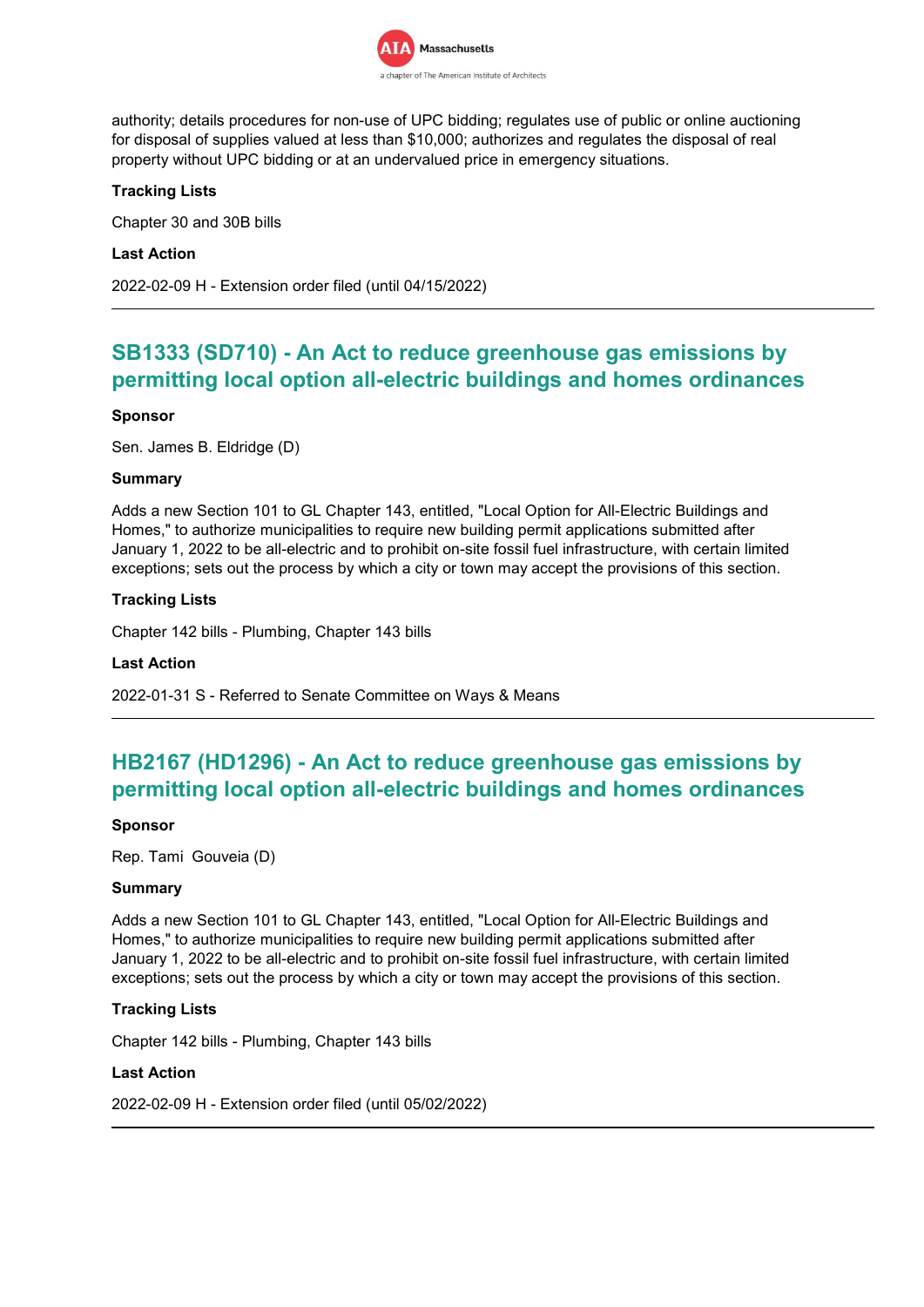

## **HB653 (HD1303) - An Act relative to carbon monoxide alarms in schools**

### **Sponsor**

Rep. Kate Lipper-Garabedian (D)

### **Summary**

Adds a new Section 2DDDDD to GL Chapter 29 (State Finance) to establish the School Carbon Monoxide Safety Trust Fund administered by the commissioner of DESE, funded with an initial \$7,500,000 transferred from the general fund; requires school districts to submit a carbon monoxide detection system installation plan in order to receive money from the fund; directs DESE to file an annual report with the legislature on the status of the fund.Amends GL 148:26F½ (Fire Prevention) and 70B:6 (School Building Assistance Program) to require that schools with fossil-fuel burning equipment or enclosed parking be equipped with carbon monoxide alarms; requires a proposed school project to include a plan for the installation of carbon monoxide detection systems in order to receive funding from the School Building Authority.Directs the state board of building regulations and standards to adopt a requirement for all new or substantially rehabilitated school buildings to have carbon monoxide detection systems.

## **Comment**

05/20/21 - Committee hearing - This bill is a refile and has been previously given a favorable from the Education Committee.

### **Tracking Lists**

BBRS, BBRS, BBRS, BBRS, Chapter 148 bills, Chapter 148 bills, Chapter 148 bills, Chapter 148 bills, Chapter 70B, Chapter 70B, Chapter 70B, Chapter 70B, Chapter 70B, Chapter 70B

#### **Last Action**

2021-07-21 H - Referred to House Committee on Ways and Means

## **HB666 (HD1435) - An Act to expand the capacity of career technical schools and programs**

#### **Sponsor**

Rep. Frank A. Moran (D)

#### **Summary**

Adds new sections to GL Chapter 69 (Department of elementary and secondary education) to establish an office of career technical education to promote career technical education demonstration programs in which students split time between their comprehensive high school and a school offering vocational programs; amends GL Chapter 71 (Aid to public schools) to provide that any regional or county vocational or agricultural school shall receive a one-year expansion grant in any fiscal year in which its foundation enrollment increases by more than two percent over the previous fiscal year; amends GL Chapter 70B (School building assistance program) to add the Massachusetts Association of Vocational Administrators, Inc. and the Alliance for Vocational Technical Education Coalition as advisory board members; amends GL Chapter 71 (Public schools) to increase from 5 to 50 years the maximum time a regional school district may lease land and buildings; establishes a career technical education commission; provides for a capital authorization of \$3 billion for capital investments for career and technical education programs and career and technical education regional schools; allows municipalities to increase taxes to pay for Regional Vocational school debt service charges.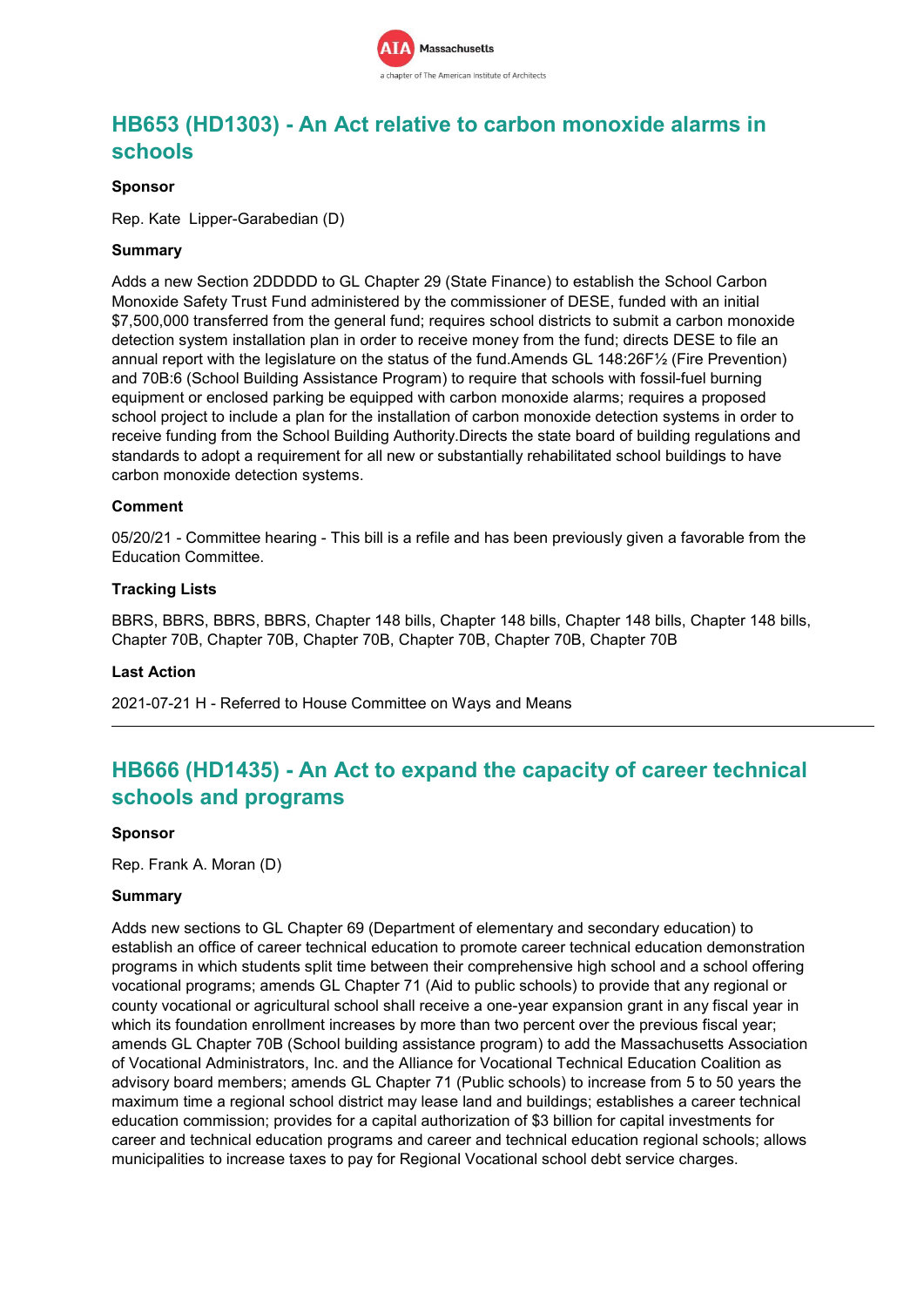

## **Tracking Lists**

Chapter 70B

### **Last Action**

2021-06-24 H - Hearing Scheduled 07/06/2021 12:00 PM - Public Hearing, Virtual Hearing

## **HB3093 (HD1450) - An Act for a new forestry deal for Massachusetts forest landowners**

### **Sponsor**

Rep. Susannah M. Whipps (I)

### **Summary**

Submits the "new forestry deal for Massachusetts landowners", a framework to modify forest and farmland tax programs in the commonwealth; amends GL 61 (classification and taxation of forest lands and forest products), GL 61A (assessment and classification of agricultural and horticultural land, and GL 132 (forestry); repeals provisions impeding landowner registration, including the so called-right of first refusal and conveyance taxes for early withdrawal; reduces taxes on enrolled land to zero; reduces eligible minimum acreage; establishes a tax credit for enrolled landowners of \$100 per acre per year; modifies provisions towards permanent protection through a conservation easement.Requires all forest cutting plans to be for long term management; eliminates short-term harvesting; establishes a state rule called a right to practice forestry which supersedes local requirements; eliminates the forester for the birds program; relocates forester licensing from DCR to the division of professional licensure; modifies forester registration requirements; modifies various components of DCR's approval of forest management, forest stewardship and forest cutting plans;Adds combined heat & amp; power biomass energy facilities to the list of qualified renewable energy facilities in the renewable portfolio standard (RPS) Class I category; classifies such facilities as eligible for full renewable energy certificates (RECs); defines all biomass derived from woodlots with an approved forest cutting plan as sustainable; additionally defines woody biomass units as achieving a 50 percent reduction in greenhouse gas emissions over 20 years if forests are growing faster than the harvest; defines all forest biomass from DCR approved cutting plans as carbon neutral; establishes a 30 percent investment tax credit for at least six regional CHP plants and at least two wood pellet plants; mandates price supports on chipwood from lots with a DCR approved cutting plan.Requires and regulates the establishment of plans to control non-native insect infestations and non-native invasive plants; bans the net forest loss due to construction of solar farms.

#### **Tracking Lists**

Net Zero

**Last Action**

2022-02-02 H - Accompanied study order

## **SB231 (SD849) - An Act prohibiting certain termination and cancellation fees**

## **Sponsor**

Sen. Patrick O'Connor (R)

**Summary**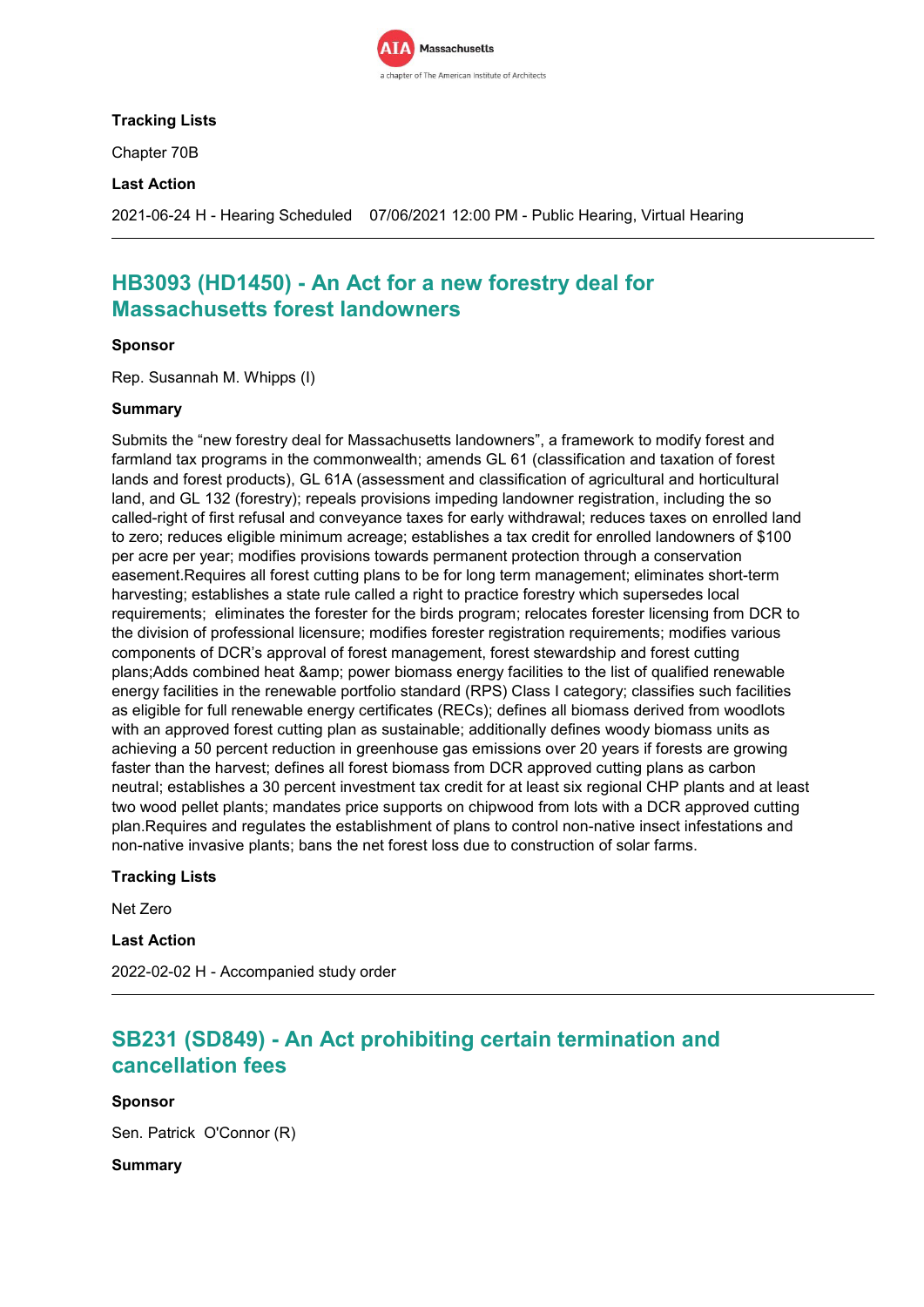

Adds a new Section 9 to GL Chapter 25C (Telecommunications and Cable) to prohibit providers of telephone, cellular telephone, television, internet, energy or water services from imposing a fee for termination or early cancellation of a service contract in the even the customer dies before the end of said contract; establishes a fine for violation of this Act.

## **Tracking Lists**

Energy

**Last Action**

2022-02-02 S - Accompanied study order

## **SB2209 (SD939) - An Act relative to air monitoring stations**

## **Sponsor**

Sen. Patrick O'Connor (R)

### **Summary**

Adds a new Section 142P to GL Chapter 111, which requires the placement of at least one air monitoring station within a one-mile radius of any working natural gas compressor station to collect data and verify compliance with the National Ambient Air Quality Standards; funds construction and maintenance through fees paid for building permits by the operating energy corporation; requires the Department of Environmental Protection to staff the stations to allow data collection at different times.

### **Tracking Lists**

Energy

## **Last Action**

2022-02-02 H - Accompanied study order

## **HB3136 (HD1510) - An Act further defining fraud in public construction contracts**

#### **Sponsor**

Rep. Shawn Dooley (R)

#### **Summary**

Amends GL 30:39M (Awarding of Public Construction Contracts) to clarify that contractors sign under penalties of perjury that the bid is made without collusion with any other person or entity or fraud; defines fraud.

## **Tracking Lists**

Chapter 30 and 30B bills, Chapter 30 and 30B bills

#### **Last Action**

2022-02-02 H - Accompanied study order

## **HB474 (HD1567) - An Act relative to electrical wiring and permitting**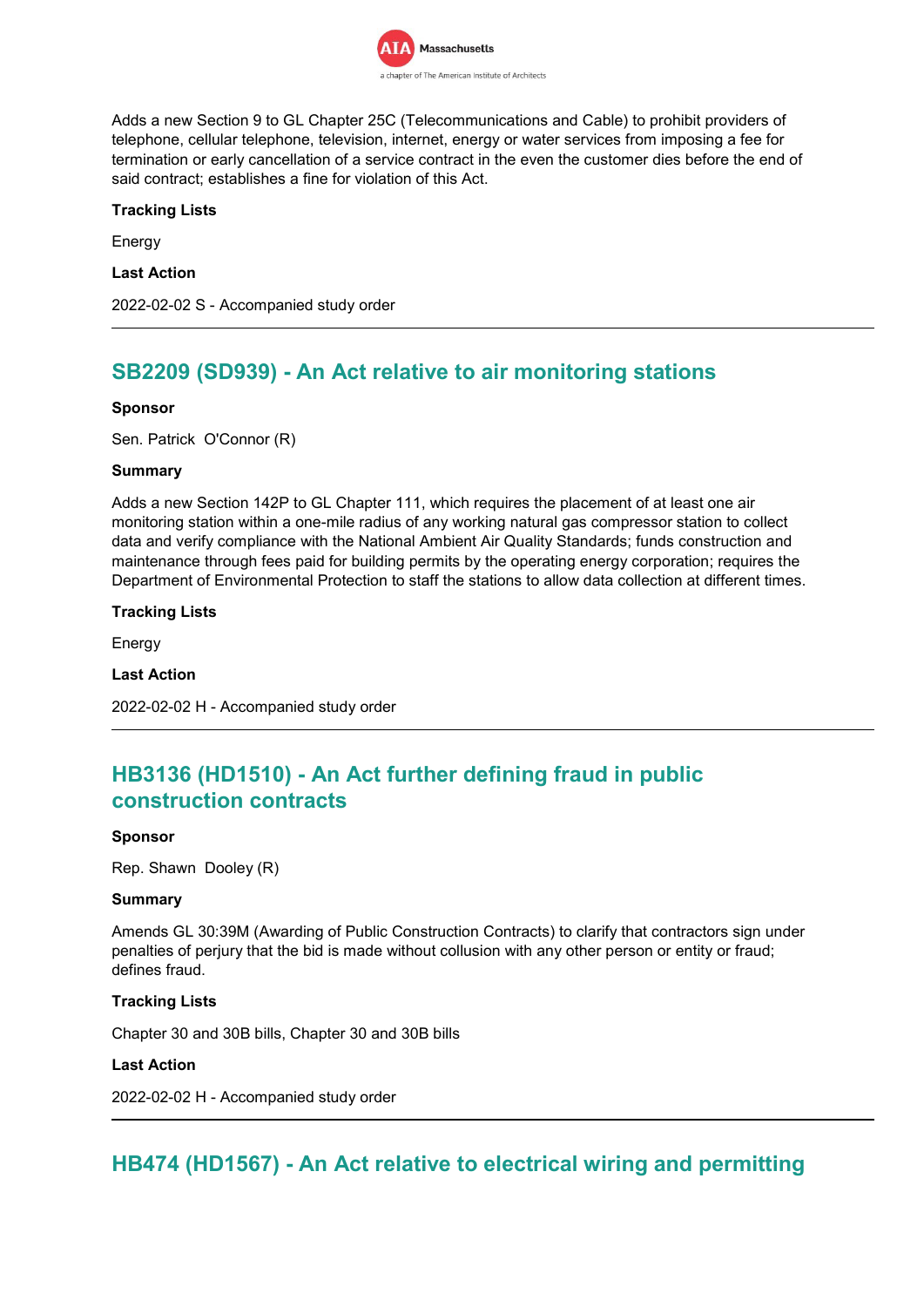

## **Sponsor**

Rep. Steven Xiarhos (R)

## **Summary**

Amends GL 143:3L (Regulations relative to electrical wiring and fixtures) to allow permit applications for electrical work, and notice of the project' scompletion, to be submitted electronically.

## **Tracking Lists**

Chapter 143 bills

## **Last Action**

2022-03-04 H - Referred to House Committee on Ways and Means

## **HB3261 (HD1685) - An Act promoting local energy investment and infrastructure modernization**

### **Sponsor**

Rep. Natalie Blais (D)

### **Summary**

Amends GL 164:146 to require electric distribution companies to annually hold a competitive solicitation for electric distribution system resiliency non-wires alternatives from third party developers, and excludes corporate affiliates from that solicitation; adds a new Section 148 to GL Chapter 164 requiring each electric distribution company to file an triennial Grid Modernization Plan to anticipate changes in energy resources over the following ten years; requires that plans include a roll-out of advanced metering technology by December 31, 2026; requires approval of plans by the Grid Modernization Consumer Board each year, following a process of review and comment by the board; establishes the Grid Modernization Consumer Board, consisting of nine members, six of whom would be appointed by the governor in addition to the commissioners of DEP and DER and the Attorney General; authorizes the board to hire independent expert consultants, provided they have no relationship with any electric distribution company; and requires electric distribution companies to file quarterly reports on plan implementation.

## **Tracking Lists**

Net Zero

#### **Last Action**

2022-02-09 H - Extension order filed (until 05/02/2022)

## **SB2151 (SD1066) - An Act promoting zero-emission vehicles**

#### **Sponsor**

Sen. Brendan Crighton (D)

#### **Summary**

Directs the Registrar of Motor Vehicles to disclose the type of vehicle and address of the owner of an electric vehicle to the electric distribution company or municipal light plant servicing the residence; directs the distributor or plant to inform said owners of the disclosure; prohibits the use of the information for purposes other than providing information on energy rates and programs; authorizes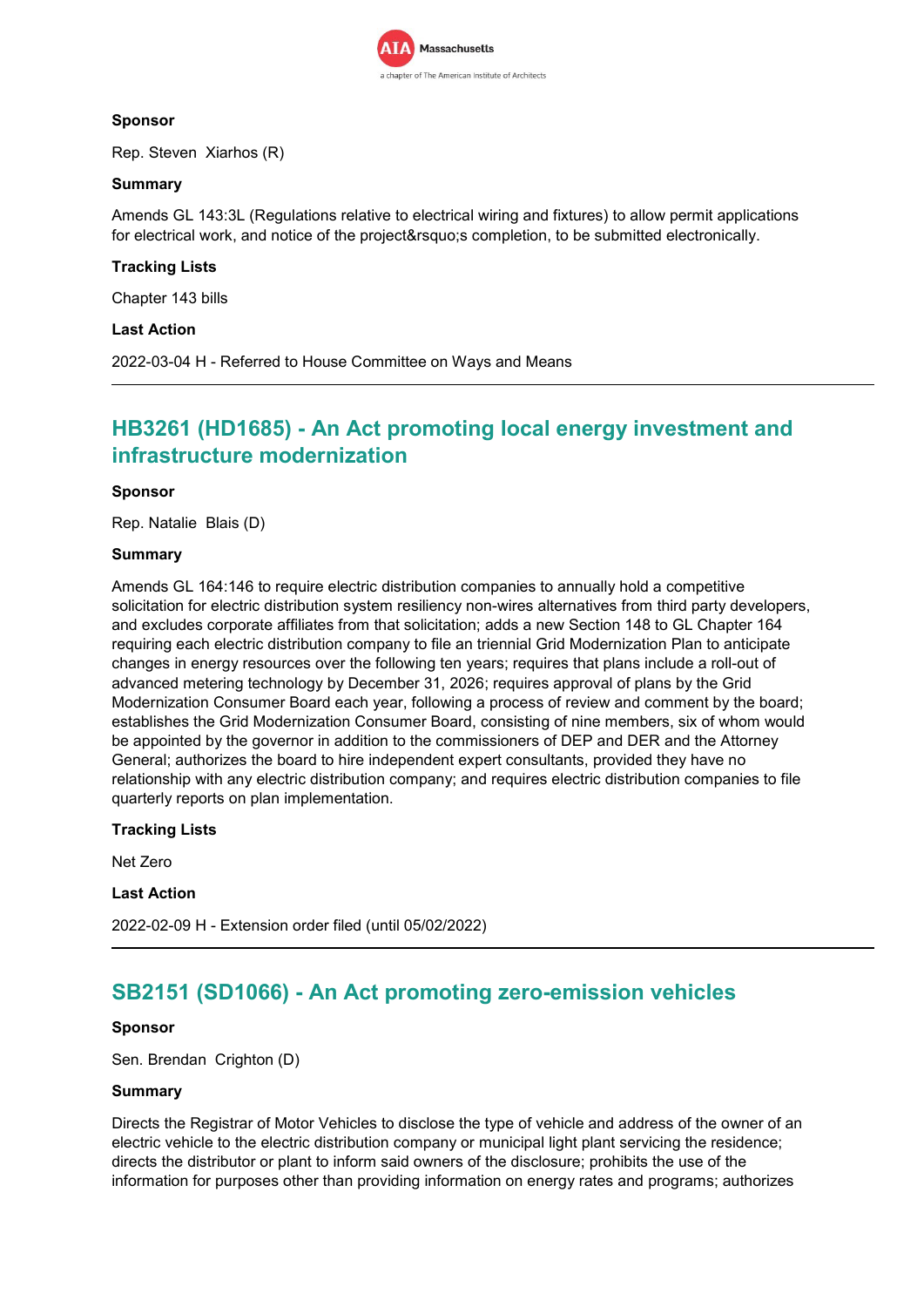

the DOER Commissioner to apportion funds from a number of emissions control, alternative compliance, and other programs to establish a rebate program for zero-emission vehicle purchases upon the exhaustion of the MOR-EV program funds.Further directs distributors to submit proposals for 'opt-in time of use' rates for electric vehicle owners to DPU for approval; directs DOER and MassDOT to file a report on public electric vehicle charging station priorities with the Legislature; directs the RMV to provide distinctive plates at not additional cost for plug-in electric vehicles; requires the Board of Building Standards and Regulation to include requirements for electric vehicle charging stations in residential and appropriate commercial buildings.

## **Tracking Lists**

BBRS, Chapter 143 bills

### **Last Action**

2021-07-22 H - Hearing Scheduled 07/28/2021 10:00 AM - Public Hearing, Virtual Hearing

## **HB3174 (HD1698) - An Act relative to timely decisions by awarding authorities**

#### **Sponsor**

Rep. Daniel Hunt (D)

#### **Summary**

Amends GL 30:39P relative to state agency contracts for construction and materials by shortening various deadlines related to approval of changed work orders from 30 days to 15 days.

#### **Comment**

Shortens 30-day deadline for A/E's decision on interpretations of the specifications, approval of equipment, material or any other approval, or progress of the work, to 15 days.

#### **Tracking Lists**

Architect, Architect, Architect, Architect, Architect, Architect, Chapter 30 and 30B bills, Chapter 30 and 30B bills, Chapter 30 and 30B bills

#### **Last Action**

2022-02-02 H - Reported favorably by Joint Committee on State Administration and Regulatory Oversight carrying HB3176

## **HB654 (HD1767) - An Act to improve and enhance the advisory board to the Massachusetts School Building Authority**

#### **Sponsor**

Rep. Kate Lipper-Garabedian (D)

#### **Summary**

Amends GL 70B:3A (school building advisory board) to include appointees of the Massachusetts Association of Vocational School Administrators, Inc. and the Alliance for Vocational Technical Coalition as board members.

#### **Tracking Lists**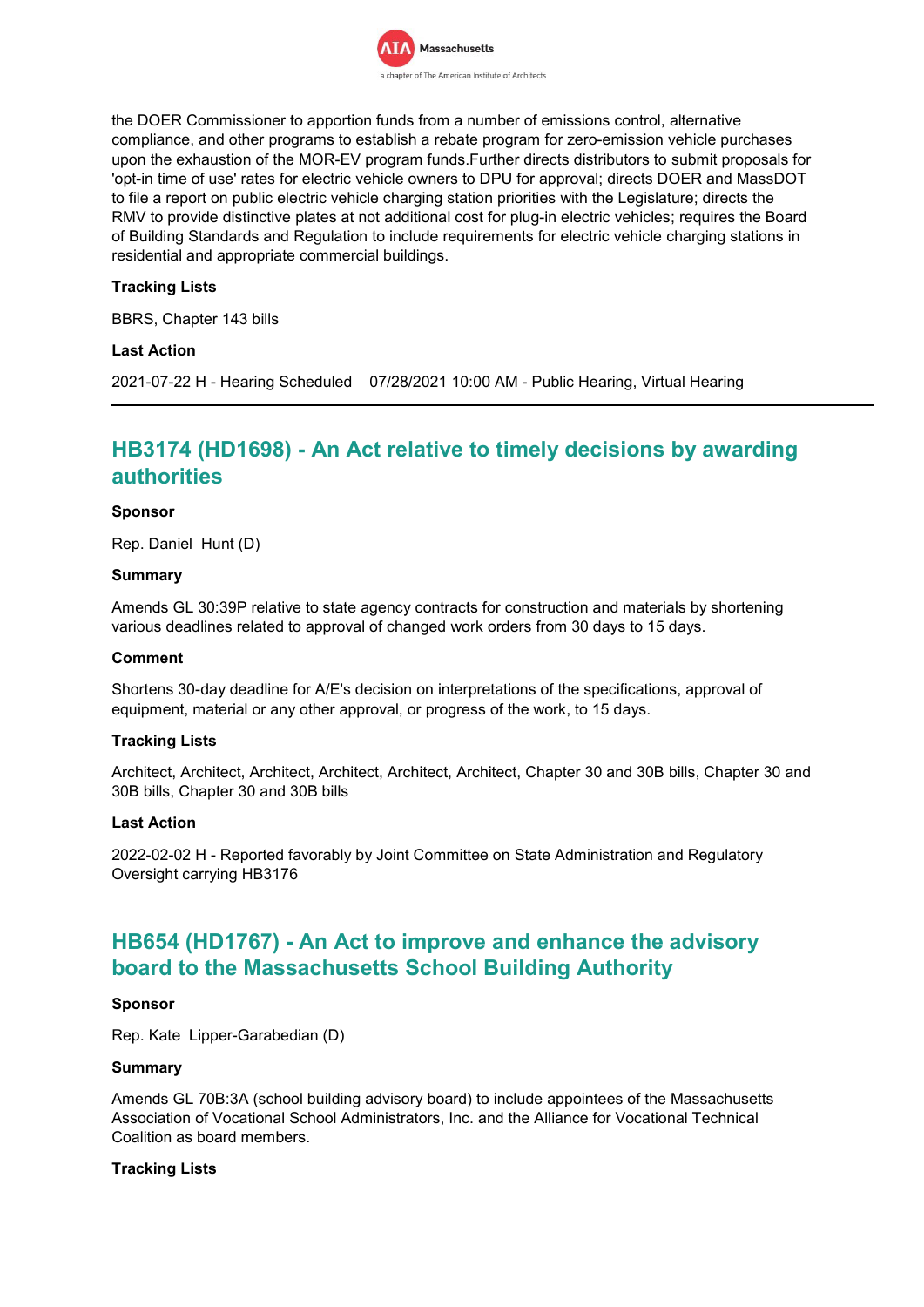

Chapter 70B

## **Last Action**

2022-03-03 H - Attached to favorable report by Joint Committee of SB306

## **HB2449 (HD1798) - An Act relative to safe building materials**

### **Sponsor**

Rep. Daniel Donahue (D)

### **Summary**

Adds new Section 26J to GL 148 (Fire Prevention) establishing the Light Frame Construction Code and regulating such construction.

### **Tracking Lists**

BBRS, Chapter 143 bills, MAAB bills, Concrete bills

#### **Last Action**

2022-02-02 H - Reported favorably by Joint Committee on Public Safety and Homeland Security

## **HB608 (HD1799) - An Act requiring carbon monoxide alarms in schools**

#### **Sponsor**

Rep. Danielle W. Gregoire (D)

#### **Summary**

Amends GL 148:26F½ (Carbon Monoxide Alarms Required in Certain Residential Structures), requiring all buildings or structures of the Commonwealth that are utilized in any capacity as a school that have fossil fuel burning equipment on the premises or incorporate enclosed parking within their structures to be equipped with approved carbon monoxide alarms that comply with Board of Fire Prevention regulations.

#### **Comment**

05/20/21 - Committee hearing - This bill is a refile and has been previously given a favorable from the Education Committee. No one offered testimony.

#### **Tracking Lists**

Chapter 70B

#### **Last Action**

2021-07-21 H - Attached to favorable report by Joint Committee of HB653

## **HB2154 (HD1819) - An Act to improve parking and pedestrian safety**

## **Sponsor**

Rep. Carolyn C. Dykema (D)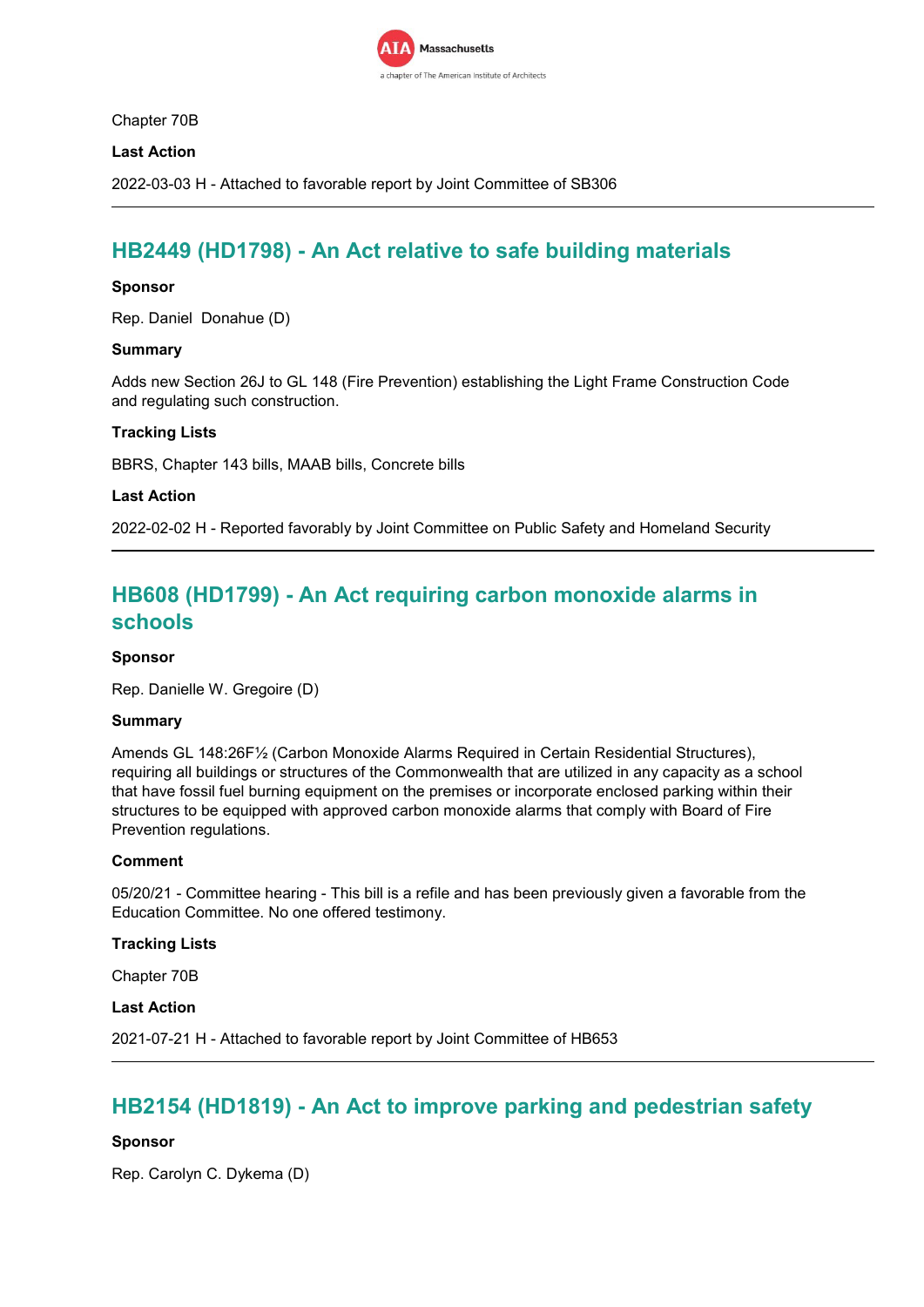

## **Summary**

Requires that developments of commercial buildings, whether construction or rehabilitation, that exceed \$1 million in cost include safety improvements designed to prevent vehicles in angled or perpendicular on-street parking and off-street parking from driving onto sidewalks and walkways or coming into contact with the building; authorizes waivers in unique circumstances; establishes a 15 member commission on parking and public space safety improvements; articulates qualifications for membership; directs the commission to report to EOPS and the legislature by December 31, 2019; amends GL 90I (Complete Streets) to require projects to comply with the new parking guidelines to be eligible for funding; amends GL 175 (Insurance) to allow insurers to count such parking safety improvements as safety measures and offer commensurate discounts. (NOTE: This bill likely intends to amend GL 90I:3, not GL 90I:1, as that is where the referenced text appears. It is also likely that the bill intends to add new sections GL 143:101 and 101A, rather than GL 22:23 and 23A, as GL 143:101 does not exist in law but is mentioned several times in the bill. GL 22 and GL 143 both concern public safety inspections.)

## **Tracking Lists**

Chapter 143 bills, MAAB bills

#### **Last Action**

2022-02-02 H - Accompanied study order

# **SB1627 (SD1164) - An Act relative to enhanced fire protection in new one- and two-family dwellings**

### **Sponsor**

Sen. Michael O. Moore (D)

#### **Summary**

Adds a new Section 26J to GL Chapter 148 and amends GL 148:27A to require, in municipalities that adopt this provision, installation of automatic sprinklers in newly constructed single and two-unit dwellings: provides an exemption from the prohibition against shutting off a sprinkler system without a permit, for seasonal shut-off of automatic sprinklers, as defined by and in accordance with regulations of the Board of Fire Prevention Regulations.

#### **Tracking Lists**

Chapter 148 bills

### **Last Action**

2022-02-02 S - Reported favorably by Joint Committee on Public Safety and Homeland Security

# **SB1594 (SD1182) - An Act relative to construction and rehabilitation of public safety facilities**

#### **Sponsor**

Sen. Anne Gobi (D)

#### **Summary**

Enacts a new Chapter 22F in the General Laws entitled "Public Safety Assistance Board." The chapter establishes and regulates a five member Public Safety Assistance Board for the purpose of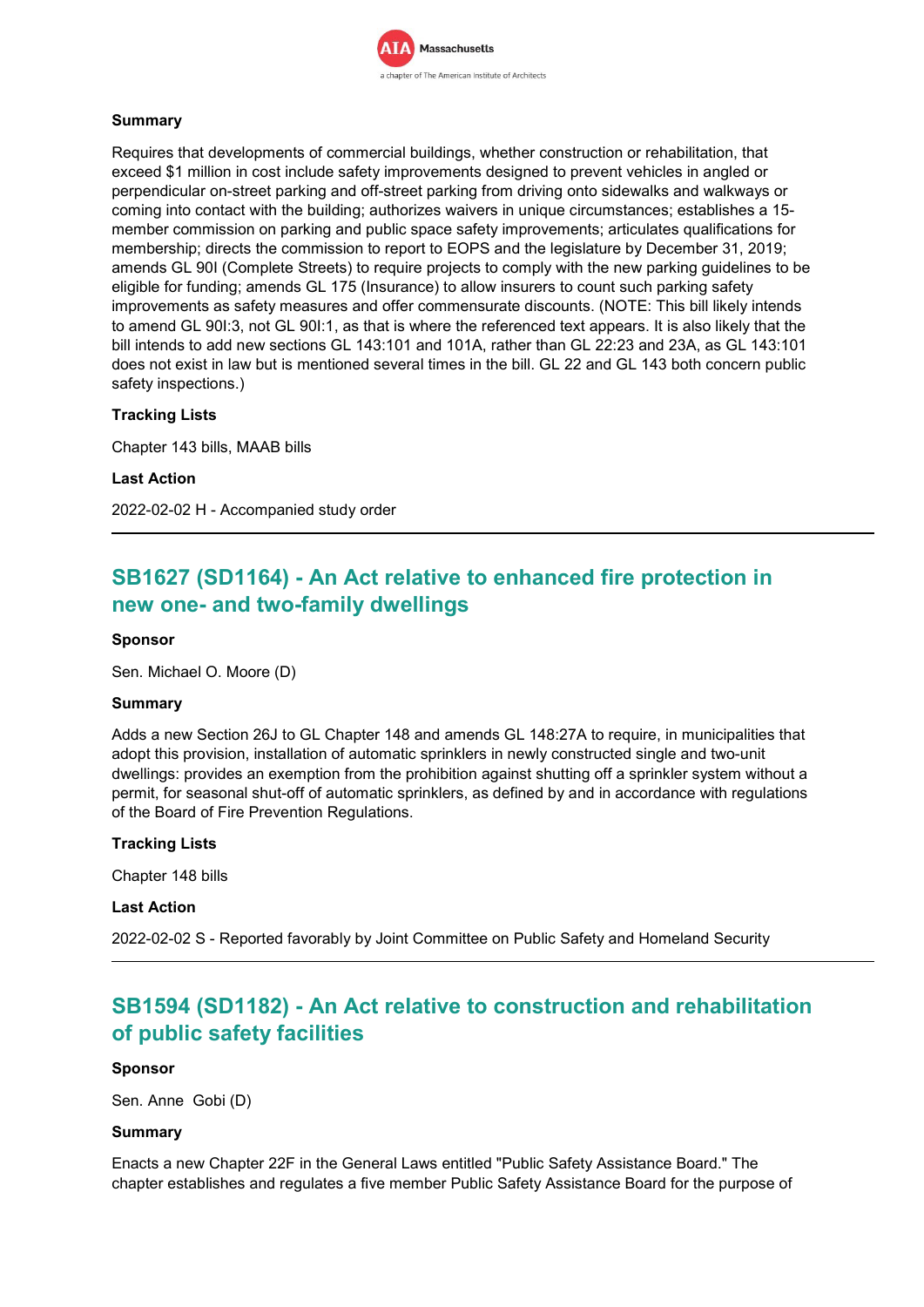

administering the Public Safety Assistance Program through which the Board is to award and prioritize grants to cities and towns for capital construction projects, and to encourage and foster the establishment and building of joint public safety facilities in cities and towns. Capital construction projects are to be for the construction, enlargement or renovation of a municipal police station, fire station, or joint public safety facility. The bill also sets up on the books of the Commonwealth a new Public Safety Assistance Fund.

## **Tracking Lists**

Public Safety Facilities

### **Last Action**

2021-06-30 H - Hearing Scheduled 07/14/2021 10:00 AM - Public Hearing, Virtual Hearing

# **SB2244 (SD1226) - An Act to establish a Massachusetts Public Arts Program**

#### **Sponsor**

Sen. Adam G. Hinds (D)

#### **Summary**

Adds new provisions to GL c.7C (Capital Asset Management and Maintenance) to establish a Massachusetts Percent for Art Program, to provide for the creation, acquisition, conservation and maintenance of public art. Also establishes and regulates a Public Art Commission which is to administer the program.

### **Tracking Lists**

Architect, Architect, Creative Economy, Creative Economy

#### **Last Action**

2022-02-03 H - Extension order filed (until 06/01/2022)

# **HB3380 (HD1848) - An Act to establish a Massachusetts public arts program**

#### **Sponsor**

Rep. Mary Keefe (D)

#### **Summary**

Adds new provisions to GL c.7C (Capital Asset Management and Maintenance) to establish a Massachusetts Percent for Art Program, to provide for the creation, acquisition, conservation and maintenance of public art. Also establishes and regulates a Public Art Commission which is to administer the program.

#### **Tracking Lists**

Architect, Architect, Creative Economy, Creative Economy

#### **Last Action**

2022-02-03 H - Extension order filed (until 06/01/2022)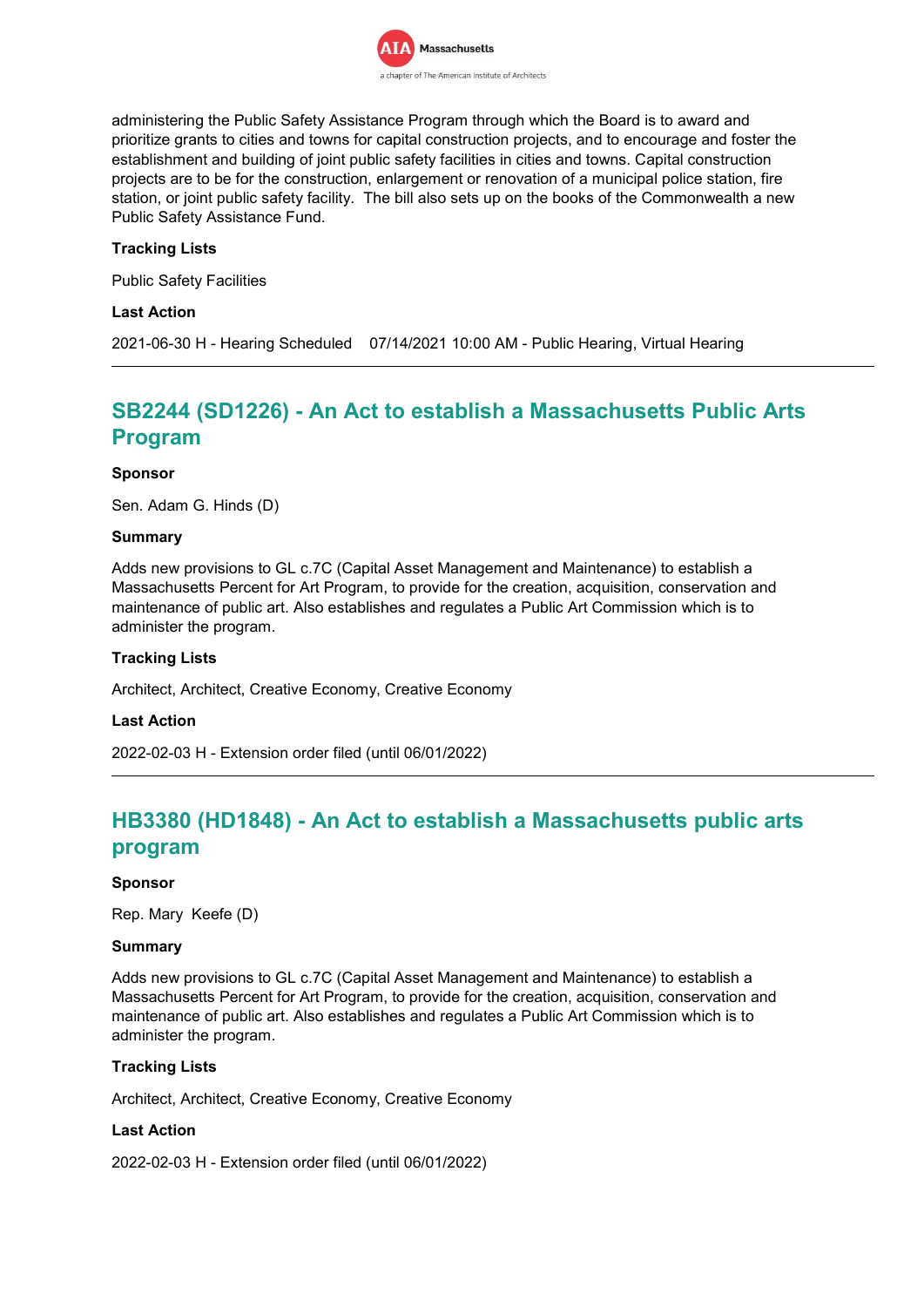

# **HB1162 (HD1910) - An Act relative to transportation network company rider assessments**

### **Sponsor**

Rep. Michael J. Moran (D)

### **Summary**

Amends provisions of SL 2017:187 (An Act Regulating Transportation Network Companies) and the General Law it enacted (GL c.159A½, Transportation Network Companies). The bill proposes a variety of changes, including that a transportation network company must provide clear and conspicuous transportation fare estimates to riders at all times, including during surge pricing; it establishes that a driver who is subject to 3 or more violations for cruising or certain other enumerated violations within a twelve-month period will be subject to a mandatory suspension of their permit for at least two years; it rewrites provisions of the Transportation Infrastructure Enhancement Trust Fund; establishes a per-mile assessment for each unoccupied vehicle mile traveled at 20¢ per mile (with zero emission vehicles being exempt from this assessment); it establishes certain new reporting requirements for transportation network companies; it establishes certain new rider assessments, such as when rides are shared; it makes certain technical and cross-reference changes; and it repeals the sunset for the Transportation Infrastructure Enhancement Trust Fund.

#### **Tracking Lists**

Net Zero

## **Last Action**

2022-02-03 H - Extension order filed (until 06/30/2022)

# **HB3887 (HD1919) - An Act relative to a legislative review of renewable heating fuels**

#### **Sponsor**

Rep. Thomas A. Golden, Jr. (D)

#### **Summary**

Directs the Joint Committee on Telecommunications, Utilities and Energy to conduct a review to determine the opportunities for sustainable and cost-effective market deployment of renewable natural gas and low-carbon fuels to reduce emissions associated with the supply of natural gas for heating in the Commonwealth.

#### **Tracking Lists**

Net Zero

## **Last Action**

2022-02-09 H - Extension order filed (until 05/02/2022)

# **HB576 (HD1939) - An Act relative to the safety of schools, residences, and public assemblies**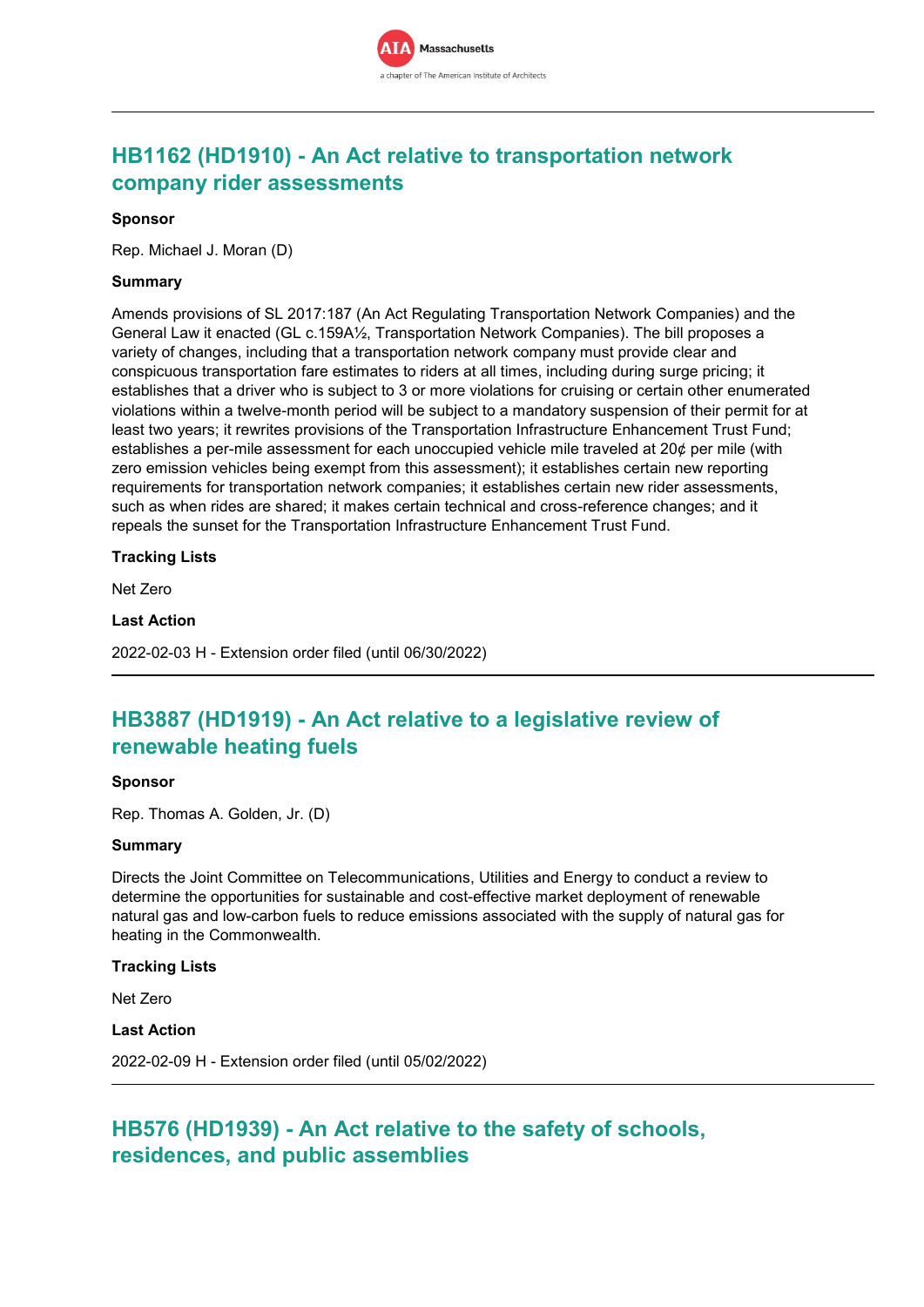

## **Sponsor**

Rep. Michelle DuBois (D)

## **Summary**

Establishes the School Carbon Monoxide Safety Trust Fund, financed by any revenue from appropriations or any gifts, grants, private contributions, investment income earned on the assets of the fund and all other sources, including an initial \$7.5 million transfer from the Comptroller out of the General Fund. The Trust Fund is to be used for grants to public school districts for the installation of carbon monoxide detection systems. In addition, the bill requires the installation of carbon monoxide detection systems in a number of different venues, including restaurants, one and two family homes, apartment buildings, and primary and secondary schools.

## **Comment**

05/20/21 - Committee hearing - This bill is a refile and has been previously given a favorable from the Education Committee. No one testified on this bill.

## **Tracking Lists**

Chapter 70B

## **Last Action**

2021-07-21 H - Attached to favorable report by Joint Committee of HB653

# **HB2149 (HD1982) - An Act relative to solar assessments**

## **Sponsor**

Rep. Marjorie Decker (D)

## **Summary**

Adds a new §9½ to GL c.40A (Zoning) to establish that development projects greater than 10,000 gross square feet (or containing 10 or more residential units) must include a solar energy system that is equivalent to a minimum of 50% of the roof area of all buildings; if a site includes an uncovered parking structure, the structure must also have a solar energy system installed to cover a minimum of 90% of its top level. A development project will not be required to install a solar energy system on the roof if there is no solar ready zone, or the solar-ready zone is shaded for more than 50% of daylight hours annually, or for building conversions with insufficient structural load capacity.

## **Tracking Lists**

**BBRS** 

**Last Action**

2022-02-02 H - Accompanied study order

# **SB893 (SD1337) - An Act relative to creating a statutory housing restriction and providing remedies related to statutory housing**

## **Sponsor**

Sen. Edward Kennedy (D)

## **Summary**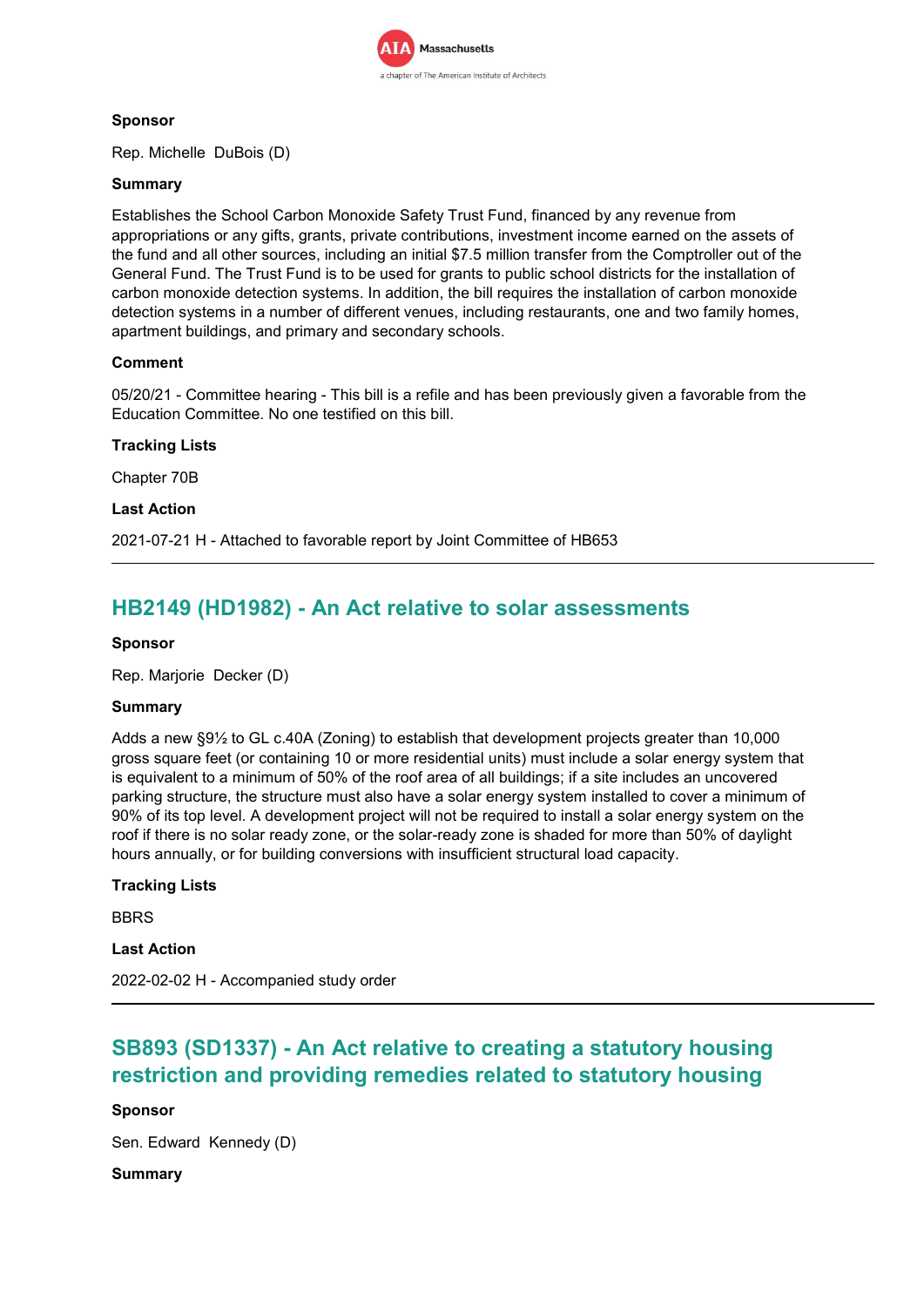

Amends various sections of General Law to ensure that an affordable housing deed restriction is not affected or removed by any subsequent change to the status of the property, and that the restriction lasts in perpetuity if so established; ensures that affordable deed restrictions acquired through use of municipal funds are permanent; adds provisions for deed restrictions to survive a foreclosure process.

## **Tracking Lists**

Chapter 30 and 30B bills

### **Last Action**

2022-02-02 S - Reported favorably by Joint Committee on Housing

# **SB2034 (SD1339) - An Act relative to increasing transparency in public construction**

### **Sponsor**

Sen. Brendan Crighton (D)

### **Summary**

Amends GL 81:8B (Statement of Qualifications of Persons Bidding on Work Awarded by Division of Highways or Department of Conservation and Recreation) to make applications for a certificate of eligibility and update statements public records, with the exception of financial information contained in said application.

### **Tracking Lists**

Chapter 149 and 149A, Chapter 149 and 149A

#### **Last Action**

2022-01-24 S - Attached to favorable report by Joint Committee of HB3112

# **HB1988 (HD2048) - An Act clarifying the prevailing wage law**

#### **Sponsor**

Rep. Danielle W. Gregoire (D)

#### **Summary**

Amends GL 149:27D to include the inspection, testing and repair of fire protection systems in public buildings and public works as categories of work that are subject to the prevailing wage law.

## **Tracking Lists**

Chapter 149 and 149A

#### **Last Action**

2022-02-02 H - Reported favorably by Joint Committee on Labor and Workforce Development

# **HB687 (HD2073) - An Act relative to increased access to safe swimming**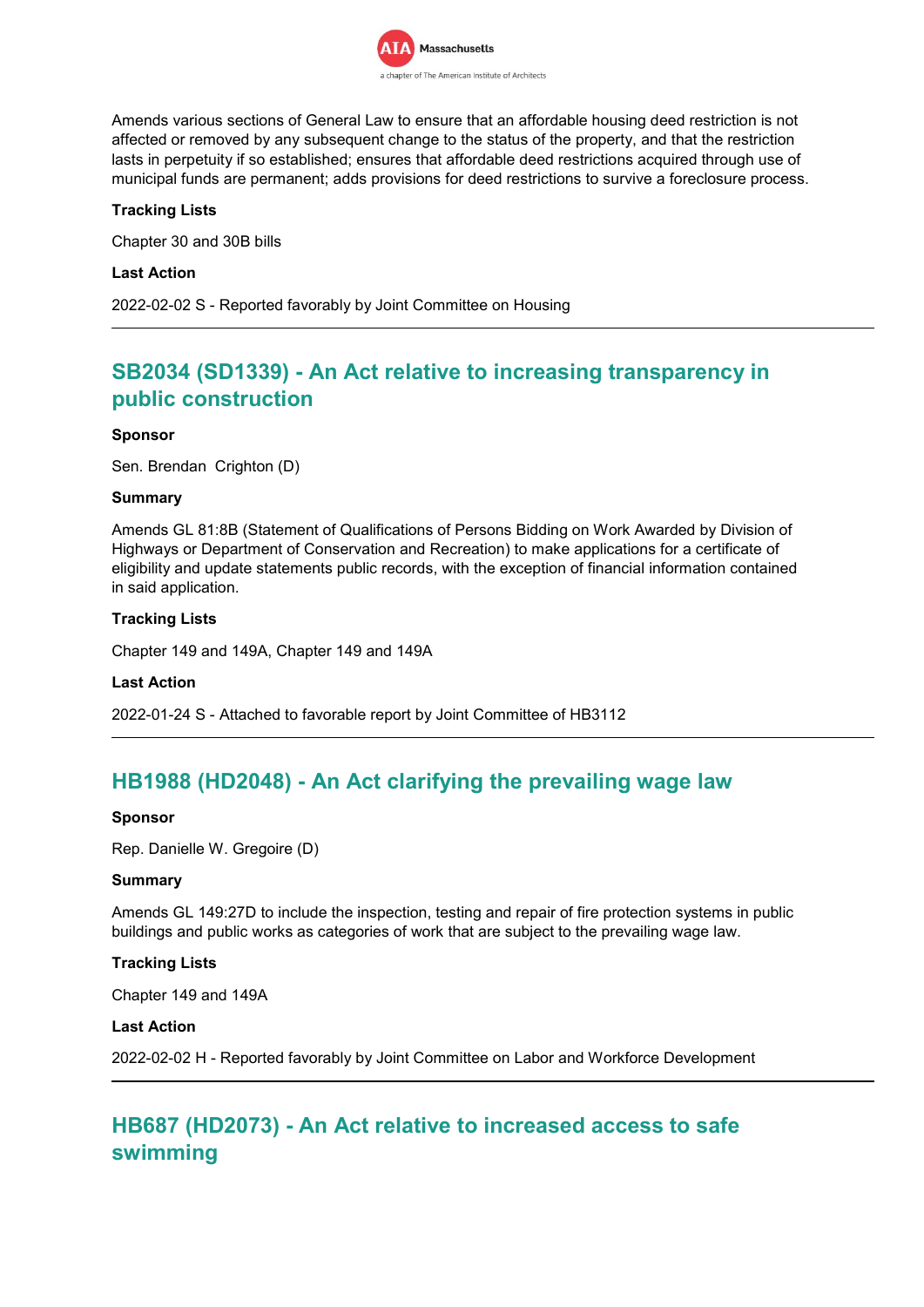

## **Sponsor**

Rep. Orlando Ramos (D)

## **Summary**

Requires the Massachusetts School Building Authority to amend the School Building Grant Program Regulations (963 CMR 2.0), to allow for reimbursement for the construction or renovation of a swimming pool at a school in a municipality with a population greater than 35,000 and less than 250,000, a median household income below the Commonwealths average and a rate of educational attainment of a bachelors degree or above that is below the Commonwealth's average. (Please note that there are two problems with this bill: first, it should not attempt to amend regulations, but should simply prescribe law, the regulations for which would be amended in the ordinary course of business. Second, the bill is clearly targeting a particular town or set of towns without naming them, when it would be much more straight forward to simply name the towns.)

## **Tracking Lists**

Chapter 70B, Chapter 70B

### **Last Action**

2022-03-03 H - Attached to favorable report by Joint Committee of SB306

# **HB1482 (HD2084) - An Act relative to private construction contracts**

### **Sponsor**

Rep. Daniel Cahill (D)

### **Summary**

Amends provisions on mortgages and the invalidity of subsequent liens to establish that a lien that is dissolved and re-filed or re-recorded as provided will not be deemed a dissolution of the lien. Additionally, the bill extends the time period for submission for each application for a periodic progress payment under construction contracts from 30 to 31 days.

## **Tracking Lists**

Lien Bill

### **Last Action**

2022-02-02 H - Accompanied study order

# **HB2419 (HD2107) - An Act removing barriers to work that discriminate against persons with disabilities, mobility impairments, and seniors**

## **Sponsor**

Rep. Christine Barber (D)

## **Summary**

Amends GL 22:13A (Architectural access board); changes the phrase physically handicapped to persons with disabilities throughout; requires that two board members be licensed architects licensed and one be a licensed building inspector; strikes language limiting board's authority to dwellings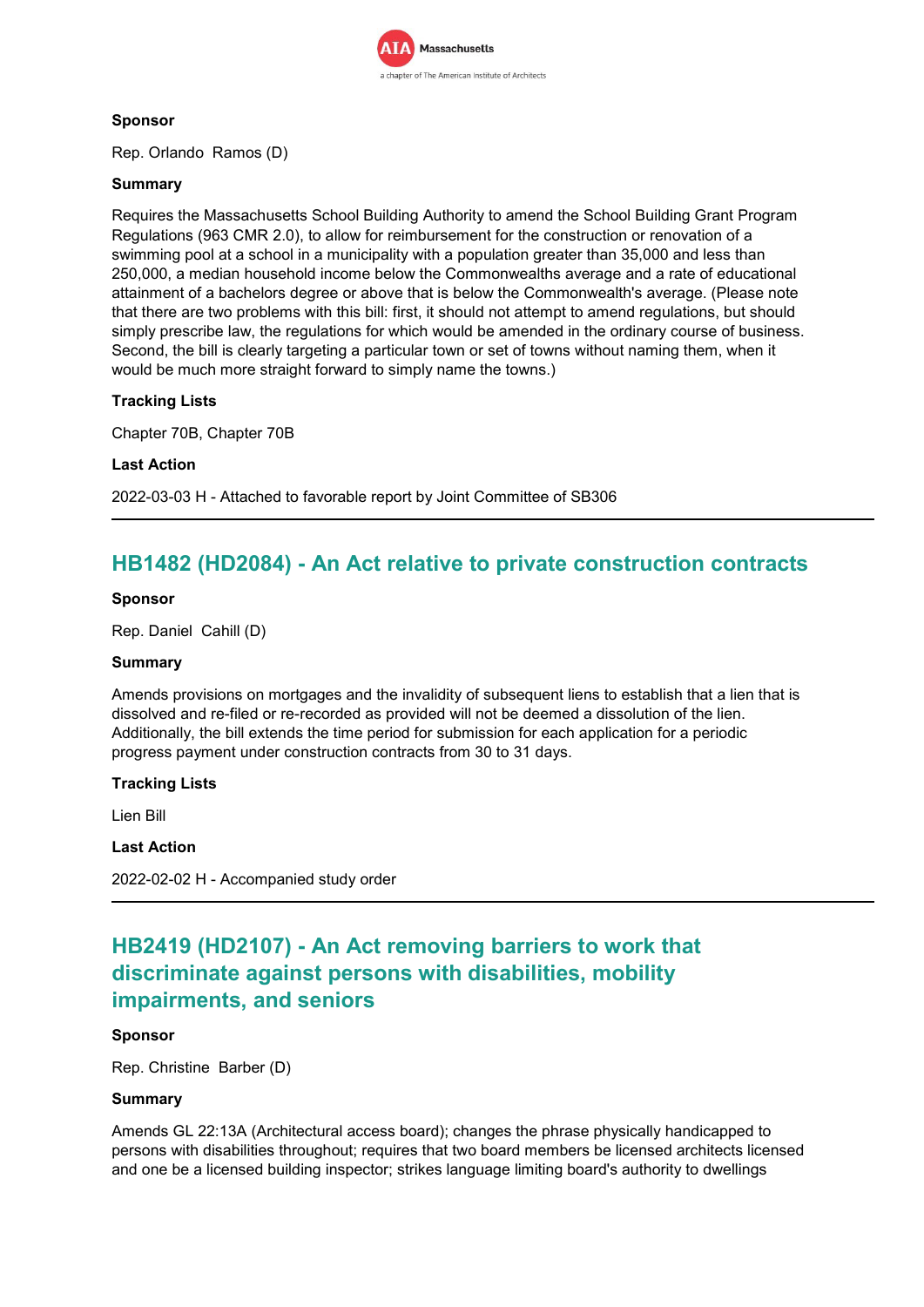

constructed after 3/13/1991 and gives board authority to oversee facilities and areas not generally in public use, as well as buildings; amends definition of public building to include places of public accommodation listed in section 92A of chapter 272 of the General Laws, and 42 U.S.C. section 12181(7).

## **Tracking Lists**

MAAB bills

**Last Action**

2022-02-09 H - Extension order filed (until 05/04/2022)

# **HB2420 (HD2116) - An Act relative to expanding the availability of adaptable housing for consumers with disabilities, mobility impairments, and seniors**

## **Sponsor**

Rep. Christine Barber (D)

### **Summary**

Amends GL 22:13A (Architectural access board); directs board to promulgate additional regulations concerning disability accommodations required in units in certain lodging or residential facilities; changes the phrase "physically handicapped" to "persons with disabilities" throughout; amends language limiting board's authority to dwellings constructed after 3/13/1991 to include buildings constructed before that date that are undergoing gut rehabilitation.

## **Tracking Lists**

MAAB bills

**Last Action**

2022-02-09 H - Extension order filed (until 05/04/2022)

# **SB1162 (SD1369) - An Act clarifying the Prevailing Wage Law**

#### **Sponsor**

Sen. Michael D. Brady (D)

#### **Summary**

Amends GL 149:27D to include the inspection, testing and repair of fire protection systems in public buildings and public works under the provisions of the prevailing wage law.

## **Tracking Lists**

Chapter 149 and 149A, Chapter 149 and 149A

#### **Last Action**

2022-02-02 S - Reported favorably by Joint Committee on Labor and Workforce Development

# **HB3334 (HD2161) - An Act relative to home energy efficiency**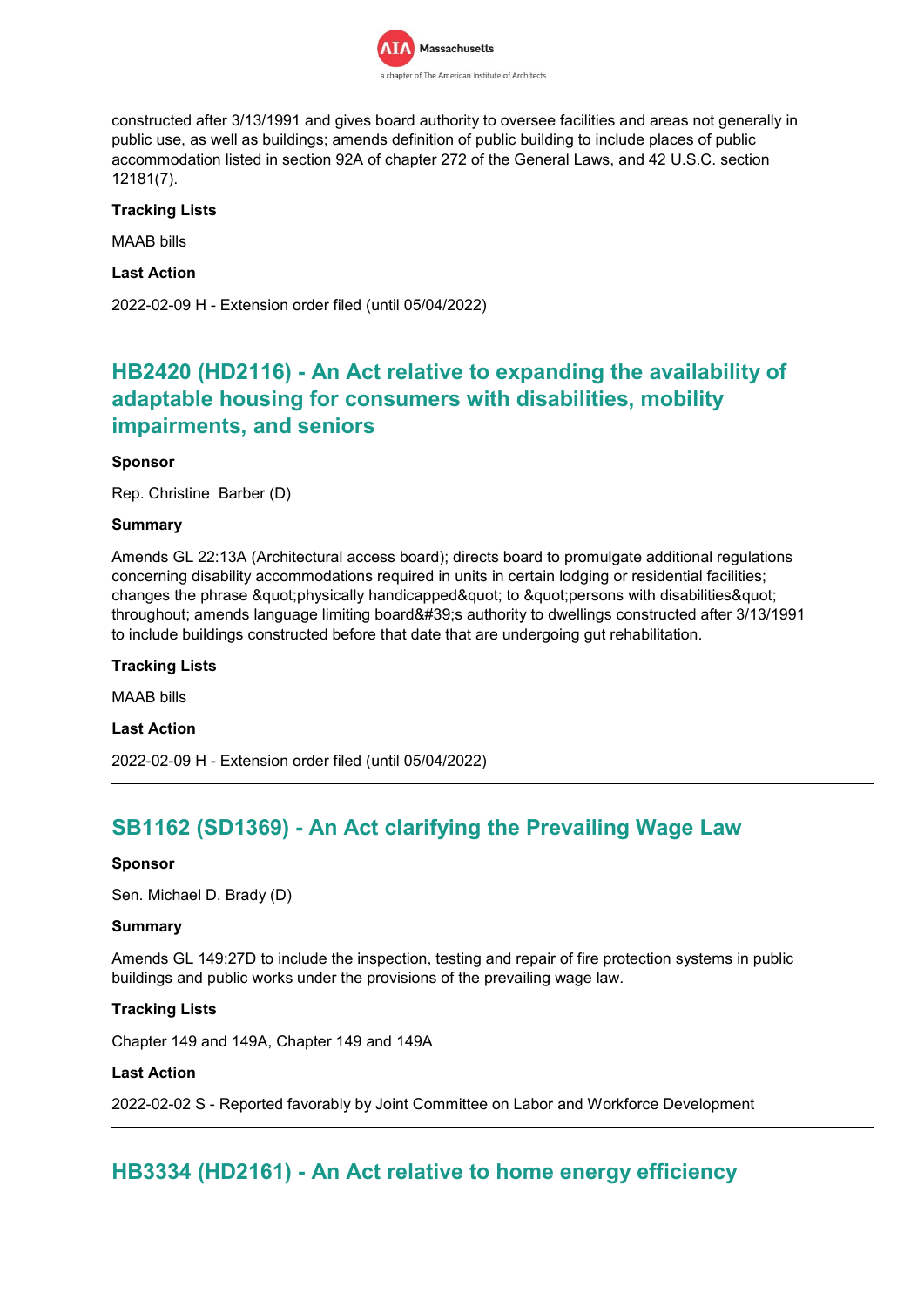

## **Sponsor**

Rep. Adrian Madaro (D)

## **Summary**

Requires that a seller or agent acting on behalf of the seller complete an energy assessment through the Mass Save program (overseen by the Department of Energy Resources) prior to the time of listing a condo, a single-family residential dwelling or a multiple-family residential dwelling with fewer than 5 units for sale. However, no additional fees may be imposed or collected in connection with the home energy assessment. The seller or agent must disclose to a buyer or prospective buyer information obtained from the energy assessment of the dwelling at the time of listing or prior to the signing of a contract to purchase, whichever comes first. In addition, DER is to design and implement an energy rating and labeling system for use by sellers of residential dwellings to disclose the energy performance of that dwelling to potential buyers at the time of listing.

## **Tracking Lists**

Energy, Energy

### **Last Action**

2022-02-09 H - Extension order filed (until 05/02/2022)

# **HB2537 (HD2237) - An Act relative to the Board of Building Regulations and Standards**

## **Sponsor**

Rep. David T. Vieira (R)

#### **Summary**

Amends GL 143:97 (Amendments to the State Building Code) to prohibit the state board of building regulations and standards from adopting an amendment to the state building code that permits a city or town to accept the amendment on a local option basis.

## **Tracking Lists**

BBRS, BBRS, Chapter 143 bills

#### **Last Action**

2022-02-02 H - Accompanied study order

# **SB159 (SD1435) - An Act to promote livable communities and zoning reform act**

#### **Sponsor**

Sen. Marc R. Pacheco (D)

#### **Summary**

This bill is intended to encourage growth in appropriate and identified places, to support development in areas where infrastructure is already in place, to discourage sprawl, and to discourage growth in environmentally sensitive areas in order to protect the Commonwealths most valuable remaining natural resources before they are lost.In particular, the bill establishes and regulates the Council for a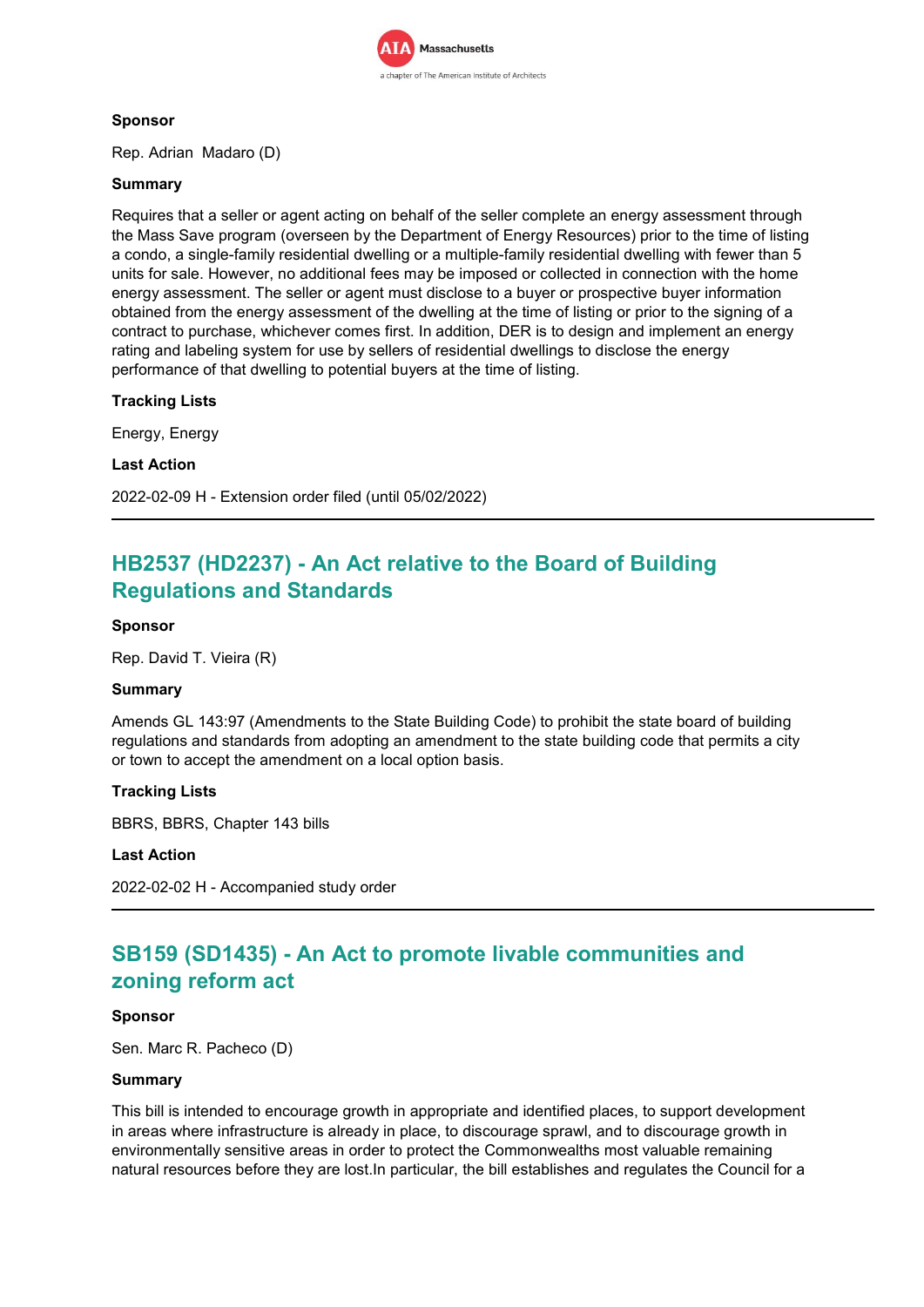

Sustainable Commonwealth; articulates the powers and duties of the council, which includes encouraging cooperation among levels of government in protecting and coordinating the uses of the Commonwealth's land and resources, encouraging sustainable growth, discouraging wasteful use of natural resources, supporting transportation and creating affordable housing; requires each regional planning commission to develop a regional sustainable development plan for use by the council; establishes the Sustainable Development Grant Fund, funded through the Commonwealth and administered by said council, to provide grants to municipalities and regional planning commissions for activities relating to the established goals of the act.

## **Tracking Lists**

Zoning Reform, Zoning Reform

### **Last Action**

2022-02-02 S - Accompanied study order

# **HB2201 (HD2338) - An Act relative to the Zoning Board of Appeal**

#### **Sponsor**

Rep. Daniel Ryan (D)

#### **Summary**

Expands the Boston Zoning Board of Appeal by two members, adding nominees from MAPC and the Conservation Law Foundation; makes the nominees of the Boston Society of Architects direct nominees, rather than selected from a list; requires the mayor's at large nominee to have expertise in zoning and law; requires the nominees of neighborhood organizations to consist of one homeowner and one renter; limits the terms that may be served to two, allowing existing members to serve one additional term.Extends the limitation on deciding matters in which a member had ownership or employment interests from the past 2 years to 5 years; specifies that standards of review for the board be promulgated under the zoning code; directs that the board be supported by staff members of the city of Boston under the Building Commissioner; makes a number of technical changes allowing electronic notices and filing.

#### **Comment**

This is a local Boston zoning bill. It replaces an existing section with a new section. The original section included the BSA. The replacement section also includes the BSA

## **Tracking Lists**

Architect

**Last Action**

2022-02-02 H - Accompanied study order

# **SB1239 (SD1472) - An Act relative to continuation of health insurance in the case of plant closings**

#### **Sponsor**

Sen. Marc R. Pacheco (D)

#### **Summary**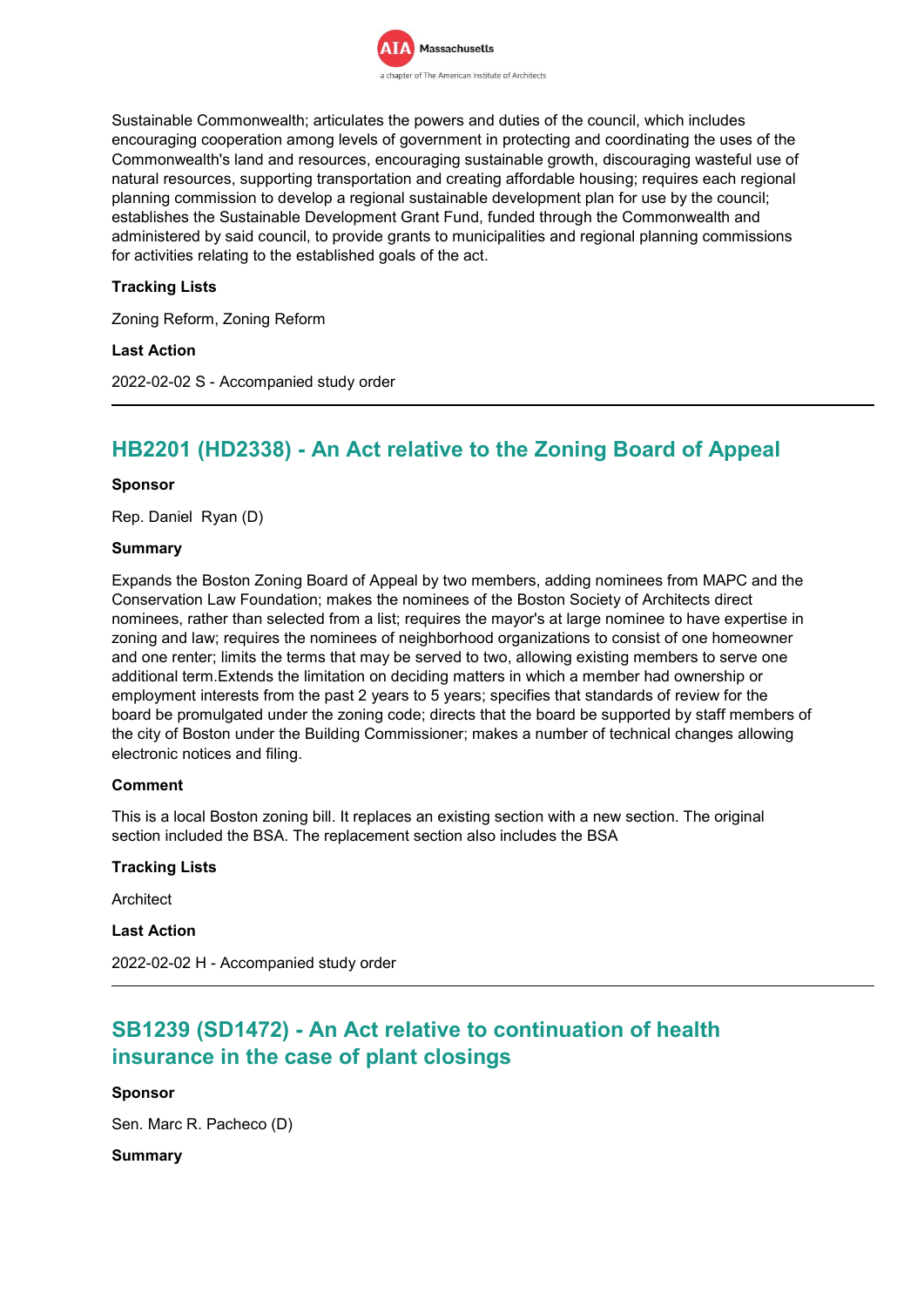

Amends GL 149:150C relative to the improper expenditure of withholdings or deductions from wages by adding provisions that establish that no employer may exempt themselves from the requirements relative to withholdings or deductions from wages through a special contract with an employee. In addition, the bill clarifies that the prohibition on deducting for health insurance but not purchasing such insurance extends to the purchase of other forms of health insurance, including a contract for hospital and medical services, dental services, optometric services or for services under a health maintenance contract.

## **Tracking Lists**

Chapter 149 and 149A

### **Last Action**

2022-02-24 S - Referred to Senate Committee on Ways and Means

## **SB1563 (SD1506) - An Act relative to firearms and firearms violence**

#### **Sponsor**

Sen. Cynthia Stone Creem (D)

#### **Summary**

Amends various provisions related to improving firearm safety in the commonwealth; establishes a new GL 29:2FFF, creating the Firearms Violence Prevention Trust Fund; requires use of the fund to support annual municipal grant programs which support municipal violence prevention programs; prioritizes programs that provide for school resource officers, address youth exposure to violence, and training of police in handling incidents involving persons suffering from mental illness. Amends GL 64H:2 (sales tax) and 64I:2 (storage, use and consumption tax) by imposing an additional 4.75% surcharge on ammunition and firearms to help fund the Trust Fund. Establishes a new GL Chapter 140:123A, banning the sale, purchase, lease, rental, lease, and possession of a .50 BMG rifle or cartridge; imposes a fine up to \$10,000 and/or imprisonment of up to 10 years for violating the ban; repeals language requiring the validation of the identity of individuals through an online electronic portal; instead requires validation at a seller's physical location through use of a electronic verification link established by the commissioner of the department of criminal justice information services; authorizes the seller to impose a \$25 fee for such validation; increases penalties imposed for possession of firearms with expired FID cards.

#### **Tracking Lists**

Chapter 70B

#### **Last Action**

2022-02-02 H - Accompanied study order

## **HB3124 (HD2423) - An Act establishing gender neutral bathrooms**

#### **Sponsor**

Rep. Mindy Domb (D)

#### **Summary**

Amends GL 142 (Supervision of Plumbing) to require the board of state examiners of plumbers and pipe fitters to promulgate regulations to allow gender neutral bathrooms to be designed and installed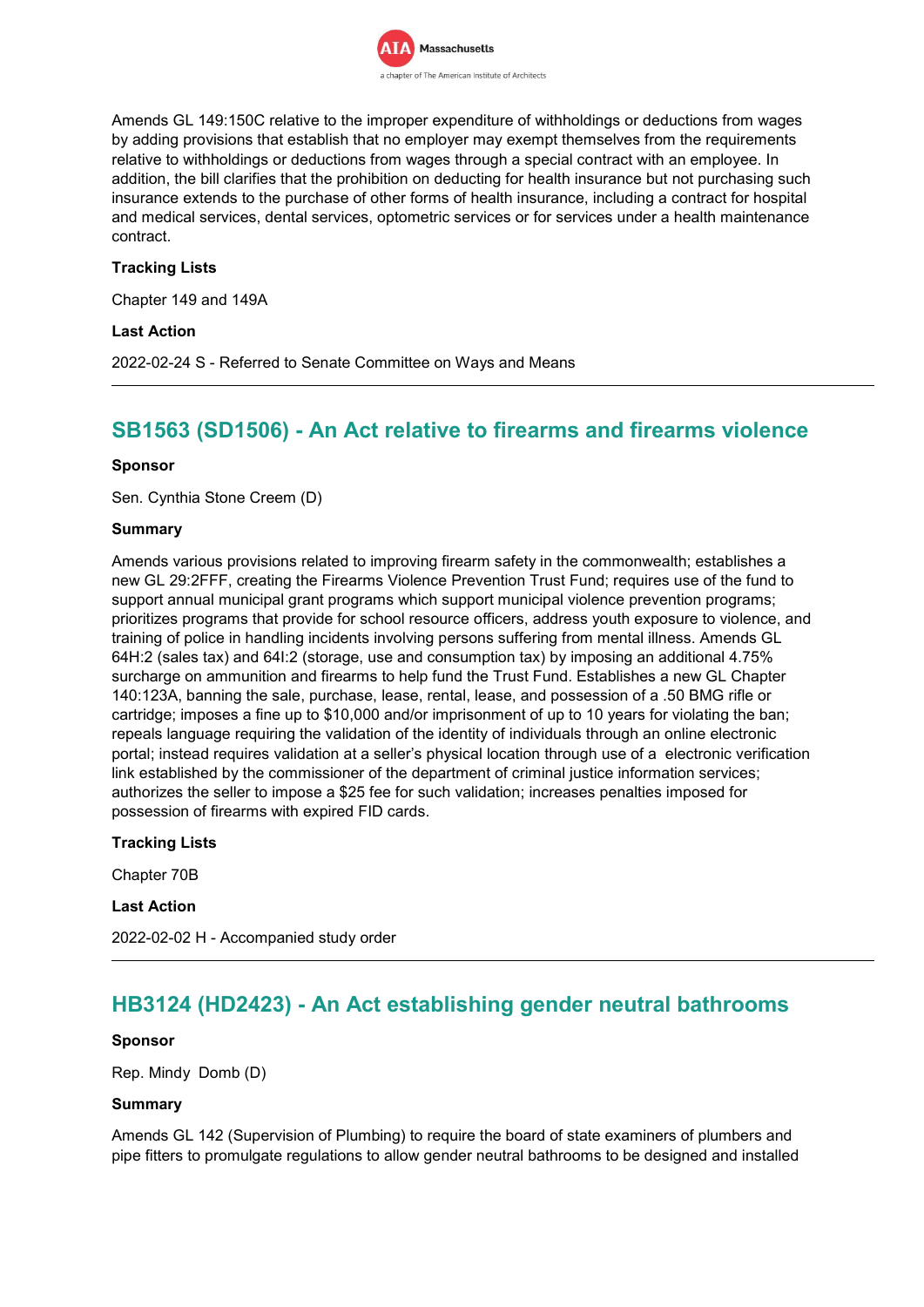

in any use group defined by the 780 CMR Massachusetts state building code, regardless of whether the work being performed is new construction or repair, renovation or alteration work.

## **Tracking Lists**

Chapter 142 bills - Plumbing

### **Last Action**

2022-02-02 H - Reported favorably by Joint Committee on State Administration and Regulatory **Oversight** 

# **HB262 (HD2471) - An Act providing for diaper changing stations in public buildings and accommodations**

#### **Sponsor**

Rep. Steven Owens (D)

#### **Summary**

Requires public buildings to include at least one diaper changing station; regulates signage and application of the requirement.

### **Tracking Lists**

Chapter 143 bills

### **Last Action**

2022-02-14 H - Referred to House Committee on Ways and Means

# **SB143 (SD1555) - An Act providing for diaper changing stations in public buildings and accommodations**

#### **Sponsor**

Sen. Rebecca Rausch (D)

#### **Summary**

Requires public buildings to include at least one diaper changing station; regulates signage and application of the requirement.

#### **Tracking Lists**

Chapter 143 bills

#### **Last Action**

2022-01-31 S - Referred to Senate Committee on Ways and Means

# **SB873 (SD1567) - An Act relative to attainable housing in seasonal communities**

**Sponsor**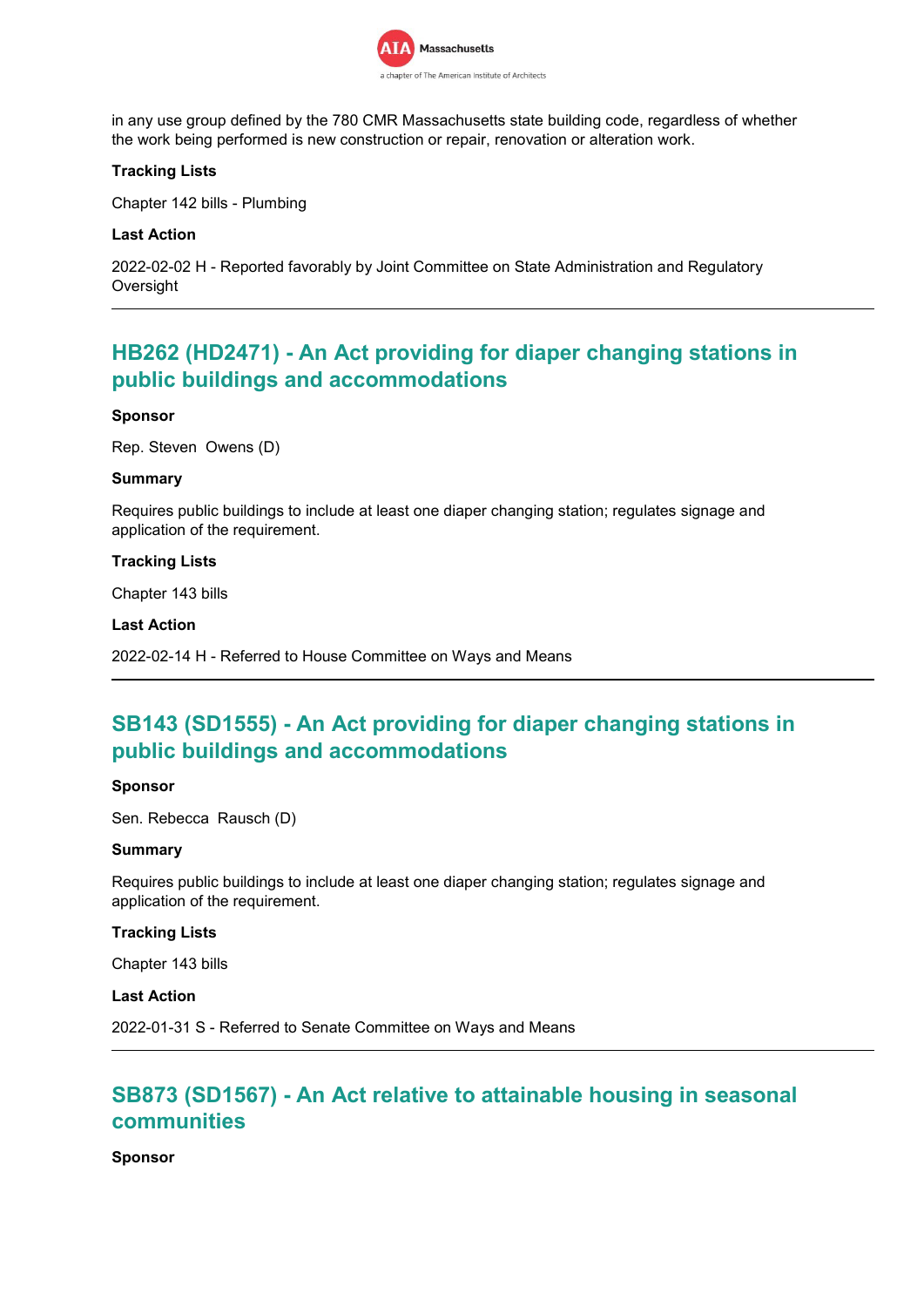

## Sen. Julian A. Cyr (D)

## **Summary**

Submits a framework with differing recommendations for the support and development of affordable housing in seasonal communities; directs the department of housing and community development to classify the listed and otherwise non-compliant projects in a municipality's overall percentage of subsidized housing inventory, including 1 bedroom units that demonstrate a need, projects in municipalities with average home prices in excess of 100 percent of the state median price, covenant housing in Nantucket, and developments in low-income units bordering municipalities that invest in community preservation act funds or housing trust funds.Allows use of community preservation fund monies allocated for a certain use, and which remain unused after 3 years, for open space, historic resources, or community housing after a majority vote.Requires municipalities that allow accessory dwelling units under its zoning laws, to permit tiny houses as a detached accessory dwelling unit; allows municipalities to exempt dwelling units rented on a yearly basis for amounts up to 150 percent less than the fair market rent from real estate taxes; regulates calculation of the exemption amount. Prohibits any zoning ordinance or by-law from banning or requiring a special permit for the use of land or structures for an accessory dwelling unit or the rental thereof in a single-family residential zoning district on a lot with 5,000 square feet or more or on a lot of sufficient area to meet the requirements of Title 5 of the State Environmental Code that is occupied by the owner; allows limiting the number of accessory dwellings to 5% of the total non-seasonal single-family housing units in the municipality.Grants the department of housing and community development the right of first refusal on the sale of properties with three units or less taken for nonpayment of real estate taxes; allows cities and towns to establish bifurcated or progressing real estate tax rates, and to establish a real estate tax exemption for low and moderate income households; establishes a special commission to investigate the impact of the state building, fire, health, and sanitary codes on the availability of affordable housing.Allows cities and towns to impose a fee up to 2 percent of the purchase price on the transfer of any real property, payable by the purchaser; regulates collection of the fee at the time of transfer, and recording of proof of payment with the deed; exempts the listed transfers from the fee, including transfers resulting from division of marital assets, transfers without actual consideration, transfers resulting from foreclosure and transfers to government or non-profits; requires the deposit of the funds in a municipality's affordable housing trust fund, for use in the creation and preservation of affordable housing; imposes penalties for attempts to evade the fee; limits the fee to 5 year terms, with the opportunity to renew upon municipal majority vote.

## **Tracking Lists**

Zoning Reform

#### **Last Action**

2022-02-02 S - Reported favorably by Joint Committee on Housing

# **HB1505 (HD2504) - An Act relative to penalties for unlicensed work**

#### **Sponsor**

Rep. Mark J. Cusack (D)

#### **Summary**

Amends various GLs to significantly increase fines for: (1) practicing a trade or profession without the requisite license, certificate, registration or authority, (2) practicing a trade or profession with an expired, suspended, revoked or canceled license, certificate, registration or authority, (3) the unlawful practice of a profession or occupation requiring licensure by a corporation and (4) installing electrical wiring or electrical fixtures for hire without notifying a wiring inspector.

## **Tracking Lists**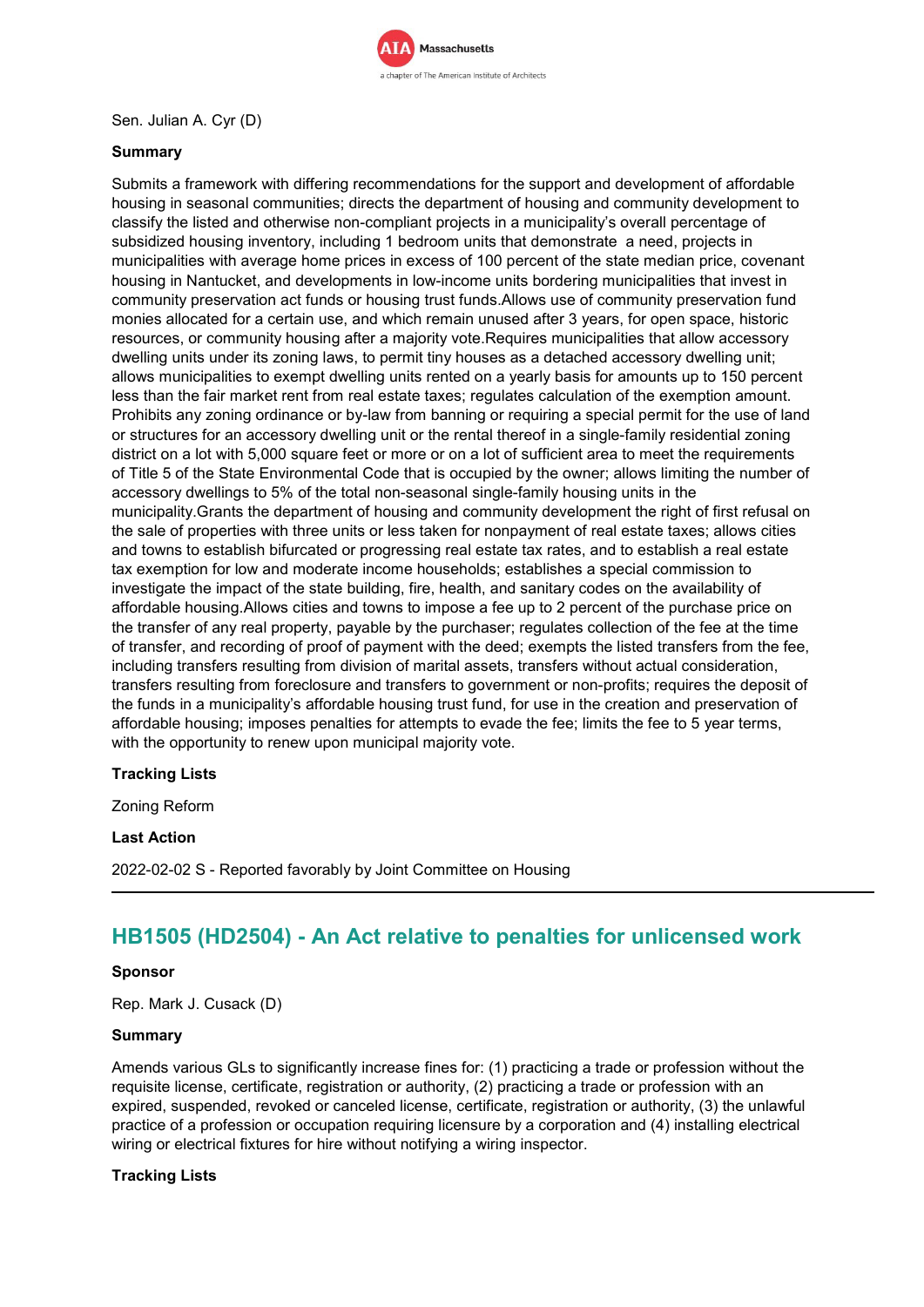

Chapter 112 bill

## **Last Action**

2022-02-02 H - Accompanied study order

# **HB3128 (HD2638) - An Act relative to privatization contracts**

### **Sponsor**

Rep. Daniel Donahue (D)

#### **Summary**

Amends provisions of GL 7:53 relative to the 'Pacheco' privatization contracts by taking out of the definition of privatization contracts the existing exemption for planning, engineering or design services. In effect, planning, engineering or design services would be subject to the 'Pacheco law.'

### **Tracking Lists**

AK - Bills of Interest to AIA National, AK - Bills of Interest to AIA National

#### **Last Action**

2022-02-02 H - Accompanied study order

# **SB2216 (SD1676) - An Act relative to net metering**

#### **Sponsor**

Sen. Marc R. Pacheco (D)

#### **Summary**

Amends 164:139 (Net Metering Facilities) to exempt solar net metering facilities from the aggregate net metering cap; further provides that the maximum amount of generating capacity eligible for net metering by a municipality or other governmental entity shall be 10 megawatts.

#### **Tracking Lists**

Energy, Energy

## **Last Action**

2022-02-02 H - Accompanied study order

# **SB548 (SD1688) - An Act Relative to Crumbling Concrete Foundations**

#### **Sponsor**

Sen. Anne Gobi (D)

#### **Summary**

Establishes a new GL 21B:16 requiring entities seeking a permit to mine or expand a quarry to test the proposed area for the presence of pyrite or pyrrhotite; requires submission of a geological source report, and approval of the report by the executive office of energy and environmental affairs in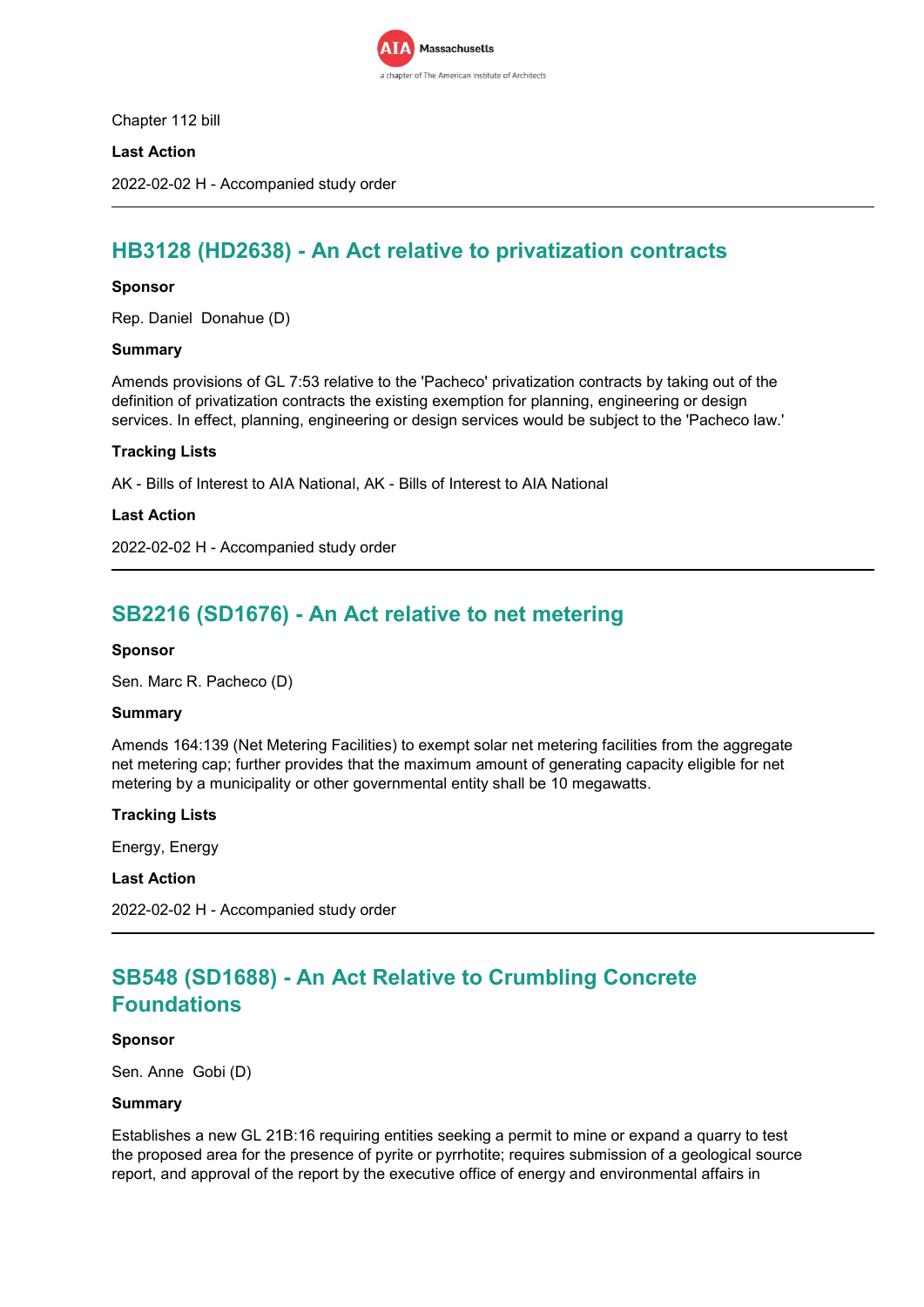

consultation with the state geologist; exempts active quarries with satisfactory performance histories from submission of core samples; requires active quarries to prepare updated operations plans every four years.Regulates aggregate testing included in reports; requires the testing to measure total sulfur content and to identify the existence of pyrrhotite; authorizes approval of samples with less than .1 percent total sulfur for 4 years; bans the use of samples with 1 percent or more sulfur in concrete production; regulates additional testing for samples between .1 percent and 1 percent sulfur.Establishes and regulates eligibility for residential property tax abatements for properties located within a 50-mile radius of in Stafford Springs, Connecticut related to the presence of pyrite or pyrrhotite minerals in the foundation; waives fees for building permits for work associated with crumbling concrete foundations replacement; allows captive insurance companies to operate in the commonwealth to assist residential homeowners with crumbling foundations; requires property owners selling or leasing residential properties to provide buyers with the listed information about concrete foundations, including about any known repairs.

### **Tracking Lists**

Chapter 143 bills

### **Last Action**

2022-03-01 H - Extension order filed (until 03/31/2022)

# **HB2230 (HD2696) - An Act to improve outdoor and indoor air quality for communities burdened by transportation pollution**

### **Sponsor**

Rep. Christine Barber (D)

## **Summary**

Submits definitions under GL 111 (Public Health) related to air pollution, air particulate matter and filtration; directs the department of environmental protection, in consultation with the executive office of energy and environmental affairs and department of environmental health, to convene a technical advisory committee to identify the likely air pollution hotspots due to high concentrations of trafficrelated air pollution that should be equipped with new or expanded air monitors; directs the committee to establish a definition of "air quality" and "air quality target pollutants" that includes, but is not limited to, consideration of criteria pollutants, black carbon, and ultrafine particulate matter; requires the committee to convene by December 1, 2021; regulates the membership of the committee; requires the department to install and operate at least 8 air monitors in identified hot spots by June 30, 2022, and establish baseline data by December 31, 2022; further requires the department to establish targets to decrease air quality target pollutants between 2023 and 2025.Directs local boards of health to mandate the installation of air filtration in defined buildings located within 200 meters of a class 1, class 2 or class 3 roadway, marine terminal, airport, or a train station or train yard serving diesel locomotives, including residential public housing, residential private multifamily housing, existing K-12, charter or college or university buildings, commercial buildings with 5 or more employees and existing correctional facilities; regulates the air filtration standards for such buildings; additionally requires air quality assessments and filter installation for issuance of licenses for school age day care programs, day care centers, group care facilities, hospitals, schools, residential developments, or convalescent or nursing homes.Additionally directs the department of public health to department shall amend the state sanitary code to require mold remediation in residential buildings and school buildings with one or more classrooms for the purpose of eliminating moisture and airborne mold spores that have the potential to contribute to public health impacts and develop minimum standards of health for human habitation that require an environment free of mold; additionally requires the board of building regulations and standards to adopt minimum air filtration standards and ban the use of gas stoves in residential construction.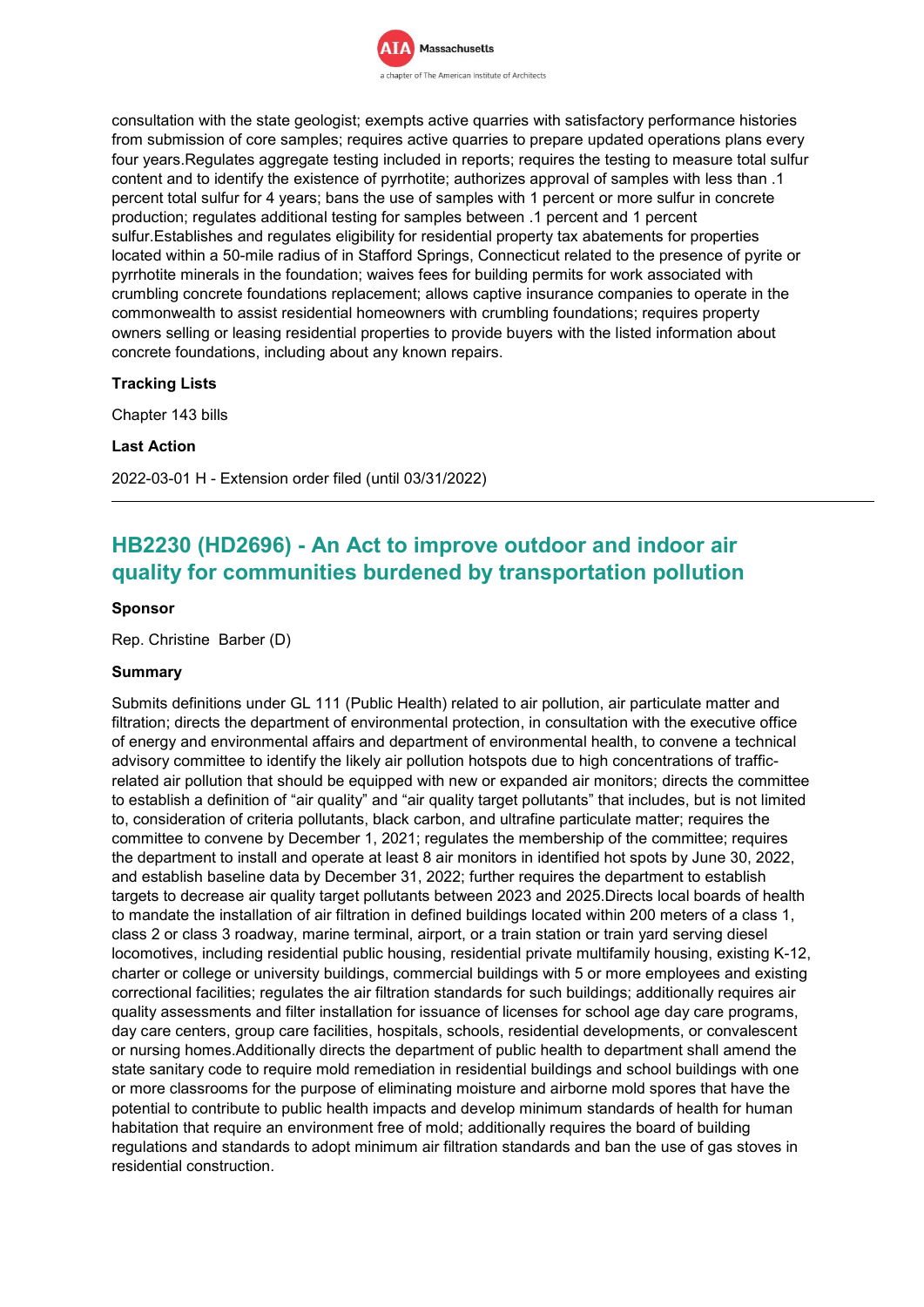

## **Tracking Lists**

BBRS, Chapter 143 bills, Chapter 70B

## **Last Action**

2022-02-17 H - Extension order filed (until 12/31/2022)

# **HB635 (HD2864) - An Act to improve and enhance the advisory board to the Massachusetts School Building Authority**

## **Sponsor**

Rep. Bradley H. Jones, Jr. (R)

### **Summary**

Amends GL 70B:3A (School Building Authority Advisory Board) to increase its membership from 17 to 19; adds representatives of the Massachusetts Association of Vocational Administrators, Inc. and the Alliance for Vocational Technical Education Coalition as members of said Board.

## **Tracking Lists**

Chapter 70B

### **Last Action**

2022-03-03 H - Attached to favorable report by Joint Committee of SB306

# **HB1999 (HD2901) - An Act relative to the definition of an independent contractor**

## **Sponsor**

Rep. Bradley H. Jones, Jr. (R)

#### **Summary**

Amends GL 149:148B, governing the definition of an employee, to alter the criteria by which an individual may be considered an independent contractor. At present, the law sets forth three criteria that must be met: free from control and direction, outside the usual course of business, and done customarily independent of the employer. The change would allow the classing of independent contractors who satisfy the first and second or those who satisfy the third.

#### **Tracking Lists**

Chapter 149 and 149A

### **Last Action**

2022-02-03 H - Accompanied study order

# **HB2001 (HD2904) - An Act relative to independent contractors**

## **Sponsor**

Rep. Bradley H. Jones, Jr. (R)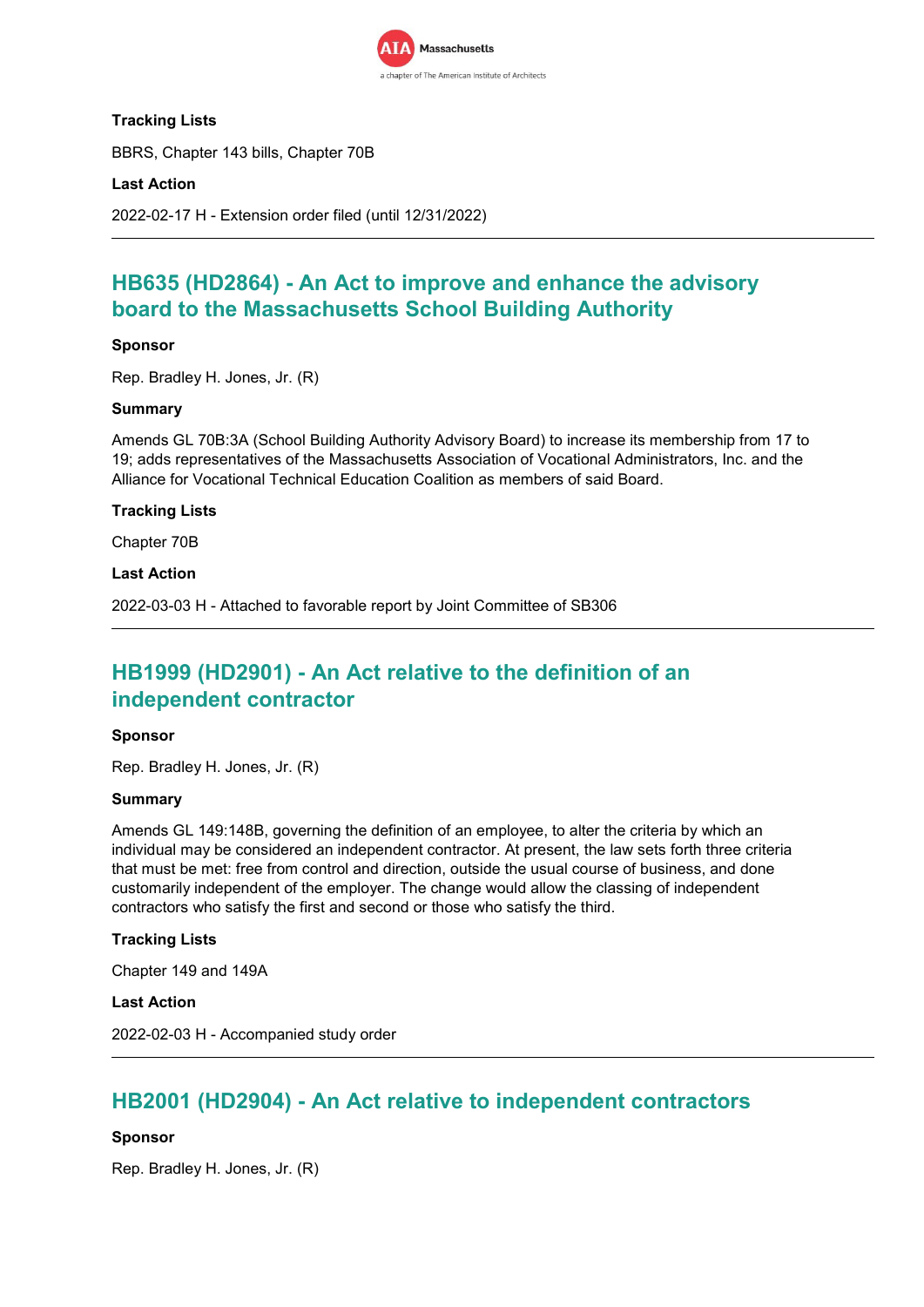

## **Summary**

Amends GL 149:148B, governing the definition of an employee, to alter the criteria by which an individual may be considered an independent contractor. At present, the law sets forth three criteria that must be met: free from control and direction, outside the usual course of business, and done customarily independent of the employer. The change would allow the classing of independent contractors who satisfy the first and second or those who satisfy the third.

## **Tracking Lists**

Chapter 149 and 149A, Chapter 149 and 149A

### **Last Action**

2022-02-03 H - Accompanied study order

# **HB3125 (HD2933) - An Act relative to state buildings codes and temporary shelters**

### **Sponsor**

Rep. Mindy Domb (D)

### **Summary**

Amends GL 143 (Inspection and Licensing of Buildings) to require that a church or place of worship that is serving as a religious sanctuary by providing temporary, overnight shelter for persons in need with the expectation that said person or persons will return to or seek alternative shelter once it is safe and possible to do so, be considered a temporary overnight shelter under the state building code for such purposes for as long as the church or place of worship meets the life safety requirements of said code, except for sprinkling; defines the term temporary; directs the board of building regulation and standards to, upon application, grant a certificate of occupancy as a temporary overnight shelter pursuant to this section to a church or place of worship that meets said requirements; provides that said church or place of worship shall be subject to local health, safety and fire inspections to insure compliance with said code.

## **Tracking Lists**

Chapter 143 bills

### **Last Action**

2022-02-09 H - Extension order filed (until 04/15/2022)

# **SB1447 (SD1742) - An Act to improve outdoor and indoor air quality for communities burdened by transportation pollution**

#### **Sponsor**

Sen. Patricia D. Jehlen (D)

#### **Summary**

Submits definitions under GL 111 (Public Health) related to air pollution, air particulate matter and filtration; directs the department of environmental protection, in consultation with the executive office of energy and environmental affairs and department of environmental health, to convene a technical advisory committee to identify the likely air pollution hotspots due to high concentrations of trafficrelated air pollution that should be equipped with new or expanded air monitors; directs the committee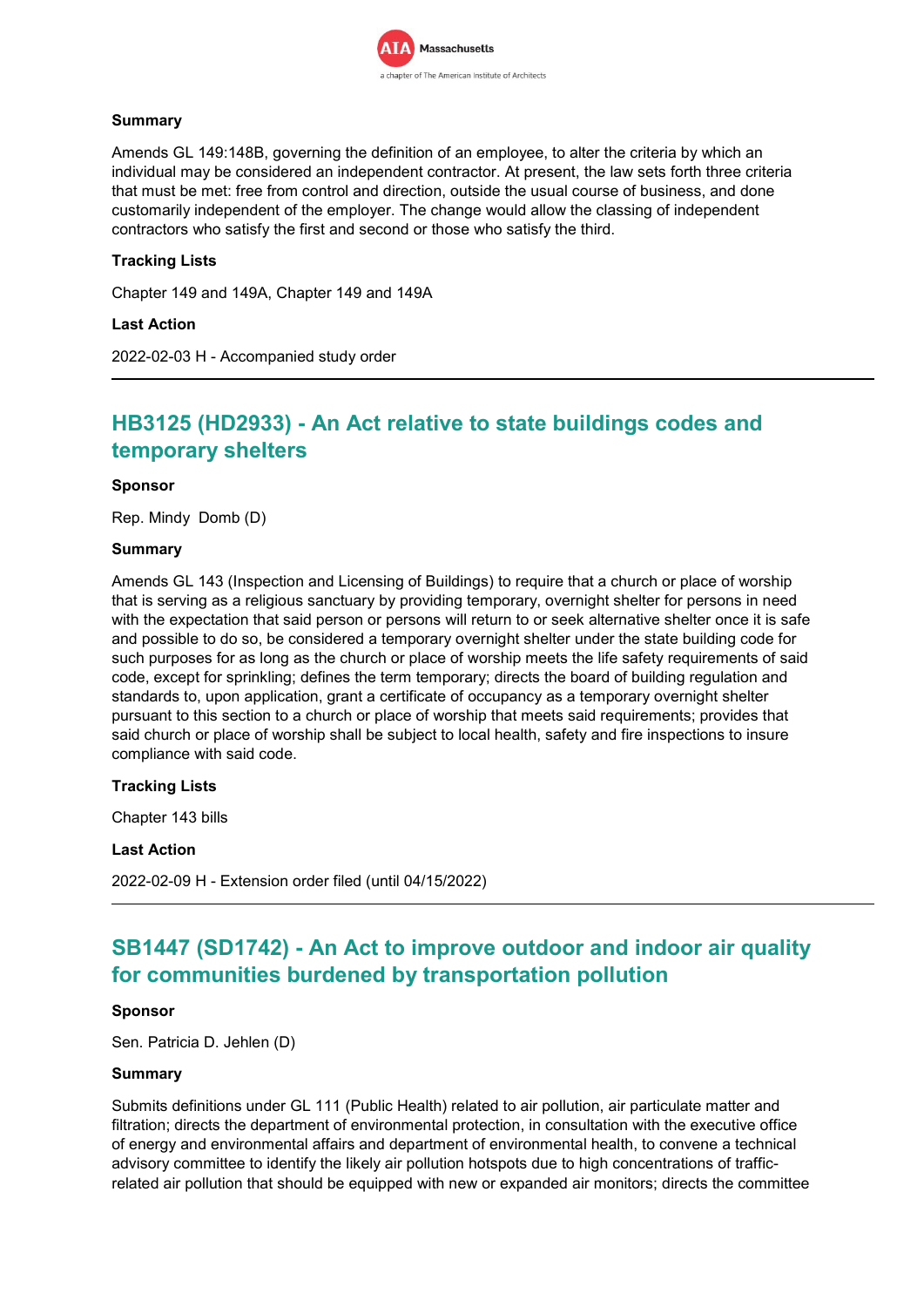

to establish a definition of "air quality" and "air quality target pollutants" that includes, but is not limited to, consideration of criteria pollutants, black carbon, and ultrafine particulate matter; requires the committee to convene by December 1, 2021; regulates the membership of the committee; requires the department to install and operate at least 8 air monitors in identified hot spots by June 30, 2022, and establish baseline data by December 31, 2022; further requires the department to establish targets to decrease air quality target pollutants between 2023 and 2025.Directs local boards of health to mandate the installation of air filtration in defined buildings located within 200 meters of a class 1, class 2 or class 3 roadway, marine terminal, airport, or a train station or train yard serving diesel locomotives, including residential public housing, residential private multifamily housing, existing K-12, charter or college or university buildings, commercial buildings with 5 or more employees and existing correctional facilities; regulates the air filtration standards for such buildings; additionally requires air quality assessments and filter installation for issuance of licenses for school age day care programs, day care centers, group care facilities, hospitals, schools, residential developments, or convalescent or nursing homes.Additionally directs the department of public health to department shall amend the state sanitary code to require mold remediation in residential buildings and school buildings with one or more classrooms for the purpose of eliminating moisture and airborne mold spores that have the potential to contribute to public health impacts and develop minimum standards of health for human habitation that require an environment free of mold; additionally requires the board of building regulations and standards to adopt minimum air filtration standards and ban the use of gas stoves in residential construction.

## **Tracking Lists**

BBRS, Chapter 143 bills, Chapter 70B

#### **Last Action**

2022-02-17 S - Extension order filed (until 12/31/2022)

# **SB395 (SD1743) - An Act relative to school districts in receivership and the Massachusetts School Building Authority**

#### **Sponsor**

Sen. John Velis (D)

#### **Summary**

Amends GL 70B:10 (School Building Assistance Authority) to provide that school districts in receivership qualify for incentive percentage points above 80 per cent of eligible costs.

#### **Tracking Lists**

Chapter 70B

### **Last Action**

2022-03-03 S - Attached to favorable report by Joint Committee of SB306

# **SB218 (SD1752) - An Act relative to advancing the profession of commercial interior design**

## **Sponsor**

Sen. Joan B. Lovely (D)

#### **Summary**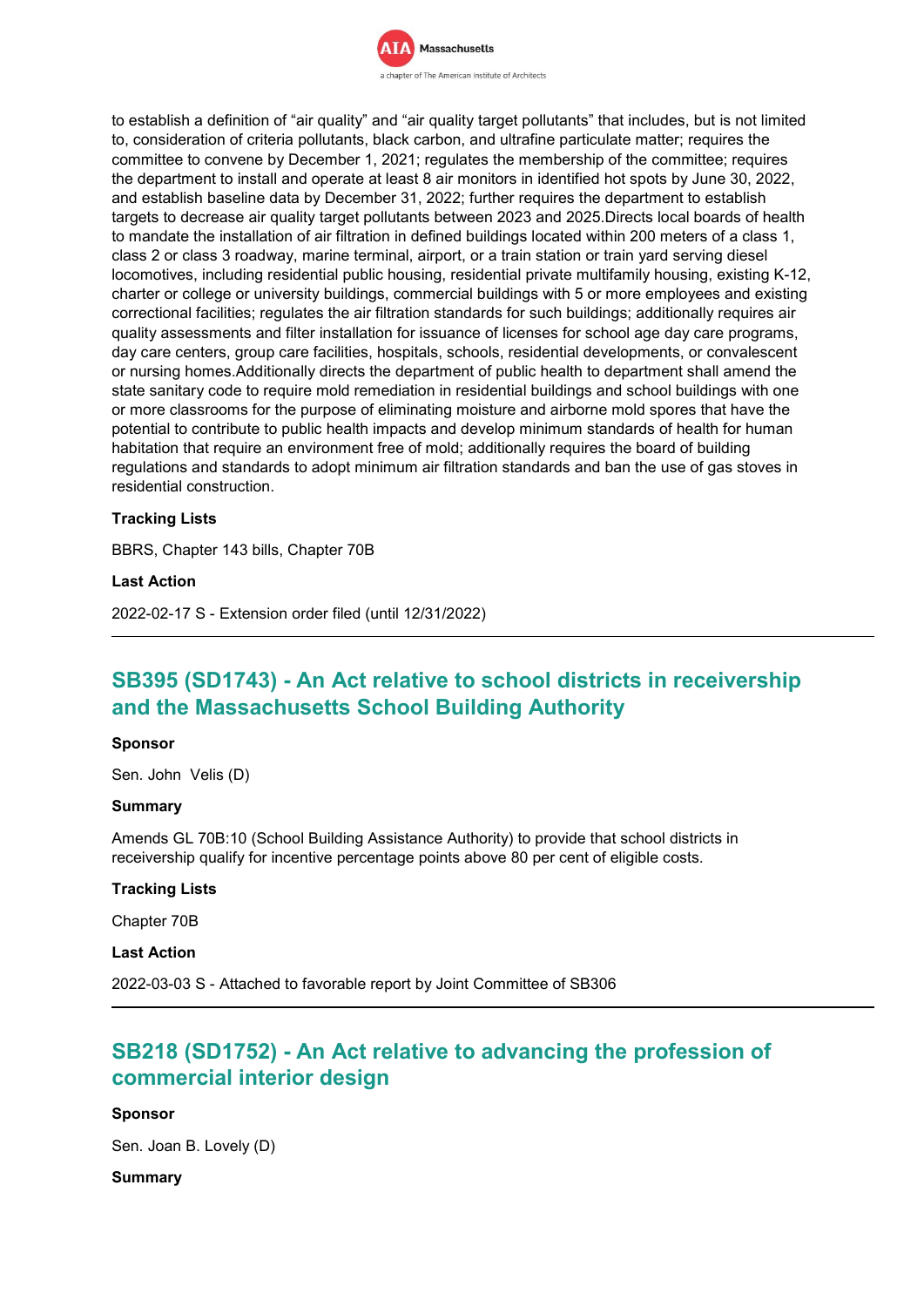

Establishes a new GL 112:265 creating licensure for commercial interior designers, requiring the licensure for any commercial interior design work that would require a permit; delimits work that would and would not fall under the licensure; requires each licensee to pass an exam set by the National Council for Interior Design Certification; establishes a continuing education requirement; prohibits the usage of the term 'registered' in conjunction with terms like 'commercial interior designer' except by licensees; directs the board of registration of commercial interior designers to approve a seal for use by licensees on plans and specifications; creates the designation 'commercial interior designer emeritus' for those licensee who retire after ten years of practice, allowing for expedited re-licensure but prohibiting practice in while so designated; amends GL 13 to establish a board of registration of commercial interior designers, specifying membership qualification, required meetings, and procedure.

## **Tracking Lists**

Chapter 7c bills, Interior Design

### **Last Action**

2021-11-08 S - New draft substituted - see SB2570View comparison to substituted version

# **HB2497 (HD2966) - An Act relative to elevator inspection fee waiver for non-profits**

### **Sponsor**

Rep. Paul W. Mark (D)

### **Summary**

Amends GL 143:64 to authorize a waiver for non-profit or charitable organizations from the annual state elevator inspection fee.

## **Tracking Lists**

Chapter 143 bills, Chapter 143 - Elevators

#### **Last Action**

2022-02-09 H - Extension order filed (until 05/04/2022)

# **SB1629 (SD1782) - An Act building a more accessible Massachusetts**

#### **Sponsor**

Sen. Michael O. Moore (D)

#### **Summary**

Amends GL 22:13A to require that 2 of the 6 appointed members of the Architectural Access Board be architects and that 3 members be appointed after consultation with disability advocacy groups; and requires that the Board adopt rules and regulations designed to ensure that buildings (and equipment, roads, walkways and parking lots where such buildings are located) which are constructed by, on behalf of, or for the use of the public be designed and constructed or, if pre-existing, be altered so as to be readily accessible to and usable by individuals with disabilities (with limited exceptions) consistent with the 2010 Americans with Disabilities Act Standards for Accessible Design.

#### **Tracking Lists**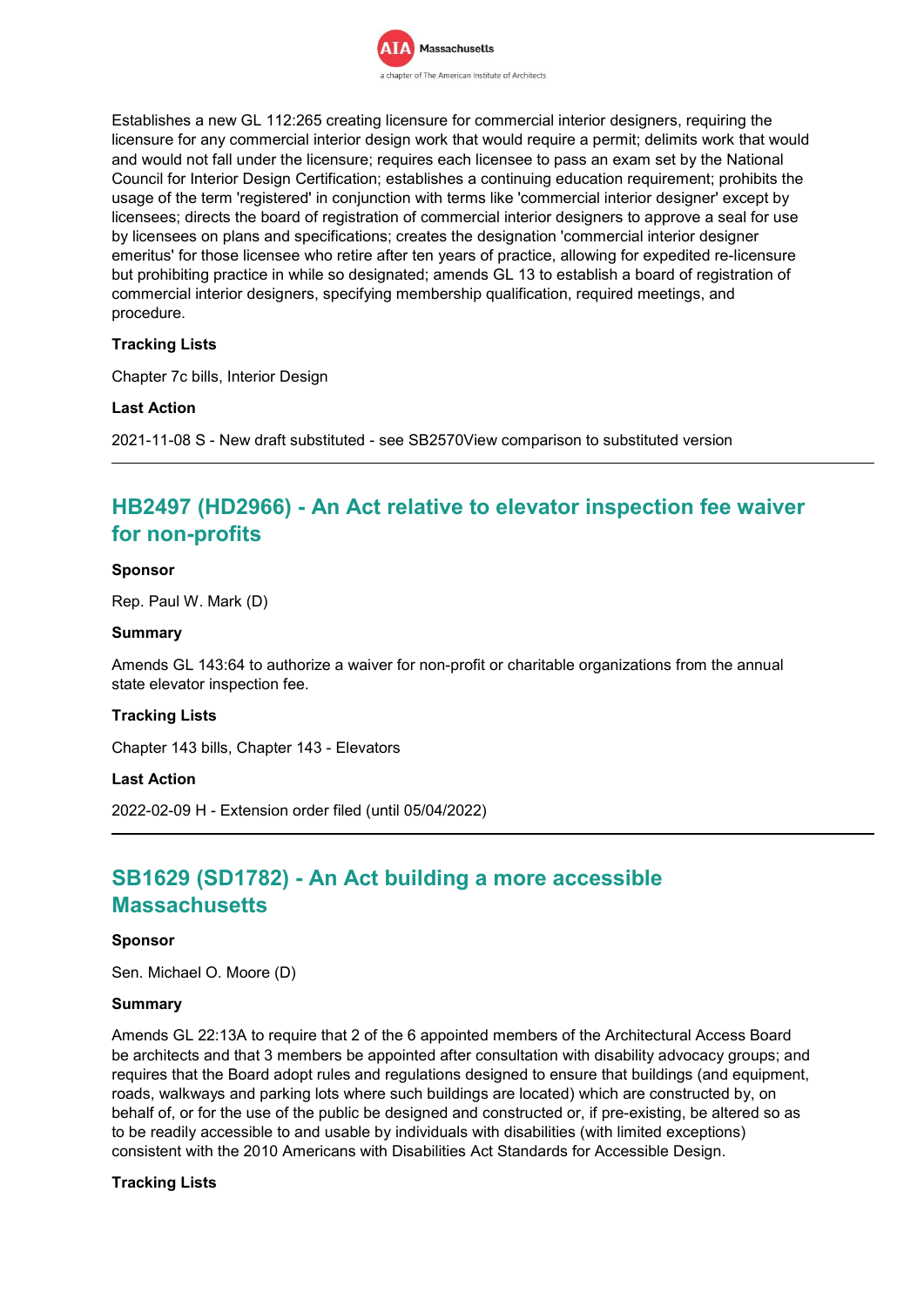

MAAB bills, MAAB bills

### **Last Action**

2022-01-20 H - Hearing Scheduled 01/26/2022 11:00 AM - Public Hearing, Virtual Hearing

# **SB279 (SD1791) - An Act to encourage the development and operation of Public-Private Partnerships for Social Infrastructure**

### **Sponsor**

Sen. Bruce E. Tarr (R)

#### **Summary**

Establishes the Office of Public Facility Investment to assist cities and towns with identifying projects for which a public-private partnership may be appropriate, to provide technical assistance, including analyzing qualifying projects and the benefits, revenues, and costs and the innovative financing options available to support them, and to attract private investment in public facilities, infrastructure, and qualifying projects; specifies procurement process project delivery methods; imposes reporting requirements.

### **Tracking Lists**

Chapter 30 and 30B bills

#### **Last Action**

2022-02-02 S - Accompanied study order

# **SB2025 (SD1816) - An Act encouraging public/private partnerships to create affordable housing at public sites**

#### **Sponsor**

Sen. Nicholas P. Collins (D)

#### **Summary**

Allows municipalities to convey property to a private developer or other entity for the purpose of constructing a mixed-use development that includes housing and a municipal facility; requires that at least 40 percent of the housing units be affordable housing households with a maximum income of no more than 80 percent of Area Median Income; provides that construction of the development is subject to the prevailing wage law.

## **Tracking Lists**

Chapter 30 and 30B bills

#### **Last Action**

2022-02-02 H - Accompanied study order

# **SB2014 (SD1830) - An Act sparking the modernization of state heating systems**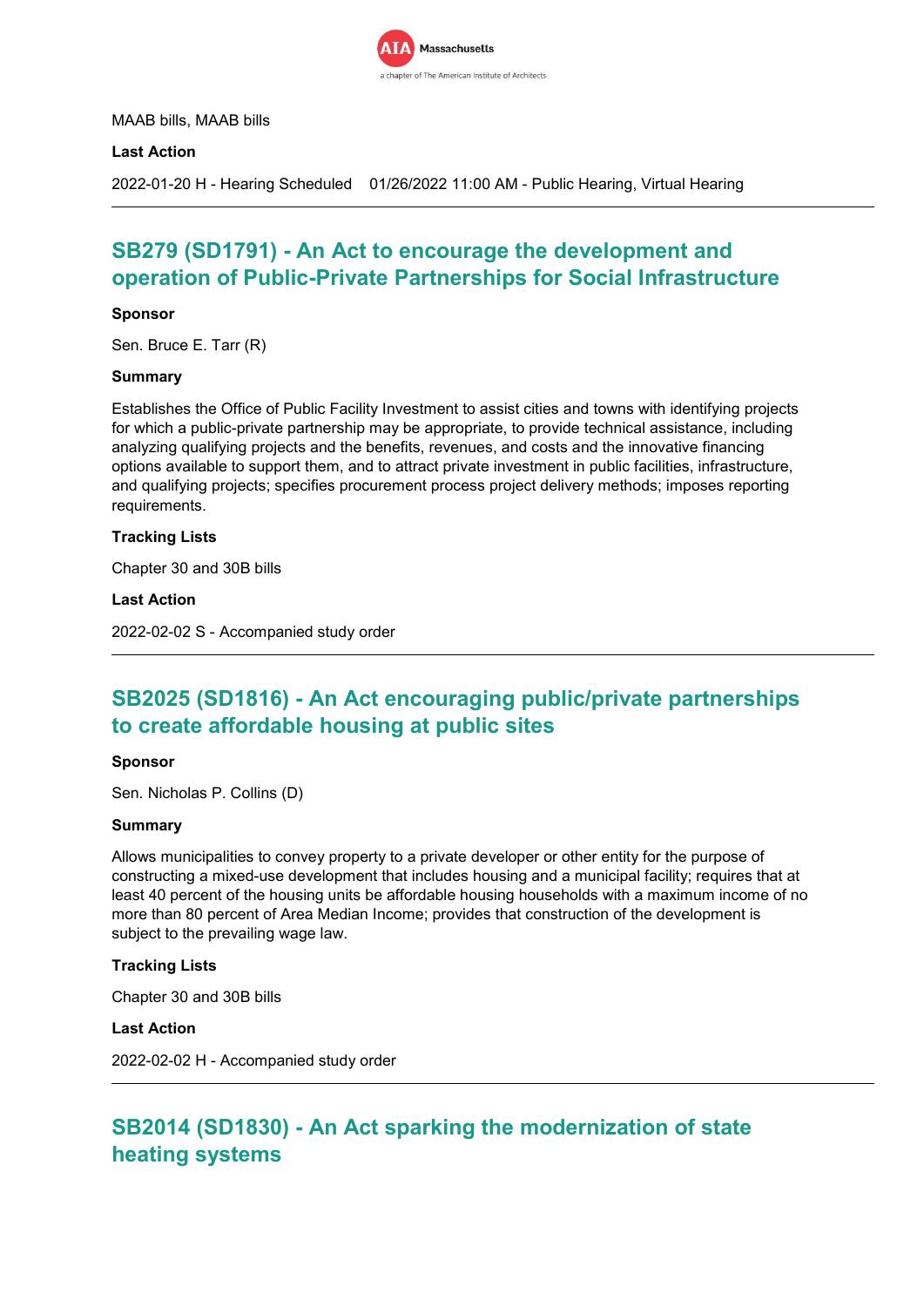

## **Sponsor**

Sen. Harriette L. Chandler (D)

## **Summary**

Directs the department of energy resources to develop and adopt a municipal opt-in specialized stretch energy code as an appendix to the state building code; requires the stretch energy code to include a definition of net-zero building; requires federal, state, county, municipal and quasigovernmental projects related to the planning, construction, repair or maintenance of structures to use such code; additionally requires the department to develop and incorporate standards calling for the replacement of appliances or equipment that consume gas or oil with ones powered by electricity.

## **Tracking Lists**

Net Zero

## **Last Action**

2022-02-22 S - New draft substituted - see SB2708View comparison to substituted version

# **HB3243 (HD3043) - An Act sparking the modernization of state heating systems**

### **Sponsor**

Rep. Tommy Vitolo (D)

### **Summary**

Directs the department of energy resources to develop and adopt a municipal opt-in specialized stretch energy code as an appendix to the state building code; requires the stretch energy code to include a definition of net-zero building; requires federal, state, county, municipal and quasigovernmental projects related to the planning, construction, repair or maintenance of structures to use such code; additionally requires the department to develop and incorporate standards calling for the replacement of appliances or equipment that consume gas or oil with ones powered by electricity.

## **Tracking Lists**

Net Zero

#### **Last Action**

2021-07-08 H - Hearing Scheduled 07/20/2021 10:30 AM - Public Hearing, Virtual Hearing

# **HB980 (HD3073) - An Act promoting sustainable development and infrastructure, economic security, and fiscal responsibility with respect to climate risks**

## **Sponsor**

Rep. Sarah K. Peake (D)

## **Summary**

Establishes a new GL 21P, regarding climate risk and fiscal responsibility across various components of the economy of the commonwealth; directs the secretary of the executive office and energy and environmental affairs to require that every permit or project requiring environmental impact reviews to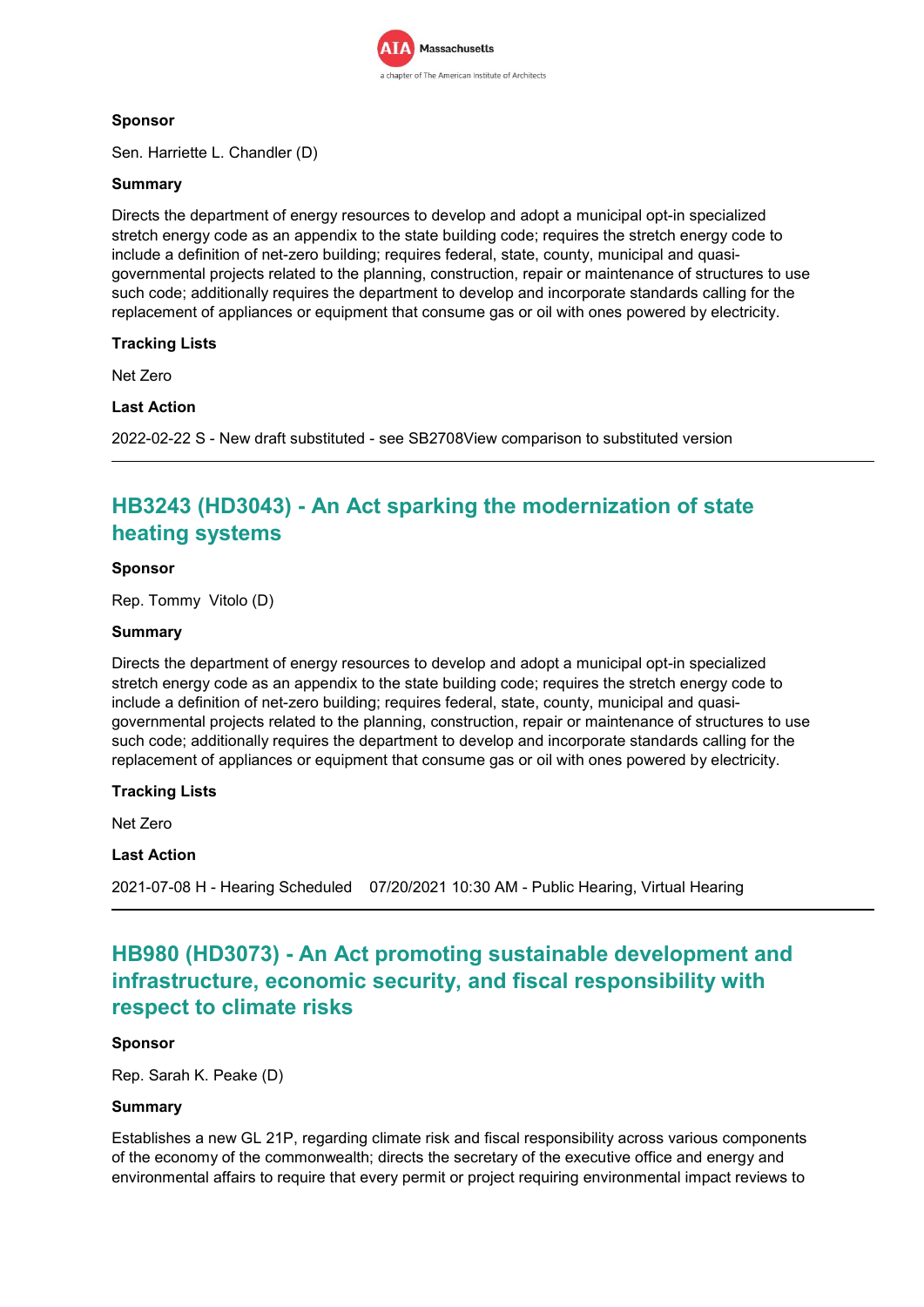

include information regarding climate risks posed by the application; requires applicants to identify the assumptions, analysis, modeling or projections leading to disclosures as well as possible adaptations to address such climate risks.Instructs the executive office of energy and environmental affairs to consult with the executive office of public safety and security and other affected state agencies and departments, to develop a climate projections dataset to enable uniform review of climate risks; additionally requires such departments to develop climate resilient design standards for public and private construction, development, redevelopment, and new or expanded capital infrastructure projects.Requires applications for state grants, loans, or other funding or financing for capital infrastructure projects, and requests for proposals for state capital projects, to include adaptation measures for climate risks that may occur over the life of the project; details exemptions from such requirements.Additionally directs the executive office of energy and environmental affairs to develop recommendations for integrating best available climate science into the state code including but not limited to commercial and residential base building codes, mechanical codes, electrical codes, and plumbing codes; requires the state board of building regulations and standards to incorporate standards pertaining to climate resilience and public health, and create an appendix to the state building code creating a municipal opt-in climate resilience stretch code; authorizes and regulates the ability of municipalities to request use of alternative floodplain maps.Directs the department of public utilities to develop climate adaptation standards for all investor-owned electric, natural gas, steam distribution, and water companies; instructs DPU to require such companies to prepare and file a climate vulnerability and adaptation plan at least once every five years; details components of such plans; requires DPU to include climate risks and climate adaptation plans in its ratemaking proceedings.Requires the executive office of energy and environmental affairs to establish, conduct, and maintain an annual program of education and training for members of local planning boards, zoning boards, and commissions on climate science and the physical effects of climate change.

## **Tracking Lists**

Climate Adaptation Standards

### **Last Action**

2022-02-02 H - Attached to favorable report by Joint Committee of SB501

# **SB1607 (SD1882) - An Act relative to window guards in residential rental properties**

#### **Sponsor**

Sen. Mark C. Montigny (D)

#### **Summary**

Adds new provisions to GL c.143 relative to elevator and building inspections requiring the installation of window guards in residential rental properties. In particular, the requirements apply to any multipledwelling building in which any child age 10 years or younger resides, in which buildings window guards must be installed. Window guards must be installed in the rental units and in common areas, and tenants must be provided with notices relative to their rights to window guard installation. Civil fines of up to a \$5,000 for a violation not remedied within 10 business days may be levied by the Department of Public Safety on landlords.

#### **Tracking Lists**

Chapter 143 bills, Chapter 143 bills

#### **Last Action**

2022-02-02 S - Reported favorably by Joint Committee on Public Safety and Homeland Security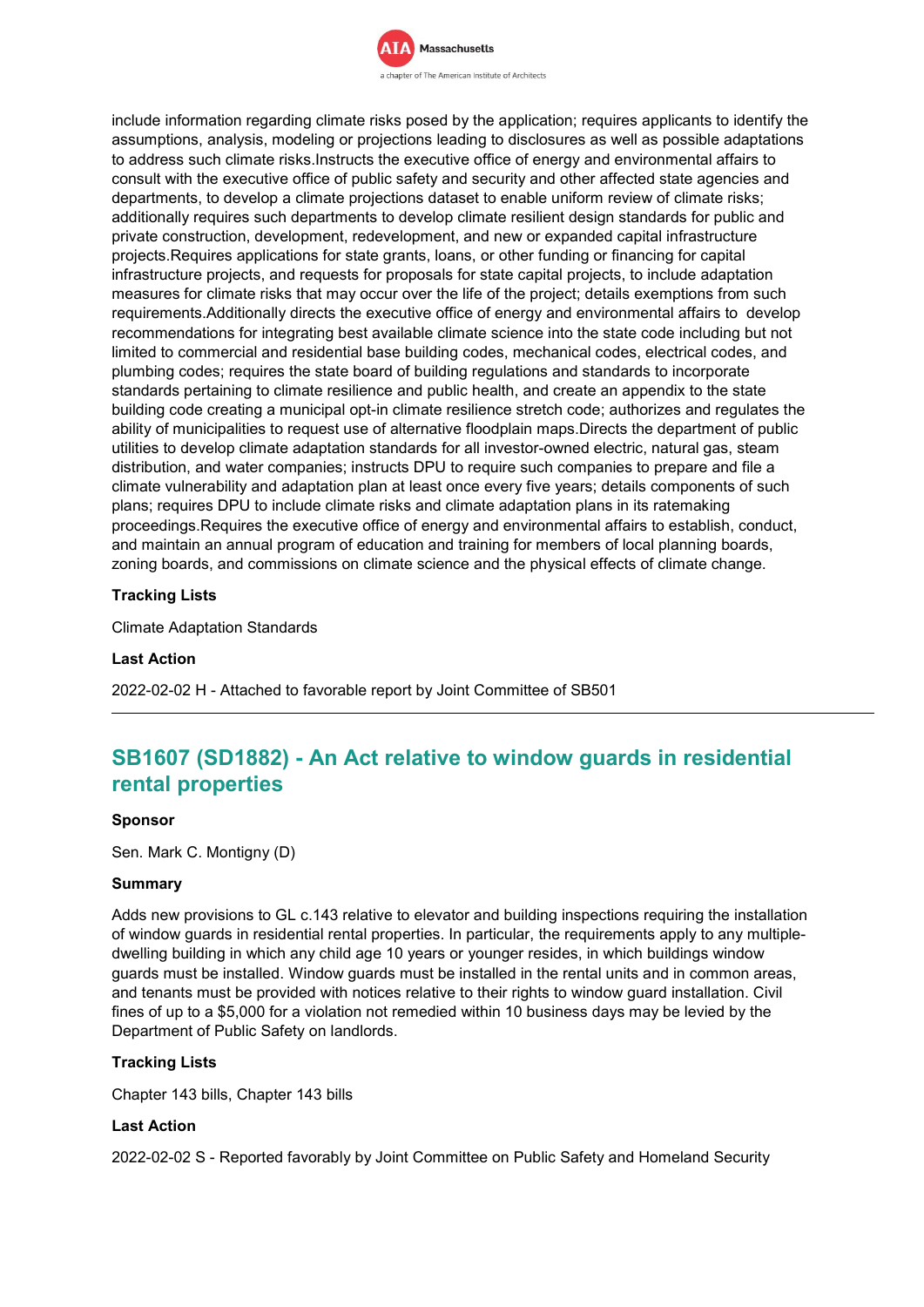# **SB2035 (SD1890) - An Act providing for access to baby-changing stations**

### **Sponsor**

Sen. Brendan Crighton (D)

### **Summary**

Adds new Section 90A to GL 143 (Inspection and Regulation of, and Licenses for, Buildings, Elevators and Cinematographs) to require all new or substantially renovated buildings which are reasonably expected to be open to the public to provide safe and equally accessible changing tables in bathrooms, regardless of gender.

#### **Tracking Lists**

Chapter 143 bills

#### **Last Action**

2022-01-24 S - Referred to Senate Committee on Ways and Means

# **HB3374 (HD3177) - An Act relative to procurement services for artists**

#### **Sponsor**

Rep. David Biele (D)

#### **Summary**

Amends GL Chapter 30B (Uniform Procurement Act) to exempt contracts or agreements to repair, purchase or commission artistic services, works of art, public art and/or artifacts of a unique or intrinsic character from the public procurement laws; defines artistic services.

#### **Tracking Lists**

Chapter 30 and 30B bills, Chapter 30 and 30B bills

#### **Last Action**

2022-02-02 H - Accompanied study order

# **HB1501 (HD3237) - An Act relative to construction defect claims by condominium owners**

#### **Sponsor**

Rep. Claire Cronin (D)

### **Summary**

Amends GL 260:2B, the statute governing tort actions arising from improvements to real property, by requiring that the statute of limitations for construction defect claims against a condominium developer commence within three years after the accrual of a right of action, unless the condominium developer remains in control of the organization of unit owners during that time; provides for the commencement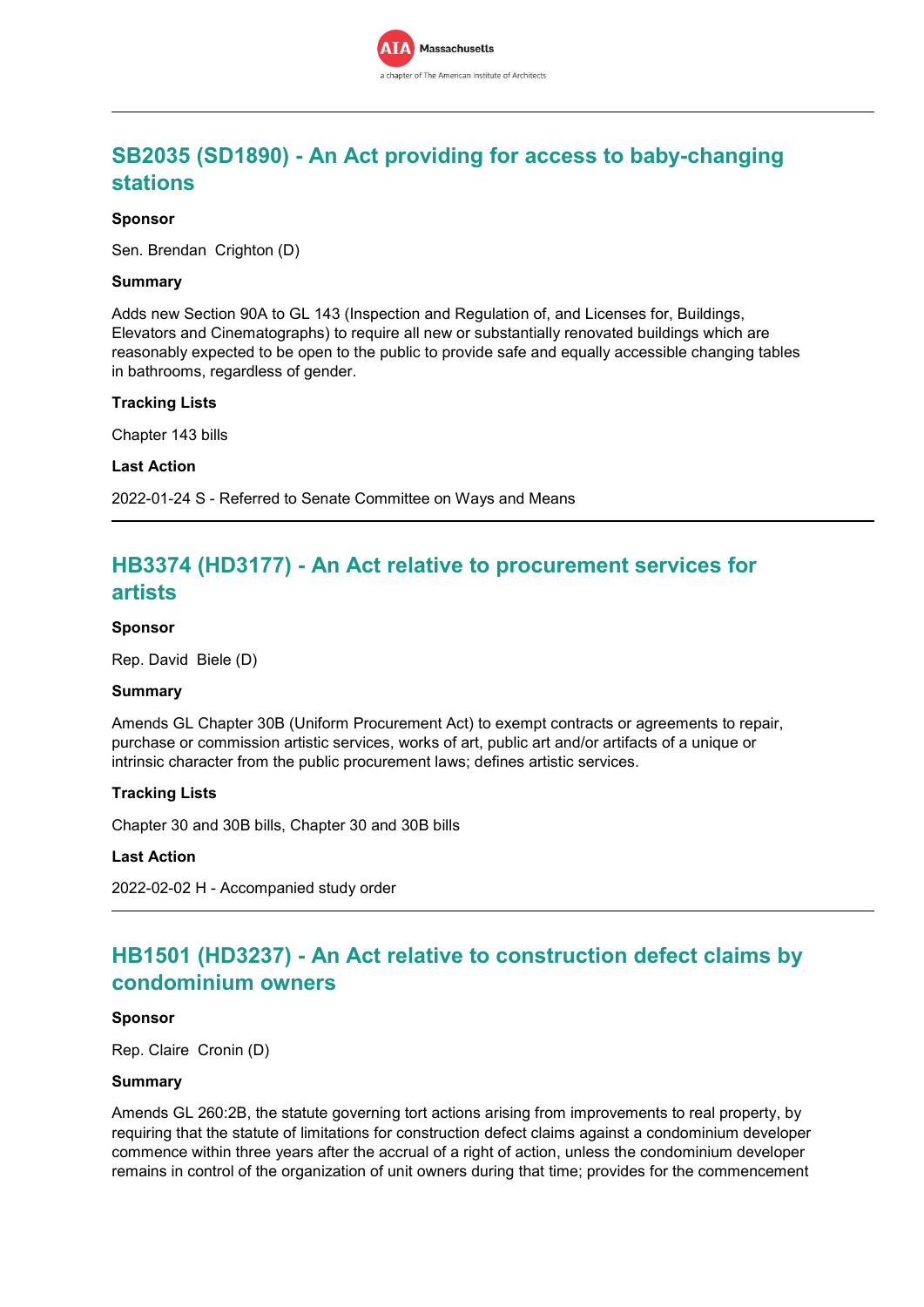

of the running of the statute of limitations after the declarant control termination date if the developer remains in control; defines the declarant control date as the later of the seating of a managing board comprised mostly of owners other than the declarant, or when the declarant owns less than 25% of the beneficial interest of the condominium.

## **Tracking Lists**

Business/Practice, Business/Practice, Business/Practice, Business/Practice, Business/Practice, Business/Practice, Business/Practice, Business/Practice

### **Last Action**

2022-02-23 H - Referred to House Committee on Steering, Policy and Scheduling

# **SB1253 (SD1986) - An Act providing a safe harbor for contractors of services**

### **Sponsor**

Sen. Bruce E. Tarr (R)

### **Summary**

Amends GL 149:148B, governing independent contractors, to tighten the rules around when a person is classified as an independent contractor. In particular, the bill authorizes the classification of persons as independent contractors if they consent to that classification and in addition if (1) their compensation exceeds \$30 per hour, or \$1,200 per week, or \$5,160 per month, or (2) the work involves the provision of services requiring professional certification or licensure, or the work involves conducting business in a franchise relationship subject to the rules and regulations of the Federal Trade Commissioner (3) the work consistently requires the exercise of discretion and independent judgment with respect to matters of significance, advanced knowledge in a field of science or learning, or invention, imagination, intellect, creativity, originality, or talent in a recognized field or artistic or creative endeavor, or (4) the work grants the individual either ownership of or copyright to the work product.

## **Tracking Lists**

Chapter 149 and 149A, Chapter 149 and 149A

## **Last Action**

2022-02-03 H - Accompanied study order

# **HB3406 (HD3291) - An Act relating to unpaid fines for illegal construction work**

#### **Sponsor**

Rep. Donald Berthiaume Jr. (R)

#### **Summary**

Amends GL 90:22 (Motor vehicle licenses) to direct the registrar to revoke the license of a person who has failed to pay a fine or civil administrative penalty issued for a violation of the regulations of the state building code governing licensing of construction supervisors under section 94 of chapter 143.

#### **Tracking Lists**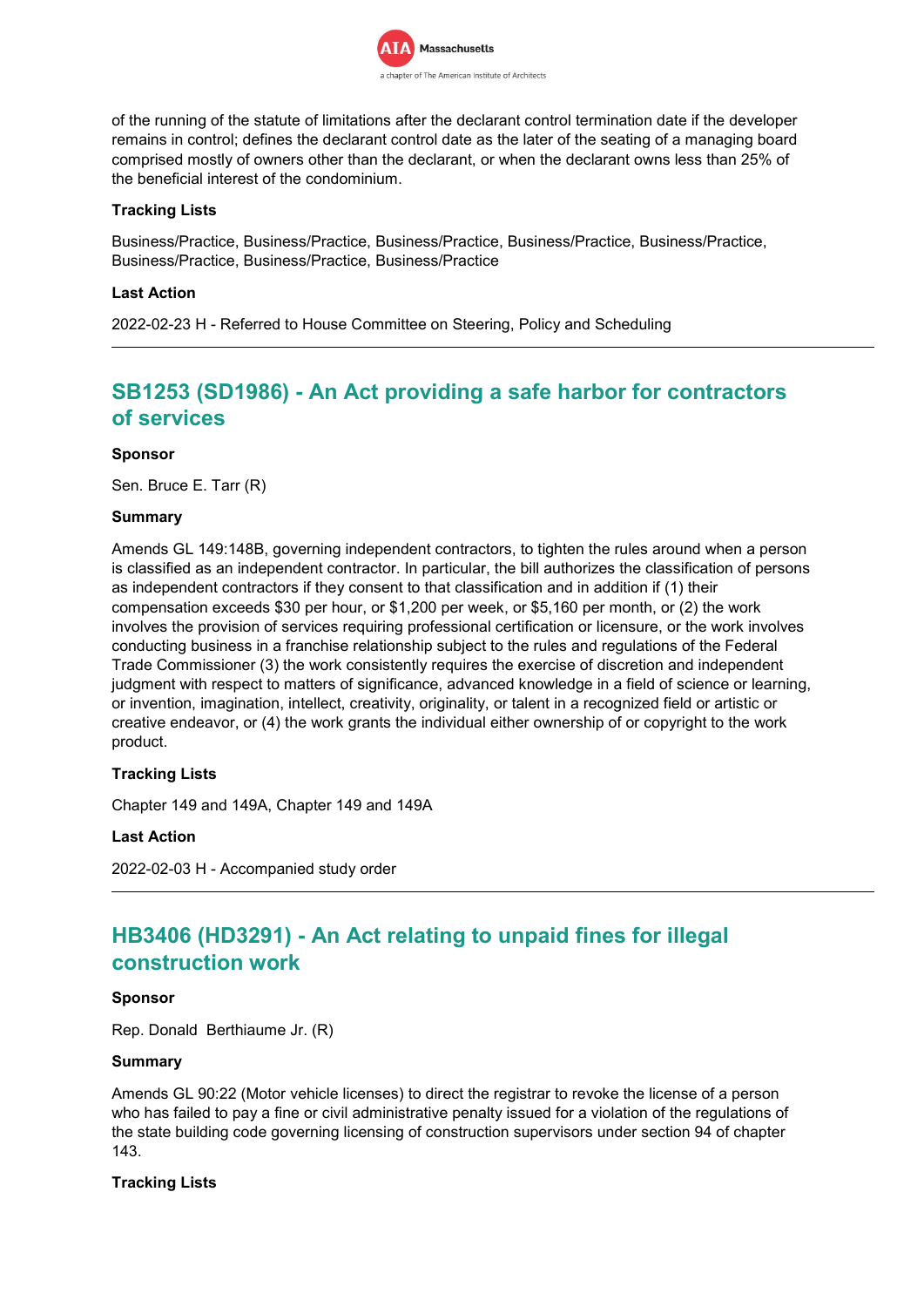

BBRS, Chapter 143 bills

## **Last Action**

2022-02-02 H - Accompanied study order

# **SB607 (SD2029) - An Act relative to stronger emissions limits**

### **Sponsor**

Sen. Marc R. Pacheco (D)

#### **Summary**

Amends GL 21N:3 (Adoption of Statewide Greenhouse Gas Emissions Limits) by requiring 2030 and 2040 greenhouse emissions limits to maximize the ability to reach 2045 greenhouse gas emissions limits; requires the 2030 limit to be at least 50 percent below the 1990 limit, and the 2040 limit to be at least 75 percent below the 1990 limit; establishes a 2045 greenhouse gas emissions limit of net zero emission levels.

### **Tracking Lists**

Energy, Energy, Net Zero

#### **Last Action**

2022-02-10 S - Concurred in committee referral

## **SB2224 (SD2044) - An Act to reduce greenhouse gas emissions**

#### **Sponsor**

Sen. Marc R. Pacheco (D)

#### **Summary**

Makes various changes to GL 21N (Climate Protection and Green Economy Act) which expand the activities subject to greenhouse gas limits; classifies direct emissions as those from any person, entity or facility, including residential, commercial, industrial or institutional buildings and from transportation vehicles; defines a greenhouse gas emitting priority as any fuel or matter capable of emitting greenhouse gasses when burned; defines market based compliance mechanisms as any pricing system intended to reduce greenhouse gas emissions.Directs the department of environmental protection to monitor and regulate greenhouse emitting priorities, in addition to direct and indirect emission of greenhouse gasses; requires 2030 and 2040 greenhouse emissions limits to maximize the ability of reaching 2050 greenhouse gas emissions limits; requires the 2030 limit to be at least 50 percent below the 1990 limit, and the 2040 limit to be at least 75 percent below the 1990 limit; makes technical changes that reflect an adjustment from a non-specific interim limit to the specific percentages stated; directs the secretary of energy and environmental affairs to develop a plan to achieve the 2030, 2040 and 2050 emissions limits, and to update the 2050 plan at least once every 30 months; lists criteria for the 2050 plan, including all sources of greenhouse gasses, availability of market based compliance mechanisms, and any analyses assessing proposed and planned actions, methods, regulations and programs; changes the 2050 greenhouse emissions limit from 80% of the 1990 level to a minimum net zero emission level.Directs the secretary of DEP to establish regulations establishing market-based compliance mechanisms the transportation sector, aimed at reducing signed to passenger vehicle and light duty truck emissions, the commercial, industrial, and institutional sectors, including buildings and industrial, manufacturing and other business processes and the residential building sector; requires the secretary of DEP to publish a comprehensive energy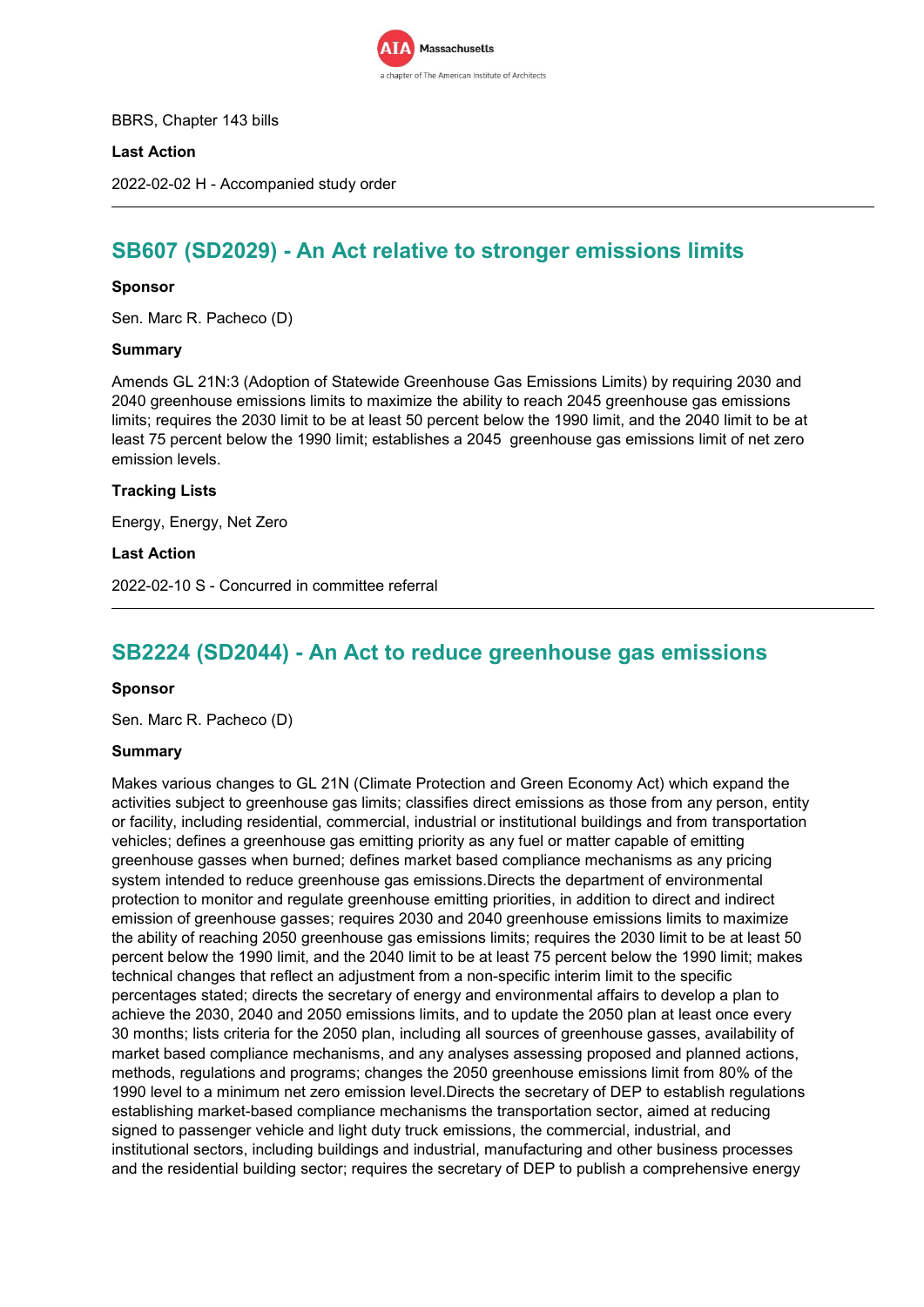

plan by September 30, 2023, and every five years after; repeals the expiration of regulations relating to greenhouse emissions limits on December 31, 2020; requires adoption of the 2030 and 2040 statewide greenhouse gas emissions limit by January 1, 2021 and the 2050 statewide greenhouse gas emissions limit by December 31, 2021.

## **Tracking Lists**

Energy, Energy

### **Last Action**

2021-12-09 H - Hearing Scheduled 12/14/2021 1:30 PM - Public Hearing, Virtual Hearing

# **SB2225 (SD2057) - An Act to prevent the worst effects of our climate emergency by providing policy pathways to achieve net zero emissions**

### **Sponsor**

Sen. Marc R. Pacheco (D)

### **Summary**

Establishes a comprehensive set of climate reforms with the goal of achieving net zero emissions and mitigating the effects of climate change — establishes net-neutral greenhouse gas emissions standards by 2050, with 5 year incrementally stringent standards; imposes a market-based compliance mechanism on the transportation, commercial, industrial, and residential building sectors; requires DPU to use its regulatory powers to help the Commonwealth meet its emissions targets; provides for the development of a municipal opt-in specialized energy stretch code which includes a "net-zero building" definition; imposes emissions limits on municipal lighting plants; enhances energy and water efficiency standards for a variety of consumer goods and appliances; supports solar adoption by non-profits and disadvantaged communities; sets out environmental justice principles and establishes an Environmental Justice Council; sets out more stringent gas infrastructure safety requirements with increased penalties for violations; establishes a rebate program to encourage the adoption of electric vehicles, and requires state agencies and the MBTA to transition to using zero emissions vehicles and busses; creates a Climate Policy Commission responsible for overseeing the Commonwealth's response to climate change.

## **Tracking Lists**

BBRS, Chapter 143 bills, Net Zero

#### **Last Action**

2022-02-02 H - Accompanied study order

# **HB112 (HD3381) - An Act hard-wiring state offices and investing in hard-wired communications**

#### **Sponsor**

Rep. Patricia Duffy (D)

#### **Summary**

Submits legislation, by request, that amends the operation of the Massachusetts broadband institute; requires the MBI to improve the safety, privacy, and security of broadband and telecommunications,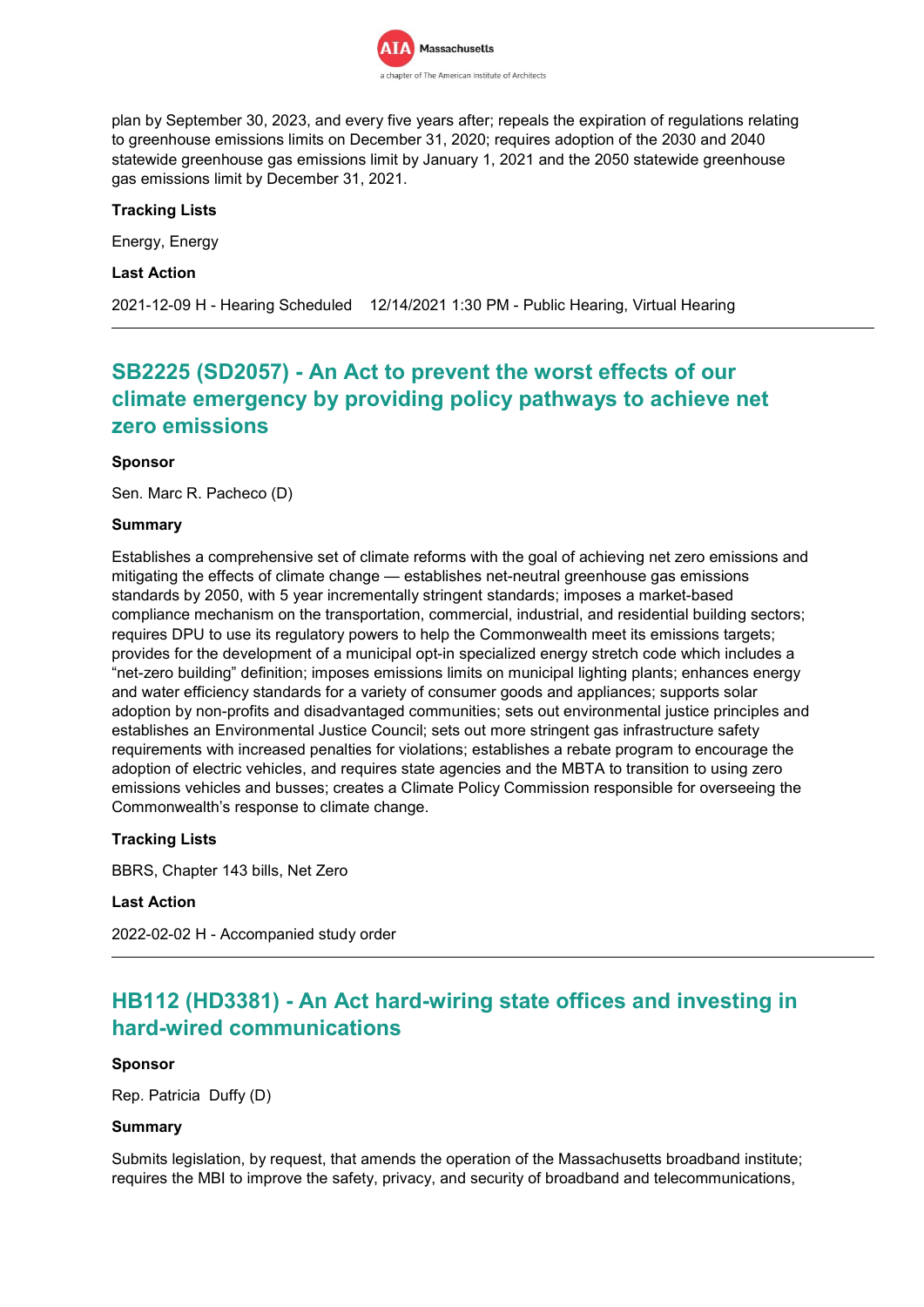

while supporting reasonable, affordable, reliable access; prohibits board members from being employed by communications industries or accepting gifts or speaking engagements from communications or information technology companies; directs the MBI to withdraw from wireless infrastructure and relevant wireless contracts, identify infrastructure, including software, connectors, analog, and other equipment, which best limits non-ionizing radiation emissions, invest and develop infrastructure which best limits non-ionizing radiation emissions, and examine copper landline service for suitability with respect to minimizing non-ionizing radiation emissions as well as other MBI objectives; additionally requires an examination of issues related to infrastructure security and vulnerabilities, privacy, hacking and other security risks; directs the MBI to encourage municipal or state ownership of communications infrastructure and discourage monopoly control by private providers; additionally directs the MBI to facilitate access for open access and access by low-income households; regulates the construction and financing of broadband infrastructure. Requires the listed public entities, including libraries, the executive office of information technology and security, state agencies, and public schools to reduce non-ionizing radiation exposure, including from use of wireless communications and electronic technology, by hard-wiring connections, segregating areas of exposure, careful product purchase, and other means to reduce non-ionizing emissions from technologies; prohibits construction of wireless facilities within 1,000 feet of playgrounds for small cell networks and 3,000 feet for aggregated antennas on cell towers; amends common carrier reporting requirements.

### **Tracking Lists**

Chapter 30 and 30B bills

**Last Action**

2022-02-02 H - Accompanied study order

# **HB3366 (HD3385) - An Act known as the Better Buildings Act**

#### **Sponsor**

Rep. Maria Robinson (D)

#### **Summary**

Establishes a framework for use of energy use benchmarking to determine the energy use and greenhouse gas emissions of large buildings; directs the department of energy resources to create, procure, or designate an energy use benchmarking tool and provide technical support and assistance on its use by building owners; allows the department to establish subcategories of buildings with different reporting requirements; requires building owners to use the tool and report findings by May 1 of each year beginning in 2022; requires tenants with individually metered spaces to report the information to the building owner; requires the department to public collected information on a building by building basis.Additionally requires the department to establish energy performance standards for each building type by use, size and ownership; requires the standards to maximize the opportunity to meet greenhouse emissions standards required under climate protection and green economy act; emissions standards required under climate protection and green economy act; establishes procedures for owners of buildings with an energy performance rating or assessment score lower than the energy performance standard; allows municipalities to establish and enforce energy use benchmarking programs or energy performance standards for buildings, in place of those created by the department; regulates components of such programs.Allows owners of large buildings to pay an alternative compliance payment if their buildings fail to satisfy one of the compliance pathways; directs the department to establish payment amounts according to assessed per metric ton of carbon dioxide equivalent emissions; imposes fines for failure of owners of large buildings to submit mandatory reports related to energy use benchmarking; requires deposit of alternative payments and fines to a separate fund used to pay to administer the energy use benchmarking program, as well as to further program goals.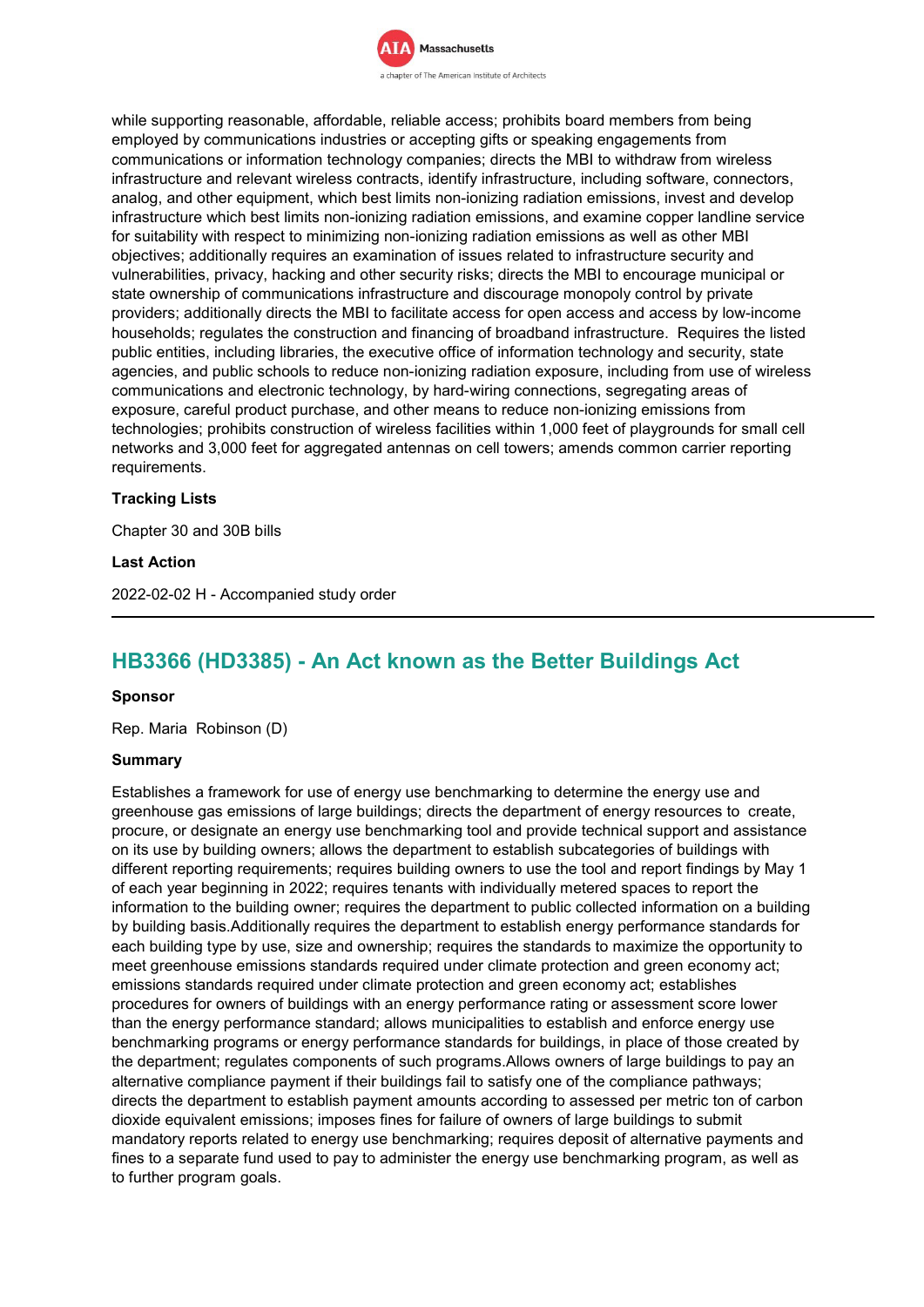

## **Tracking Lists**

Energy

### **Last Action**

2022-02-09 H - Extension order filed (until 05/02/2022)

# **HB2510 (HD3412) - An Act relative to fire protection systems for buildings and structures**

### **Sponsor**

Rep. Ted Philips (D)

### **Summary**

Amends GL Chapter 6, Chapter 143 and Chapter 148 in several sections to rename the automatic sprinkler appeals board the fire protection and life safety systems board; provides that the provisions of the fire safety code apply to all buildings and structures in the Commonwealth, except the State House; exempts buildings for which a building permit was issued before January 1, 2012 from the provisions of this Act; adds new definitions of 'Fire Protection and Life Safety Systems' and 'Fire Safety Code' to the statute; transfers regulation and inspection of fire safety code matters from the Board of State Building Regulations to the Fire Protection and Life Safety Systems Board.

## **Tracking Lists**

BBRS, Chapter 143 bills, Chapter 148 bills, Chapter 148 bills

### **Last Action**

2022-02-02 H - Accompanied study order

# **HB684 (HD3417) - An Act relative to the consideration of ergonomically designed school buildings**

#### **Sponsor**

Rep. Ted Philips (D)

### **Summary**

Amends GL Chapter 70B, the statute governing the School Building Assistance Authority, to add the definition of 'ergonomics' to the statute and to require the Authority to consider the feasibility of integrating ergonomic models appropriate for classrooms and laboratories within its projects.

#### **Tracking Lists**

Chapter 70B

#### **Last Action**

2022-03-03 H - Attached to favorable report by Joint Committee of SB306

# **SB2232 (SD2114) - An Act relative to better buildings**

**Sponsor**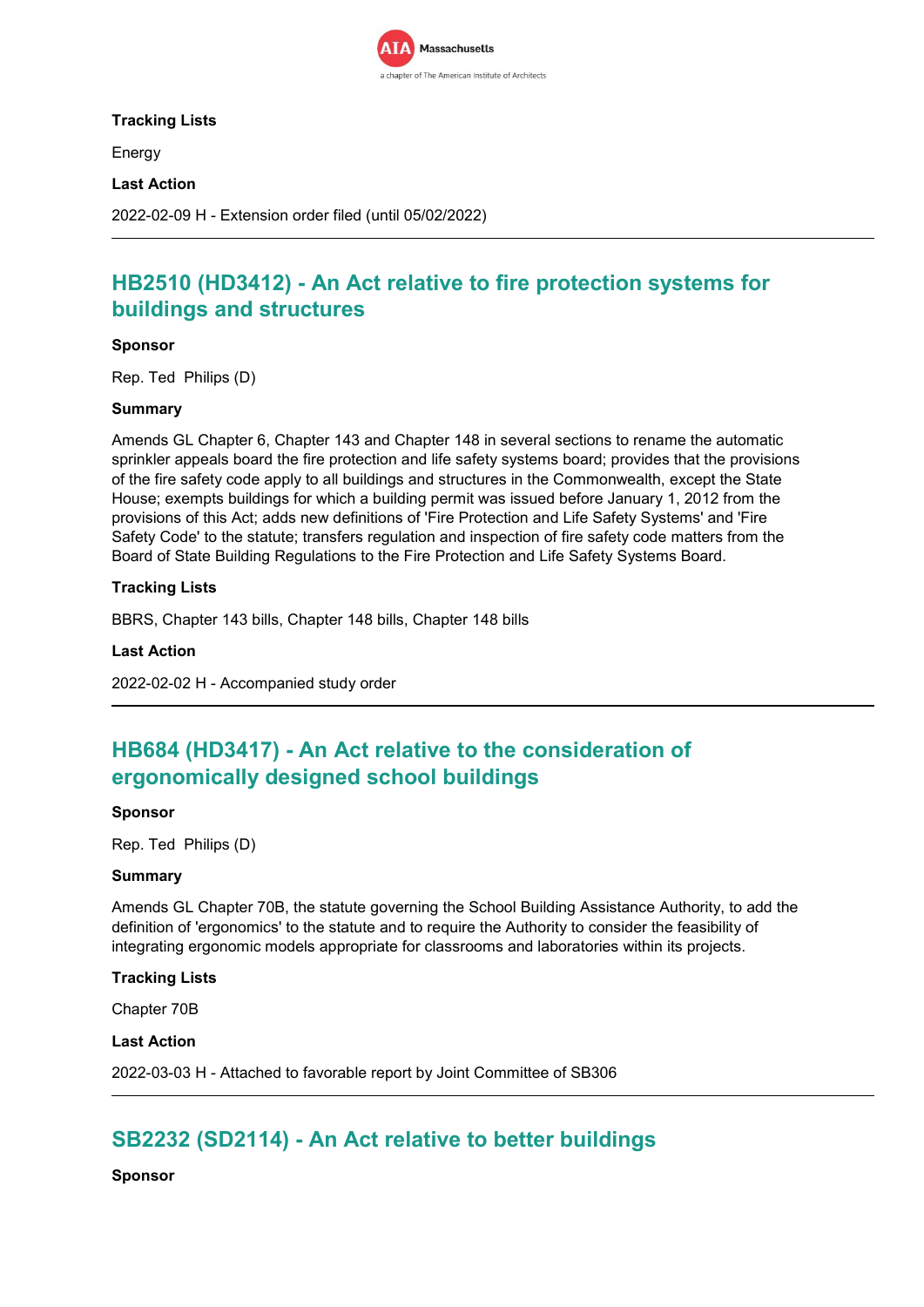

## Sen. Rebecca Rausch (D)

## **Summary**

Establishes a new GL 25A:17, requiring owners of buildings with at least 15,000 square feet of gross floor area to submit an annual report on the building's energy use, as well as other building characteristics necessary to evaluate absolute and relative energy use intensity; allows owners to authorize submission of the information by energy utilities or other third parties; mandates and regulates the submission of information for portions of a building that are tenant occupied and separately metered; requires the owner to provide the information, regardless of a tenant's cooperation with a request for data; requires the department of energy resources to publish building specific information on a website established for such purpose; imposes a fine for failure to submit the information by the due date; exempts tenants from payment of the fine.Additionally directs the department of energy resources to establish property types and building energy performance standards for each; requires the standards to assist in reaching greenhouse gas emissions standards, as well as global warming, pollution reduction, energy efficiency, and renewable energy policies; instructs the department to develop additional campus-wide energy performance standards for postsecondary educational institutions and hospitals with multiple buildings in a single location; imposes a five year timeframe for non-compliant buildings to meet the standards; allows exemptions for owners who can demonstrate financial distress, change of ownership, vacancy, major renovation, pending demolition, or other acceptable circumstances; imposes a fine of at least \$10,000 for each violation or twice the cost of compliance improvements for failure to comply with building energy performance requirements after 5 years.

## **Tracking Lists**

Energy

### **Last Action**

2022-01-13 S - Referred to Senate Committee on Ways and Means

# **HB3850 (HD3444) - An Act establishing a pathway to net zero buildings**

#### **Sponsor**

Rep. Tami Gouveia (D)

### **Summary**

Amends GL 25A:6 to tighten the definition of net-zero buildings contained in the municipal opt-in stretch energy code to be developed by the Division of Energy Resources; applies the definition to residential and commercial new construction and major renovation, requires buildings to be highly energy efficient with remaining energy needs supplied by renewable sources, prohibits combustion of fossil fuels for heating or other applications, and requires EV-ready wiring and solar roofs; requires the Division to update the definition and exemptions every 3 years. Amends sections 94 and 95 of GL Chapter 143 to require the State Board of Building Regulations to report on the status of approval of the latest International Energy Conservation Code into the commonwealth' s base building energy code if approval doesn' thappen within one year; expands the powers and duties of the Board to include climate change mitigation and resilience and public health. Directs the Division of Energy Resources to file a report with the legislature evaluating the feasibility of taller mass timber buildings, a reduction of embodied carbon, carbon storage in building materials, low-carbon modular building systems, smart grid technology, and healthy non-toxic building materials. Provides for the Division of Energy Resources to incorporate the municipal opt-in specialized stretch energy code into the stretch energy code no later than January 1, 2025; provides for the State Board of Building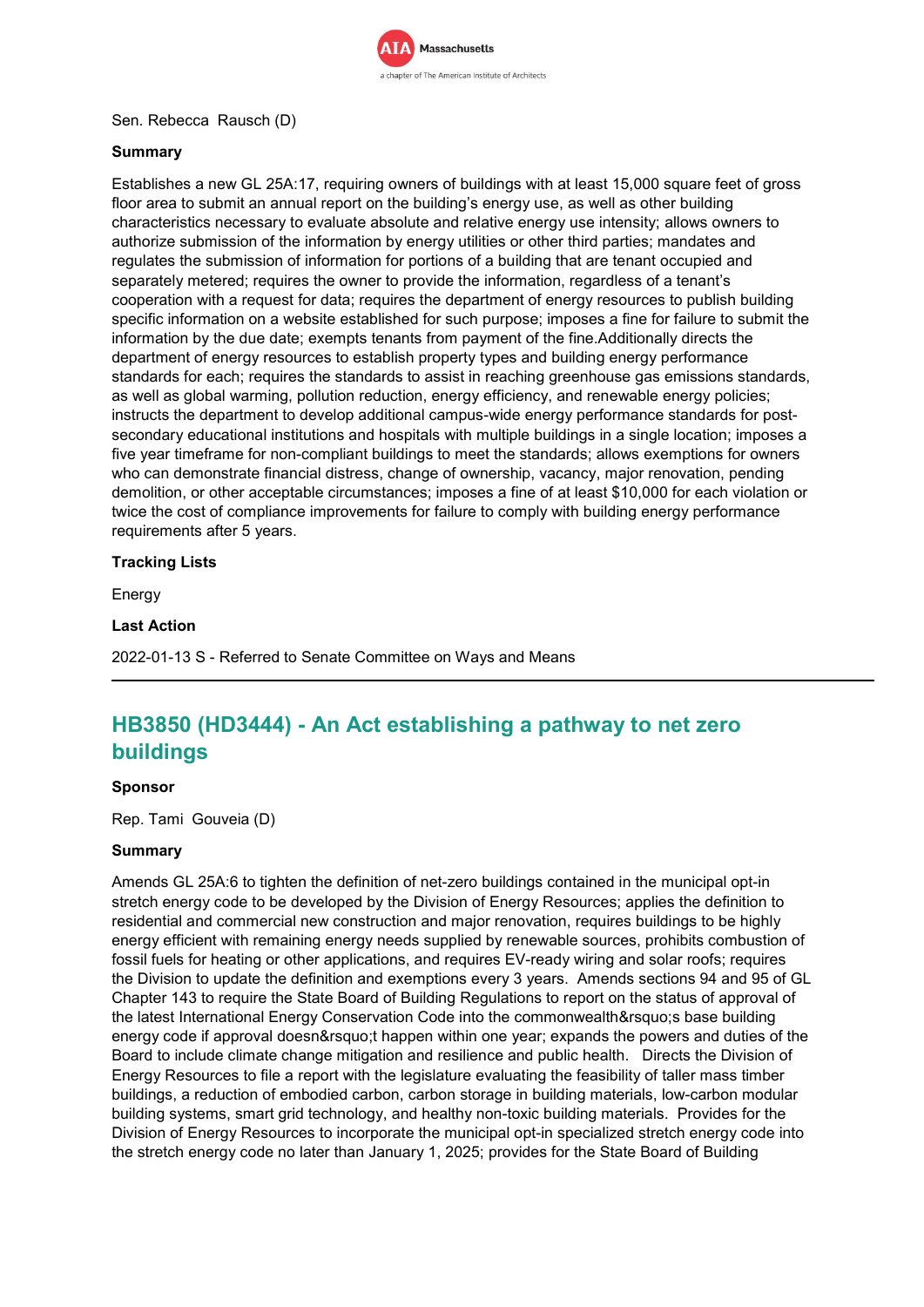

Regulations to incorporate the the provisions of the stretch energy code into the base energy provisions of the state building code no later than January 1, 2028.

## **Tracking Lists**

Net Zero

## **Last Action**

2022-02-02 H - Accompanied study order

# **HB3298 (HD3472) - An Act relative to the future of heat in the Commonwealth**

### **Sponsor**

Rep. Lori Ehrlich (D)

### **Summary**

Amends GL 23J:3 to authorize the Clean Energy Center to issue bonds for the transition from gas infrastructure; establishes a gas transition trust fund for the purchase of non-gas appliances, connection of households to non-gas thermal infrastructure, and retraining of gas pipeline workers; requires gas distribution companies include in their annual service quality report the amount of funds allocated to enumerated environmental, equity, and political concerns; prohibits the approval of rate plans that include fees to natural gas trade associations or promotion of natural gas; expands the requirements of the natural gas replacement plans filed by gas companies, to include considerations of alternatives to natural gas infrastructure; authorizes the use of bonds issued by the Mass. Development Finance Agency, secured by ratepayer payments, for the financing of non-emitting renewable thermal infrastructure; requires DPU approval of the use of such gas transition bonds and sets conditions for approval; directs DPU to report on the use of such bonds to the legislature three years after enactment and on whether the bond program should be expanded.

## **Tracking Lists**

Energy

#### **Last Action**

2022-02-09 H - Extension order filed (until 05/02/2022)

# **HB1777 (HD3516) - An Act relative to notice of contract, dissolution of lien**

### **Sponsor**

Rep. Christopher M. Markey (D)

#### **Summary**

Amends provisions of GL 254:8 relative to liens on building and lands, and the dissolution of lien upon failure to file, by adding new provisions that with respect to any building with one to four units, the lien will dissolve after five years provided that the homeowner has filed an affidavit with the registry of deeds in the county or district where the land lies stating that the homeowner is unaware of any outstanding debt to any contractor or subcontractor, accompanied by a statement, unless a like statement, giving the names of the owner of record at the time the work was performed or at the time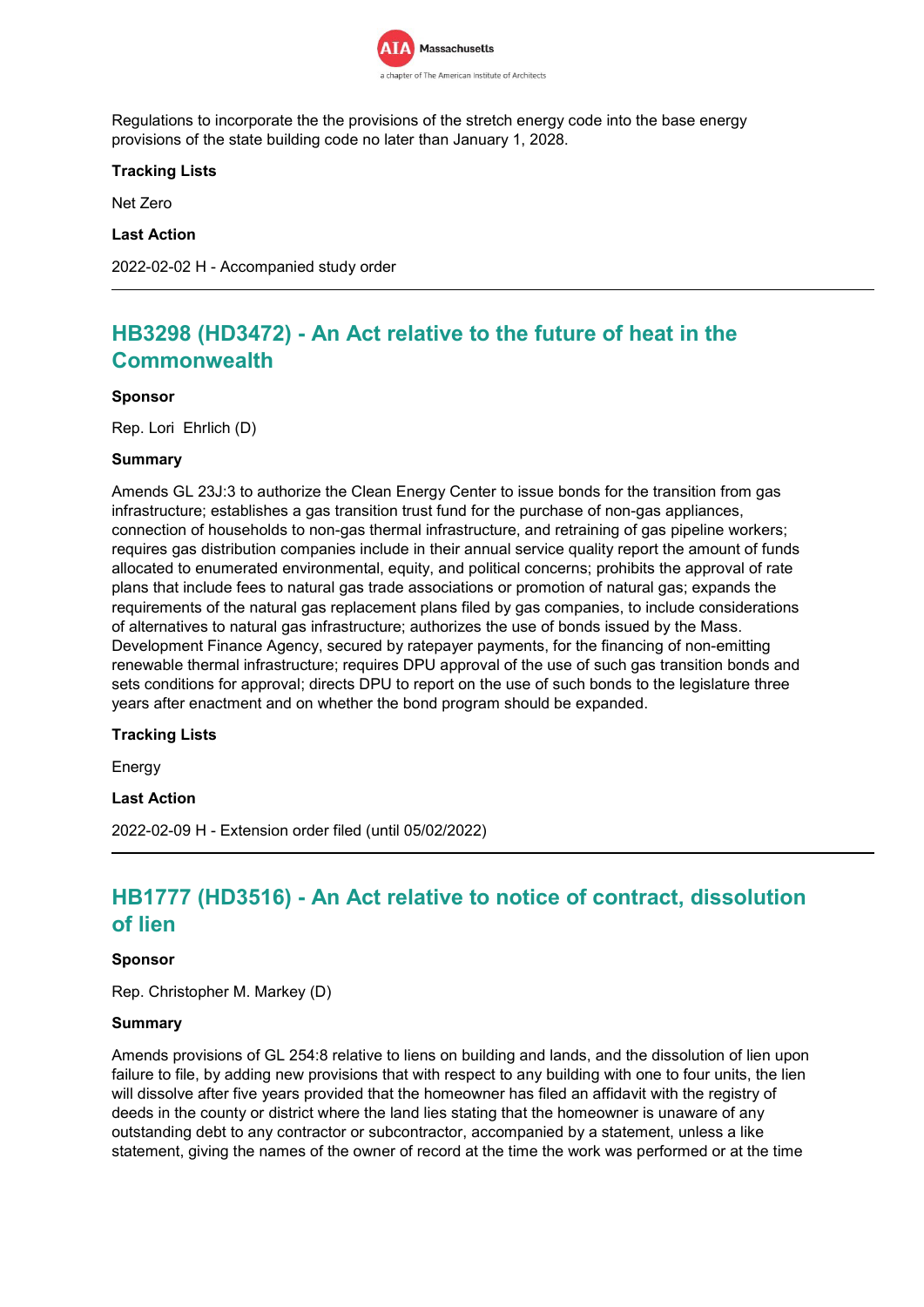

of filing the statement, is filed or recorded in the appropriate registry of deeds within the ninety days provided in said section.

## **Tracking Lists**

Lien Bill, Lien Bill

### **Last Action**

2022-02-02 H - Accompanied study order

# **SB306 (SD2172) - An Act modernizing school construction**

### **Sponsor**

Sen. Brendan Crighton (D)

### **Summary**

Amends various provisions related to school construction financing; increases the sales tax and storage, use and consumption tax allocated to the school modernization and reconstruction trust fund from one percent to two percent; allows school districts with a disproportionate share of school buildings in need of renovation, replacement or repair, use up to 1 percent of allocated school aid for costs associated with renovation or replacement; limits reimbursement dollar amounts per square foot to at least the average of the actual construction cost per square foot of all approved school projects from the previous 3 fiscal years.Additionally modifies the formula used to determine the grant percentage for approved school projects; establishes a new school integration percentage as part of the formula; grants up to 10 percentage points to project applications that present clear and convincing evidence that the proposed school building project will significantly improve inter-district or intra-district racial integration of students; prohibits the Massachusetts School Building Authority from disqualifying a proposed project for the Accelerated Repair Program due to the submitted estimated total budget unless it is less than \$100,000; authorizes the department of elementary and secondary education to allow extraordinary maintenance projects to qualify as net school spending in amounts up to a total cost per project per school of \$500,000.

#### **Tracking Lists**

Chapter 70B

## **Last Action**

2022-03-03 S - New draft substituted - see SB2727View comparison to substituted version

# **SB2202 (SD2197) - An Act relative to building energy and decarbonization**

#### **Sponsor**

Sen. Jason M. Lewis (D)

#### **Summary**

Amends GL 23J:13 to establish an advisory body for the Massachusetts Clean Energy Technology Sector's clean energy equity workforce and market development program, articulate qualifications, and create a reporting requirement; expands the definition of commercial energy improvement in GL 23M to include district heating systems, micrograms, and energy storage, and removes gas hook-ups; amends GL 25:21 to require electric distribution companies and municipal aggregators with certified efficiency plans to align with limits and sublimits on greenhouse gases under GL 21N and to include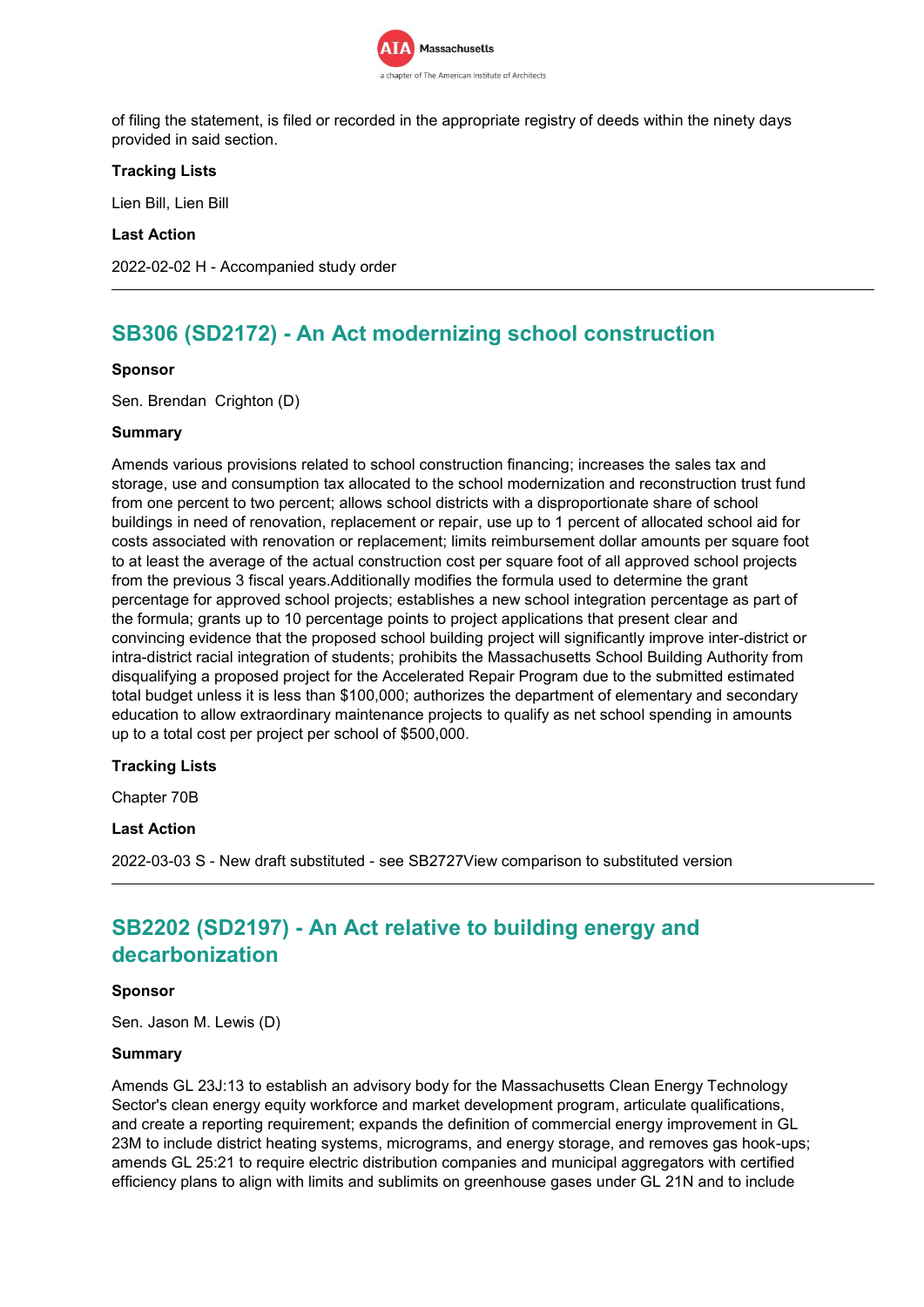

an elimination of fossil fuel related spending over their 2022-24 three-year plans; excludes climate and equity plans from the termination after cost-effectiveness review; gives additional mandates to the Energy Efficiency Advisory Council in GL 25:22 relative to climate and equity benefits, noncombustion renewable energy, and underserved populations (defined as moderate-income, small business, or non-English speaking ratepayers, renters, and environmental justice communities).Modifies the definition of 'net-zero building' in the DER stretch energy code to exclude the use of combustion for heat and the use of fossil fuels for any purpose except backup generation; requires the code to be updated every three years; expands the Green Communities program in GL 25A:10 to include a number of new technologies as well as financing programs; creates a new category of 'green plus' community for municipalities and other bodies that establish an inventory of building emissions; doubles the allowable funds for green communities to \$40 million, with \$10 million reserved for green plus communities; authorizes municipal light plants to participate.Creates a Division of Building Energy and Efficiency within DER, enacting 4 new sections into GL 25A; directs the division to regulate the carbon intensity (metric tons per square foot) of all buildings by 2030, with a phase-in of smaller buildings; establishes a grant and loan program in the division for assistance with retrofitting buildings; establishes the Building Energy Retrofit Trust Fund; creates the Building Decarbonization Advisory Council to review the division's programs. Creates a reporting requirement in GL 143:94 for the State Board of Building Regulations and Standards, to report on the approval status of the International Energy Conservation Code if it is not adopted within one year of revision; adds climate considerations to each of the board's mandates in GL 143:95; requires DER to report to the legislature within one year on the feasibility of a number of proposed building systems. (Note: This bill appears to follow on SB9, "An Act creating a next-generation roadmap for Massachusetts climate policy", which as of 3/9/21 has not passed into law. Section 1 attempts to add subsections (c) and (d) to GL 23J:13, which has not thus far been enacted. Section 10 modifies clause (14) of GL 25A:6, which likewise has not been enacted. )

## **Tracking Lists**

BBRS, Chapter 143 bills, Net Zero

### **Last Action**

2021-09-23 H - Hearing Scheduled 09/29/2021 9:00 AM - Public Hearing, Virtual Hearing

## **SB1994 (SD2187) - An Act relative to the curatorship program**

#### **Sponsor**

Sen. Bruce E. Tarr (R)

### **Summary**

Exempts property leased by the Department of Environmental Management to insure its historic preservation and maintenance from local property taxes

#### **Tracking Lists**

historic, historic

#### **Last Action**

2022-02-02 S - Reported favorably by Joint Committee on Revenue

# **HB1332 (HD3562) - An Act creating financial opportunities in higher education by reducing unnecessary state administrative policies**

**Sponsor**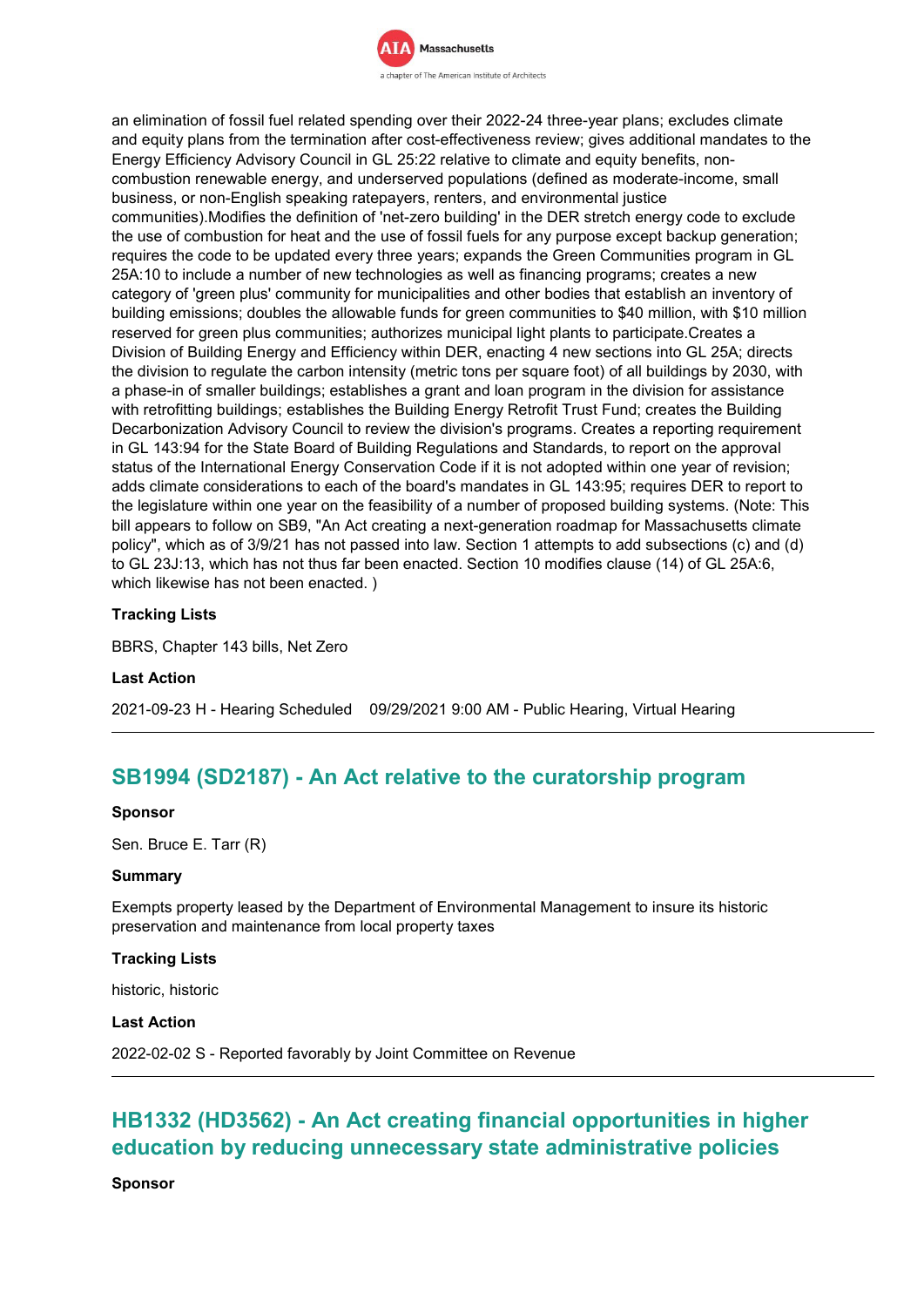

## Rep. Sean Garballey (D)

## **Summary**

Amends GL 15A;15C (Public education expenditures and revenue) to require each institution within the system of public higher education to annually produce audited financial statements in accordance with: (i) generally accepted accounting principles; (ii) generally accepted auditing standards, and (iii)) generally accepted governmental auditing standards; authorizes such institutions to pay their payroll tax from either local funds or their state appropriation; further authorizes foundations established for the benefit of public colleges and universities to enter into any lease agreements permitted by law; amends GL 7C: 46 (Designer Selection Board) to exempt projects with estimated construction costs of less than \$1,000,000 from the jurisdiction of the board (current law exempts only those projects with an estimated construction cost of less than \$300,000): amends GL 7C:5 to increase the cost estimates of constructions contracts over which the DCAMM Commissioner may delegate control and supervision to state agencies; authorizes said Commissioner to delegate such control and supervision to the University of Massachusetts over contracts with estimated costs of less than \$10,000,000; increases thresholds at which a public construction contract must be put out to competitive bid; amends multiple General Laws to amends the competitive procurement process to increase the thresholds at which they apply.

## **Tracking Lists**

Chapter 7c bills

### **Last Action**

2022-02-02 H - Accompanied study order

# **HB2268 (HD3590) - An Act for healthy and green public schools**

#### **Sponsor**

Rep. Mindy Domb (D)

#### **Summary**

Directs the department of public health and the department of elementary and secondary education to implement a healthy and green public schools; requires the program determine the extent to which school buildings provide students a healthy environment conducive to learning and that are also energy efficient and that limit exposure to toxic building materials; requires the program to develop standards for schools, and to develop a plan so all schools meet such standards by 2050; requires assessments to evaluate the listed issues, including infectious disease prevention, air quality, water quality, thermal comfort, protection against pests and pollutants and access to outdoor and green space; requires recommendations to consider unique characteristics of urban environments and historic patterns of injustice; establishes and regulates the membership and operation of an advisory committee charged with guiding the program; requires publication of assessment findings by June 30, 2022, and publication of initial standards and recommendations by December 31, 2022.

#### **Tracking Lists**

Chapter 70B

#### **Last Action**

2021-06-09 H - Hearing Scheduled 06/22/2021 10:00 AM - Public Hearing, Virtual Hearing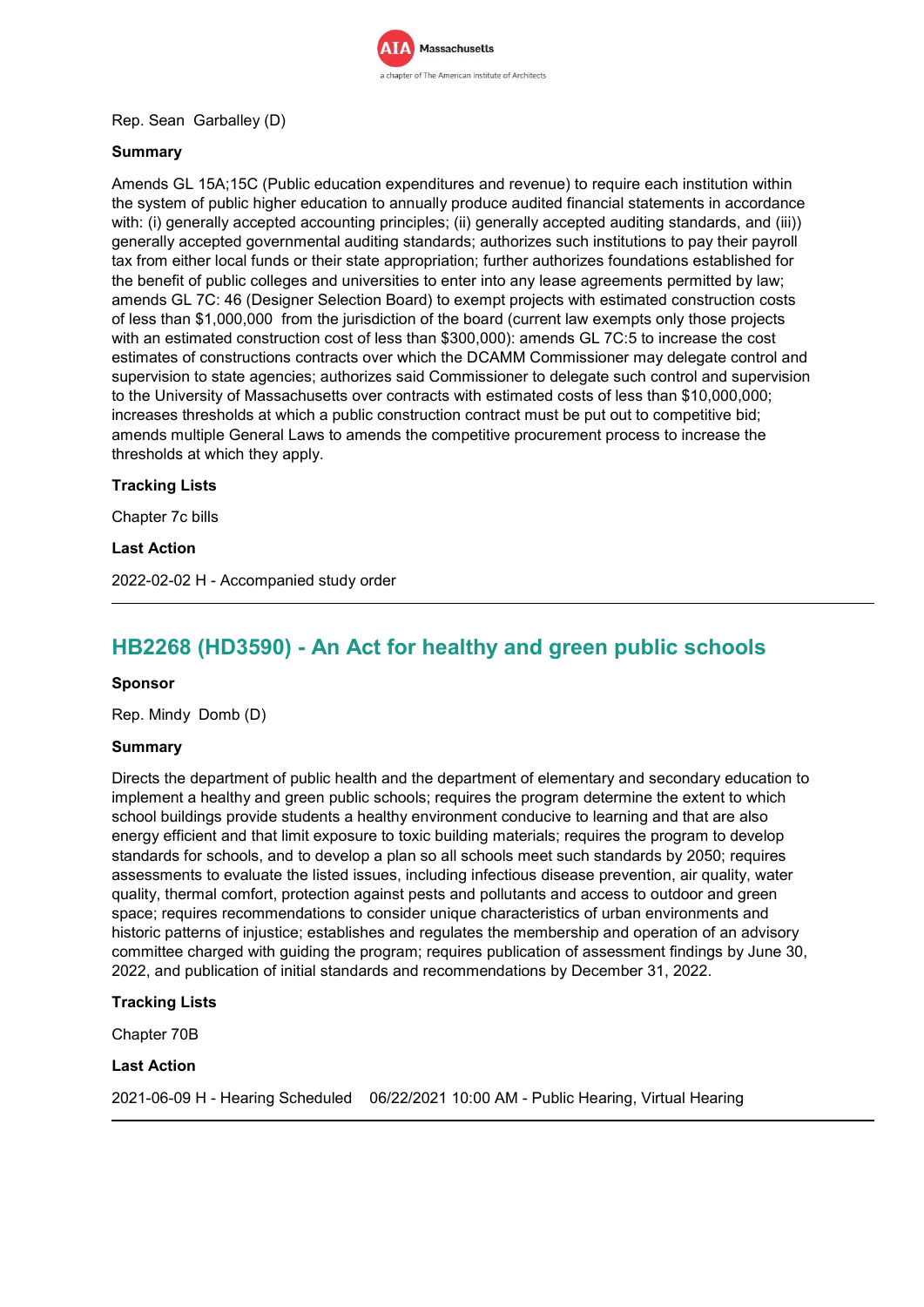

# **HB3350 (HD3593) - An Act relative to building energy and decarbonization**

### **Sponsor**

Rep. Joan Meschino (D)

### **Summary**

Amends GL 23J:13 to establish an advisory body for the Massachusetts Clean Energy Technology Sector's clean energy equity workforce and market development program, articulate qualifications, and create a reporting requirement; expands the definition of commercial energy improvement in GL 23M to include district heating systems, micrograms, and energy storage, and removes gas hook-ups; amends GL 25:21 to require electric distribution companies and municipal aggregators with certified efficiency plans to align with limits and sublimits on greenhouse gases under GL 21N and to include an elimination of fossil fuel related spending over their 2022-24 three-year plans; excludes climate and equity plans from the termination after cost-effectiveness review; gives additional mandates to the Energy Efficiency Advisory Council in GL 25:22 relative to climate and equity benefits, noncombustion renewable energy, and underserved populations (defined as moderate-income, small business, or non-English speaking ratepayers, renters, and environmental justice communities).Modifies the definition of 'net-zero building' in the DER stretch energy code to exclude the use of combustion for heat and the use of fossil fuels for any purpose except backup generation; requires the code to be updated every three years; expands the Green Communities program in GL 25A:10 to include a number of new technologies as well as financing programs; creates a new category of 'green plus' community for municipalities and other bodies that establish an inventory of building emissions; doubles the allowable funds for green communities to \$40 million, with \$10 million reserved for green plus communities; authorizes municipal light plants to participate.Creates a Division of Building Energy and Efficiency within DER, enacting 4 new sections into GL 25A; directs the division to regulate the carbon intensity (metric tons per square foot) of all buildings by 2030, with a phase-in of smaller buildings; establishes a grant and loan program in the division for assistance with retrofitting buildings; establishes the Building Energy Retrofit Trust Fund; creates the Building Decarbonization Advisory Council to review the division's programs. Creates a reporting requirement in GL 143:94 for the State Board of Building Regulations and Standards, to report on the approval status of the International Energy Conservation Code if it is not adopted within one year of revision; adds climate considerations to each of the board's mandates in GL 143:95; requires DER to report to the legislature within one year on the feasibility of a number of proposed building systems. (Note: This bill appears to follow on SB9, "An Act creating a next-generation roadmap for Massachusetts climate policy", which as of 3/9/21 has not passed into law. Section 1 attempts to add subsections (c) and (d) to GL 23J:13, which has not thus far been enacted. Section 10 modifies clause (14) of GL 25A:6, which likewise has not been enacted. )

#### **Tracking Lists**

BBRS, Chapter 143 bills, Net Zero

#### **Last Action**

2022-02-09 H - Extension order filed (until 05/02/2022)

# **HB3112 (HD3612) - An Act relative to bidding for public construction contracts**

#### **Sponsor**

Rep. Antonio F.D. Cabral (D)

### **Summary**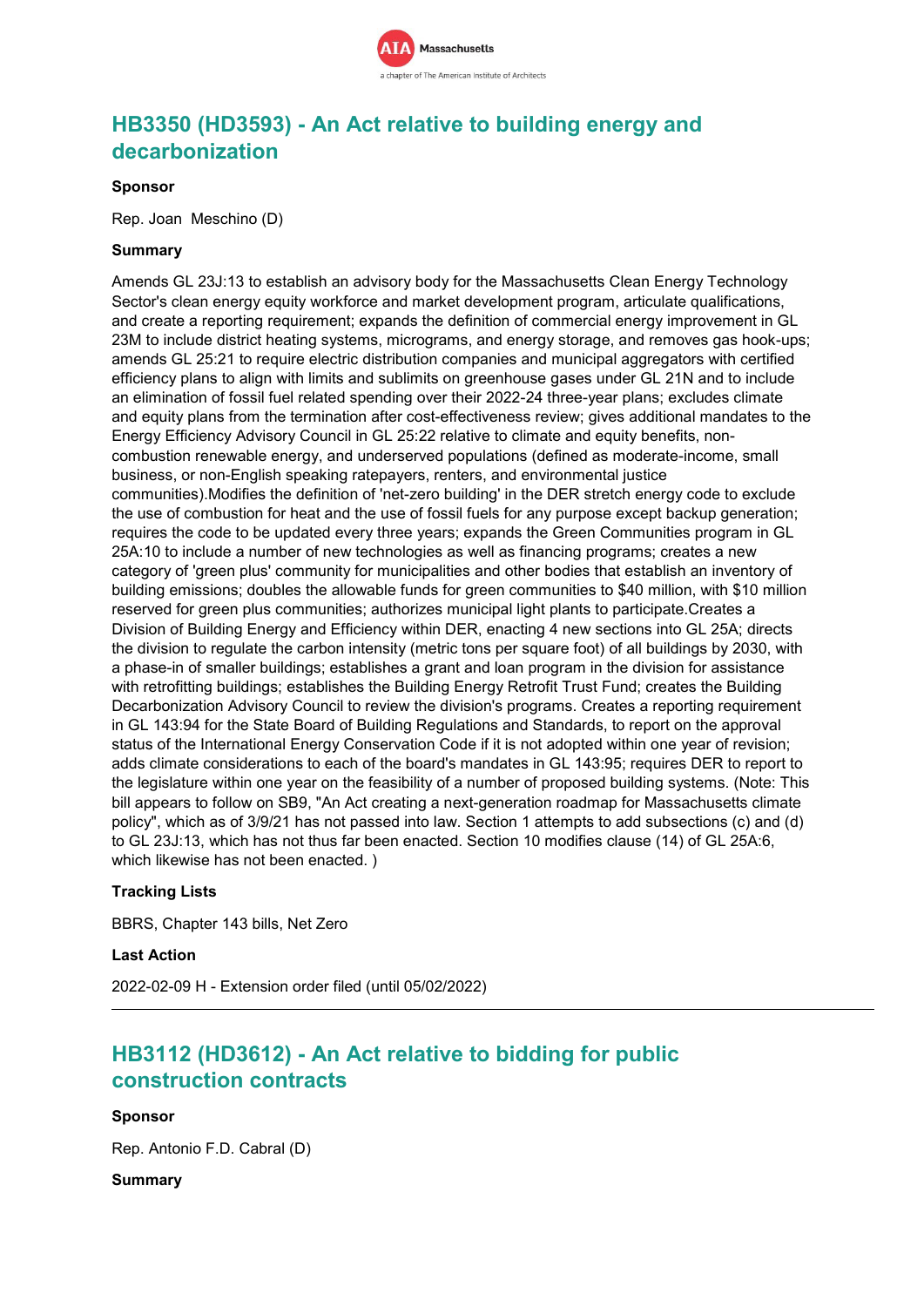

Amends GL 149:44 relative to the submission of a bid or offer on public construction projects, by establishing that an application for a certificate of eligibility and update statements is to be a public record, except for financial information contained in the application. Current law specifically exempts a bid or offer from being a public record.

## **Tracking Lists**

Chapter 149 and 149A

### **Last Action**

2022-01-24 H - Referred to House Committee on Ways and Means

# **HB677 (HD3636) - An Act relative to special education finance**

### **Sponsor**

Rep. Alice Hanlon Peisch (D)

### **Summary**

Amends various provisions related to special education finance; directs the board of elementary and secondary education to publish annually publish a supplemental report containing student achievement data for each approved private special education school or program; directs the school building assistance program to prioritize projects needed to create space for in-district special education programs and services; requires each approved private special education school or program to provide special education to file annual financial reports with DESE, including independent audits; directs the secretary of education, DESE, the department of early education and care and the operational services division to conduct a study and make recommendations on oversight of approved Massachusetts day and residential private special education programs. (New draft of HB554. The new language repeals language related to establishing of year prices for goods or services related to special education, and pricing of programs related to special education; the new language additionally makes technical and grammatical modifications to the original text.)

## **Comment**

05/20/21 - Committee hearing - This bill is a refile and has been previously given a favorable from the Education Committee.

#### **Tracking Lists**

Chapter 70B

#### **Last Action**

2021-07-21 H - Referred to House Committee on Ways and Means

# **HB557 (HD3667) - An Act modernizing school construction**

### **Sponsor**

Rep. Daniel Cahill (D)

#### **Summary**

Amends various provisions related to school construction financing; increases the sales tax and storage, use and consumption tax allocated to the school modernization and reconstruction trust fund from one percent to two percent; allows school districts with a disproportionate share of school buildings in need of renovation, replacement or repair, use up to 1 percent of allocated school aid for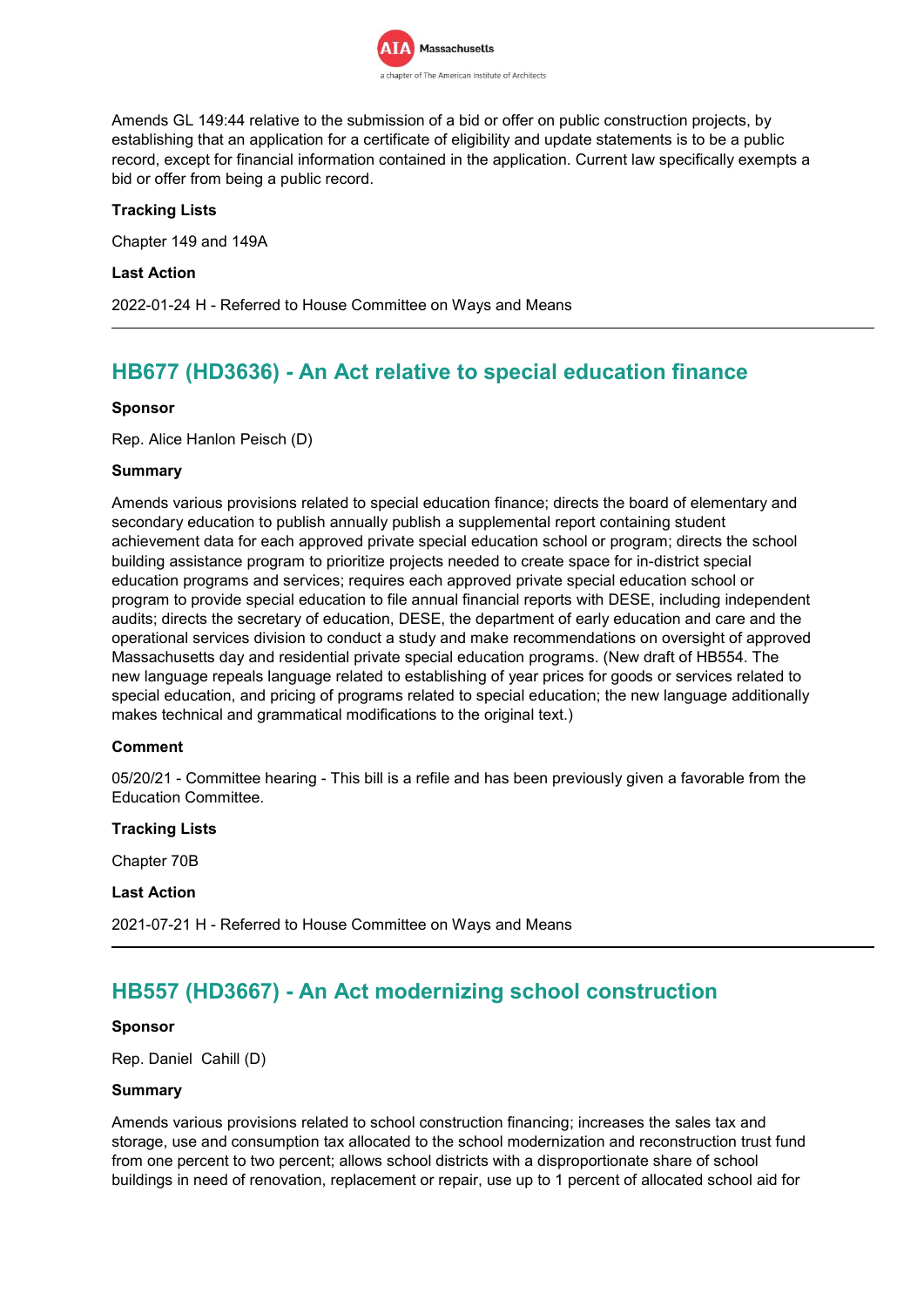

costs associated with renovation or replacement; limits reimbursement dollar amounts per square foot to at least the average of the actual construction cost per square foot of all approved school projects from the previous 3 fiscal years.Additionally modifies the formula used to determine the grant percentage for approved school projects; establishes a new school integration percentage as part of the formula; grants up to 10 percentage points to project applications that present clear and convincing evidence that the proposed school building project will significantly improve inter-district or intra-district racial integration of students; prohibits the Massachusetts School Building Authority from disqualifying a proposed project for the Accelerated Repair Program due to the submitted estimated total budget unless it is less than \$100,000; authorizes the department of elementary and secondary education to allow extraordinary maintenance projects to qualify as net school spending in amounts up to a total cost per project per school of \$500,000.

## **Tracking Lists**

Chapter 70B

### **Last Action**

2022-03-03 H - Attached to favorable report by Joint Committee of SB306

# **SB48 (SD2254) - An Act to ensure a free and open internet in the commonwealth**

### **Sponsor**

Sen. James B. Eldridge (D)

#### **Summary**

Adds new sections 9 and 10 to GL 25C (Department of telecommunications and cable); prohibits fixed and mobile Internet service providers from engaging in certain activities, such as blocking lawful content, applications or services, impairing or degrade lawful traffic based on content, application or service, or unreasonably interfering with end users' ability to select, access, and use broadband Internet access service or the lawful Internet content, applications, services, or devices of their choice; requires fixed and mobile internet service providers to publicly disclose accurate and relevant information in plain language regarding the network management practices, performance, and commercial terms of its broadband internet access services; gives Attorney General enforcement power under GL 93A; for the duration of the Covid-19 emergency and for 60 days afterward, prohibits internet service providers from increasing the cost of any broadband internet service, levying a new fee or charge related to broadband internet service, or imposing new data caps or allowances, or shutting off service to a consumer unable to pay a bill because of a Covid-19 financial hardship; requires governmental bodies to consider internet providers' management practices in awarding government contracts; establishes an internet consumer access fund to be administered by the treasurer for purposes consistent with ensuring equal access to the free flow of information over the internet.

#### **Tracking Lists**

Net Zero

#### **Last Action**

2022-02-02 S - Accompanied study order

# **HB2498 (HD3711) - An Act relative to elevator inspections for small towns**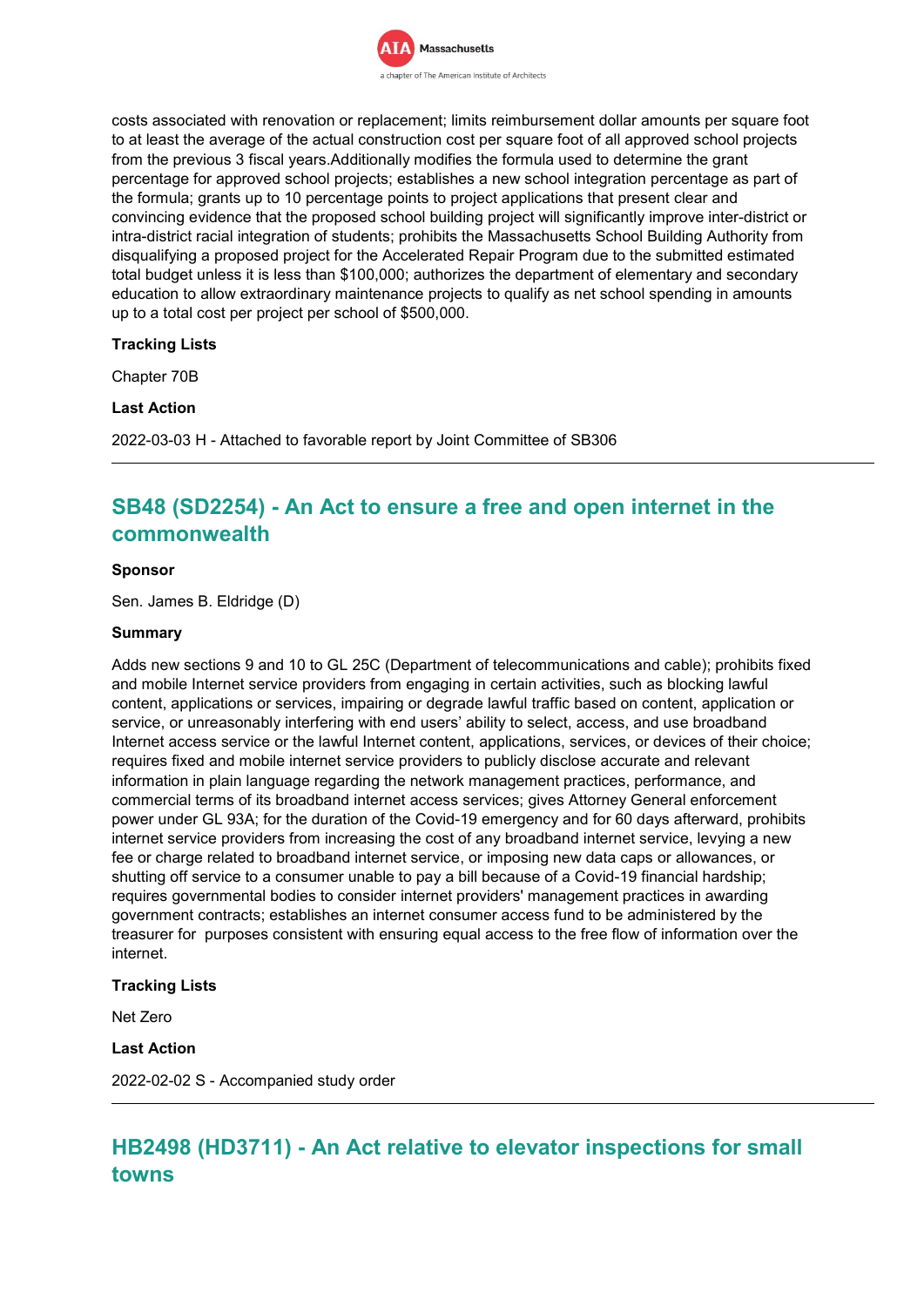

## **Sponsor**

Rep. Paul W. Mark (D)

## **Summary**

Amends GL 143:64 to exempt elevators located on municipal property in a town of 5,000 residents or fewer from annual inspections and authorizes inspections every five years instead.

## **Tracking Lists**

Chapter 143 bills, Chapter 143 bills, Chapter 143 - Elevators

## **Last Action**

2022-02-02 H - Accompanied study order

# **SB501 (SD2310) - An Act promoting sustainable development and infrastructure, economic security, and fiscal responsibility with respect to climate risks**

## **Sponsor**

Sen. Nicholas P. Collins (D)

### **Summary**

Establishes a new GL 21P, regarding climate risk and fiscal responsibility across various components of the economy of the commonwealth; directs the secretary of the executive office and energy and environmental affairs to require that every permit or project requiring environmental impact reviews to include information regarding climate risks posed by the application; requires applicants to identify the assumptions, analysis, modeling or projections leading to disclosures as well as possible adaptations to address such climate risks.Instructs the executive office of energy and environmental affairs to consult with the executive office of public safety and security and other affected state agencies and departments, to develop a climate projections dataset to enable uniform review of climate risks; additionally requires such departments to develop climate resilient design standards for public and private construction, development, redevelopment, and new or expanded capital infrastructure projects.Requires applications for state grants, loans, or other funding or financing for capital infrastructure projects, and requests for proposals for state capital projects, to include adaptation measures for climate risks that may occur over the life of the project; details exemptions from such requirements.Additionally directs the executive office of energy and environmental affairs to develop recommendations for integrating best available climate science into the state code including but not limited to commercial and residential base building codes, mechanical codes, electrical codes, and plumbing codes; requires the state board of building regulations and standards to incorporate standards pertaining to climate resilience and public health, and create an appendix to the state building code creating a municipal opt-in climate resilience stretch code; authorizes and regulates the ability of municipalities to request use of alternative floodplain maps.Directs the department of public utilities to develop climate adaptation standards for all investor-owned electric, natural gas, steam distribution, and water companies; instructs DPU to require such companies to prepare and file a climate vulnerability and adaptation plan at least once every five years; details components of such plans; requires DPU to include climate risks and climate adaptation plans in its ratemaking proceedings.Requires the executive office of energy and environmental affairs to establish, conduct, and maintain an annual program of education and training for members of local planning boards, zoning boards, and commissions on climate science and the physical effects of climate change.

## **Tracking Lists**

Climate Adaptation Standards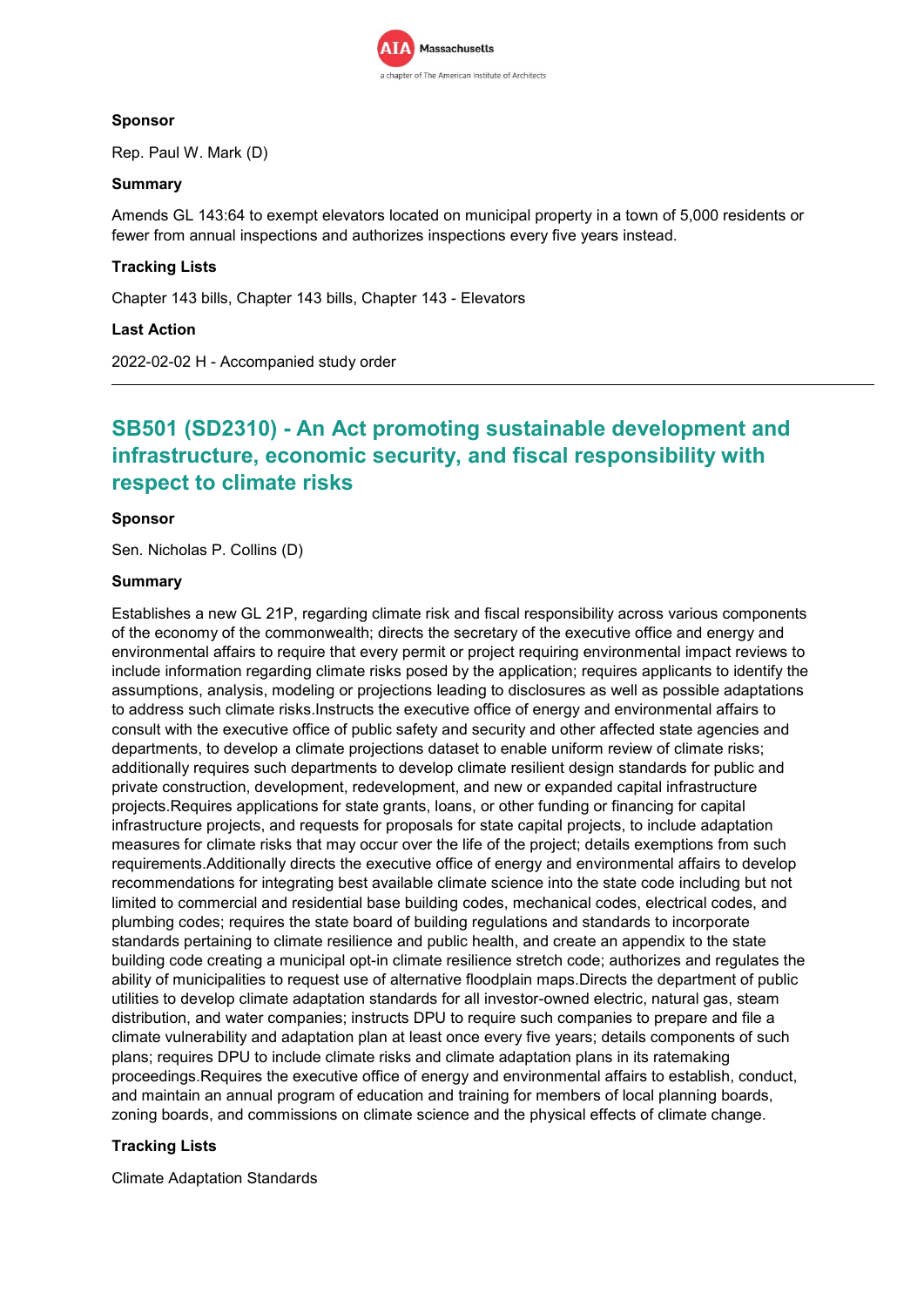

### **Last Action**

2022-03-03 S - Referred to Senate Committee on Ways and Means

# **SB2170 (SD2325) - An Act investing in a prosperous, clean Commonwealth by 2030**

### **Sponsor**

Sen. James B. Eldridge (D)

### **Summary**

Amends GL 21N:2 to strike the word 'regional' from the emissions reporting registry; requires reporting of sources of large reductions; requires reporting of fugitive emissions; amends 21N:3 to replace the ten-year interim targets with five-year interim emissions limits, setting those for 2030 to net-zero, 2040 to -5%, and 2050 to net -10% of 1990 levels; removes the 2020 expiration on regulations supporting the emissions limits in the Global Warming Solutions Act; replaces the renewable energy portfolio standard schedule in GL 25A:11F with a new schedule ending at 100% before 2030; eliminates waste, biomass, nuclear, and hydropower over 30MW in capacity from the definition of renewable energy; eliminates thermal technologies from the alternative energy standard, including combined heat and power, solar, biomass, waste-to-energy, and heat pumps; creates a portfolio standard for municipal light plants with a 100% renewable target in 2030.Requires distribution companies to procure 6,000 MW of offshore wind capacity and retail energy suppliers to procure 6,000 MW of solar photovoltaic energy; requires such contracts to include environmental mitigation plans; requires 1% of project costs to be allocated to workforce development and research.Expands net metering credits to public housing, low-income, and environmental justice communities that operate a net metering facility; allows solar net metering facilities to designate credits to customers in other ISO-NE load zones, provided they are still interconnected (Massachusetts has three such zones); eliminates the caps on a distribution company's net metering share of peak load; requires the department of housing and community development to develop a plan for transitioning all public housing to energy efficient homes with onsite power generation.Requires all new vehicles sold in Massachusetts to be electric by 2027 and zeroemissions by 2030; establishes a rebate of at least \$1,500 for a zero-emissions vehicle under \$50,000 in sales price; adds requirements for designated parking spaces for zero emissions vehicles to the state building code; establishes electrification targets for the MBTA and RTAs and for MBTA bus infrastructure; requires the commonwealth's fleet of vehicles to meet similar targets as new vehicle sales, but for all vehicles serving a public purpose.

# **Tracking Lists**

BBRS, Chapter 143 bills, Net Zero

#### **Last Action**

2022-02-02 H - Accompanied study order

# **HB3372 (HD3805) - An Act investing in a prosperous, clean Commonwealth by 2030**

# **Sponsor**

Rep. Erika Uyterhoeven (D)

**Summary**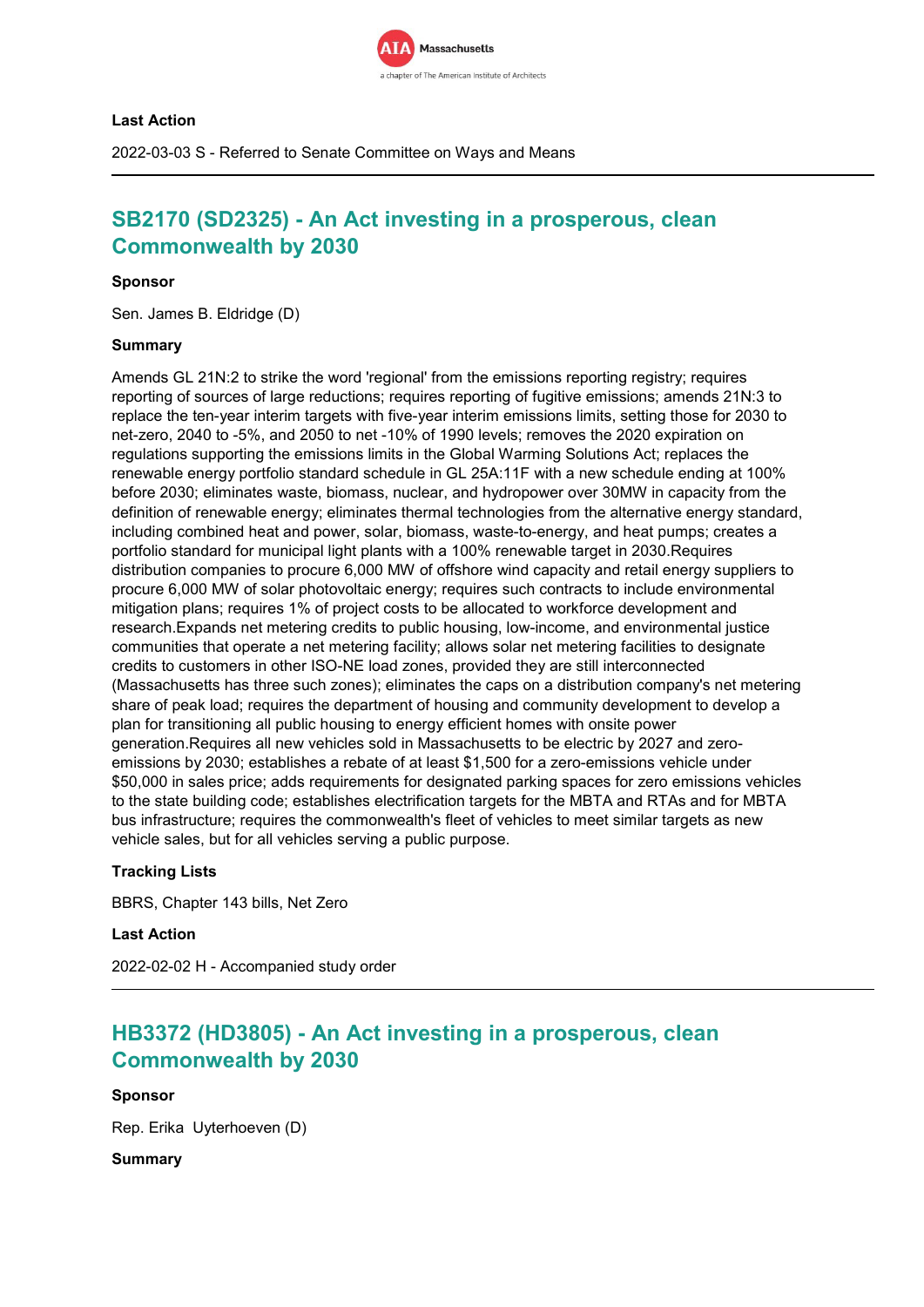

Amends GL 21N:2 to strike the word 'regional' from the emissions reporting registry; requires reporting of sources of large reductions; requires reporting of fugitive emissions; amends 21N:3 to replace the ten-year interim targets with five-year interim emissions limits, setting those for 2030 to net-zero, 2040 to -5%, and 2050 to net -10% of 1990 levels; removes the 2020 expiration on regulations supporting the emissions limits in the Global Warming Solutions Act; replaces the renewable energy portfolio standard schedule in GL 25A:11F with a new schedule ending at 100% before 2030; eliminates waste, biomass, nuclear, and hydropower over 30MW in capacity from the definition of renewable energy; eliminates thermal technologies from the alternative energy standard, including combined heat and power, solar, biomass, waste-to-energy, and heat pumps; creates a portfolio standard for municipal light plants with a 100% renewable target in 2030.Requires distribution companies to procure 6,000 MW of offshore wind capacity and retail energy suppliers to procure 6,000 MW of solar photovoltaic energy; requires such contracts to include environmental mitigation plans; requires 1% of project costs to be allocated to workforce development and research.Expands net metering credits to public housing, low-income, and environmental justice communities that operate a net metering facility; allows solar net metering facilities to designate credits to customers in other ISO-NE load zones, provided they are still interconnected (Massachusetts has three such zones); eliminates the caps on a distribution company's net metering share of peak load; requires the department of housing and community development to develop a plan for transitioning all public housing to energy efficient homes with onsite power generation.Requires all new vehicles sold in Massachusetts to be electric by 2027 and zeroemissions by 2030; establishes a rebate of at least \$1,500 for a zero-emissions vehicle under \$50,000 in sales price; adds requirements for designated parking spaces for zero emissions vehicles to the state building code; establishes electrification targets for the MBTA and RTAs and for MBTA bus infrastructure; requires the commonwealth's fleet of vehicles to meet similar targets as new vehicle sales, but for all vehicles serving a public purpose.

# **Tracking Lists**

BBRS, Chapter 143 bills, Net Zero

#### **Last Action**

2022-02-02 H - Accompanied study order

# **SB2148 (SD2340) - An Act relative to the future of heat in the Commonwealth**

#### **Sponsor**

Sen. Cynthia Stone Creem (D)

#### **Summary**

Amends GL 23J:3 to authorize the Clean Energy Center to issue bonds for the transition from gas infrastructure; establishes a gas transition trust fund for the purchase of non-gas appliances, connection of households to non-gas thermal infrastructure, and retraining of gas pipeline workers; requires gas distribution companies include in their annual service quality report the amount of funds allocated to enumerated environmental, equity, and political concerns; prohibits the approval of rate plans that include fees to natural gas trade associations or promotion of natural gas; expands the requirements of the natural gas replacement plans filed by gas companies, to include considerations of alternatives to natural gas infrastructure; authorizes the use of bonds issued by the Mass. Development Finance Agency, secured by ratepayer payments, for the financing of non-emitting renewable thermal infrastructure; requires DPU approval of the use of such gas transition bonds and sets conditions for approval; directs DPU to report on the use of such bonds to the legislature three years after enactment and on whether the bond program should be expanded.

### **Tracking Lists**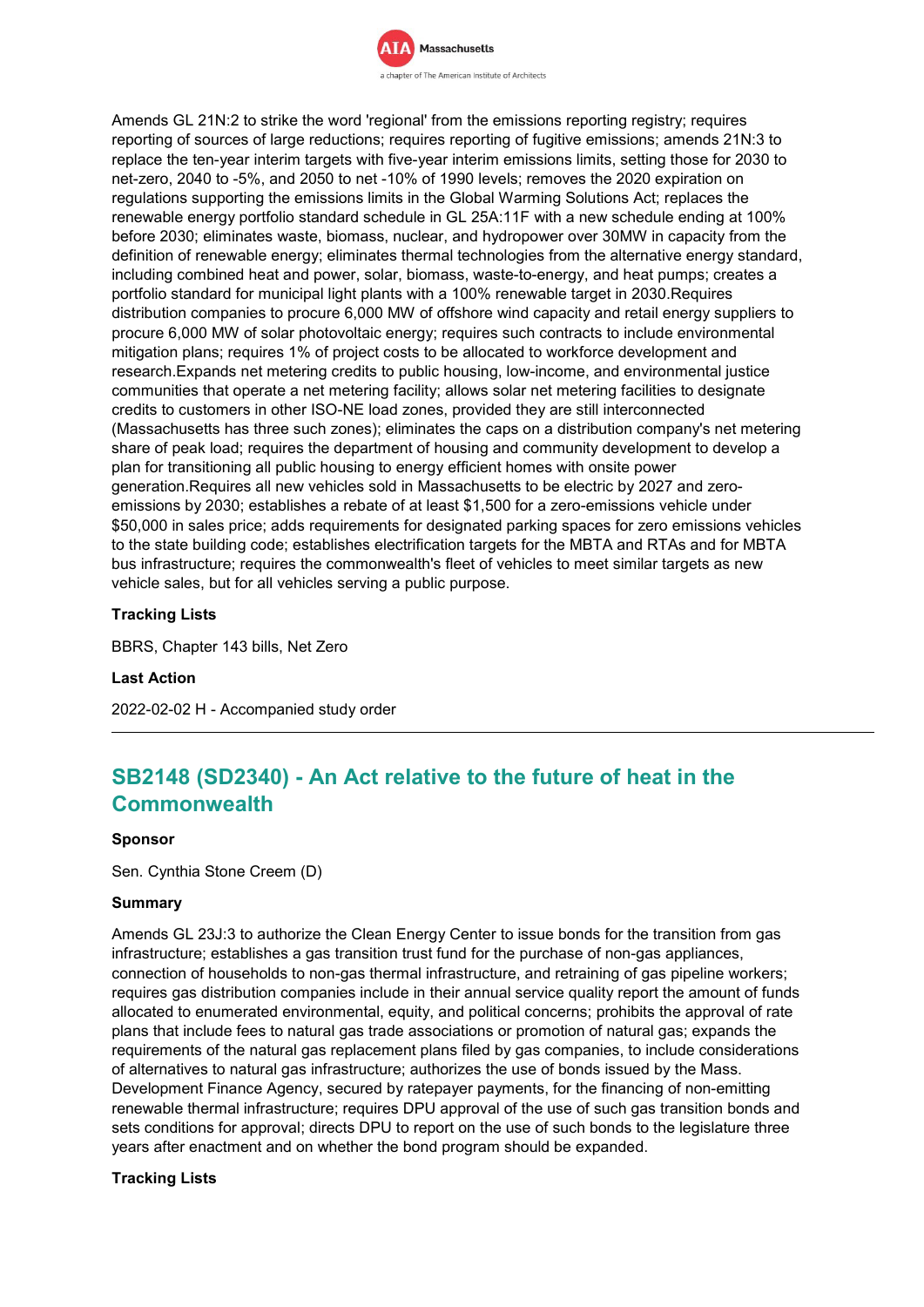

Energy

# **Last Action**

2021-10-26 H - Hearing Scheduled 11/02/2021 1:00 PM - Public Hearing, Virtual Hearing

# **HB3049 (HD3938) - An Act to increase community preservation revenue**

### **Sponsor**

Rep. John H. Rogers (D)

### **Summary**

Amends GL 44B:8, the statute governing surcharges and fees of registries of deeds, to increase the fee to the Register of Deeds from \$20 to \$80, to the Assistant Recorder from \$10 to 40, and to exempt the filing of mortgages extended by public agencies from such surcharges; exempts subordinate mortgages issued by public or quasi-public agencies from such fees; directs the commissioner of revenue to notify the registers, assistant records, and Joint Committee on Revenue within 120 days of passage.

### **Tracking Lists**

Zoning Reform, Zoning Reform, Zoning Reform, Zoning Reform, Zoning Reform, Zoning Reform

#### **Last Action**

2022-02-02 H - Accompanied study order

# **SB2008 (SD2413) - An Act to increase electric vehicle charging infrastructure in new construction**

#### **Sponsor**

Sen. Michael Barrett (D)

#### **Summary**

Directs the state board of building regulations and standards to adopt and incorporate into the state building code standards requiring new construction of commercial and residential buildings with at least 10 parking spaces, major reconstruction, renovation and repair of such buildings, and new construction or repair of parking facilities, to include building electrical service and conduit systems sufficient to support a minimum required number of zero-emission vehicle parking spaces; mandates support of either 4 parking spaces or 30 percent of the total number of spaces, whichever is greater.

# **Tracking Lists**

BBRS, Chapter 143 bills

# **Last Action**

2022-02-22 S - Referred to Senate Committee on Ways and Means

# **SB2192 (SD2459) - An Act furthering adoption of electric vehicles**

**Sponsor**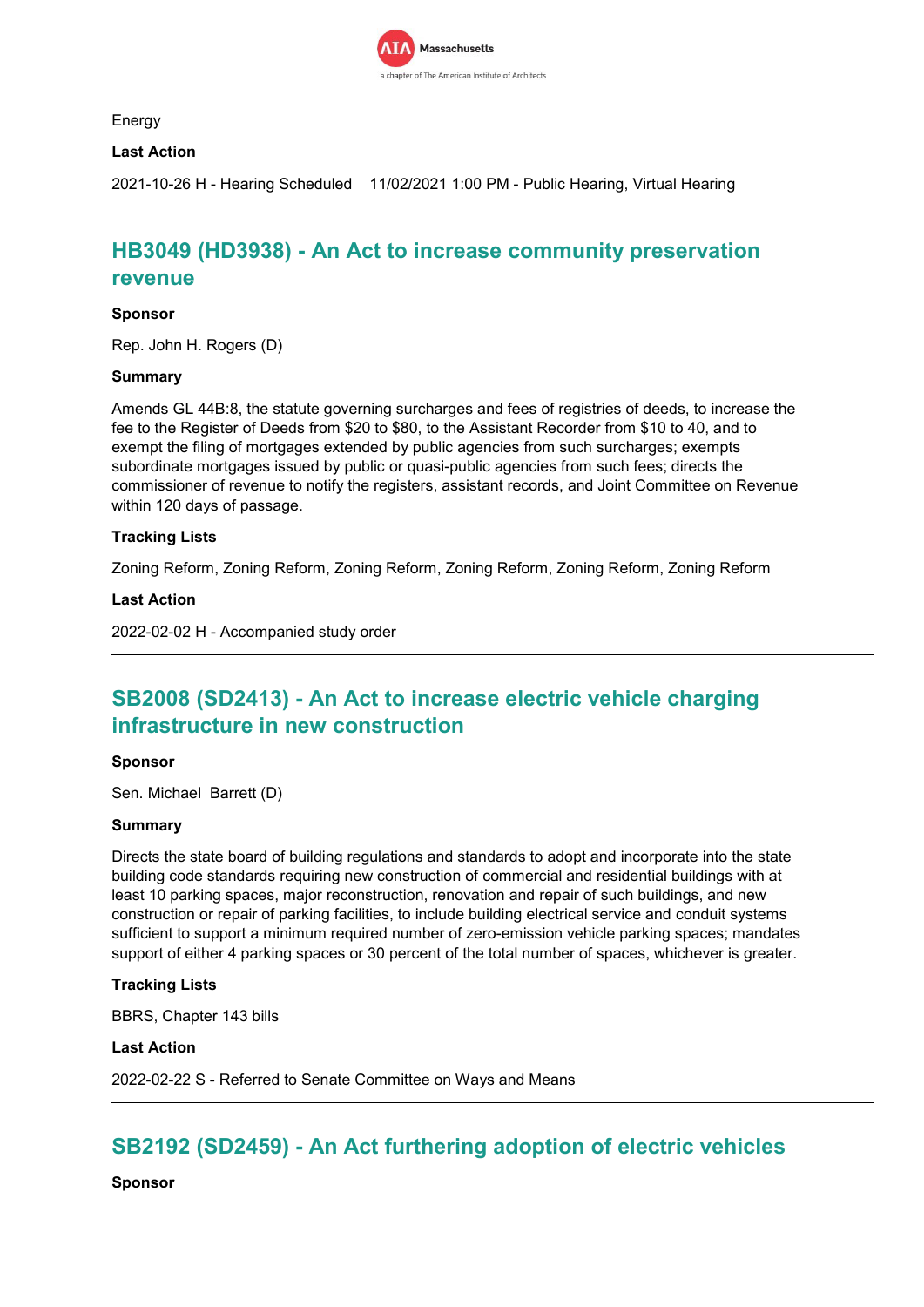

# Sen. Adam G. Hinds (D)

# **Summary**

Establishes various programs to promote the adoption of electric vehicles in the commonwealth; directs the state board of building regulations and standards to adopt and incorporate into the state building code standards requiring new construction of commercial and residential buildings with at least 10 parking spaces, major reconstruction, renovation and repair of such buildings, and new construction or repair of parking facilities, to include building electrical service and conduit systems sufficient to support a minimum required number of zero-emission vehicle parking spaces; mandates support of at least 1parking space or 10 percent of the total number of spaces, whichever is greater.Additionally, prohibits manufacturers, distributors or franchisor representatives, from coercing any motor vehicle dealer to sell any new motor vehicle that is not a zero-emission vehicle; directs the commissioner of energy resources to establish a program to provide rebates or other financial incentives to consumers and businesses who purchase or lease a zero-emission vehicle; regulates components of the program.

# **Tracking Lists**

BBRS, Chapter 143 bills

#### **Last Action**

2022-01-13 S - Referred to Senate Committee on Ways and Means

# **SB2180 (SD2437) - An Act supporting solar energy deployment in the Commonwealth**

### **Sponsor**

Sen. Barry Finegold (D)

#### **Summary**

Adds new Section to GL 21N (Climate Protection and Green Energy Act) to require the Secretary of Energy and Environmental Affairs to establish a program or programs to ensure that no fewer than 550 megawatts of solar are installed in the Commonwealth during calendar year 2023; further requires said Secretary to ensure that the minimum level of solar installed during each year shall increase annually after 2023 by no fewer than 50 megawatts of alternating current, until the year 2027; directs the Department of Public Utilities too establish alternative rates for different solar project sizes and customer types that are designed to enable the financing and deployment of new residential, commercial, and ground-mounted distributed generation projects, including community solar projects serving all income levels; further directs the Secretary to establish a new program to create green jobs by solarizing the built environment in the Commonwealth; directs the Department of Energy Resources to implement a new program or programs to target unique barriers to clean energy adoption; and directs the division of green communities to implement a Solar Opportunity Zones initiative as a new component of the green communities program.

# **Tracking Lists**

Net Zero

#### **Last Action**

2022-01-13 S - Referred to Senate Committee on Ways and Means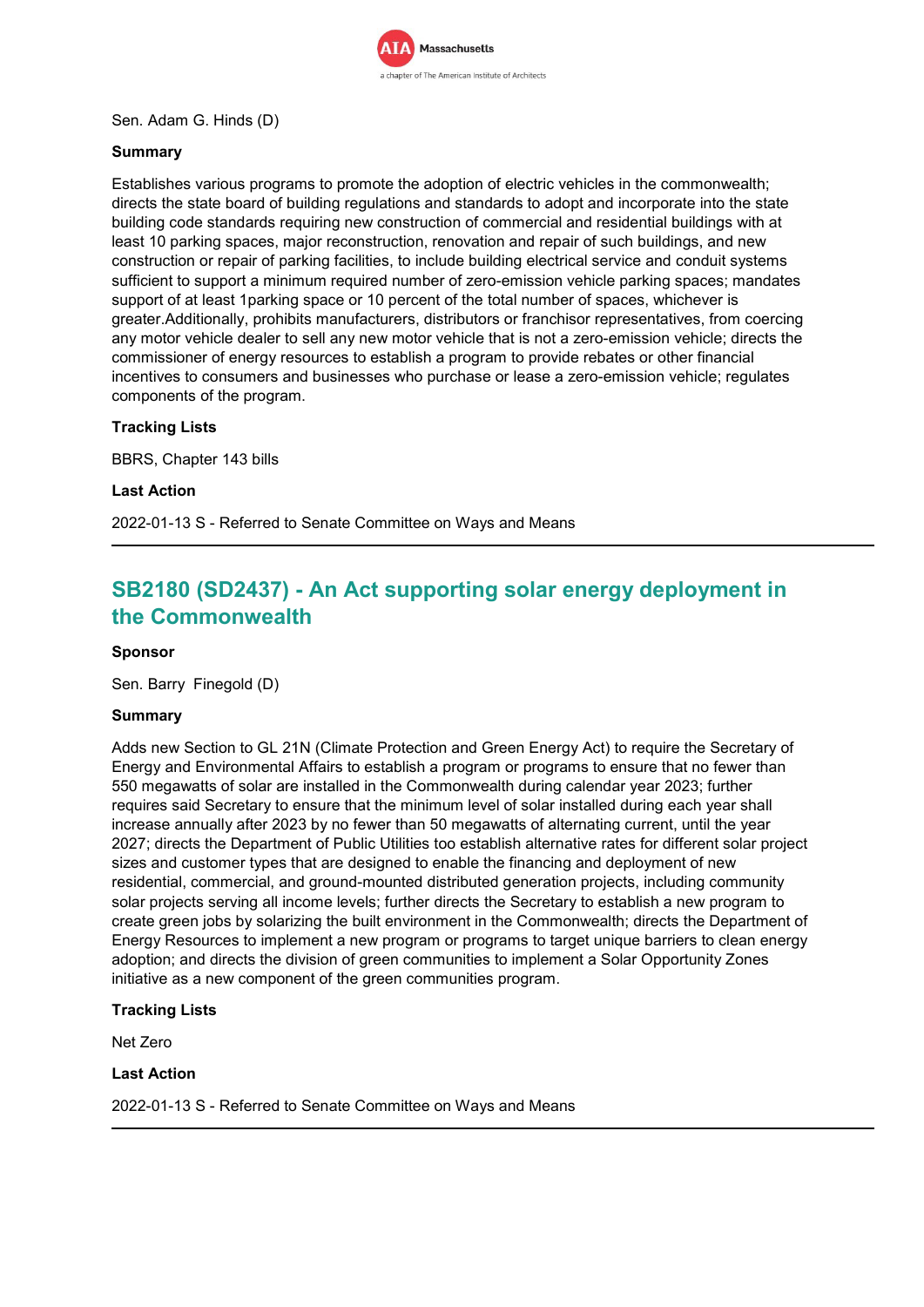

# **SB2229 (SD2480) - An Act creating a 21st Century clean energy economy**

### **Sponsor**

Sen. Marc R. Pacheco (D)

### **Summary**

Establishes a comprehensive set of climate reforms with the goal of achieving net zero emissions and mitigating the effects of climate change — establishes a net zero greenhouse gas emissions standard by 2045, with incrementally stringent standards; directs the Secretary of Energy and Environmental Affairs to release comprehensive energy plans every 5 five years starting in 2025 which prioritize meeting energy demand through conservation, improved efficiency, and demand-reduction; expands procurement of offshore wind power; sets out a goal of 100% renewable energy usage in the Commonwealth by 2035; imposes a market-based compliance mechanism on the transportation, commercial, industrial, and residential building sectors; requires all light duty vehicles sold in the Commonwealth to be zero-emissions vehicles by 2035 and establishes a rebate program to encourage the adoption of electric vehicles; requires state agencies and the MBTA to transition to using zero emissions vehicles and busses; authorizes independent retirement systems to divest from fossil fuel companies.

### **Tracking Lists**

BBRS, Chapter 143 bills, Net Zero

**Last Action**

2022-02-02 H - Accompanied study order

# **SB2231 (SD2491) - An Act relative to green financing**

#### **Sponsor**

Sen. Marc R. Pacheco (D)

#### **Summary**

Establishes a program for clean energy finance at the Massachusetts Clean Energy Technology Center (Mass CEC); directs Mass CEC to conduct a study of clean energy project finance gaps, including project capital, project credit support/enhancement, project finance insurance and project pipeline development; directs the study to develop recommendations on potential sources of additional funding to support initiatives aimed at closing the financing gaps addressed in the study; authorizes MassCEC to establish a "Green Bank" or similar entity or program to provide the investment capital necessary to accelerate the deployment of a range of clean energy technologies in the building, transportation, industrial and other sectors as may be necessary to achieve the pace of decarbonization needed to meet the Commonwealth's net zero emissions goal.

#### **Tracking Lists**

Net Zero

### **Last Action**

2022-02-02 H - Accompanied study order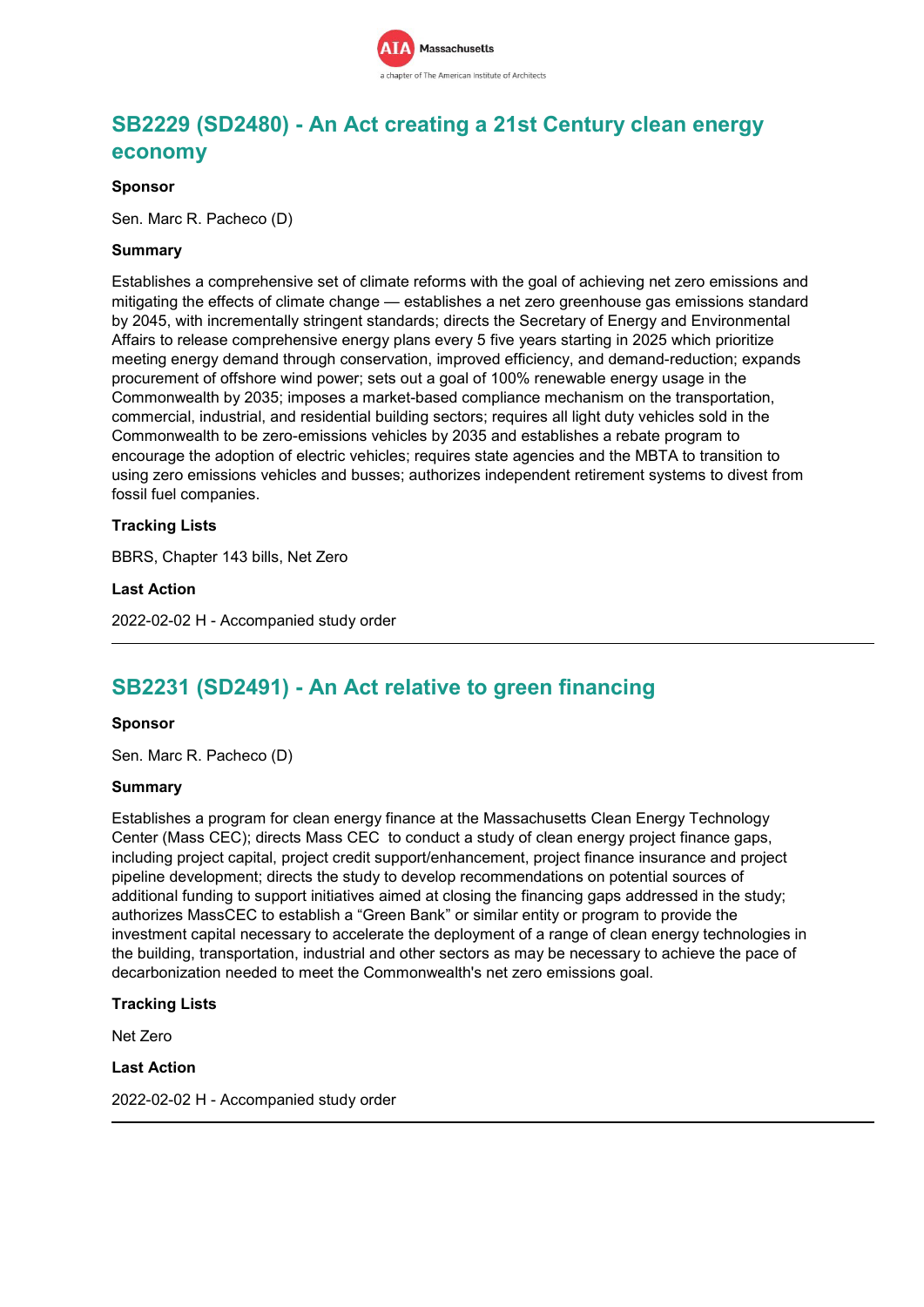

# **SB30 - Report of the committee on Bills in the Third Reading, to whom was referred the amendment recommended by His Excellency the Governor to the engrossed Bill creating a nextgeneration roadmap for Massachusetts climate policy (see Senate, No. 9)**

# **Sponsor**

Senate Committee on Bills in the Third Reading

# **Summary**

Submits amendments to The Next-Generation Roadmap climate bill from Senate Bills in Third Reading — this new language incorporates many of the changes proposed by the Governor including reducing the expansion of regulatory authority, and rewriting definitions of emissions, while maintaining the emissions targets from the original bill. The amendment also includes numerous minor technical changes. For more information see our section-by-section summary of the proposed changes.

### **Tracking Lists**

Environment

### **Last Action**

2021-03-11 S - Reported from the Senate Committee on Bills in the Third Reading - see SB9

# **HB3775 (HD4225) - An Act relative to licensing accountability in the Commonwealth**

# **Sponsor**

Governor Charlie Baker (R)

# **Summary**

Amends GL 13:80 to alter the composition of the Board of Registration of Social Workers, adding the DCF and DMH commissioners, academic, and labor representation and removing the professional role qualifications from the remaining social workers; amends GL 13:90 to give the Commissioner of Public Health final approval of regulations proposed by the Board of Registration of Allied Mental Health and Human Services Professions and removing the director of consumer affairs. Abolishes the per diems in GL 22:10A for appointed members of the Bureau of Pipefitters, Refrigeration Technicians and Sprinkler Fitters, in GL 22:11 for members of the Board of Elevator Regulations, in GL 143:71A for the chair of the Board of Elevator Examiners; amends GL 146:56A to grant the Division of Professional Licensure sole authority over certificates of competency to operate hoisting machinery and inspect amusement devices, including administering an examination. Amends GL 112:61 to prohibit any board of registration from granting a license to a person listed as a level 3 sex offender; grants the Division of Occupational Licensure subpoena power; authorizes the division to discipline license holders for registering as a level 3 sex offender or failing to cooperate with an investigation; significantly increases the schedule of fines that may be assessed, from \$100 to \$500 for a first offense and \$2,500 to \$5,000 for fourth and subsequent offenses; makes a range of technical changes applying the section, Section 65B governing renewal, and Section 65F governing lapsed and expired licenses, to boards of registration under DPH. Amends GL 112:228 to set a \$2,500 fine, six months jail time, or both as punishment for unlicensed massage, offers thereof, massage therapy, or operation of a massage therapy salon.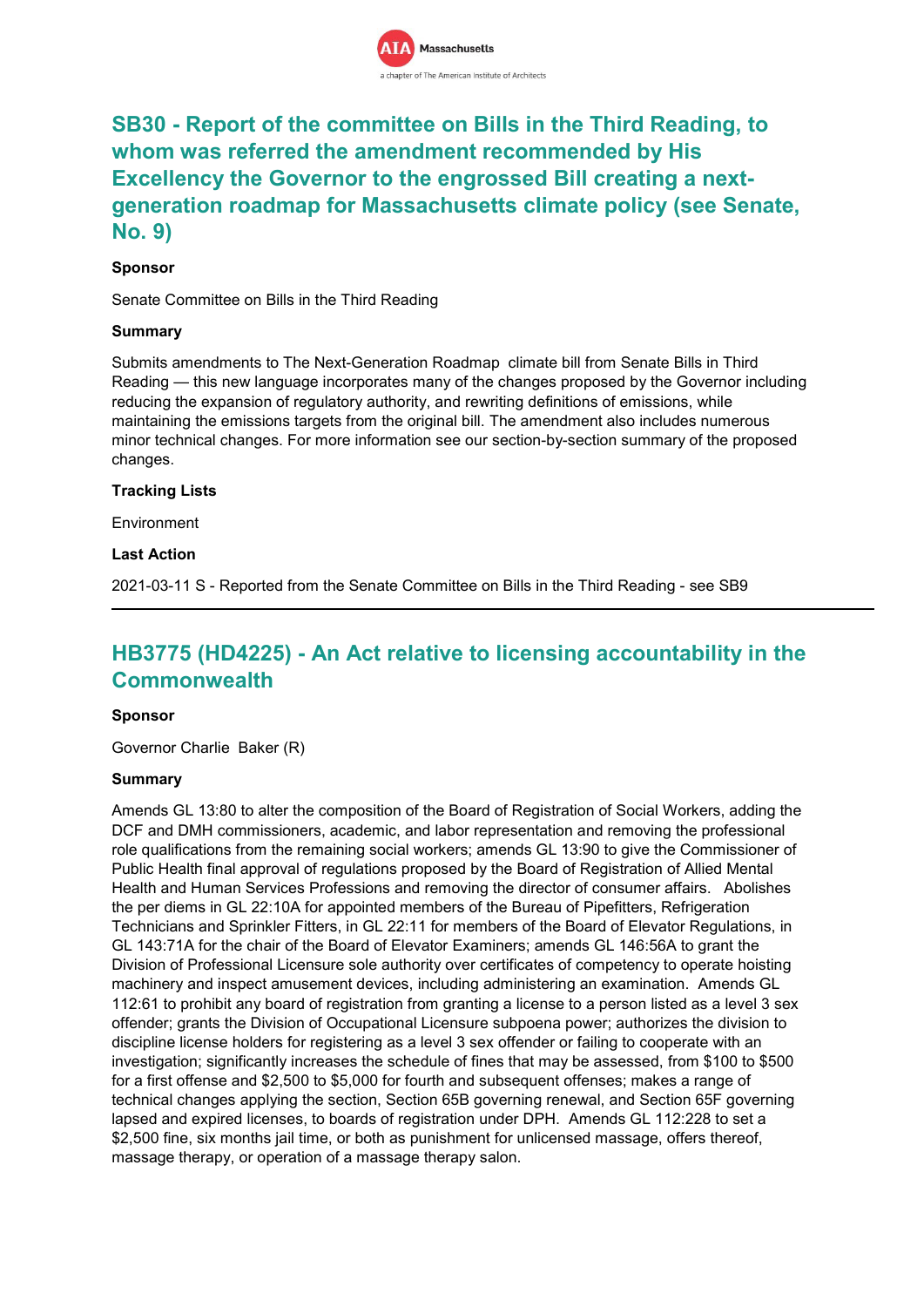

# **Tracking Lists**

Chapter 112 bill

# **Last Action**

2022-02-03 H - Extension order filed (until 04/29/2022)

# **HB3982 (HD4255) - Resolve relative to protecting the archaeological, geological and fossil resources of Massachusetts**

# **Sponsor**

Rep. Daniel Carey (D)

### **Summary**

Establishes special commission on protecting the archaeological, geological, and fossil resources of the Commonwealth of Massachusetts; specifies membership and duties of commission.

### **Tracking Lists**

historic

**Last Action**

2022-02-02 H - Accompanied study order

# **SB2515 (SD2742) - An Act authorizing the town of Acton to adopt and enforce local regulations restricting new fossil fuel infrastructure in certain construction**

# **Sponsor**

Sen. James B. Eldridge (D) **Summary** No summary necessary. **Tracking Lists** Environment **Last Action** 2022-01-14 H - Hearing Scheduled 01/19/2022 10:00 AM - Public Hearing, Virtual Hearing

# **HB4117 (HD4447) - An Act authorizing the town of Concord to adopt and enforce local regulations restricting new fossil fuel infrastructure in certain construction**

# **Sponsor**

Rep. Tami Gouveia (D)

# **Summary**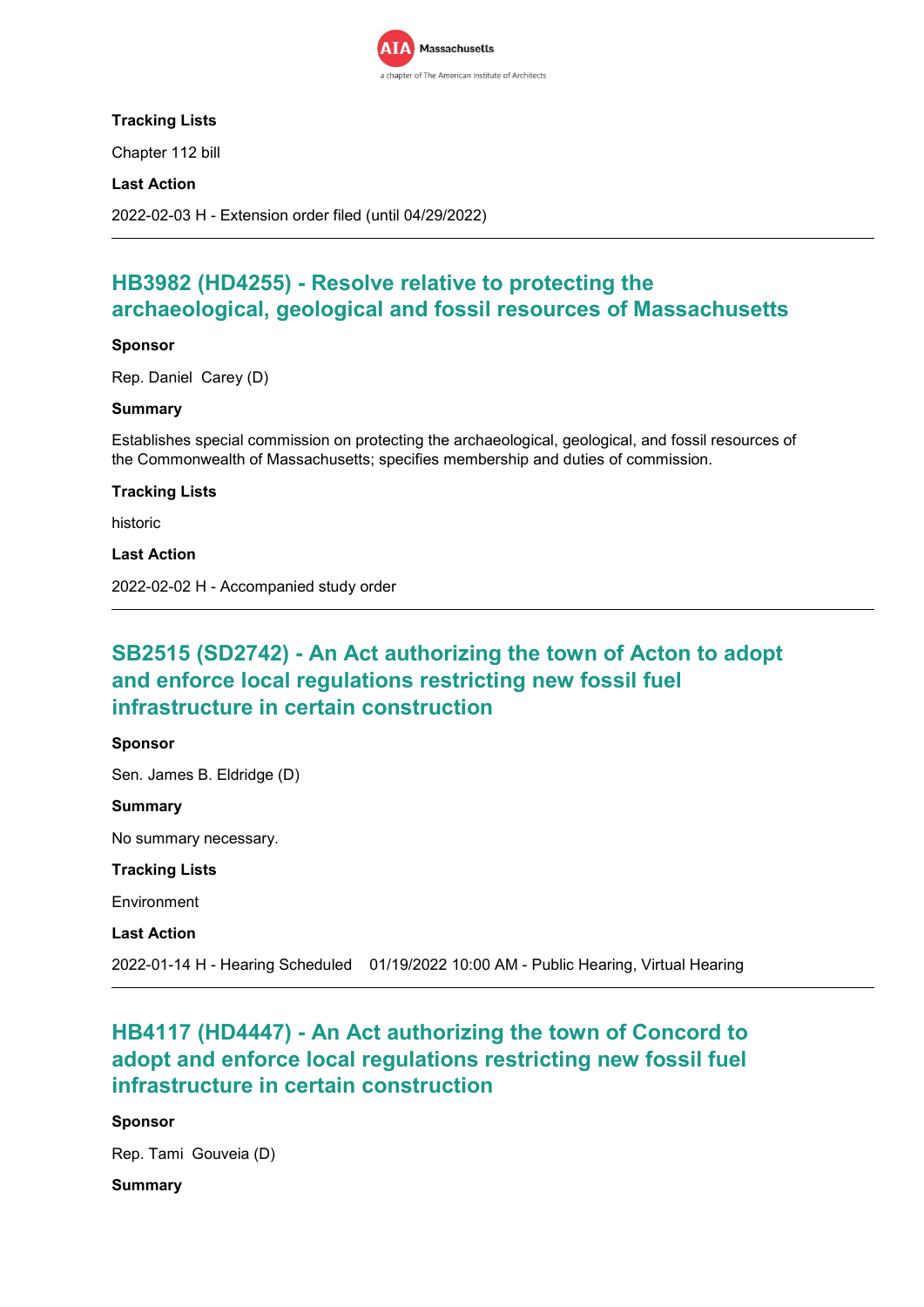

Home rule petition to allow the town of Concord to enforce restrictions on new construction that does not qualify as fossil-fuel-free (defined as an entire building or an entire condominium unit that does not utilize coal, oil, natural gas other fuel hydrocarbons (including synthetic equivalents), or other fossil fuels), including by withholding building permits.

# **Tracking Lists**

Energy

### **Last Action**

2022-02-09 H - Extension order filed (until 05/02/2022)

# **SB2546 (SD2753) - An Act to promote American manufacturing**

### **Sponsor**

Sen. Joan B. Lovely (D)

### **Summary**

Amends GL 7 and GL 30B (Bidding on public contracts) to require that contracts for the construction, reconstruction, alteration, repair, improvement or maintenance of a public building or public works made by a public agency to contain a provision that the iron, steel, fabricated steel, and manufactured goods used pursuant to the contract shall be manufactured in the United States.

# **Tracking Lists**

Chapter 30 and 30B bills

#### **Last Action**

2022-02-09 H - Extension order filed (until 04/15/2022)

# **SB2570 - An Act relative to advancing the profession of commercial interior design**

#### **Sponsor**

Joint Committee on Consumer Protection & Professional Licensure

#### **Summary**

Establishes a new GL 112:265 creating licensure for commercial interior designers, requiring the licensure for any commercial interior design work that would require a permit; delimits work that would and would not fall under the licensure; requires each licensee to pass an exam set by the National Council for Interior Design Certification; establishes a continuing education requirement; prohibits the usage of the term 'registered' in conjunction with terms like 'commercial interior designer' except by licensees; directs the board of registration of commercial interior designers to approve a seal for use by licensees on plans and specifications; creates the designation 8#39;commercial interior designer emeritus' for those licensee who retire after ten years of practice, allowing for expedited re-licensure but prohibiting practice in while so designated; amends GL 13 to establish a board of registration of commercial interior designers, specifying membership qualification, required meetings, and procedure. (New draft of SB218: makes minor changes to the qualifications for membership on the board of registration.)

# **Tracking Lists**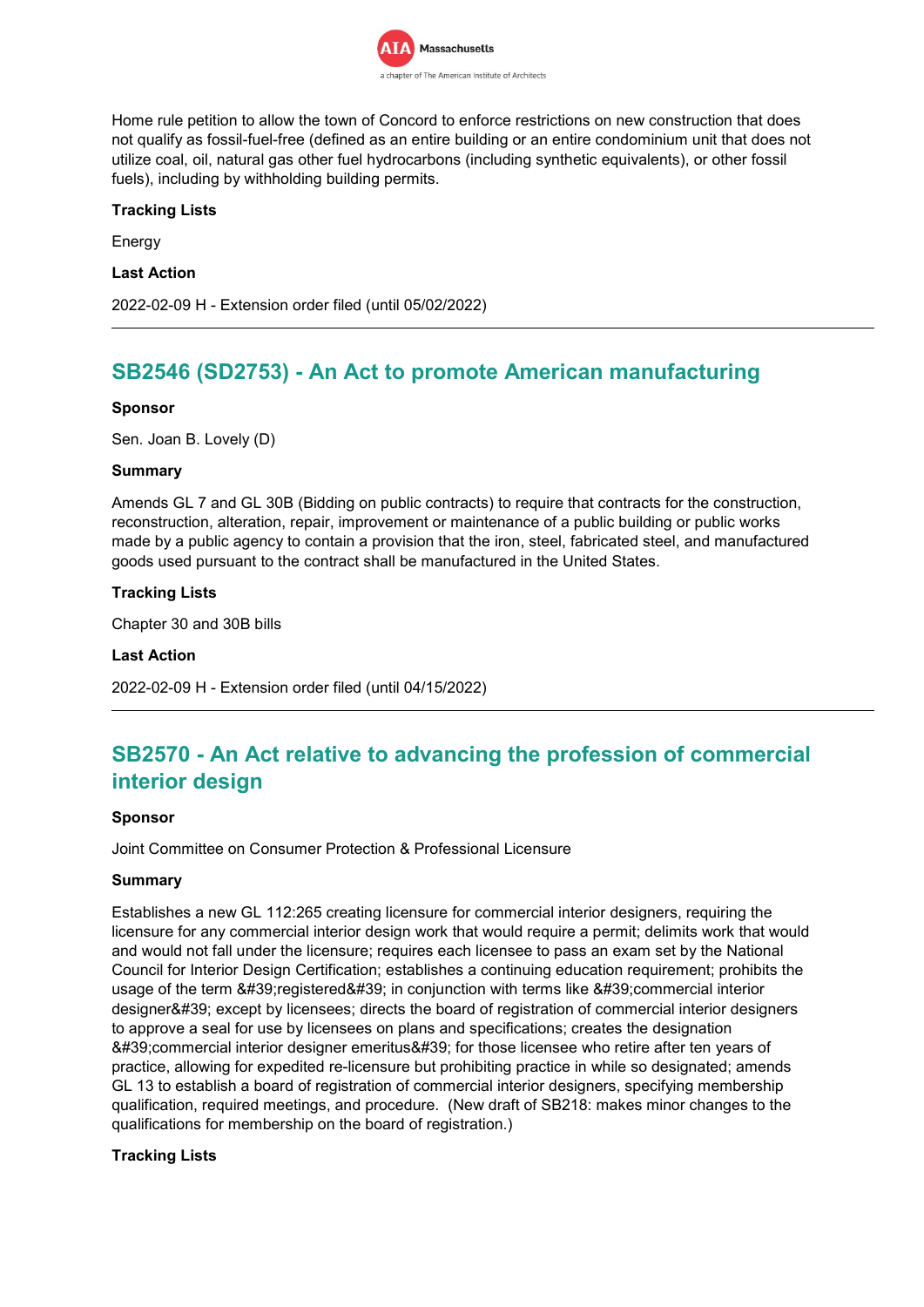

Chapter 7c bills, Interior Design

### **Last Action**

2021-11-08 S - Referred to Senate Committee on Ways and Means

# **HB4308 - An Act relative to timely public payments for work not included in original construction contracts**

### **Sponsor**

Joint Committee on State Administration & Regulatory Oversight

### **Summary**

Adds new section 39U to GL 30 (Public construction contracts) to govern payment for work not included in an original contract subject to GL 30:39M or GL149:44A; requires that such contracts provide a reasonable time period within which a written request submitted by a person seeking an increase in the contract price shall be approved or rejected, not to exceed (with certain exceptions) 30 days after the later of commencement of the performance of the work on which the request is based or submission of the written request; provides that a request which is neither approved nor rejected within such time period shall be deemed to be approved and may be submitted for payment within the next application for a periodic progress payment, unless rejected before the date payment if due; provides that a rejection of a request, whether in whole or in part, shall be made in writing, shall include an explanation of the factual and contractual basis for the rejection and shall be certified as made in good faith; provides that a rejection of a request shall be subject to the applicable dispute resolution procedure; provides that a provision in the contract which requires a party to delay commencement of the procedure until a date later than 60 days after the rejection shall be void and unenforceable.

# **Tracking Lists**

Chapter 30 and 30B bills

**Last Action**

2021-12-27 H - Referred to House Committee on Ways and Means

# **SB2708 - An Act building environmental justice and energy efficiency with jobs**

#### **Sponsor**

Joint Committee on State Administration & Regulatory Oversight

#### **Summary**

Establishes the Building Justice with Jobs Task Force and articulates qualifications for membership; directs the task force to develop a plan for reducing housing-related emissions by 50% by 2030 and 100% by 2040, along with a number of additional goals including one million homes retrofitted in the first ten years; exempts rental property owners from required renovations costing more than \$5,000 in expenses after subsidies; requires that programs outlined in the plan be under the purview of DHCD; requires emissions audits and if necessary, environmental hazard remediation, before renovations. Directs DHCD to fully finance the cost audits, remediations, and renovations for homes in environmental justice populations and households with certain income levels; establishes a loan program for half the cost of renovations in Census tracts with median income below the statewide level; establishes labor standards for any renovations carried out; requires DHCD to carry out audits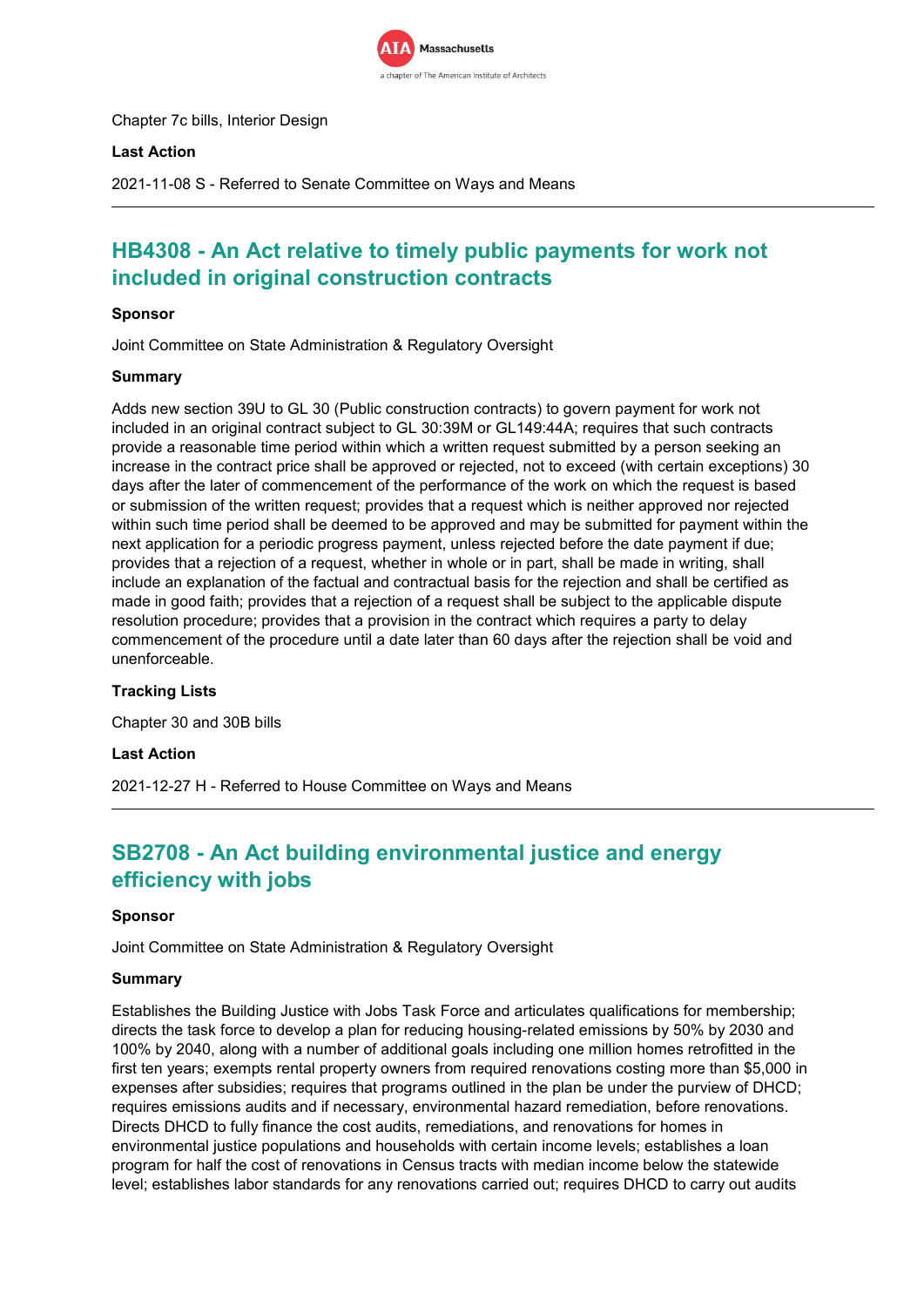

of all units under its jurisdiction or otherwise overseen by DHCD within 10 years; requires the task force to issue quarterly reports on remediations and renovations. Requires federal, state, county, municipal and quasi-governmental projects related to the planning, construction, repair or maintenance of structures to use such code; additionally requires the department to develop and incorporate standards calling for the replacement of appliances or equipment that consume gas or oil with ones powered by electricity. (Note: largely incorporates language from SB2226.)

# **Tracking Lists**

Net Zero

**Last Action**

2022-02-22 S - Referred to Senate Committee on Ways and Means

# **SB2727 - An Act establishing a special commission to study the effectiveness of the Massachusetts School Building Authority**

#### **Sponsor**

Joint Committee on Education

### **Summary**

No summary necessary.

#### **Tracking Lists**

Chapter 70B

#### **Last Action**

2022-03-03 S - Referred to Joint Committee on Rules

# **HD57 - An Act relative to advancing the profession of commercial interior design**

#### **Sponsor**

Rep. Patricia A. Haddad (D)

# **Summary**

Adds a new Section 265 to GL Chapter 112, creating licensure for commercial interior designers, requiring the licensure for any commercial interior design work that would require a permit; delimits work that would and would not fall under the licensure; requires each licensee to pass an exam set by the National Council for Interior Design Certification; establishes a continuing education requirement; prohibits the usage of the term 'registered' in conjunction with terms like 'commercial interior designer' except by licensees; directs the board of registration of commercial interior designers to approve a seal for use by licensees on plans and specifications; creates the designation 'commercial interior designer emeritus' for those licensee who retire after ten years of practice, allowing for expedited relicensure but prohibiting practice in while so designated; amends GL Chapter 13 to establish a board of registration of commercial interior designers, specifying membership qualification, required meetings, and procedure.

# **Tracking Lists**

Interior Design, Interior Design, Interior Design, Interior Design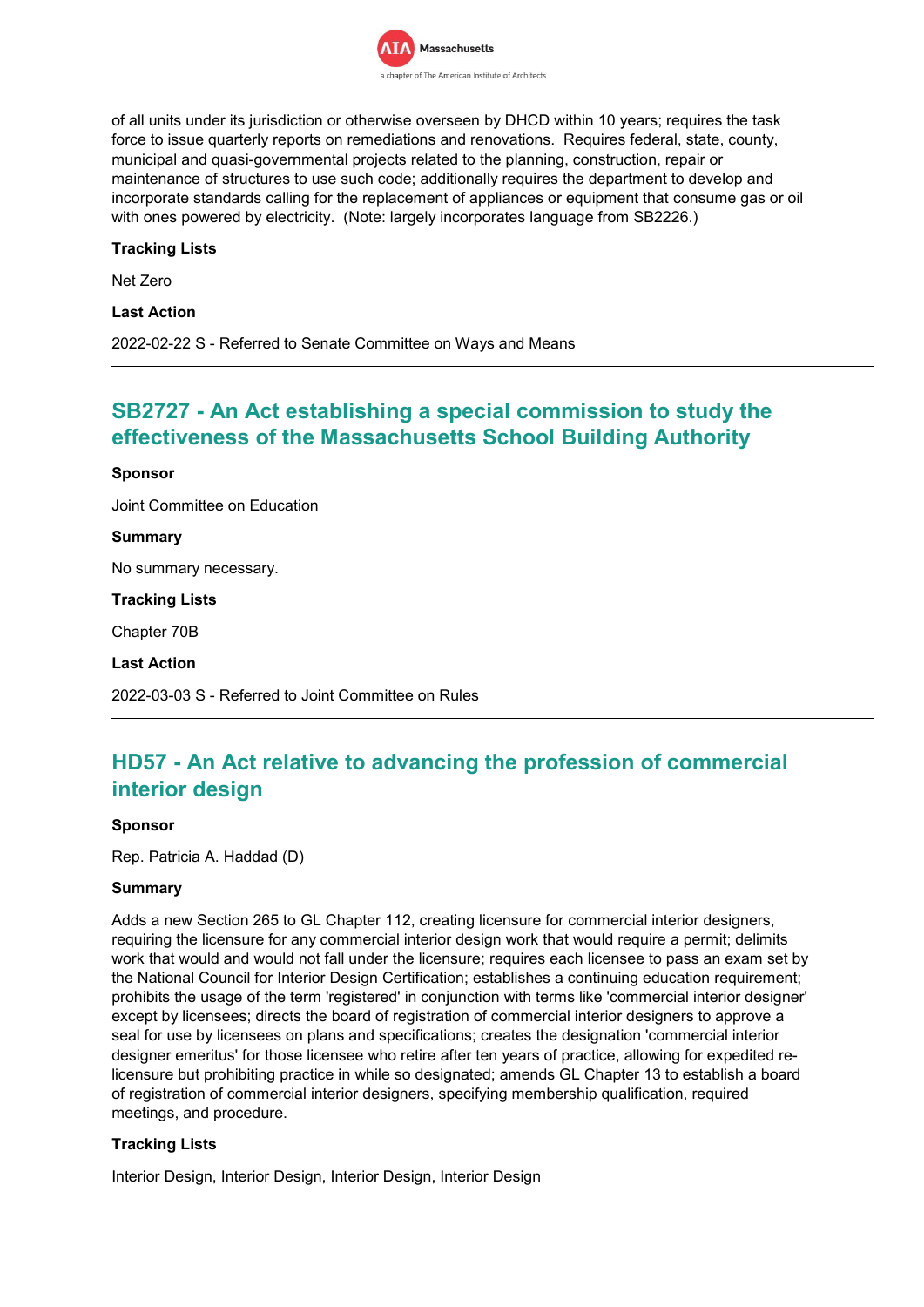

### **Last Action**

2021-01-11 H - Filed in the House

# **SB7 (SD164) - Pocket veto -- SB2995, An Act creating a nextgeneration roadmap for Massachusetts climate policy**

### **Sponsor**

**Summary**

Governor Charlie Baker (R)

Letter outlining the Governor's objections to SB2995.

**Tracking Lists**

Net Zero

**Last Action**

2021-01-19 S - Filed in the Senate

# **SB1 (SD384) - Governor Baker: 2021 State of the Commonwealth Address**

**Sponsor**

Governor Charlie Baker (R)

**Summary**

Submits Governor Baker's 2021 State of the Commonwealth Address.

**Tracking Lists**

Net Zero

**Last Action**

2021-01-28 S - Filed in the Senate

# **HD1394 - An Act to create a petition for a New Deal for foresters in the Commonwealth**

#### **Sponsor**

Rep. Susannah M. Whipps (I)

#### **Summary**

Outlines a range of changes (without specifying any statutory changes) to agricultural and forest land regulation, including eliminating the right of first refusal granted to cities and towns where land may be converted away from those uses, promoting biomass and combined heat as a part of the Renewable Portfolio Standard, and creating a number of new subsidies for forestry activities.

#### **Tracking Lists**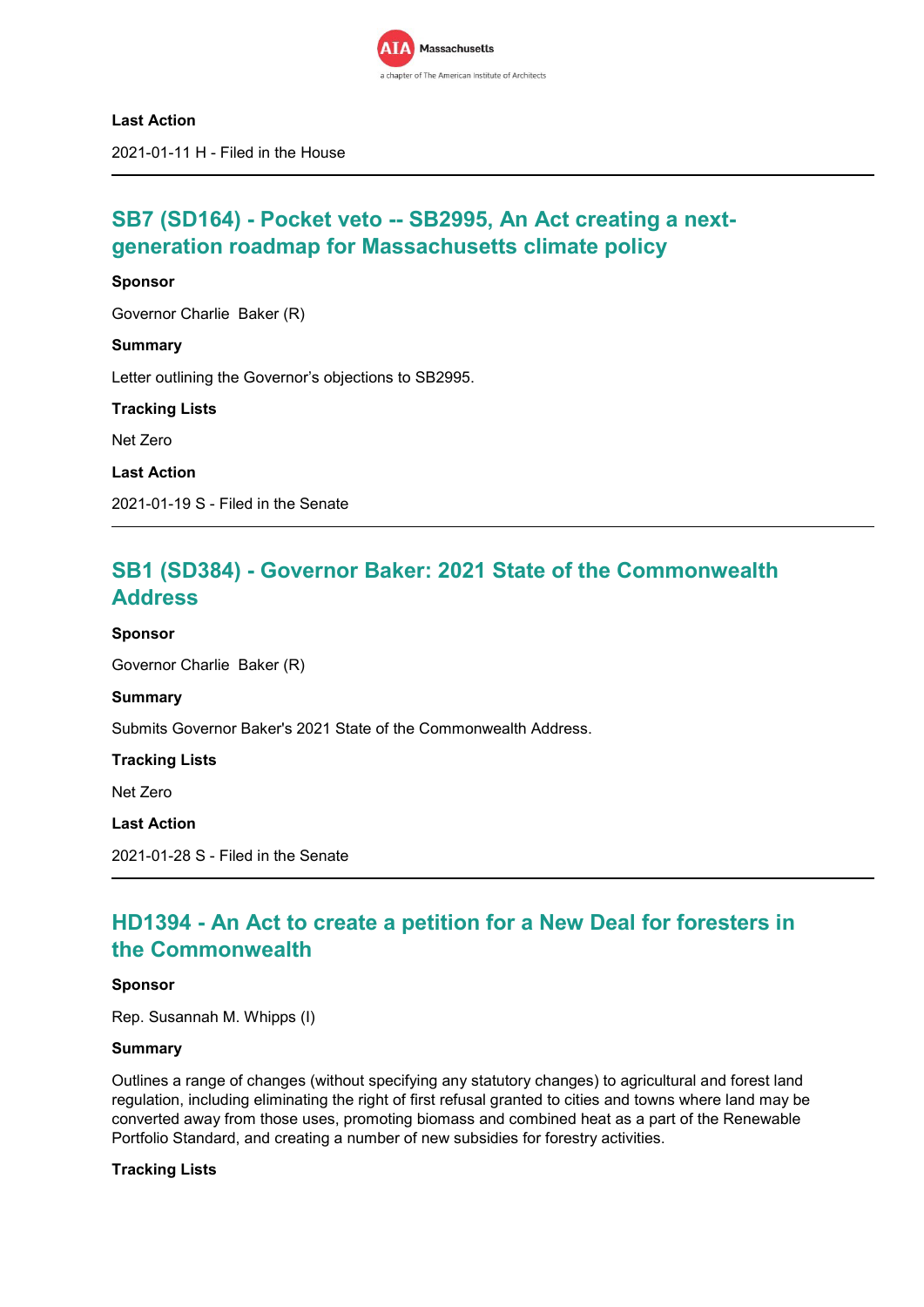

Net Zero

**Last Action**

2021-02-05 H - Filed in the House

# **SB13 (SD788) - An Act creating a next-generation roadmap for Massachusetts climate policy**

### **Sponsor**

Governor Charlie Baker (R)

### **Summary**

Submits the Governor's proposed changes to SB9, making a variety of changes including reducing the expansion of regulatory authority, lowering emissions reduction targets, and rewriting definitions of emissions, as well as many changes of a technical and grammatical nature. Click here to view a section by section analysis of the Governor's suggested modifications and here for a side by side comparison between SB9 and SB13 with the proposed changes.

### **Tracking Lists**

Net Zero

**Last Action**

2021-02-08 S - Filed in the Senate

# **HD1808 - An Act relative to pedestrian safety**

#### **Sponsor**

Rep. Carolyn C. Dykema (D)

#### **Summary**

Requires that developments of commercial buildings, whether construction or rehabilitation, that exceed \$1 million in cost include safety improvements designed to prevent vehicles in angled or perpendicular on-street parking and off-street parking from driving onto sidewalks and walkways or coming into contact with the building; authorizes waivers in unique circumstances; establishes a 15 member commission on parking and public space safety improvements; articulates qualifications for membership; directs the commission to report to EOPS and the legislature by December 31, 2019; amends GL 90I (Complete Streets) to require projects to comply with the new parking guidelines to be eligible for funding; amends GL 175 (Insurance) to allow insurers to count such parking safety improvements as safety measures and offer commensurate discounts.

# **Tracking Lists**

Chapter 143 bills, MAAB bills

#### **Last Action**

2021-02-11 H - Filed in the House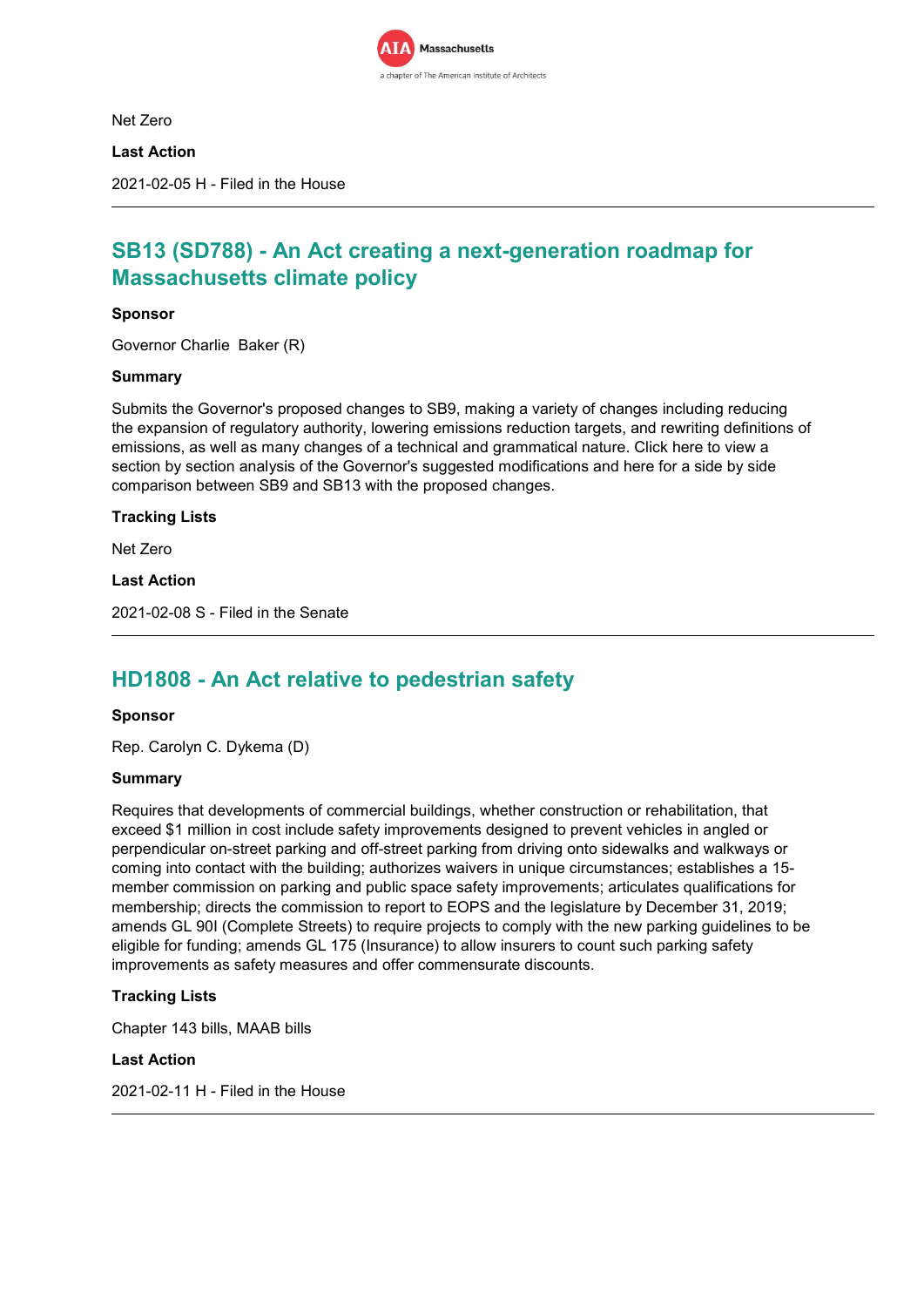# **SB3 - An Act making appropriations for the fiscal year 2022 for the maintenance of the departments, boards, commissions, institutions and certain activities of the Commonwealth, for interest, sinking fund and serial bond requirements and for certain permanent improvements**

# **Sponsor**

Senate Ways and Means

# **Summary**

Submits the Senate Ways & amp; Means version of the Fiscal Year 2022 budget & mdash; appropriates roughly \$47.659 billion, including \$18.98 billion for MassHealth, \$5.50 billion in Chapter 70 aid to school districts, \$1.17 billion in unrestricted local aid, \$1.19 billion for UMass, state universities and community colleges, \$351.6 million for MassDOT, and \$127 million for the MBTA; authorizes a transfer from the stabilization fund of up to \$1.55 billion. The outside sections authorize cashless lottery payments; extend and modify the film tax credit; authorize increased data sharing between DOR and the Health Connector to facilitate outreach to those without health insurance; increase compensation for public counsel; authorize passthrough entities to elect to be taxed at the entity level; eliminate asset limits for TAFDC and EAEDC; create a trust fund to support responses to natural disasters and emergencies; establish a Special Commission on Poverty; and commission studies on the impact of COVID-19 on education and children' s behavioral health. For more information, review our summaries of outside sections.

# **Tracking Lists**

Net Zero

# **Last Action**

2021-06-03 S - Printed-as-amended version - see SB2465View comparison to prior version

# **SB2465 - An Act making appropriations for the fiscal year 2022 for the maintenance of the departments, boards, commissions, institutions and certain activities of the Commonwealth, for interest, sinking fund and serial bond requirements and for certain permanent improvements**

# **Sponsor**

Printed As Amended

# **Summary**

Submits the Senate version of the Fiscal Year 2022 budget & mdash; appropriates roughly \$\$47.72 billion, including \$18.98 billion for MassHealth, \$5.50 billion in Chapter 70 aid to school districts, \$1.17 billion in unrestricted local aid, \$1.19 billion for UMass, state universities and community colleges, \$351.6 million for MassDOT, and \$127 million for the MBTA; authorizes a transfer from the stabilization fund of up to \$1.55 billion. The outside sections authorize cashless lottery payments; extend and modify the film tax credit; authorize increased data sharing between DOR and the Health Connector to facilitate outreach to those without health insurance; increase compensation for public counsel; authorize passthrough entities to elect to be taxed at the entity level; eliminate asset limits for TAFDC and EAEDC; create a trust fund to support responses to natural disasters and emergencies; establish a Special Commission on Poverty; and commission studies on the impact of COVID-19 on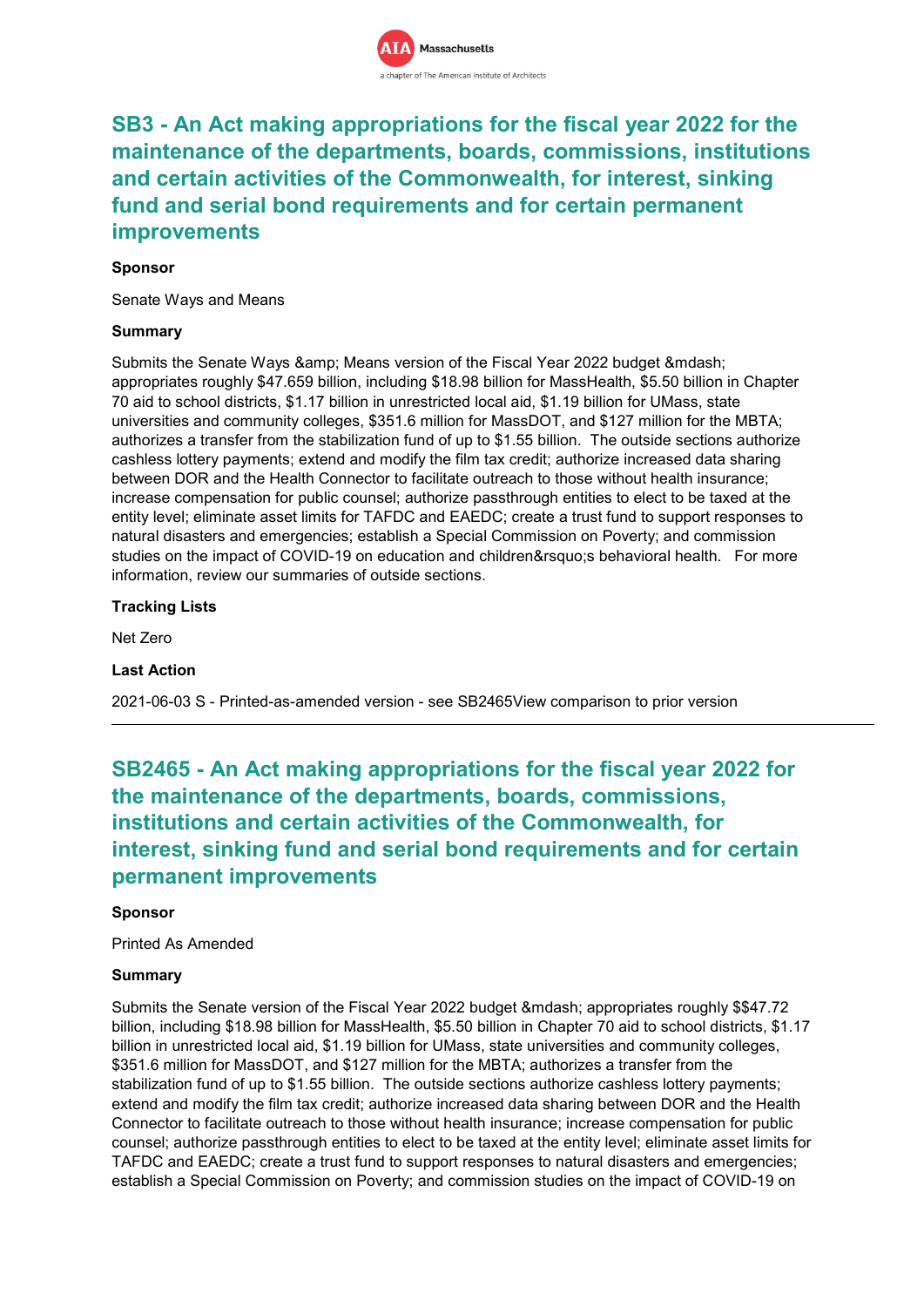

education and children's behavioral health. (Printed-as-amended version of SB3, incorporating several amendments adopted by the Senate & mdash; the amendments provide for assessments on deactivated nuclear power plants, require testing of outstanding sexual assault evidence kits, establish a Commission on the Status of Asian Americans and Pacific Islanders and a Hate Crimes Task Force, regulate credit for reinsurance, commission a study on the impact of airplane noise, eliminate several tax expenditures, and incorporate various earmarks for local projects.) For more information, view our section-by-section summary of outside sections.

### **Tracking Lists**

Net Zero

# **Last Action**

2021-06-03 S - Printed-as-amended version of SB3View comparison to prior version

**HB4019 - So much of the message from His Excellency the Governor returning the General Appropriation Bill for fiscal year 2022 (see House, No. 4002) as relates to Attachments A through R, for items returned with disapproval of wording under the provisions of Section 5 of Article LXIII and sections returned with recommendations of amendments under the provisions of Article LVI of the Amendments to the Constitution (House, No. 4019). July 19, 2021.**

# **Sponsor**

Governor Charlie Baker (R)

# **Summary**

Submits the Governor's vetoes and modifications to the General Appropriation Bill for Fiscal Year 2022; modifications include reductions in appropriation amounts, stricken inside language wording for various appropriations, a veto of section 99 (charitable tax deduction delay), a veto of section 121 (children's behavioral health advisory council analysis of existing and anticipated impacts of the COVID-19 pandemic on children&#39:s behavioral health), and modifications to outside sections: 6 (hate crimes task force), 7 (Revere Beach Reservation Trust Fund), 8 (Student Opportunity Act Investment Fund), 12 (Securing ACP Debt to Commonwealth), 18 (Post-Retirement Earnings of Public Retirees), 23 (Income Tax Deductions), 30 (Tax Expenditure Reform), 32 (Tax Expenditure Reform), 33 (Tax Expenditure Reform), 34 (Tax Expenditure Reform), 39 (Taxation of Pass-Through Entities), 42 (Parking Meter Authorizations), 47 (Emergency Aid to the Elderly, Disabled and Children Asset Limits), 67 (Transitional Aid to Families with Dependent Children Asset Limits), 74 (Untested Sexual Assault Evidence Kits), 102 (Transfer to Pension Liability Fund), 103 (Transfer to Student Opportunity Act Investment Fund ), 113 (Regional Transit Authority Distributions), 116 (Tourism Marketing and Promotion Campaign Timing), 117 (Tourism Marketing and Promotion Campaign Timing), 119 (Sexual Assault Evidence Kit Testing), 128 (Special Commission on Poverty), 129 (Special Commission on the Nursing Home Licensure Process), 135 (Task Force on Higher Education Affordability) and 145 (Tax Expenditure Reform Effective Date).

# **Tracking Lists**

Net Zero

**Last Action**